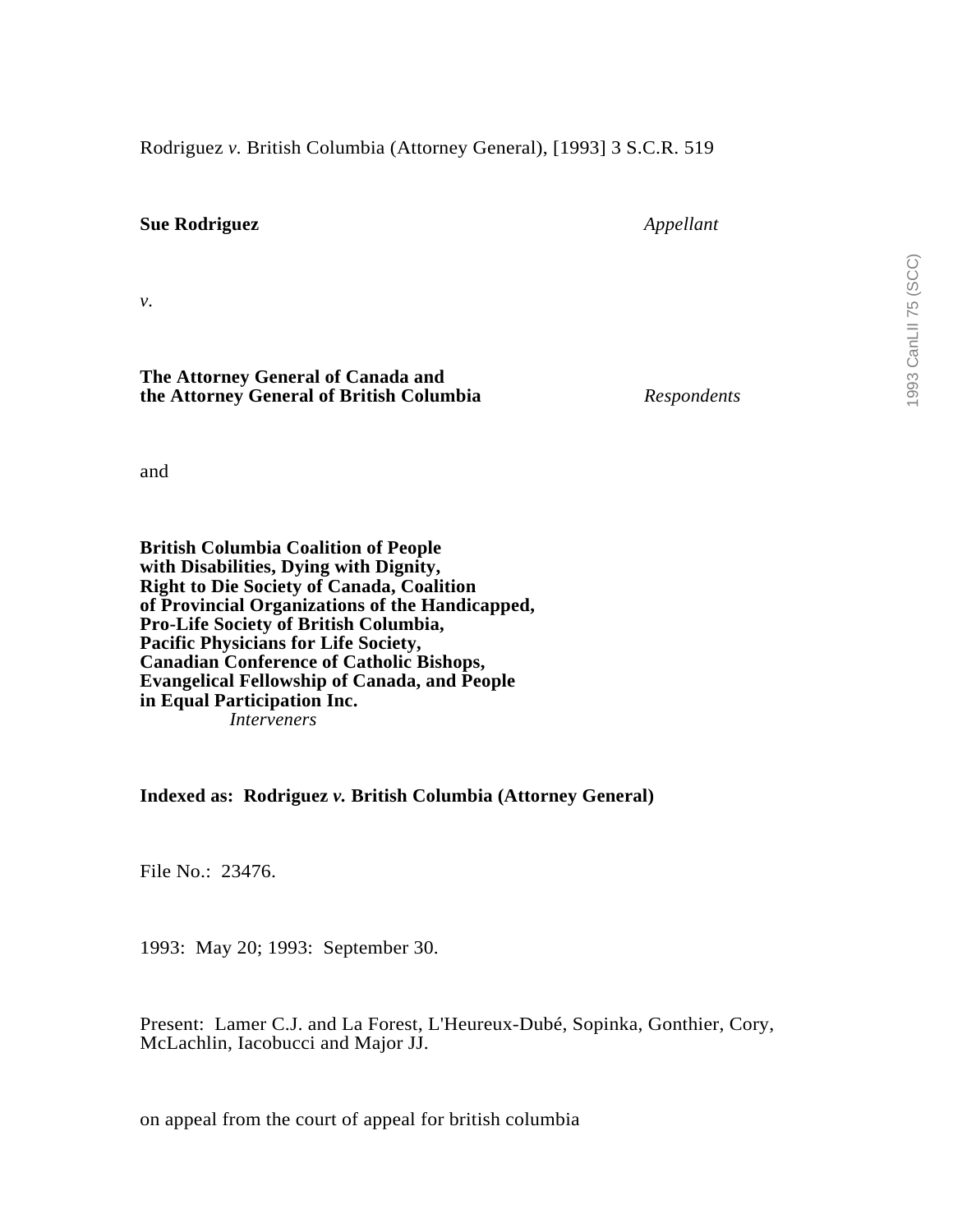*Constitutional law -- Charter of Rights -- Life, liberty and security of the person -- Fundamental justice -- Terminally ill patient seeking assistance to commit suicide -- Whether Criminal Code provision prohibiting aiding a person to commit suicide infringes s. 7 of Canadian Charter of Rights and Freedoms -- If so, whether infringement justifiable under s. 1 of Charter -- Remedies available if Charter infringed -- Criminal Code, R.S.C., 1985, c. C-46, s. 241(b).*

*Constitutional law -- Charter of Rights -- Equality rights -- Discrimination on basis of physical disability -- Terminally ill patient seeking assistance to commit suicide -- Whether Criminal Code provision prohibiting aiding a person to commit suicide infringes s. 15(1) of Canadian Charter of Rights and Freedoms -- If so, whether infringement justifiable under s. 1 of Charter -- Remedies available if Charter infringed -- Criminal Code, R.S.C., 1985, c. C-46, s. 241(b).*

*Constitutional law -- Charter of Rights -- Cruel and unusual punishment -- Terminally ill patient seeking assistance to commit suicide -- Whether Criminal Code provision prohibiting aiding a person to commit suicide infringes s. 12 of Canadian Charter of Rights and Freedoms -- If so, whether infringement justifiable under s. 1 of Charter -- Remedies available if Charter infringed -- Criminal Code, R.S.C., 1985, c. C-46, s. 241(b).*

The appellant, a 42-year-old mother, suffers from amyotrophic lateral sclerosis. Her condition is rapidly deteriorating and she will soon lose the ability to swallow, speak, walk and move her body without assistance. Thereafter she will lose the capacity to breathe without a respirator, to eat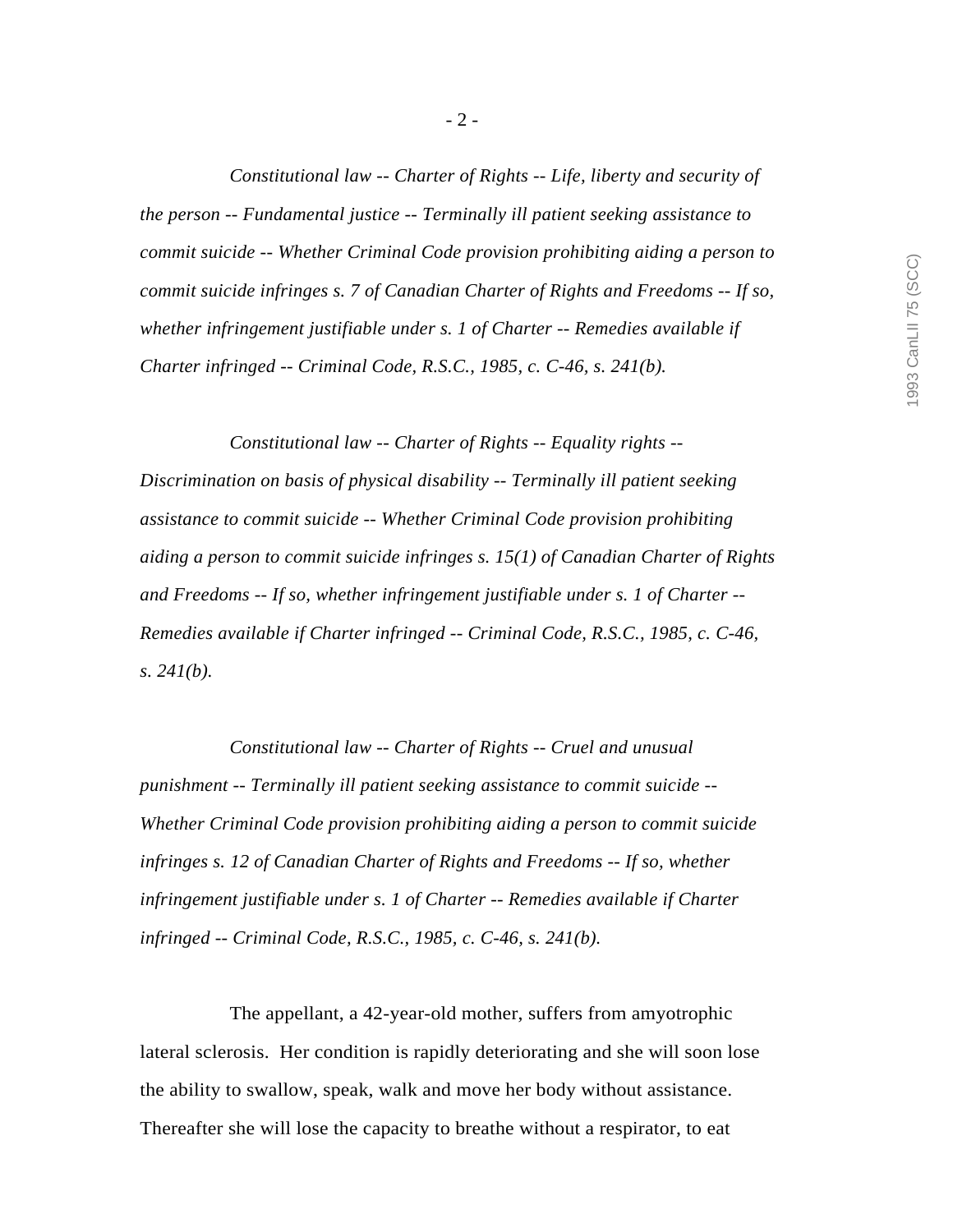without a gastrotomy and will eventually become confined to a bed. Her life expectancy is between 2 and 14 months. The appellant does not wish to die so long as she still has the capacity to enjoy life, but wishes that a qualified physician be allowed to set up technological means by which she might, when she is no longer able to enjoy life, by her own hand, at the time of her choosing, end her life. The appellant applied to the Supreme Court of British Columbia for an order that s. 241(*b*) of the *Criminal Code*, which prohibits the giving of assistance to commit suicide, be declared invalid on the ground that it violates her rights under ss. 7, 12 and 15(1) of the *Charter*, and is therefore, to the extent it precludes a terminally ill person from committing "physician-assisted" suicide, of no force and effect by virtue of s. 52(1) of the *Constitution Act, 1982*. The court dismissed the appellant's application and the majority of the Court of Appeal affirmed the judgment.

*Held* (Lamer C.J. and L'Heureux-Dubé, Cory and McLachlin JJ. dissenting): The appeal should be dismissed. Section 241(*b*) of the *Code* is constitutional.

*Per* La Forest, Sopinka, Gonthier, Iacobucci and Major JJ.: The appellant's claim under s. 7 of the *Charter* is based on an alleged violation of her liberty and security of the person interests. These interests cannot be divorced from the sanctity of life, which is the third value protected by s. 7. Even when death appears imminent, seeking to control the manner and timing of one's death constitutes a conscious choice of death over life. It follows that life as a value is also engaged in the present case. Appellant's security of the person interest must be considered in light of the other values mentioned in s. 7.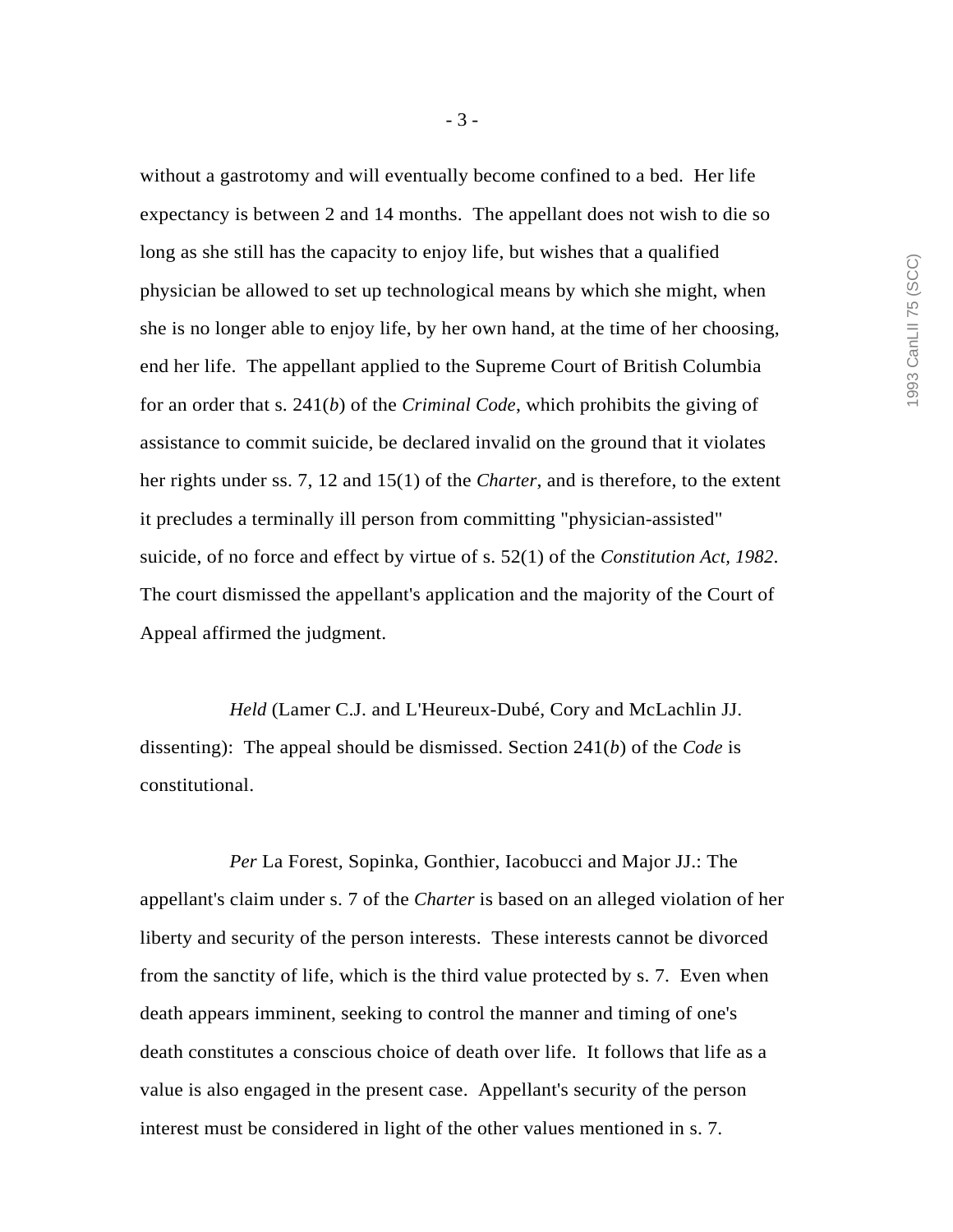Security of the person in s. 7 encompasses notions of personal autonomy (at least with respect to the right to make choices concerning one's own body), control over one's physical and psychological integrity which is free from state interference, and basic human dignity. The prohibition in s. 241(*b*), which is a sufficient interaction with the justice system to engage the provisions of s. 7, deprives the appellant of autonomy over her person and causes her physical pain and psychological stress in a manner which impinges on the security of her person. Any resulting deprivation, however, is not contrary to the principles of fundamental justice. The same conclusion is applicable with respect to any liberty interest which may be involved.

The expression "principles of fundamental justice" in s. 7 of the *Charter* implies that there is some consensus that these principles are vital or fundamental to our societal notion of justice. They must be capable of being identified with some precision and applied to situations in a manner which yields an understandable result. They must also be legal principles. To discern the principles of fundamental justice governing a particular case, it is helpful to review the common law and the legislative history of the offence in question and, in particular, the rationale behind the practice itself (here, the continued criminalization of assisted suicide) and the principles which underlie it. It is also appropriate to consider the state interest. Fundamental justice requires that a fair balance be struck between the interests of the state and those of the individual. The respect for human dignity, while one of the underlying principles upon which our society is based, is not a principle of fundamental justice within the meaning of s. 7.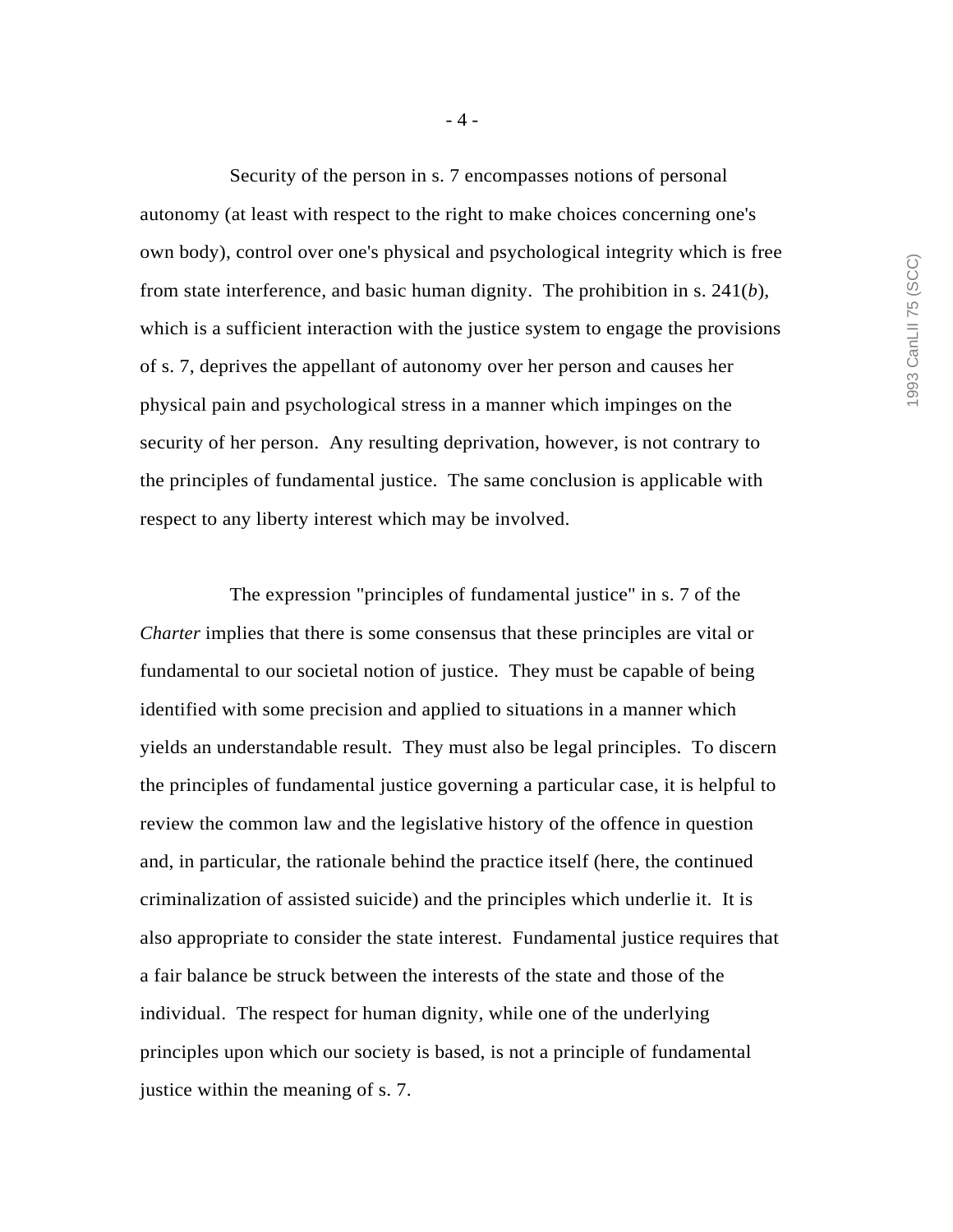Assisted suicide, outlawed under the common law, has been prohibited by Parliament since the adoption of Canada's first *Criminal Code*. The long-standing blanket prohibition in s. 241(*b*), which fulfils the government's objective of protecting the vulnerable, is grounded in the state interest in protecting life and reflects the policy of the state that human life should not be depreciated by allowing life to be taken. This state policy is part of our fundamental conception of the sanctity of life. A blanket prohibition on assisted suicide similar to that in s. 241(*b*) also seems to be the norm among Western democracies, and such a prohibition has never been adjudged to be unconstitutional or contrary to fundamental human rights. These societies, including Canada, recognize and generally apply the principle of the sanctity of life subject to narrow exceptions where notions of personal autonomy and dignity must prevail. Distinctions between passive and active forms of intervention in the dying process continue to be drawn and assisted suicide in situations such as the appellant's is prohibited with few exceptions. No consensus can be found in favour of the decriminalization of assisted suicide. To the extent that there is a consensus, it is that human life must be respected. This consensus finds legal expression in our legal system which prohibits capital punishment. The prohibition against assisted suicide serves a similar purpose. Parliament's repeal of the offence of attempted suicide from the *Criminal Code* was not a recognition that suicide was to be accepted within Canadian society. Rather, this action merely reflected the recognition that the criminal law was an ineffectual and inappropriate tool for dealing with suicide attempts. Given the concerns about abuse and the great difficulty in creating appropriate safeguards, the blanket prohibition on assisted suicide is not arbitrary or unfair. The prohibition relates to the state's interest in protecting

- 5 -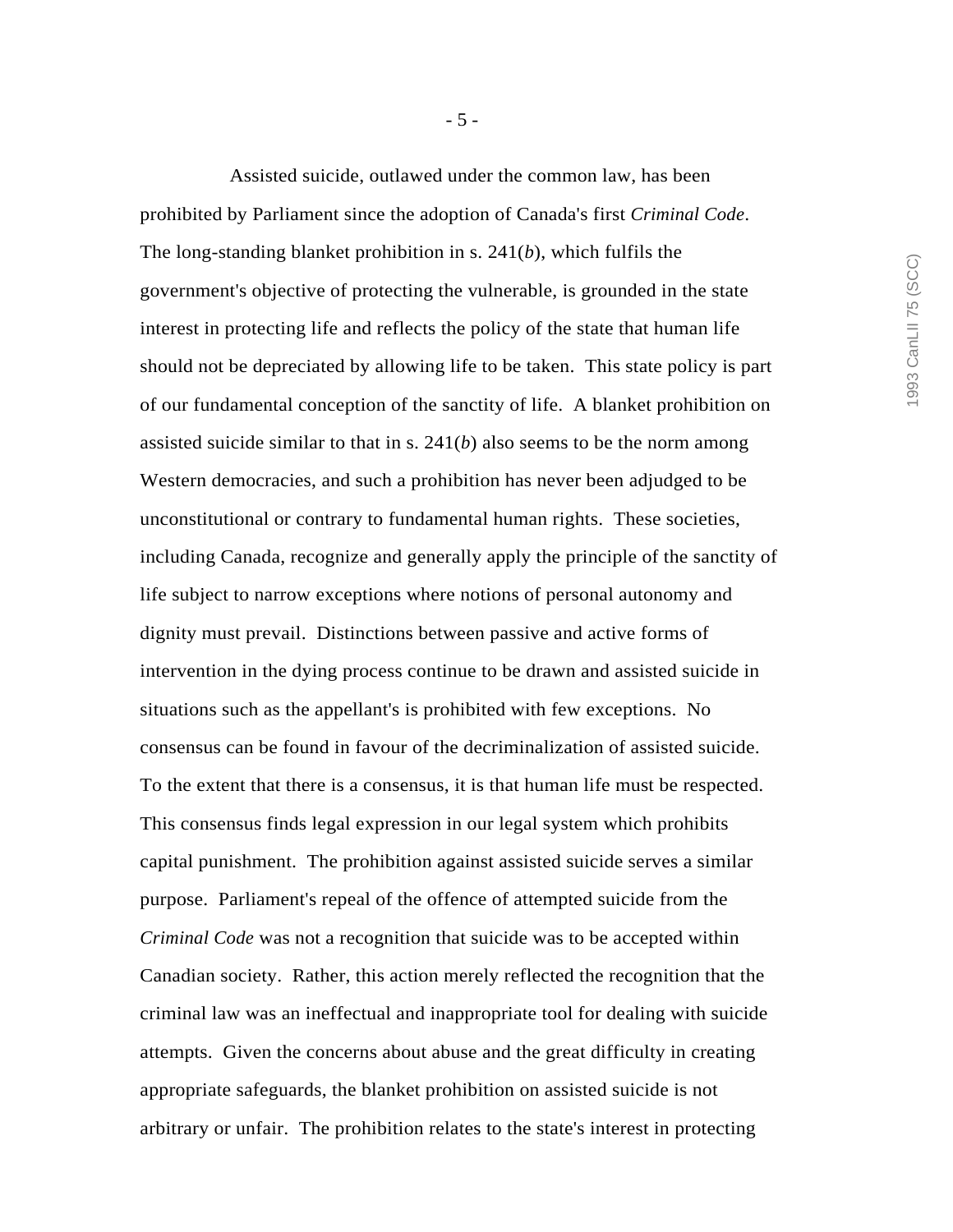the vulnerable and is reflective of fundamental values at play in our society. Section 241(*b*) therefore does not infringe s. 7 of the *Charter*.

As well, s. 241(*b*) of the *Code* does not infringe s. 12 of the *Charter*. The appellant is not subjected by the state to any form of cruel and unusual treatment or punishment. Even assuming that "treatment" within the meaning of s. 12 may include that imposed by the state in contexts other than penal or quasi-penal, a mere prohibition by the state on certain action cannot constitute "treatment" under s. 12. There must be some more active state process in operation, involving an exercise of state control over the individual, whether it be positive action, inaction or prohibition. To hold that the criminal prohibition in s. 241(*b*), without the appellant being in any way subject to the state administrative or justice system, falls within the bounds of s. 12 would stretch the ordinary meaning of being "subjected to . . . treatment" by the state.

It is preferable in this case not to decide the difficult and important issues raised by the application of s. 15 of the *Charter*, but rather to assume that the prohibition on assisted suicide in s. 241(*b*) of the *Code* infringes s. 15, since any infringement of s. 15 by s. 241(*b*) is clearly justified under s. 1 of the *Charter*. Section 241(*b*) has a pressing and substantial legislative objective and meets the proportionality test. A prohibition on giving assistance to commit suicide is rationally connected to the purpose of s. 241(*b*), which is to protect and maintain respect for human life. This protection is grounded on a substantial consensus among western countries, medical organizations and our own Law Reform Commission that in order to protect life and those who are vulnerable in society effectively, a prohibition without exception on the giving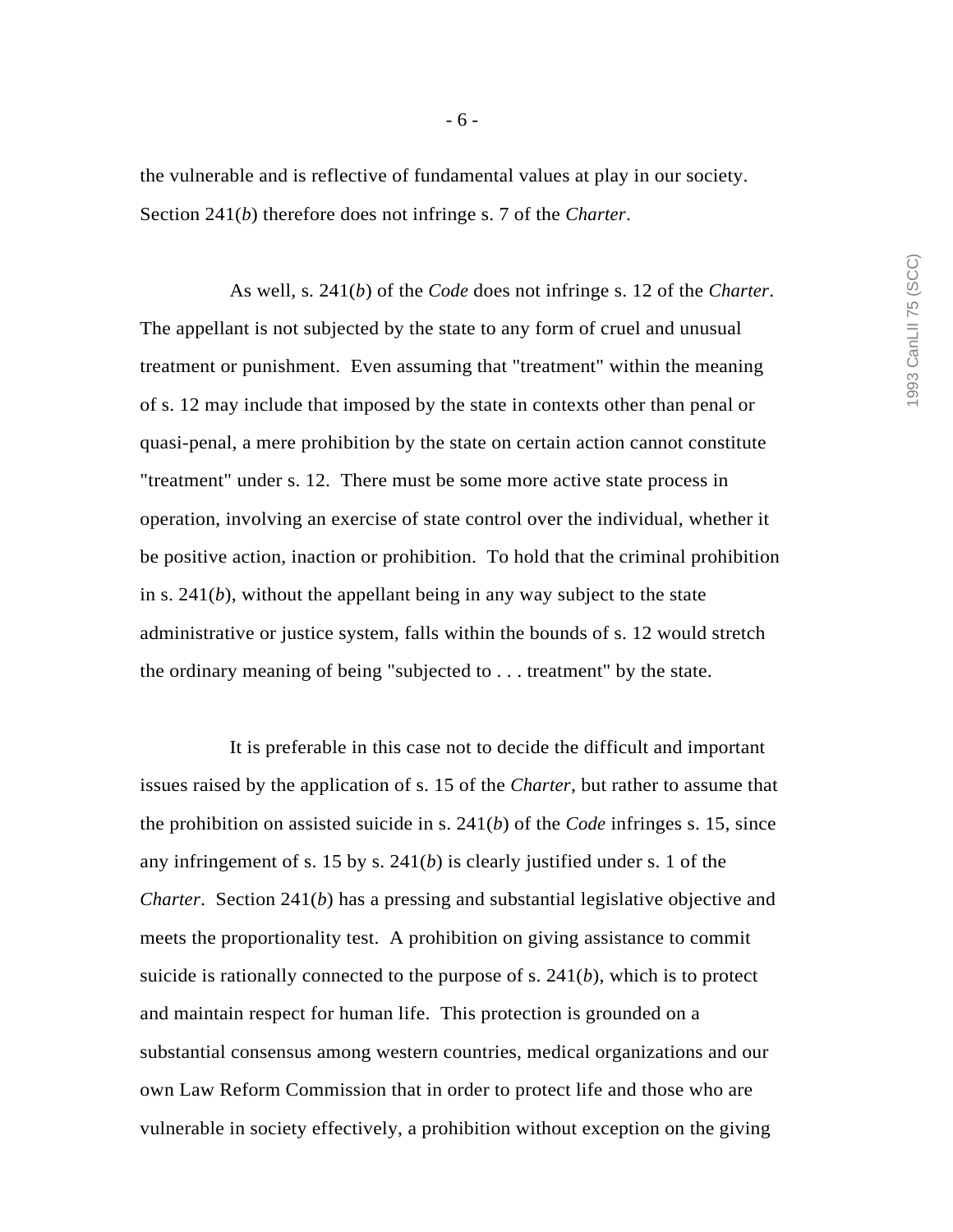of assistance to commit suicide is the best approach. Attempts to modify this approach by creating exceptions or formulating safeguards to prevent excesses have been unsatisfactory. Section 241(*b*) is thus not overbroad since there is no halfway measure that could be relied upon to achieve the legislation's purpose fully. In dealing with this contentious, complex and morally laden issue, Parliament must be accorded some flexibility. In light of the significant support for s. 241(*b*) or for this type of legislation, the government had a reasonable basis for concluding that it had complied with the requirement of minimum impairment. Finally, the balance between the restriction and the government objective is also met.

*Per* L'Heureux-Dubé and McLachlin JJ. (dissenting): Section 241(*b*) of the *Code* infringes the right to security of the person included in s. 7 of the *Charter*. This right has an element of personal autonomy, which protects the dignity and privacy of individuals with respect to decisions concerning their own body. A legislative scheme which limits the right of a person to deal with her body as she chooses may violate the principles of fundamental justice under s. 7 if the limit is arbitrary. A particular limit will be arbitrary if it bears no relation to, or is inconsistent with, the objective that lies behind the legislation. When one is considering whether a law breaches the principles of fundamental justice under s. 7 by reason of arbitrariness, the focus is on whether a legislative scheme infringes a particular person's protected interests in a way that cannot be justified having regard to the objective of this scheme. The principles of fundamental justice require that each person, considered individually, be treated fairly by the law. The fear that abuse may arise if an individual is permitted that which she is wrongly denied plays no part at the s. 7 stage. Any balancing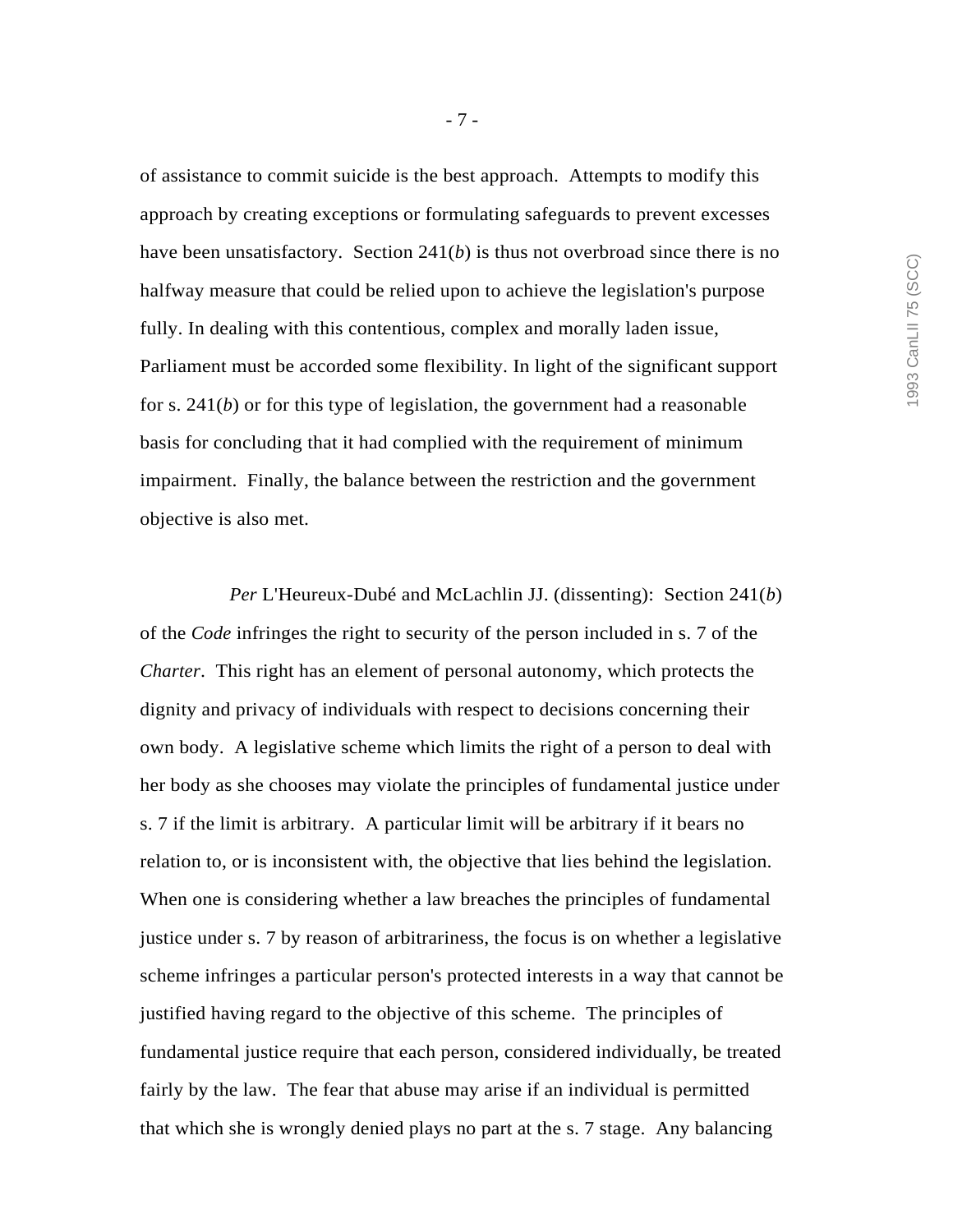of societal interests against the interests of the individual should take place within the confines of s. 1 of the *Charter*. Here, Parliament has put into force a legislative scheme which makes suicide lawful but assisted suicide unlawful. The effect of this distinction is to deny to some people the choice of ending their lives solely because they are physically unable to do so, preventing them from exercising the autonomy over their bodies available to other people. The denial of the ability to end their life is arbitrary and hence amounts to a limit on the right to security of the person which does not comport with the principles of fundamental justice.

Section 241(*b*) of the *Code* is not justified under s. 1 of the *Charter*. The practical objective of s.  $241(b)$  is to eliminate the fear of lawful assisted suicide's being abused and resulting in the killing of persons not truly and willingly consenting to death. However, neither the fear that unless assisted suicide is prohibited, it will be used for murder, nor the fear that consent to death may not in fact be given voluntarily, is sufficient to override appellant's entitlement under s. 7 to end her life in the manner and at the time of her choosing. The safeguards in the existing provisions of the *Criminal Code* largely meet the concerns about consent. The *Code* provisions, supplemented, by way of remedy, by a stipulation requiring a court order to permit the assistance of suicide in a particular case only when the judge is satisfied that the consent is freely given, will ensure that only those who truly desire to bring their lives to an end obtain assistance.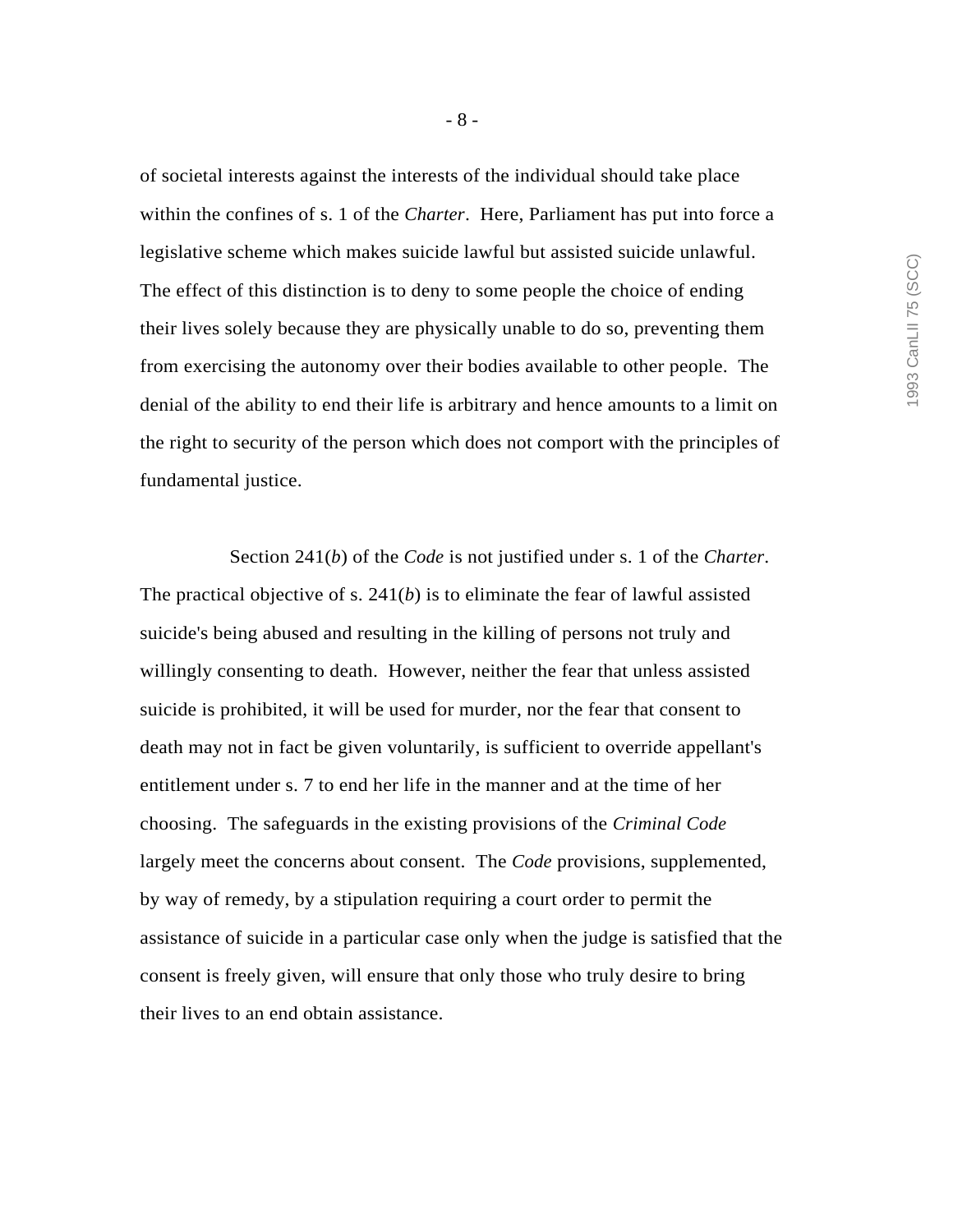Section 15 of the *Charter* has no application in this case. This is not a case about discrimination and to treat it as such may deflect the equality jurisprudence from the true focus of s. 15.

Although some of the conditions stated by Lamer C.J. seem unnecessary in this case, the remedy proposed is generally agreed with. What is required will vary from case to case. The essential in all cases is that the judge be satisfied that if and when the assisted suicide takes place, it will be with the full and free consent of the applicant.

*Per* Lamer C.J. (dissenting): Section 241(*b*) of the *Code* infringes the right to equality contained in s. 15(1) of the *Charter*. While, at first sight, s. 241(*b*) is apparently neutral in its application, its effect creates an inequality since it prevents persons physically unable to end their lives unassisted from choosing suicide when that option is in principle available to other members of the public without contravening the law. This inequality -- the deprivation of the right to choose suicide -- may be characterized as a burden or disadvantage, since it limits the ability of those who are subject to this inequality to take and act upon fundamental decisions regarding their lives and persons. For them, the principles of self-determination and individual autonomy, which are of fundamental importance in our legal system, have been limited. This inequality is imposed on persons unable to end their lives unassisted solely because of a physical disability, a personal characteristic which is among the grounds of discrimination listed in s. 15(1).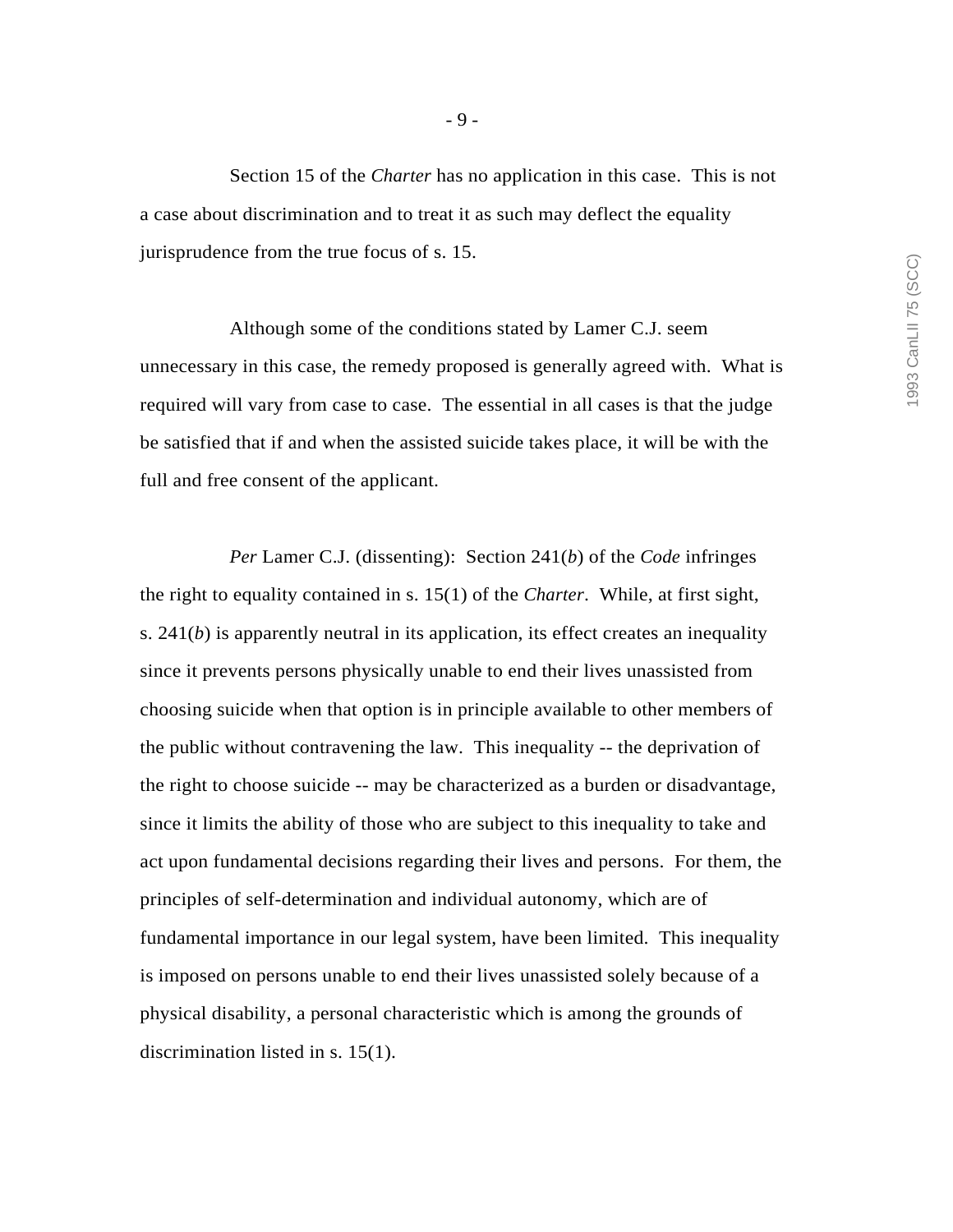Section 241(*b*) of the *Code* is not justifiable under s. 1 of the *Charter.* While the objective of protecting vulnerable persons from being pressured or coerced into committing suicide is sufficiently important to warrant overriding a constitutional right, s. 241(*b*) fails to meet the proportionality test. The prohibition of assisted suicide is rationally connected to the legislative objective, but the means chosen to carry out the objective do not impair the appellant's equality rights as little as reasonably possible. The vulnerable are effectively protected under s.  $241(b)$  but the section is over-inclusive. Those who are not vulnerable or do not wish the state's protection are also brought within the operation of s.  $241(b)$  solely as a result of a physical disability. An absolute prohibition that is indifferent to the individual or the circumstances cannot satisfy the constitutional duty on the government to impair the rights of persons with physical disabilities as little as reasonably possible. The fear that the decriminalization of assisted suicide will increase the risk of persons with physical disabilities being manipulated by others does not justify the over-inclusive reach of s. 241(*b*).

In view of the findings under s.  $15(1)$ , there is no need to address the constitutionality of the legislation under ss. 7 or 12 of the *Charter*.

Pursuant to s. 52(1) of the *Constitution Act, 1982*, s. 241(*b*) is declared to be of no force or effect, on the condition that the effect of this declaration be suspended for one year from the date of this judgment to give Parliament adequate time to decide what, if any, legislation should replace s. 241(*b*). While a personal remedy under s. 24(1) of the *Charter* is rarely available in conjuncture with action under s. 52(1), it is appropriate in this case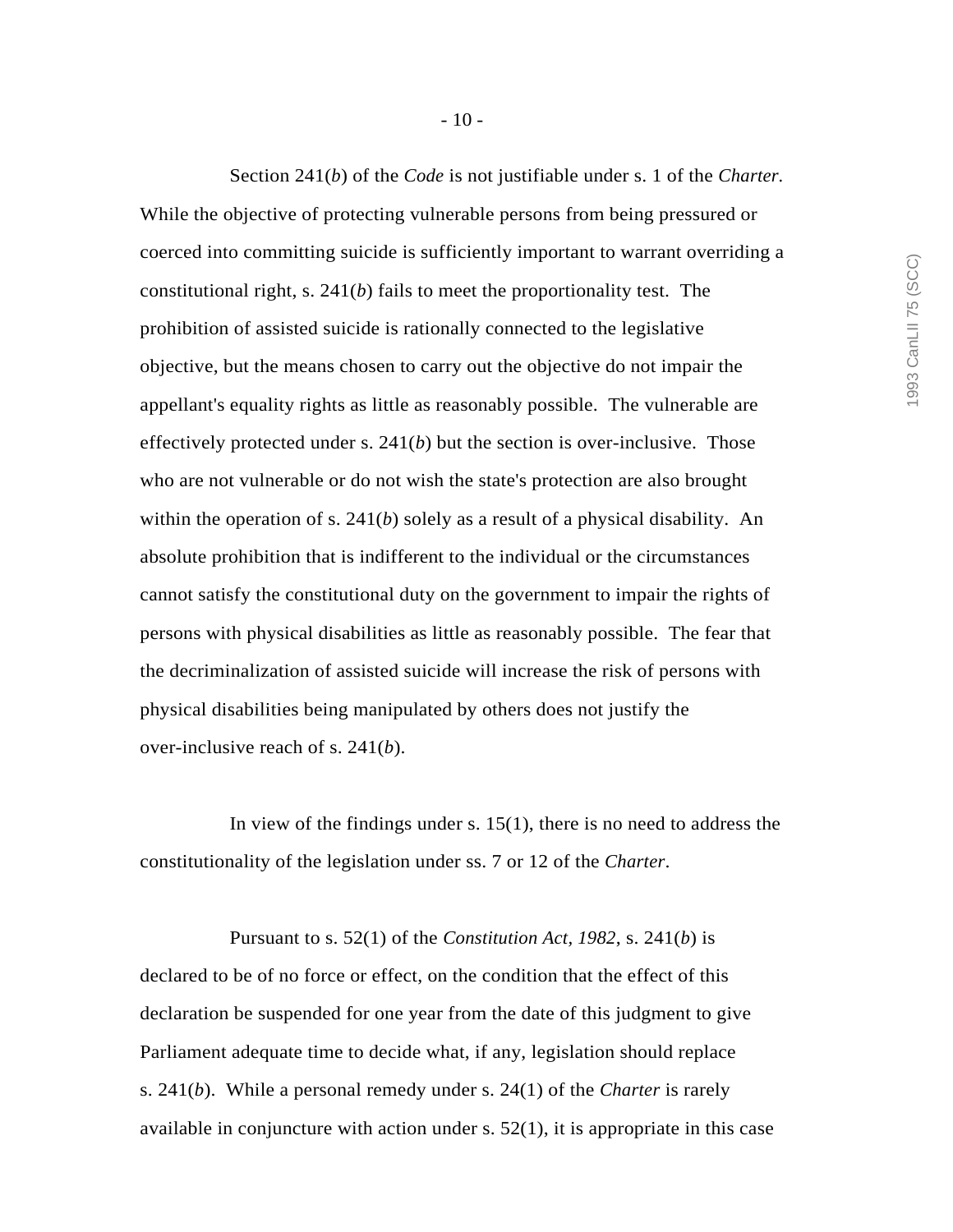to grant the appellant, subject to compliance with certain stated conditions, a constitutional exemption from the operation of s. 241(*b*) during the period of suspension. A constitutional exemption may only be granted during the period of a suspended declaration of invalidity. During that one-year suspension period, this exemption will also be available to all persons who are or will become physically unable to commit unassisted suicide and whose equality rights are infringed by s. 241(*b*), and it may be granted by a superior court upon application if the stated conditions, or similar conditions tailored to meet the circumstances of particular cases, are met.

*Per* Cory J. (dissenting): Substantially for the reasons given by Lamer C.J. and McLachlin J., s. 241(*b*) of the *Code* infringes ss. 7 and 15(1) of the *Charter* and is not justifiable under s. 1 of the *Charter*.

Section 7 of the *Charter*, which grants Canadians a constitutional right to life, liberty and the security of the person, is a provision which emphasizes the innate dignity of human existence. Dying is an integral part of living and, as a part of life, is entitled to the protection of s. 7. It follows that the right to die with dignity should be as well protected as is any other aspect of the right to life. State prohibitions that would force a dreadful, painful death on a rational but incapacitated terminally ill patient are an affront to human dignity.

There is no difference between permitting a patient of sound mind to choose death with dignity by refusing treatment and permitting a patient of sound mind who is terminally ill to choose death with dignity by terminating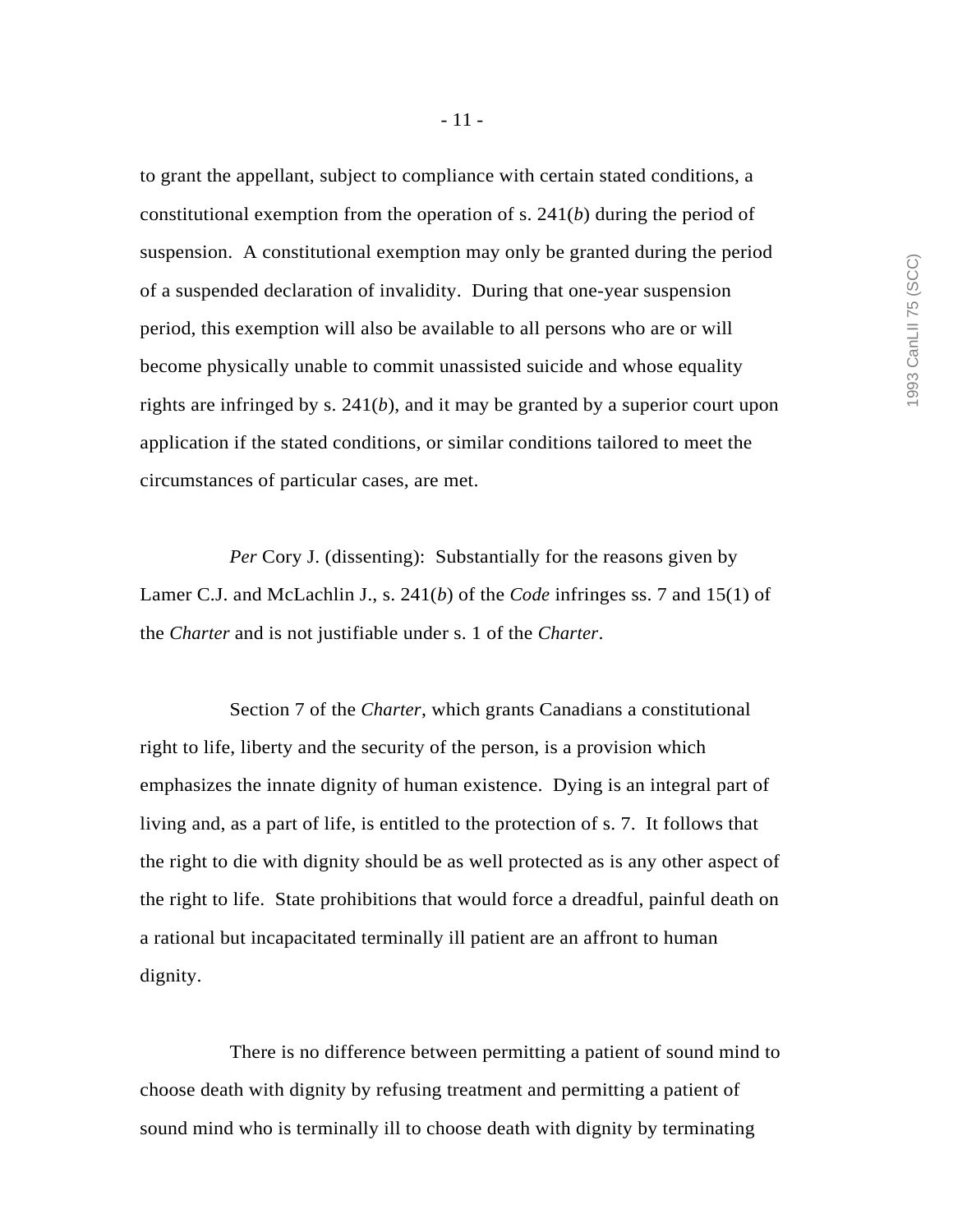life preserving treatment, even if, because of incapacity, that step has to be physically taken by another on her instructions. Nor is there any reason for failing to extend that same permission so that a terminally ill patient facing death may put an end to her life through the intermediary of another. Since the right to choose death is open to patients who are not physically handicapped, there is no reason for denying that choice to those that are. This choice for a terminally ill patient would be subject to conditions. With those conditions in place, s. 7 of the *Charter* can be applied to enable a court to grant the relief proposed by Lamer C.J.

Section 15(1) of the *Charter* can also be applied to grant the same relief at least to handicapped terminally ill patients.

## **Cases Cited**

By Sopinka J.

## **Applied:** *R. v. Morgentaler*, [1988] 1 S.C.R. 30; **referred to:**

*Reference re ss. 193 and 195.1(1)(c) of the Criminal Code (Man.)*, [1990] 1 S.C.R. 1123; *Re B.C. Motor Vehicle Act*, [1985] 2 S.C.R. 486; *Thomson Newspapers Ltd. v. Canada (Director of Investigation and Research, Restrictive Trade Practices Commission)*, [1990] 1 S.C.R. 425; *R. v. Lyons*, [1987] 2 S.C.R. 309; *R. v. Beare*, [1988] 2 S.C.R. 387; *Cunningham v. Canada*, [1993] 2 S.C.R. 143; *Ciarlariello v. Schacter*, [1993] 2 S.C.R. 119; *Nancy B. v. Hôtel-Dieu de Québec* (1992), 86 D.L.R. (4th) 385; *Malette v. Shulman* (1990), 72 O.R. (2d) 417; *Cruzan v. Director, Missouri Health Department* (1990), 111 L. Ed. 2d 224; *Airedale N.H.S.*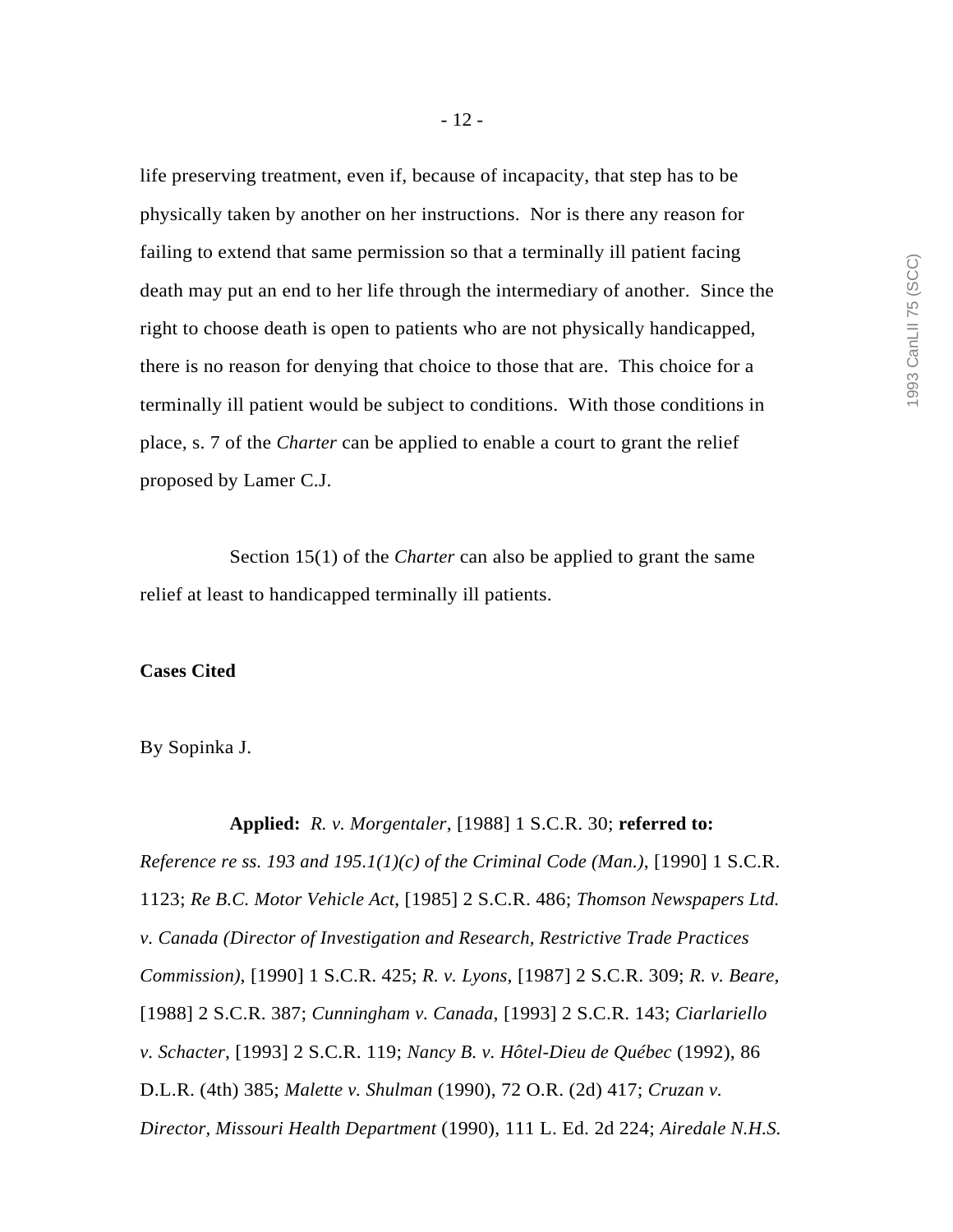*Trust v. Bland*, [1993] 2 W.L.R. 316; Application No. 10083/82, *R. v. United Kingdom*, July 4, 1983, D.R. 33, p. 270; *R. v. Swain*, [1991] 1 S.C.R. 933; *R. v. Smith*, [1987] 1 S.C.R. 1045; *Chiarelli v. Canada (Minister of Employment and Immigration)*, [1992] 1 S.C.R. 711; *Soenen v. Director of Edmonton Remand Centre* (1983), 6 C.R.R. 368; *R. v. Blakeman* (1988), 48 C.R.R. 222; *Weatherall v. Canada (Attorney General)*, [1988] 1 F.C. 369 (T.D.), rev'd on other grounds, [1989] 1 F.C. 18 (C.A.); *Howlett v. Karunaratne* (1988), 64 O.R. (2d) 418; *Re McTavish and Director, Child Welfare Act* (1986), 32 D.L.R. (4th) 394; *Carlston v. New Brunswick (Solicitor General)* (1989), 43 C.R.R. 105; *Kindler v. Canada (Minister of Justice)*, [1991] 2 S.C.R. 779; *Tétreault-Gadoury v. Canada (Employment and Immigration Commission)*, [1991] 2 S.C.R. 22.

By McLachlin J. (dissenting)

*R. v. Morgentaler*, [1988] 1 S.C.R. 30; *R. v. Swain*, [1991] 1 S.C.R. 933; *Re B.C. Motor Vehicle Act*, [1985] 2 S.C.R. 486; *Reference re ss. 193 and 195.1(1)(c) of the Criminal Code (Man.)*, [1990] 1 S.C.R. 1123; *R. v. Beare*, [1988] 2 S.C.R. 387; *Cunningham v. Canada*, [1993] 2 S.C.R. 143.

By Lamer C.J. (dissenting)

*R. v. Morgentaler*, [1988] 1 S.C.R. 30; *Reference re ss. 193 and 195.1(1)(c) of the Criminal Code (Man.)*, [1990] 1 S.C.R. 1123; *Burke v. Prince Edward Island* (1991), 93 Nfld. & P.E.I.R. 356; *Re B.C. Motor Vehicle Act*, [1985] 2 S.C.R. 486; *Schachter v. Canada*, [1992] 2 S.C.R. 679; *Andrews v. Law Society of British Columbia*, [1989] 1 S.C.R. 143; *R. v. Big M Drug Mart Ltd.*,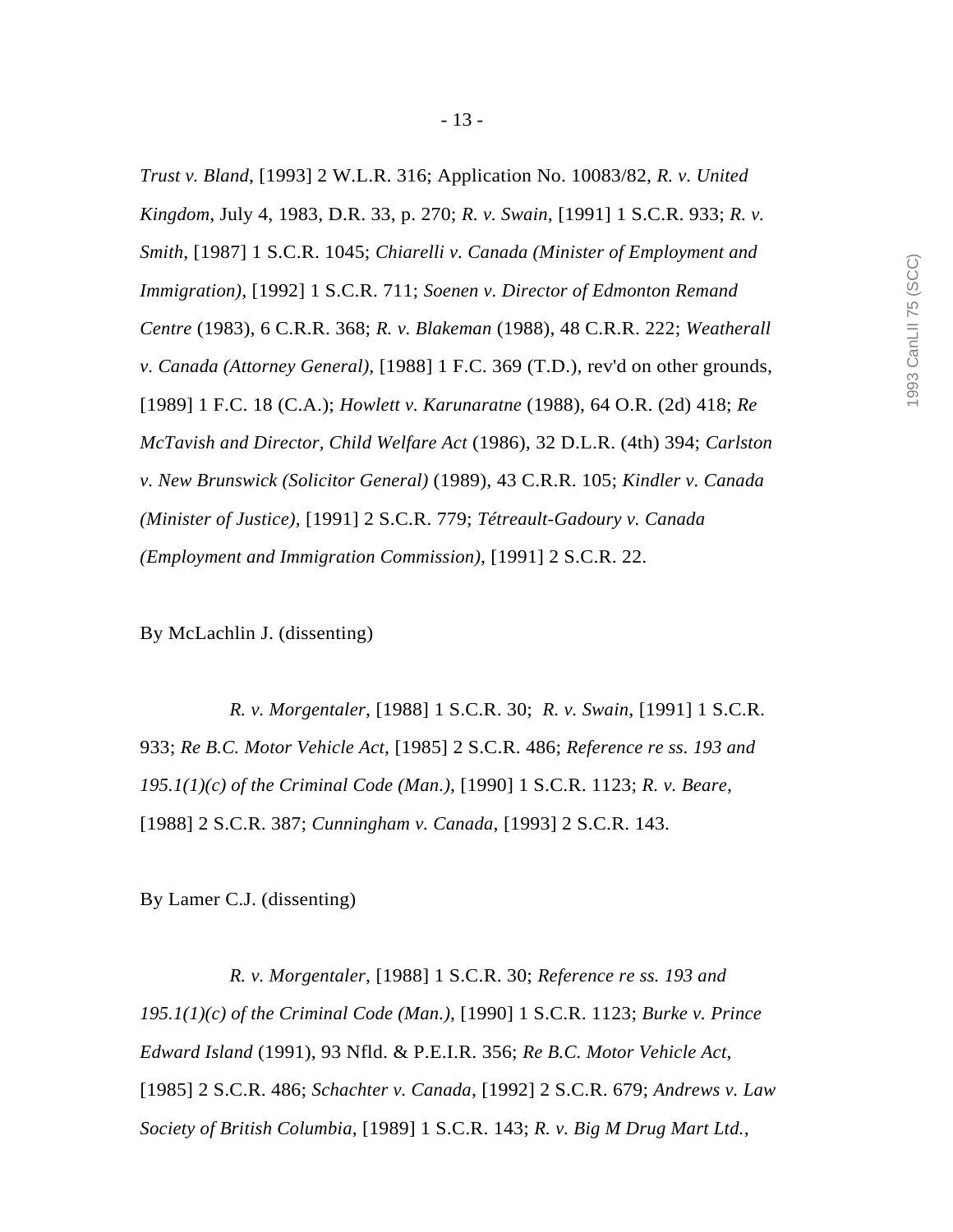[1985] 1 S.C.R. 295; *R. v. Turpin*, [1989] 1 S.C.R. 1296; *R. v. Swain*, [1991] 1

S.C.R. 933; *Ontario Human Rights Commission v. Simpsons-Sears Ltd.*, [1985] 2

S.C.R. 536; *Canadian Odeon Theatres Ltd. v. Saskatchewan Human Rights*

*Commission*, [1985] 3 W.W.R. 717; *Tremblay v. Daigle*, [1989] 2 S.C.R 530;

*Ciarlariello v. Schacter*, [1993] 2 S.C.R. 119; *Egan and Nesbit v. Canada* (1993),

153 N.R. 161; *Brooks v. Canada Safeway Ltd.*, [1989] 1 S.C.R. 1219; *Janzen v.*

*Platy Enterprises Ltd.*, [1989] 1 S.C.R. 1252; *R. v. Oakes*, [1986] 1 S.C.R. 103;

*Malette v. Shulman* (1990), 72 O.R. (2d) 417; *Nancy B. v. Hôtel-Dieu de Québec*

(1992), 86 D.L.R. (4th) 385; *R. v. Jobidon*, [1991] 2 S.C.R. 714; *Irwin Toy Ltd.*

*v. Quebec (Attorney General)*, [1989] 1 S.C.R. 927; *R. v. Chaulk*, [1990] 3 S.C.R. 1303; *Tétreault-Gadoury v. Canada (Employment and Immigration Commission)*,

[1991] 2 S.C.R. 22; *Nelles v. Ontario*, [1989] 2 S.C.R. 170; *R. v. Edwards Books*

*and Art Ltd.*, [1986] 2 S.C.R. 713; *Rocket v. Royal College of Dental Surgeons of*

*Ontario*, [1990] 2 S.C.R. 232; *Osborne v. Canada (Treasury Board)*, [1991] 2

S.C.R. 69; *R. v. Seaboyer*, [1991] 2 S.C.R. 577, aff'g (1987), 35 C.R.R. 300

(Ont. C.A.); *Hunter v. Southam Inc.*, [1984] 2 S.C.R. 145.

By Cory J. (dissenting)

*Re B.C. Motor Vehicle Act*, [1985] 2 S.C.R. 486; *R. v. Morgentaler*, [1988] 1 S.C.R. 30; *Ciarlariello v. Schacter*, [1993] 2 S.C.R. 119; *Andrews v. Law Society of British Columbia*, [1989] 1 S.C.R. 143.

# **Statutes and Regulations Cited**

*Austrian Penal Act 1945*, s. 139b.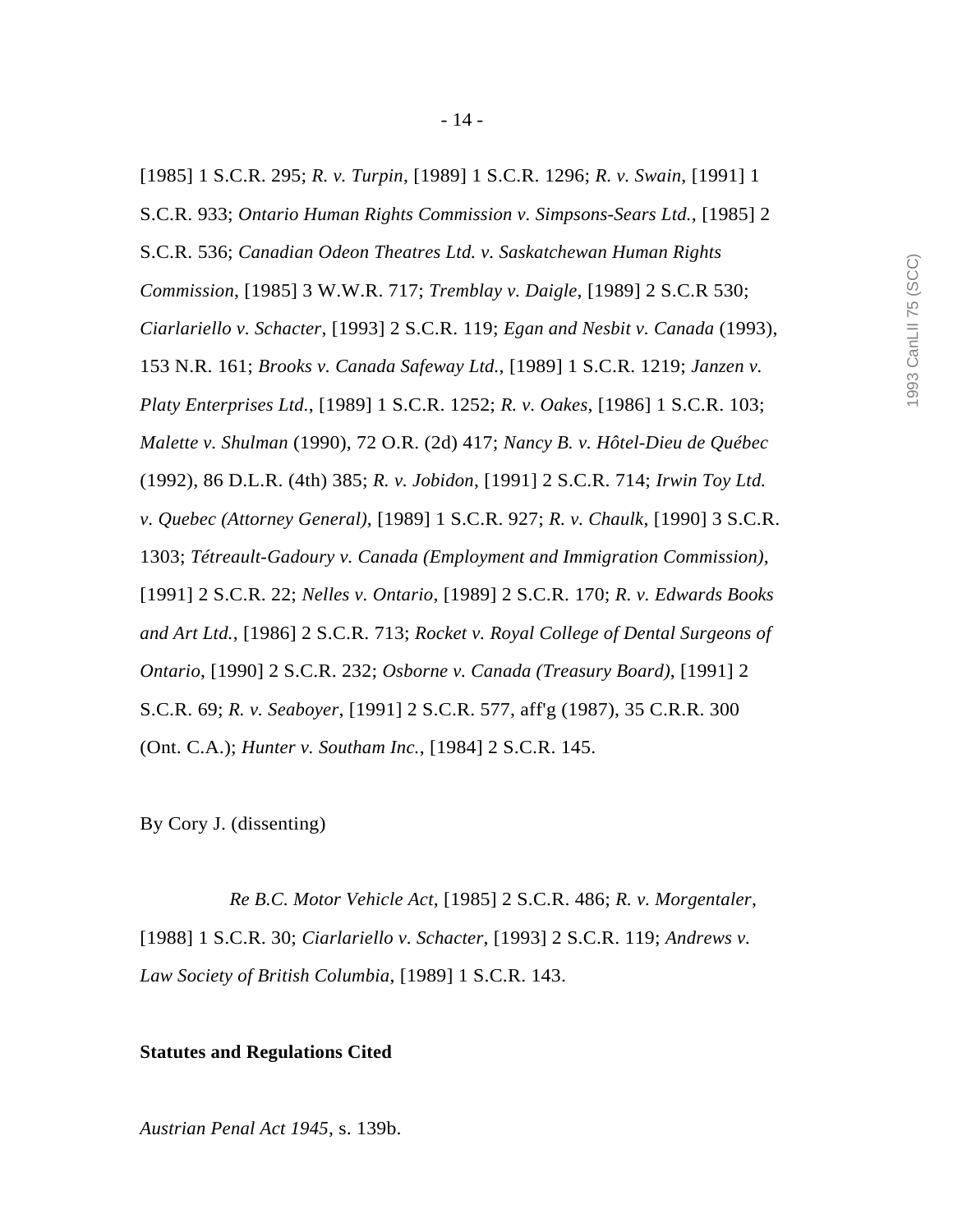*Canadian Charter of Rights and Freedoms*, ss. 1, 7, 12, 15(1), 24(1).

*Constitution Act, 1982*, s. 52(1).

*Criminal Code*, R.S.C., 1985, ch. C-46, ss. 14, 215 [am. 1991, c. 43, s. 9 (Sch., item 2)], 241(*a*) [am. c. 27 (1st Supp.), s. 7(3)], (*b*).

*Criminal Code, 1892*, S.C. 1892, c. 29, ss. 237, 238.

*Criminal Law Amendment Act, 1972*, S.C. 1972, c. 13, s. 16.

*Penal Code* (Denmark), art. 240.

*Penal Code* (France), arts. 63, 318-1, 318-2, 319.

*Penal Code* (Italy), art. 580.

*Penal Code* (Spain), art. 409.

*Penal Code* (Switzerland), art. 115.

*Suicide Act, 1961* (U.K.), 9 & 10 Eliz. 2, c. 60, s. 2.

#### **Authors Cited**

- Blackstone, William. *Commentaries on the Laws of England*, vol. 4, Oxford: Clarendon Press, 1769.
- Burbidge, George Wheelock. *A Digest of the Criminal Law of Canada*. Toronto: Carswell, 1890.
- Canada. Law Reform Commission. Report 20. *Euthanasia, Aiding Suicide and Cessation of Treatment*. Ottawa: Minister of Supply and Services Canada, 1983.
- Canada. Law Reform Commission. Working Paper 28. *Euthanasia, Aiding Suicide and Cessation of Treatment*. Ottawa: Minister of Supply and Services Canada, 1982.
- Colvin, Eric. "Section Seven of the Canadian Charter of Rights and Freedoms" (1989), 68 *Can. Bar Rev.* 560.
- Depaule, Léon. "Le droit à la mort: rapport juridique" (1974), 7 *Human Rights Journal* 464.
- Dworkin, Ronald. *Life's Dominion: An Argument About Abortion, Euthanasia, and Individual Freedom*. New York: Knopf, 1993.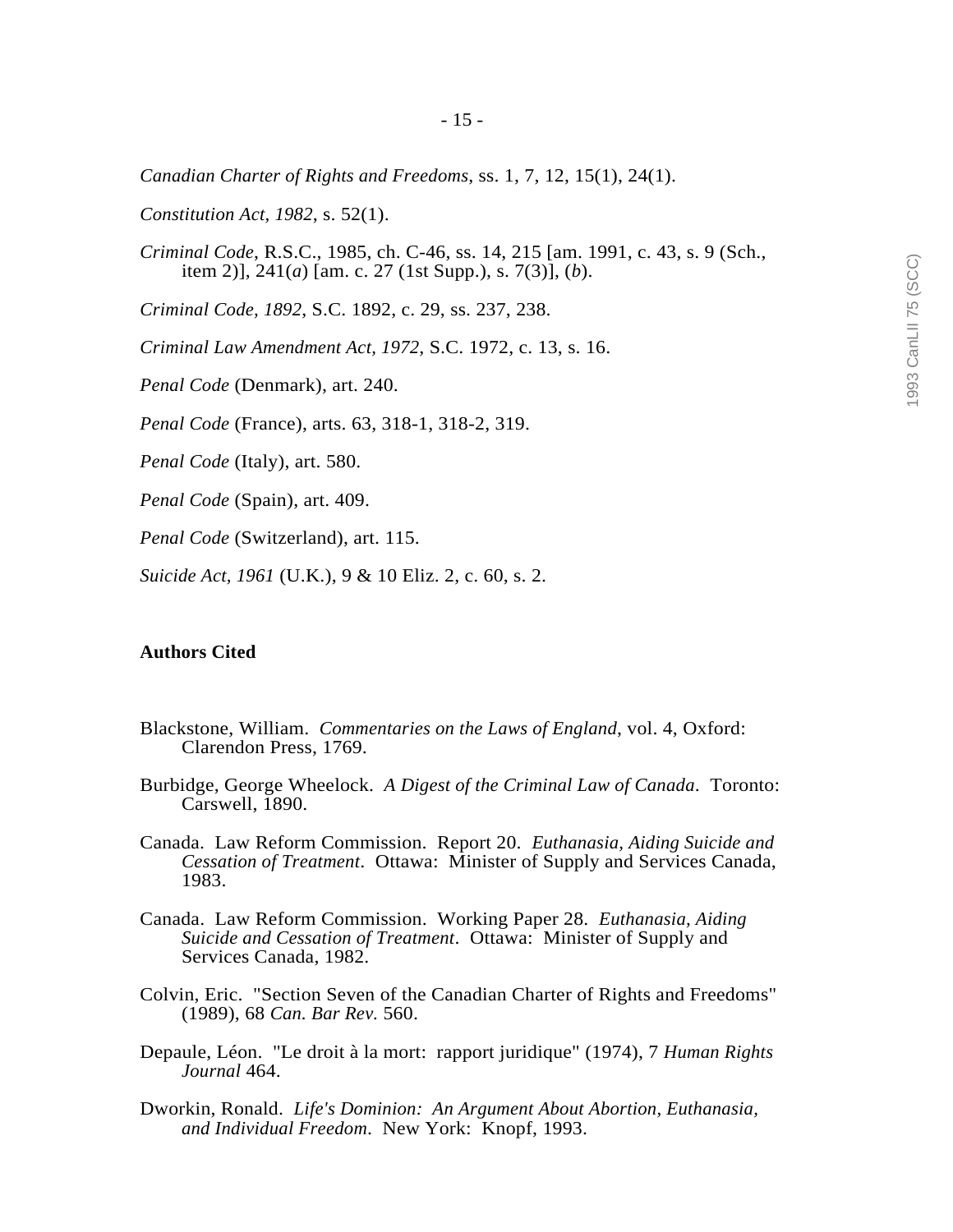- Guillon, Claude, et Yves Le Bonniec. *Suicide, mode d'emploi: histoire, technique, actualité*. Paris: A. Moreau, 1982.
- Keyserlingk, Edward W. *Sanctity of Life or Quality of Life in the Context of Ethics, Medicine and Law*. A study written for the Law Reform Commission of Canada. Ottawa: Minister of Supply and Services Canada, 1979.
- Note. "Physician-Assisted Suicide and the Right to Die with Assistance" (1992), 105 *Harv. L. Rev.* 2021.
- Otlowski, Margaret. "Mercy Killing Cases in the Australian Criminal Justice System" (1993), 17 *Crim. L.J.* 10.
- Penrose, Mary Margaret. "Assisted Suicide: A Tough Pill to Swallow" (1993), 20 *Pepp. L. Rev.* 689.
- Shaffer, Catherine D. "Criminal Liability for Assisting Suicide" (1986), 86 *Colum. L. Rev.* 348.
- Somerville, Margaret A. "Pain and Suffering at Interfaces of Medicine and Law" (1986), 36 *U.T.L.J.* 286.
- Tribe, Laurence H. *American Constitutional Law*, 2nd ed. Mineola, N.Y.: Foundation Press, 1988.
- Velasquez, Manuel G. "Defining Suicide" (1987), 3 *Issues in Law & Medicine* 37.
- Williams, Glanville. *The Sanctity of Life and the Criminal Law.* New York: Knopf, 1957.

APPEAL from a judgment of the British Columbia Court of Appeal

(1993), 76 B.C.L.R. (2d) 145, 22 B.C.A.C. 266, 38 W.A.C. 266, 14 C.R.R. (2d)

34, 79 C.C.C. (3d) 1, [1993] 3 W.W.R. 553, dismissing the appellant's appeal

from a judgment of Melvin J. (1992), 18 W.C.B. (2d) 279, [1993] B.C.W.L.D.

347, dismissing the appellant's application for an order declaring s. 241 of the

*Criminal Code* invalid. Appeal dismissed, Lamer C.J. and L'Heureux-Dubé,

Cory and McLachlin JJ. dissenting.

*Christopher M. Considine* and *Philip N. Williams*, for the appellant.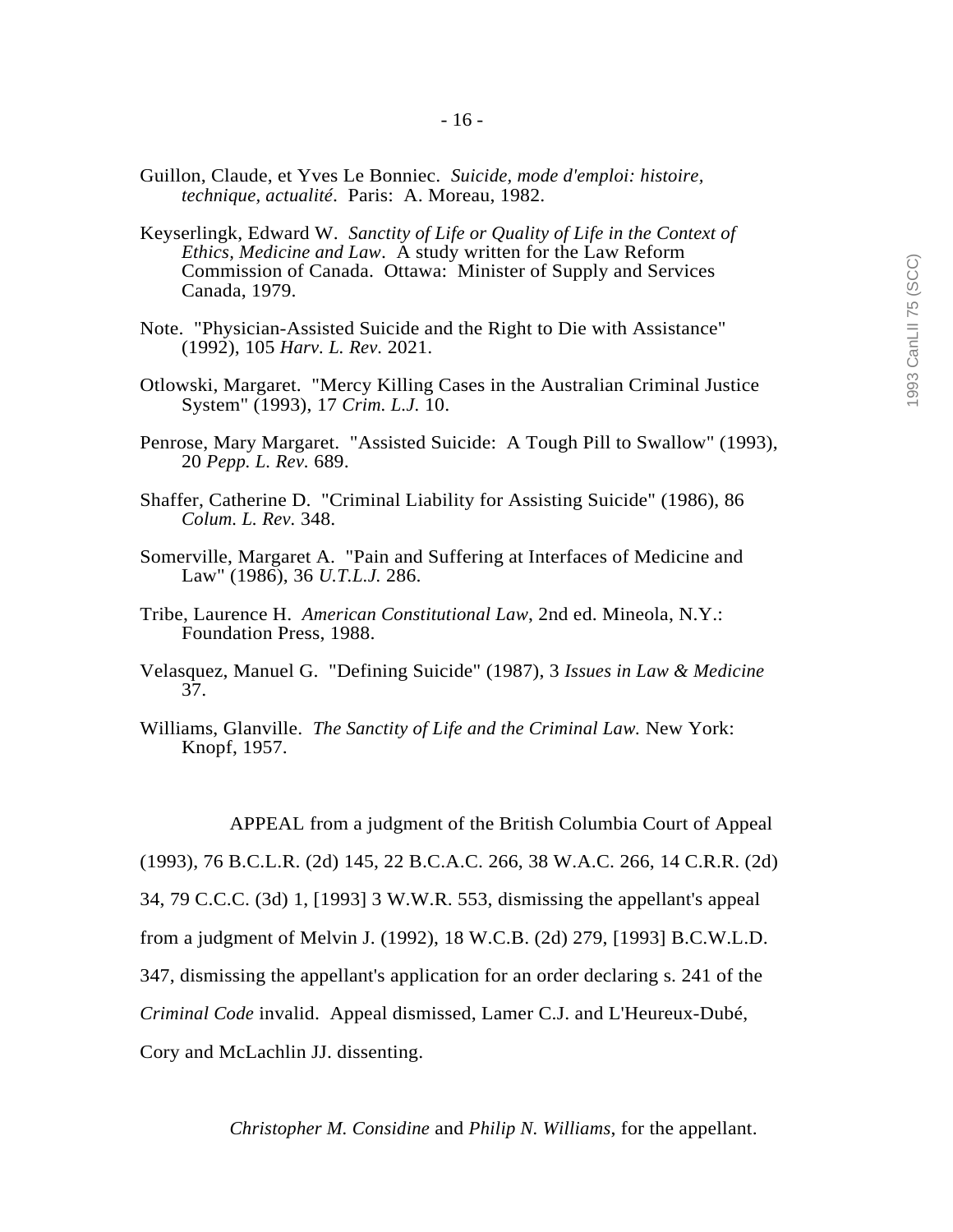*James D. Bissell*, *Q.C.*, and *Johannes A. Van Iperen*, *Q.C.*, for the respondent the Attorney General of Canada.

*George H. Copley*, for the respondent the Attorney General of British Columbia.

*James F. Sayre* and *James W. Pozer*, for the intervener British Columbia Coalition of People with Disabilities.

*Martin H. Campbell* and *Nancy E. Mills*, for the intervener Dying with Dignity.

*Robyn M. Bell*, for the intervener Right to Die Society of Canada.

*Anne M. Molloy* and *Janet L. Budgell*, for the intervener COPOH.

*A. G. Henderson*, *Q.C.*, and *Neil Milton*, for the interveners Pro-Life Society of British Columbia and Pacific Physicians for Life Society.

*Robert M. Nelson* and *Todd J. Burke*, for the interveners Canadian Conference of Catholic Bishops and Evangelical Fellowship of Canada.

*G. Patrick S. Riley* and *John A. Myers*, for the intervener People in Equal Participation Inc.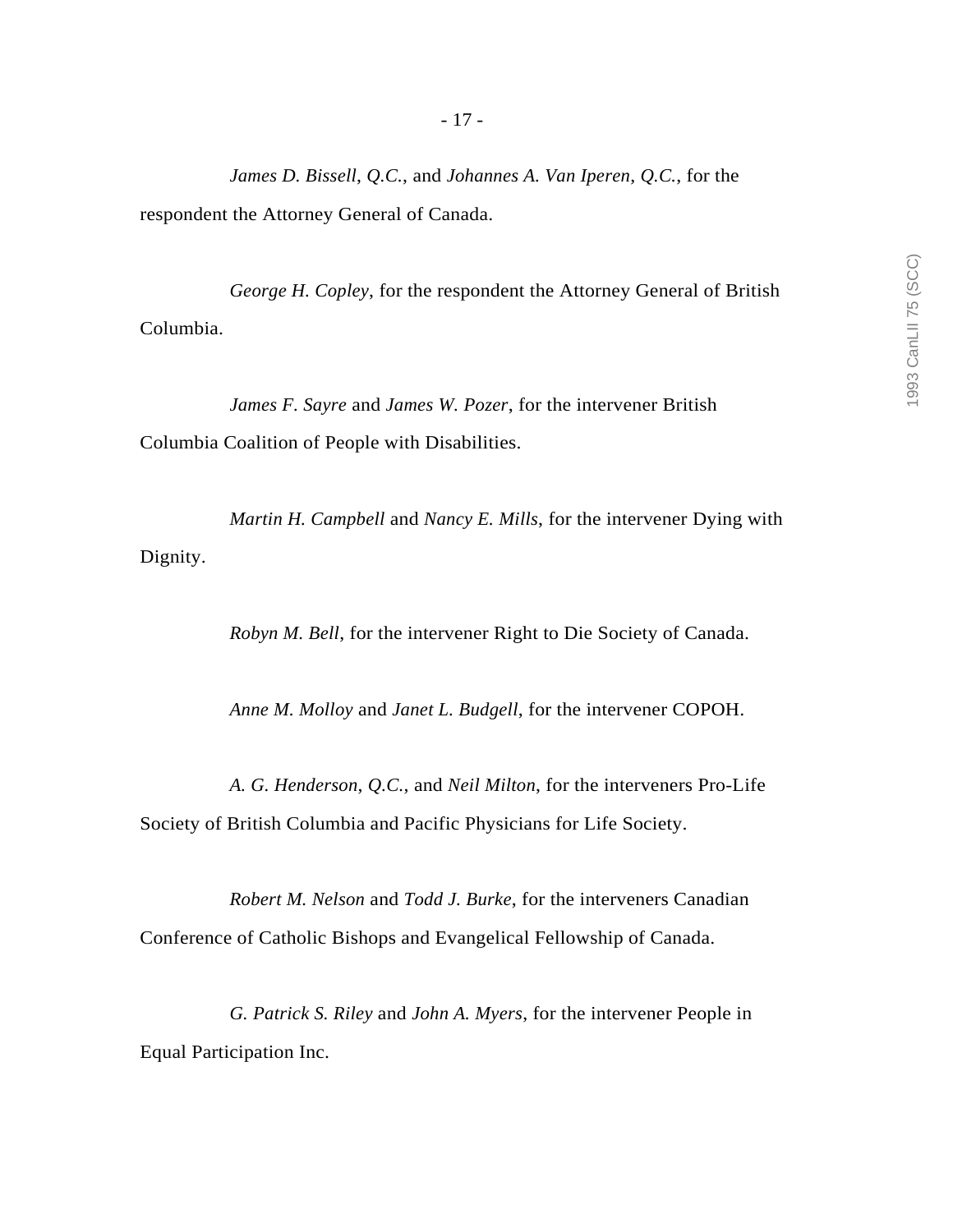The following are the reasons delivered by

LAMER C.J. (dissenting) --

I. Facts

The facts of this case are straightforward and well known. Sue Rodriguez is a 42-year-old woman living in British Columbia. She is married and the mother of an 8½-year-old son. Ms. Rodriguez suffers from amyotrophic lateral sclerosis (ALS), which is widely known as Lou Gehrig's disease; her life expectancy is between 2 and 14 months but her condition is rapidly deteriorating. Very soon she will lose the ability to swallow, speak, walk and move her body without assistance. Thereafter she will lose the capacity to breathe without a respirator, to eat without a gastrotomy and will eventually become confined to a bed.

Ms. Rodriguez knows of her condition, the trajectory of her illness and the inevitability of how her life will end; her wish is to control the circumstances, timing and manner of her death. She does not wish to die so long as she still has the capacity to enjoy life. However, by the time she no longer is able to enjoy life, she will be physically unable to terminate her life without assistance. Ms. Rodriguez seeks an order which will allow a qualified medical practitioner to set up technological means by which she might, by her own hand, at the time of her choosing, end her life.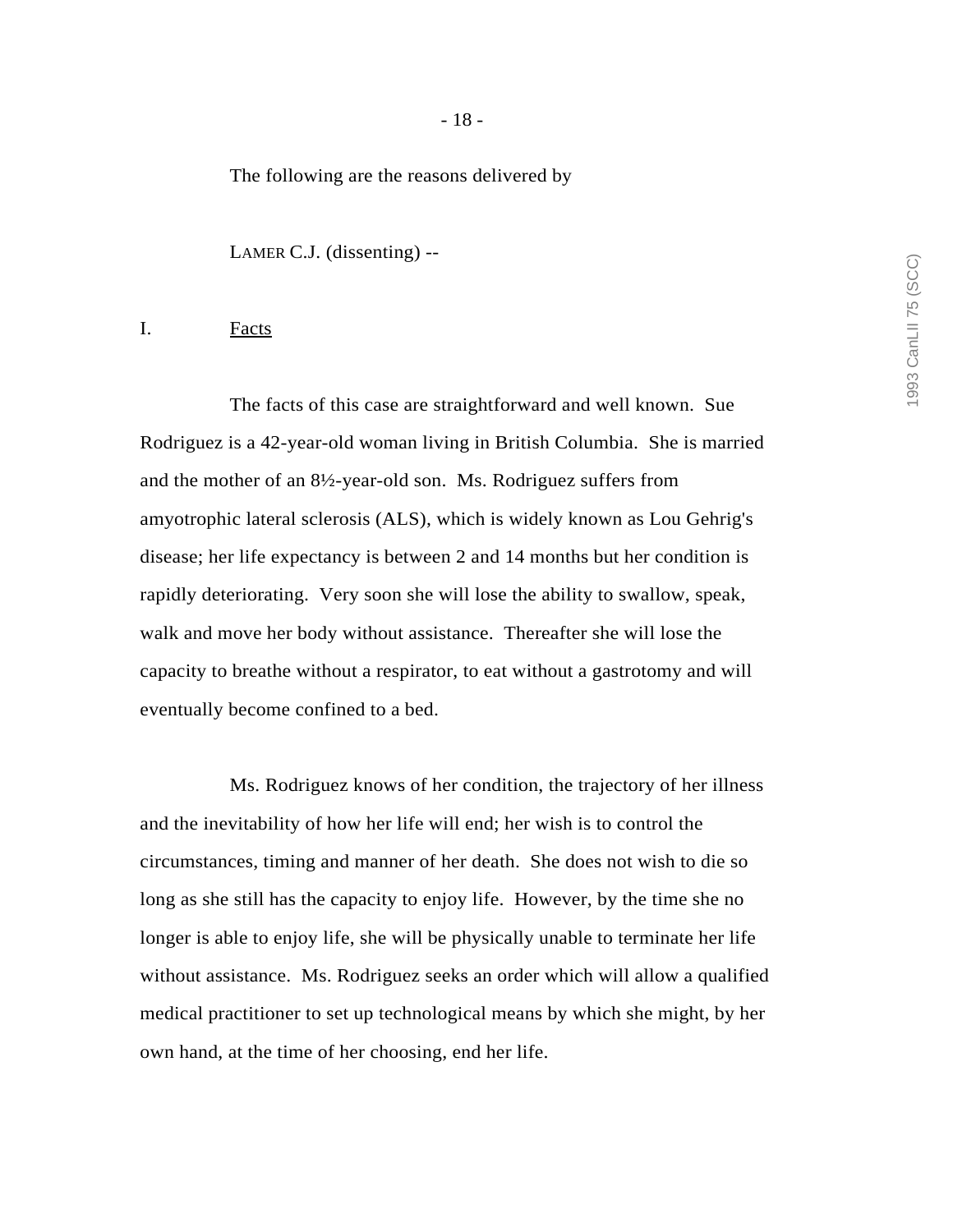Ms. Rodriguez applied to the Supreme Court of British Columbia for an order that s. 241(*b*) of the *Criminal Code*, R.S.C., 1985, c. C-46, be declared invalid, pursuant to s. 24(1) of the *Canadian Charter of Rights and Freedoms*, on the ground that it violates her rights under ss. 7, 12 and 15(1) of the *Charter*, and was therefore, to the extent it prohibits a terminally ill person from committing "physician-assisted" suicide, of no force and effect by virtue of s. 52(1) of the *Constitution Act, 1982*. Melvin J. of the Supreme Court of British Columbia dismissed the appellant's application: (1992), 18 W.C.B. (2d) 279, [1993] B.C.W.L.D. 347. The British Columbia Court of Appeal dismissed the appellant's appeal, McEachern C.J.B.C. dissenting: (1993), 76 B.C.L.R. (2d) 145, 22 B.C.A.C. 266, 38 W.A.C. 266, 14 C.R.R. (2d) 34, 79 C.C.C. (3d) 1, [1993] 3 W.W.R. 553.

# II. Relevant Statutory Provisions

The relevant provision of the *Criminal Code* is as follows:

**241**. Every one who

(*a*) counsels a person to commit suicide, or

(*b*) aids or abets a person to commit suicide,

whether suicide ensues or not, is guilty of an indictable offence and liable to imprisonment for a term not exceeding fourteen years.

The relevant sections of the *Charter* are as follows:

**1**. The *Canadian Charter of Rights and Freedoms* guarantees the rights and freedoms set out in it subject only to such reasonable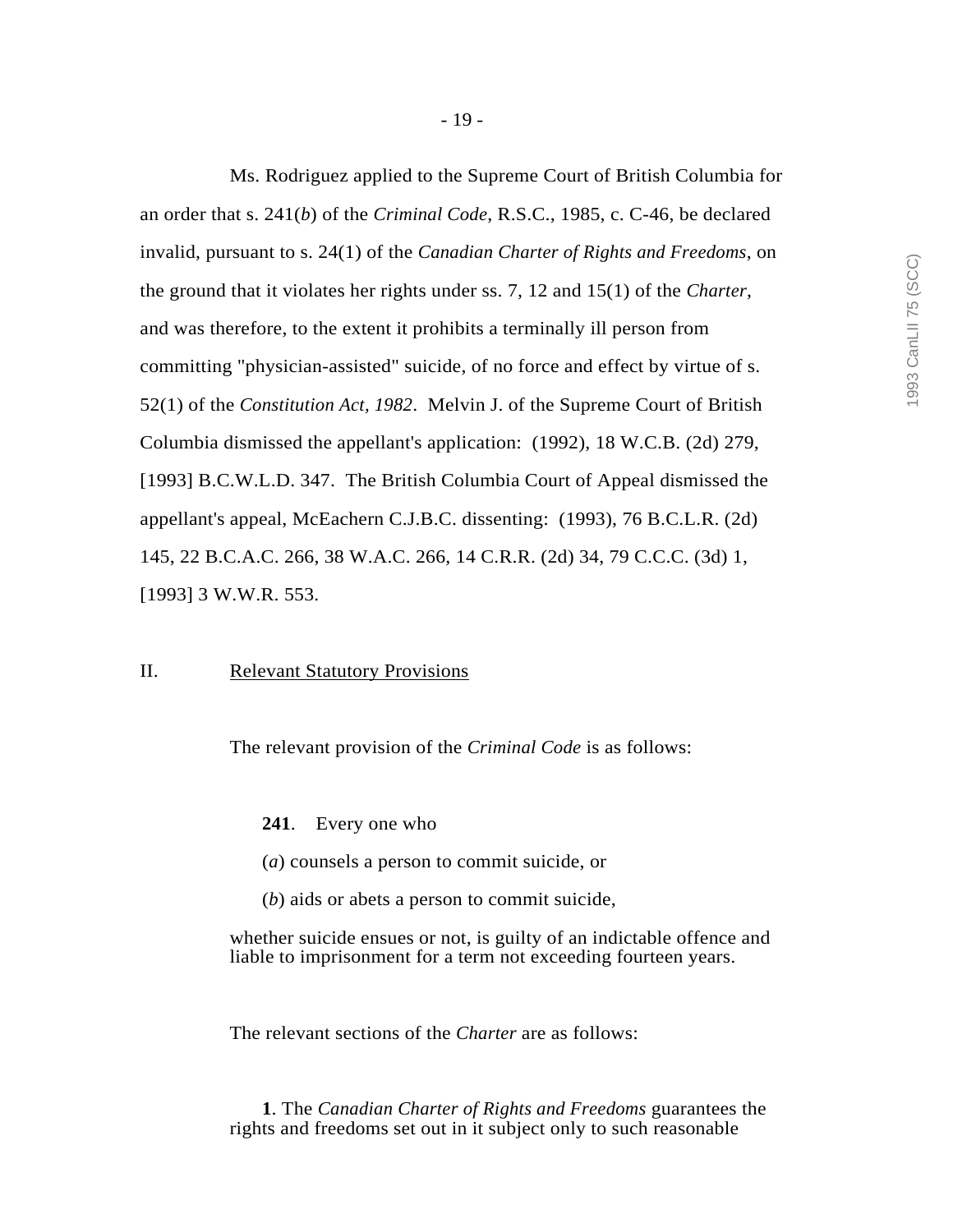limits prescribed by law as can be demonstrably justified in a free and democratic society.

**7**. Everyone has the right to life, liberty and security of the person and the right not to be deprived thereof except in accordance with the principles of fundamental justice.

**12**. Everyone has the right not to be subjected to any cruel and unusual treatment or punishment.

**15**. (1) Every individual is equal before and under the law and has the right to the equal protection and equal benefit of the law without discrimination and, in particular, without discrimination based on race, national or ethnic origin, colour, religion, sex, age or mental or physical disability.

# III. Judgments Below

# *Supreme Court of British Columbia*

In order to determine whether a right or freedom had been infringed, Melvin J. considered the nature of the right claimed by the appellant, i.e., her right to enjoy her remaining life with the inherent dignity of a human person, the right to control what happens to her body while she is living and the right to have control over the timing, method and circumstances of her death. In the context of s. 7, Melvin J. noted that the appellant based her argument not on a "right to suicide", but on a right to "die with dignity".

Melvin J. observed that in *R. v. Morgentaler*, [1988] 1 S.C.R. 30, the majority of the Court struck down s. 251 of the *Code* as violating a woman's s. 7 right to security of the person on the basis that the effect of the law was to limit a woman's ability to obtain effective and timely "medical treatment". Applying this finding to the case before him, Melvin J. reached the following conclusion: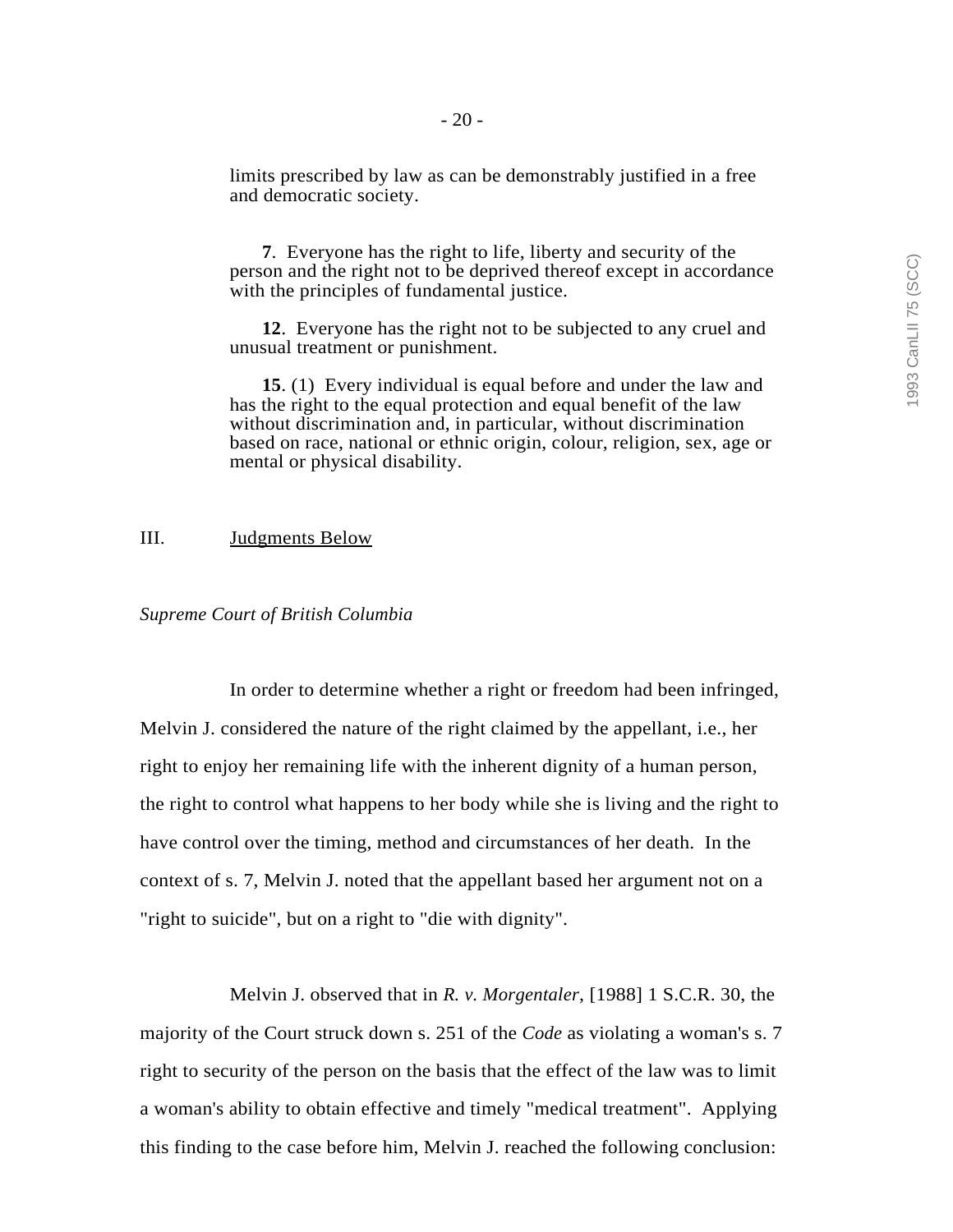As to the submission that the right to life, liberty and security of the person of the petitioner and her fundamental choices are affected by s. 241, in my opinion, s. 241 does not impact on her choices. Her choice can be made; the difficulty that she faces is the impact of this disease with reference to the timing of the event she wishes to occur. At best, all the petitioner would have, absent s. 241, would be an opportunity to request a medical professional to assist her in achieving her goal.

Thus, as no physician has a duty to perform the act that the appellant seeks a right to obtain, the right cannot, by definition, be enforced. If anything, the trial judge argued, s. 241(*b*) interferes with the right of a doctor to assist the appellant if he or she wished to do so. To grant Ms. Rodriguez a remedy under the *Charter*, would, in Melvin J.'s view, be tantamount to imposing a duty on physicians to assist patients who choose to terminate their own lives, which would be "diametrically opposed to the underlying hypothesis upon which a *Charter of Rights and Freedoms* is based, namely, the sanctity of human life".

Melvin J. proceeded to review the purpose of s. 7 and the "Legal Rights" as entrenched under the *Charter*. Based on this analysis, he found that s. 7 will generally come into play when a person is placed in the justice system, and specifically, under the threat of penal sanction or detention. According to the trial judge, Ms. Rodriguez would not come into contact with the criminal justice system regardless of what action she takes; rather, it is the party who assists her in committing suicide who may be placed in jeopardy. In light of this, Melvin J. stated the following:

> Her fundamental decisions concerning her life are not restricted by the state. Her illness may restrict her ability to implement her decisions but, in my opinion, that does not amount to an infringement of a right to life, liberty or security of the person by the state. The interests she seeks to protect pursuant to s. 7 are not those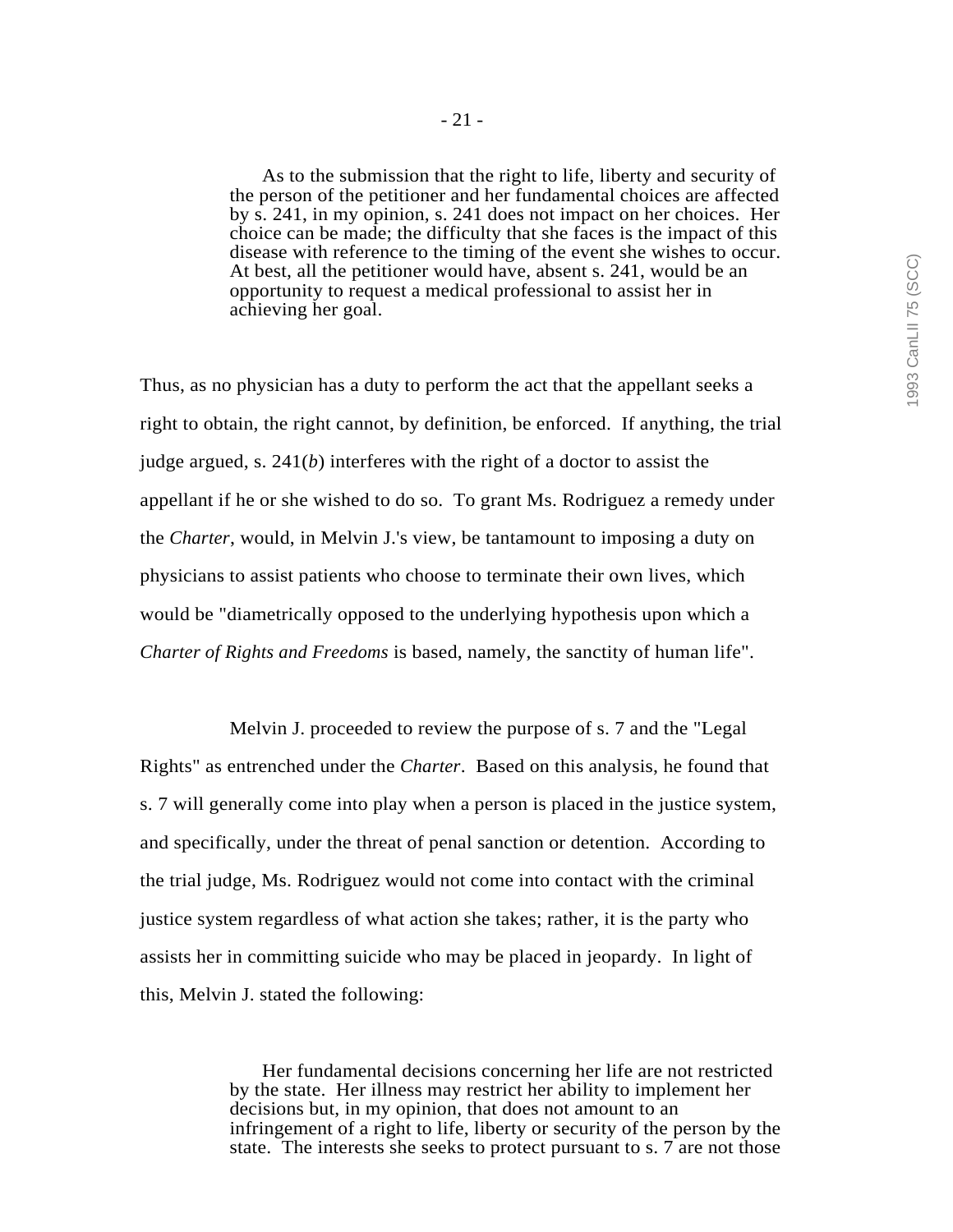which determine the means by which she may be brought before or within the justice system.

According to the trial judge, the appellant was asking the court to go beyond the judicial domain and into the realm of general public policy, which, as this Court cautioned in *Reference re ss. 193 and 195.1(1)(c) of the Criminal Code (Man.)*, [1990] 1 S.C.R. 1123, courts should refrain from doing. Melvin J. concluded that it was the illness from which Ms. Rodriguez suffers, not the state or the justice system, which has impeded her ability to act on her wishes with respect to the timing and manner of her death. Also for this reason, the trial judge found no application of the protection afforded by s. 12 to be free from cruel or unusual treatment.

The trial judge referred to *Burke v. Prince Edward Island* (1991), 93 Nfld. & P.E.I.R. 356 (P.E.I.S.C.), as the only Canadian authority regarding the legal status of suicide. In *Burke*, the court had asserted that s. 7 protects the right to life not to death. Melvin J. added that "[t]o interpret s. 7 so as to include a constitutionally guaranteed right to take one's own life as an exercise in freedom of choice is inconsistent, in my opinion, with life, liberty and the security of the person". Having found no constitutional right at issue under s. 7 of the *Charter* in this case, the trial judge correspondingly found no violation under s. 7 in the operation of s. 241 of the *Code*.

With respect to the appellant's claim under s. 15(1), Melvin J. rejected the argument that because it is not unlawful to refuse life-saving or lifeprolonging medical treatment, or to commit suicide, or to accelerate death through therapeutic doses of pain relievers, to make physician-assisted suicide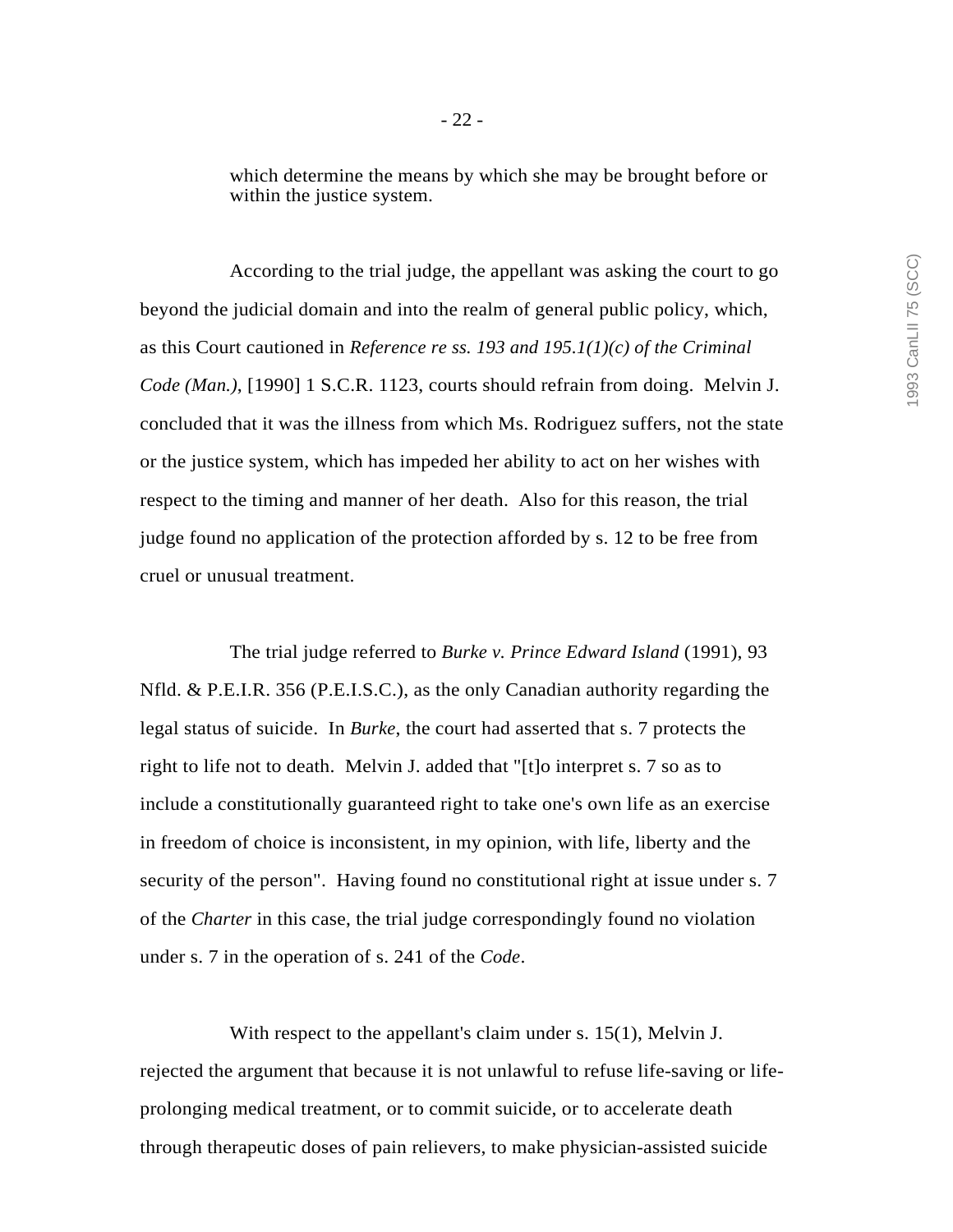unlawful discriminates against physically disabled people in the position of Ms. Rodriguez. The trial judge concluded that "[s]ection 241 does not, in my opinion, single out the physically disabled. It is designed to protect, not discriminate; consequently, in my opinion, there has been no violation of that section of the *Charter*".

Finally, in *obiter*, with respect to whether, should an infringement of the *Charter* be found by a higher court, such an infringement could be saved under s. 1, Melvin J. declared that s. 241 would constitute a reasonable limit on the *Charter*, demonstrably justifiable in a free and democratic society. He reasoned that s. 241 safeguards the welfare of persons making the decision to terminate their life in "a moment of weakness" or those who are especially vulnerable to the influence of others, and prevents the possibilities for abuse which arise in sanctioning those who, regardless of motive, aid and abet in the termination of another's life.

#### *British Columbia Court of Appeal*

#### McEachern C.J.B.C., dissenting

McEachern C.J. commenced his analysis by outlining the history of the assisted suicide provision at common law and in statutory form. McEachern C.J. characterized this evolution as leading towards what he subsequently referred to as "a fairly recent, enlightened medical-jurisprudential trend towards greater humanity and sensitivity towards the awful problems of terminally ill citizens" (p. 163).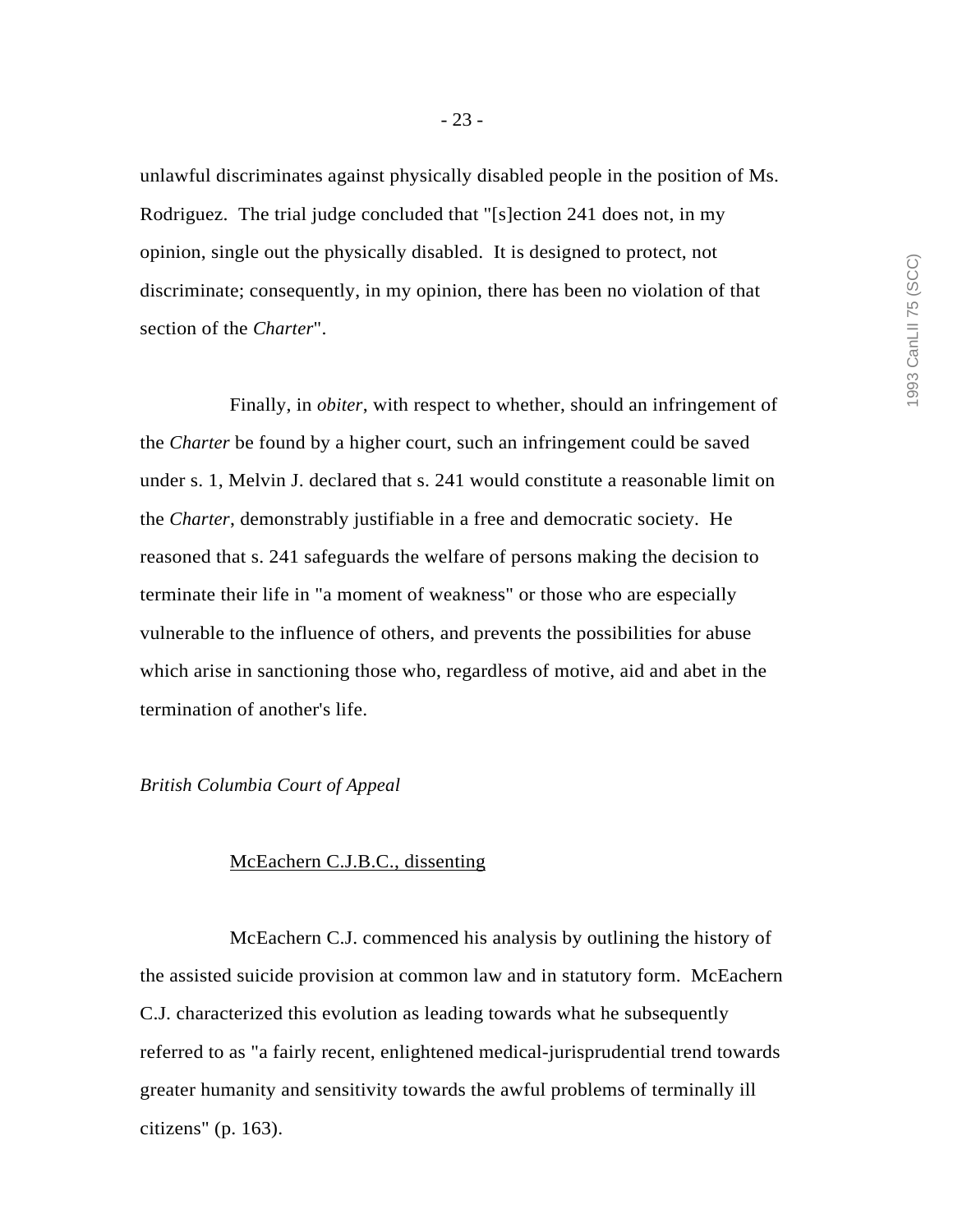McEachern C.J. canvassed the various options open to the terminally ill which are lawful in Canada, including the right to refuse medical treatment and the right to terminate life-supporting devices. He emphasized however, that should a terminally ill patient opt for physician-assisted suicide, this would not only be unlawful for the doctor, but also could subject the patient to charges of conspiracy and, until his or her death, to the charge of being a party to commit the offence by those assisting him or her.

McEachern C.J. rejected the appellant's contention that the reasonable management of terminal illness does not engage the common law, stating that physician-assisted suicide could not be considered palliative care. According to McEachern C.J., the only route open to Ms. Rodriguez was under the *Charter*. After reviewing the nature of the purposive inquiry into *Charter* rights and its relation to questions of human dignity, McEachern C.J. held the following (at p. 158):

> Considering the nature of the rights protected by the *Charter* in other cases, I have no doubt that a terminally ill person facing what the Appellant faces qualifies under the value system upon which the *Charter* is based to protection under the rubric of either liberty or security of her person. This would include at least the lawful right of a terminally ill person to terminate her own life, and, in my view, to assistance under proper circumstances.

> It would be wrong, in my view, to judge this case as a contest between life and death. The *Charter* is not concerned only with the fact of life, but also with the quality and dignity of life. In my view, death and the way we die is a part of life itself.

McEachern C.J. supported this finding principally through reliance on the *Morgentaler* decision, and specifically passages highlighting the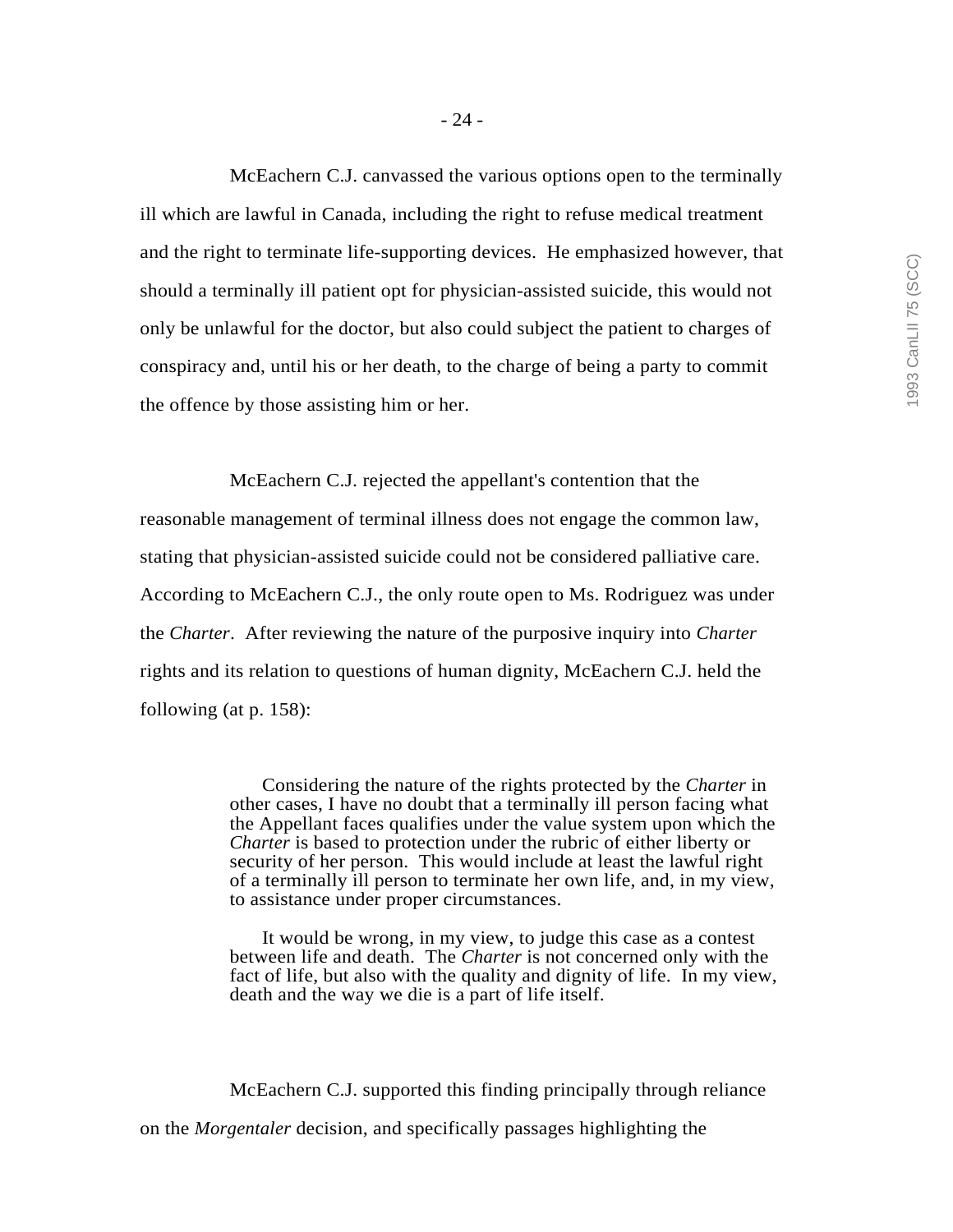flexibility of the protection afforded by the "liberty" and "security of the person" components of s. 7. In his view, a *prima facie* violation of both these components of s. 7 arises when the state imposes prohibitions that have the effect of prolonging the physical and psychological suffering of a person. The question to which McEachern C.J. then turned is whether this deprivation of a terminally ill person's rights under s. 7 may be said to have been done in accordance with the principles of fundamental justice.

McEachern C.J. found in *Morgentaler* support for the position that a provision which operates unequally or causes manifest unfairness would not conform to the substantive element of the principles of fundamental justice. Further, based on the decision in *Re B.C. Motor Vehicle Act*, [1985] 2 S.C.R. 486, McEachern C.J. established that the substantive element of fundamental justice is not confined to matters described in ss. 8 to 14 of the *Charter*. He pointed out at p. 161 that in *Motor Vehicle*, at p. 512, I had held fundamental justice to include whatever might reasonably be expected in and from a society and a system of justice which is "founded upon the belief in the dignity and worth of the human person and the rule of law".

While acknowledging that the case at bar addresses a class of terminally ill people, McEachern C.J. stressed that it was the appellant alone who was before the court. While acknowledging the importance of the policy dimension of this case, he rejected the notion that the courts should abnegate responsibility for interpreting the law and await further direction from Parliament. Finally, with respect to the traditional common law prohibition on suicide, McEachern C.J. found this fact historically interesting but not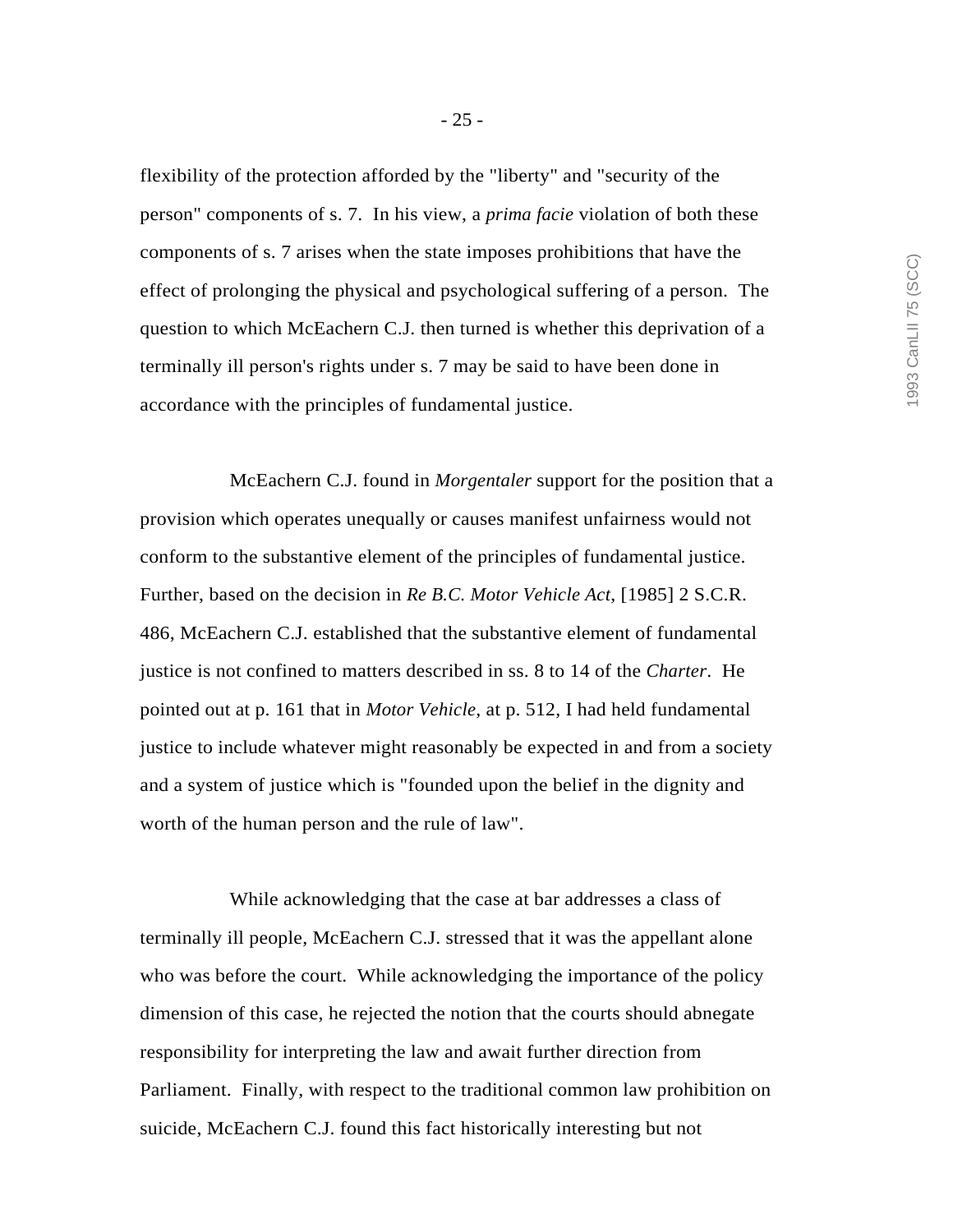- 26 -

particularly relevant to the disposition of this case, noting that Parliament removed this prohibition from the *Code* in 1972.

After describing Canadian society's acceptance of palliative care and recognition of the right of the dying to be left alone if they are lucid, McEachern C.J. reached the following conclusion with respect to whether the deprivation of the terminally ill's s. 7 rights is accomplished in accordance with

the principles of fundamental justice (at p. 164):

As already mentioned, s. 7 was enacted for the purpose of ensuring human dignity and individual control, so long as it harms no one else. When one considers the nobility of such purpose, it must follow as a matter of logic as much as of law, that any provision which imposes an indeterminate period of senseless physical and psychological suffering upon someone who is shortly to die anyway cannot conform with any principle of fundamental justice. Such a provision, by any measure, must clearly be characterized as the opposite of fundamental justice.

Having found a violation of s. 7 of the *Charter*, McEachern C.J. declined to address the other possible infringements under ss. 12 and 15(1). Rather, he turned his attention to s. 1 of the *Charter* to determine if the violation of s. 7 could be demonstrably justified in a free and democratic society.

McEachern C.J. began by noting the inherent difficulty of finding a provision that deprives someone of a right to liberty or security of the person, in a manner not in accordance with the principles of fundamental justice, as nonetheless justified under s. 1. He did not have to face this dilemma, however, as he concluded that s. 241 could not satisfy the *Oakes* test. While s. 241 may have been enacted with a pressing and substantial objective in mind,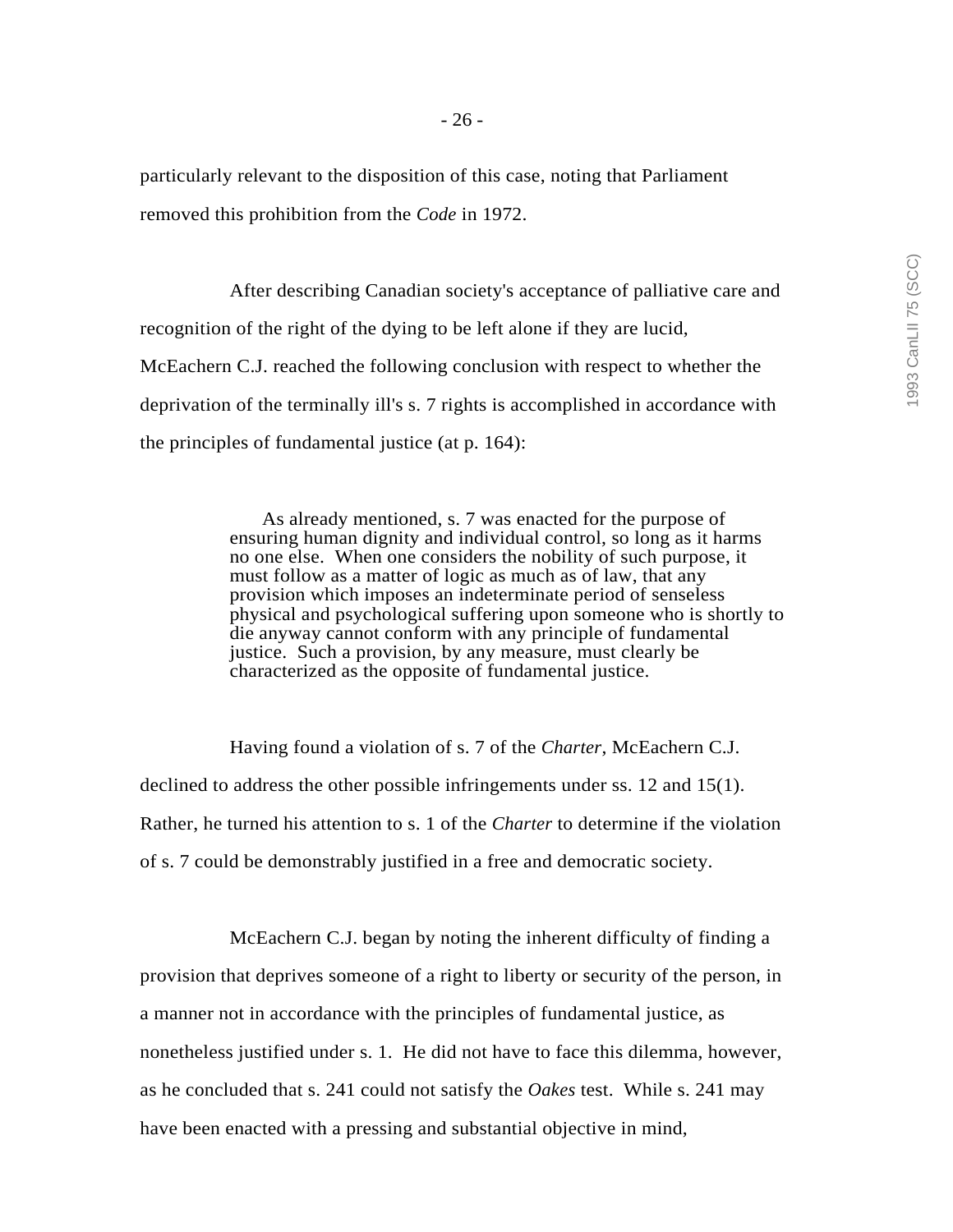McEachern C.J. held that it did not impair the rights of the terminally ill, or of the appellant in particular, as little as possible. Therefore, he found that the violation of s. 7 by the operation of s. 241 of the *Code* could not be justified.

McEachern C.J. found s. 241 to be unconstitutional, but only in so far as the operation of the section affected the appellant in her unique circumstances. While acknowledging the distinction which I drew between remedies under s. 24(1) of the *Charter* and s. 52(1) of the *Constitution Act, 1982* in *Schachter v. Canada*, [1992] 2 S.C.R. 679, McEachern C.J. preferred to fashion a remedy under s. 24(1), directly tailored to the appellant, but structured so as to offer a guideline to future claimants in analogous circumstances.

Therefore, McEachern C.J. held that the section was inoperative to the extent it affected the appellant and any physician assisting her, and that the appellant could proceed to arrange for physician-assisted suicide, provided certain conditions were met. These conditions were set out in the following passage (at pp. 168-69):

> First, the Appellant must be mentally competent to make a decision to end her own life, such competence to be certified in writing by a treating physician and by an independent psychiatrist who has examined her not more than 24 hours before arrangements are put in place which will permit the Appellant to actually terminate her life and such arrangements must only be operative while one of such physicians is actually present with the Appellant.

> Such certificate must include the professional opinion of the physicians not just that she is competent, but also that, in the opinion of such physicians, she truly desires to end her life and that, in their opinion, she has reached such decision of her own free will without pressure or influence from any source other than her circumstances.

The fact that the Appellant has made her intentions known by bringing these proceedings, and in many other ways, may be taken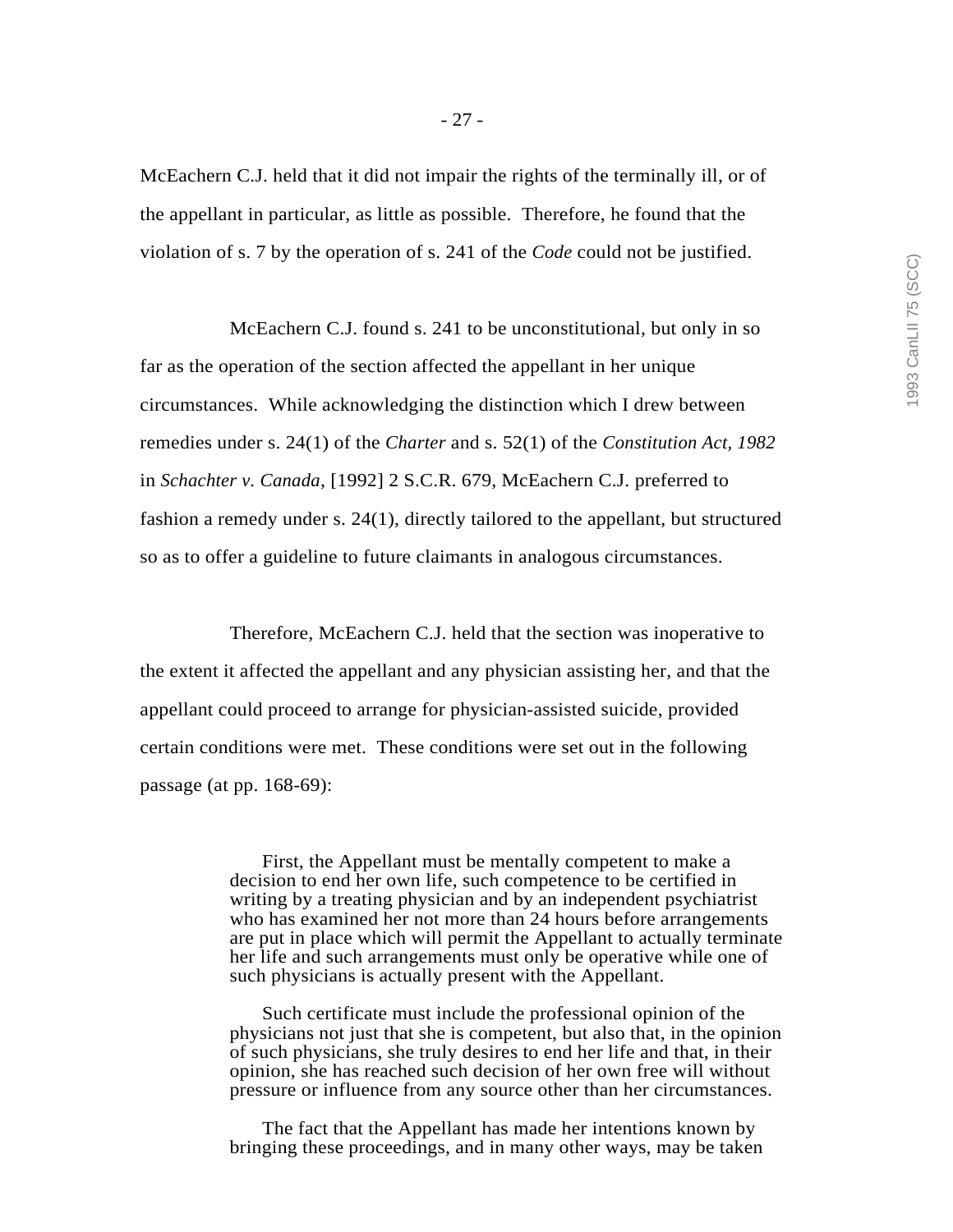into consideration by the physicians in reaching their opinions, but they will of course be careful to ensure that the Appellant has not changed her mind since making her earlier declarations.

Secondly, in addition to being mentally competent, the physicians must certify that, in their opinion, (1) the Appellant is terminally ill and near death, and that there is no hope of her recovering; (2) that she is, or but for medication would be, suffering unbearable physical pain or severe psychological distress; (3) that they have informed her, and that she understands, that she has a continuing right to change her mind about terminating her life; and (4) when, in their opinion, the Appellant would likely die (a) if palliative care is being or would be administered to her, and (b) if palliative care should not be administered to her.

Thirdly, not less than three clear days before any psychiatrist examines the Appellant for the purposes of preparing a certificate for the purposes aforesaid, notice must be given to the Regional Coroner for the area or district where the Appellant is to be examined, and the Regional Coroner or his nominee, who must be a physician, may be present at the examination of the Appellant by a psychiatrist in order to be satisfied that the Appellant does indeed have mental competence to decide, and does in fact decide, to terminate her life.

Fourthly, one of the physicians giving any certificate as aforesaid, must re-examine the Appellant each day after the abovementioned arrangements are put in place to ensure she does not evidence any change in her intention to end her life. If she commits suicide, such physician must furnish a further certificate to the Coroner confirming that, in his or her opinion, the Appellant did not change her mind.

Fifthly, no one may assist the Appellant to attempt to commit suicide or to commit suicide after the expiration of thirty-one days from the date of the first mentioned certificate, and, upon the expiration of that period, any arrangements made to assist the Appellant to end her life must immediately be made inoperative and discontinued. I include this condition to ensure, to the extent it can be ensured, that the Appellant has not changed her mind since the time she was examined by a psychiatrist.

This limitation troubles me greatly as I would prefer that the Appellant be permitted a free choice about the time when she wishes to end her life. I am, however, unwilling to leave it open for a longer period because of the concern I have that the Appellant might change her mind. She is able to proceed at her preferred pace by delaying the time for her psychiatric examination until the time she thinks she is close to the time when she wishes to end her ordeal. If she delays causing her death for more than thirty-one days after such examination then there is a risk either that she had not finally made up her mind, or that, as is everyone's right, she has changed it, or possibly that she is no longer competent to make such a decision.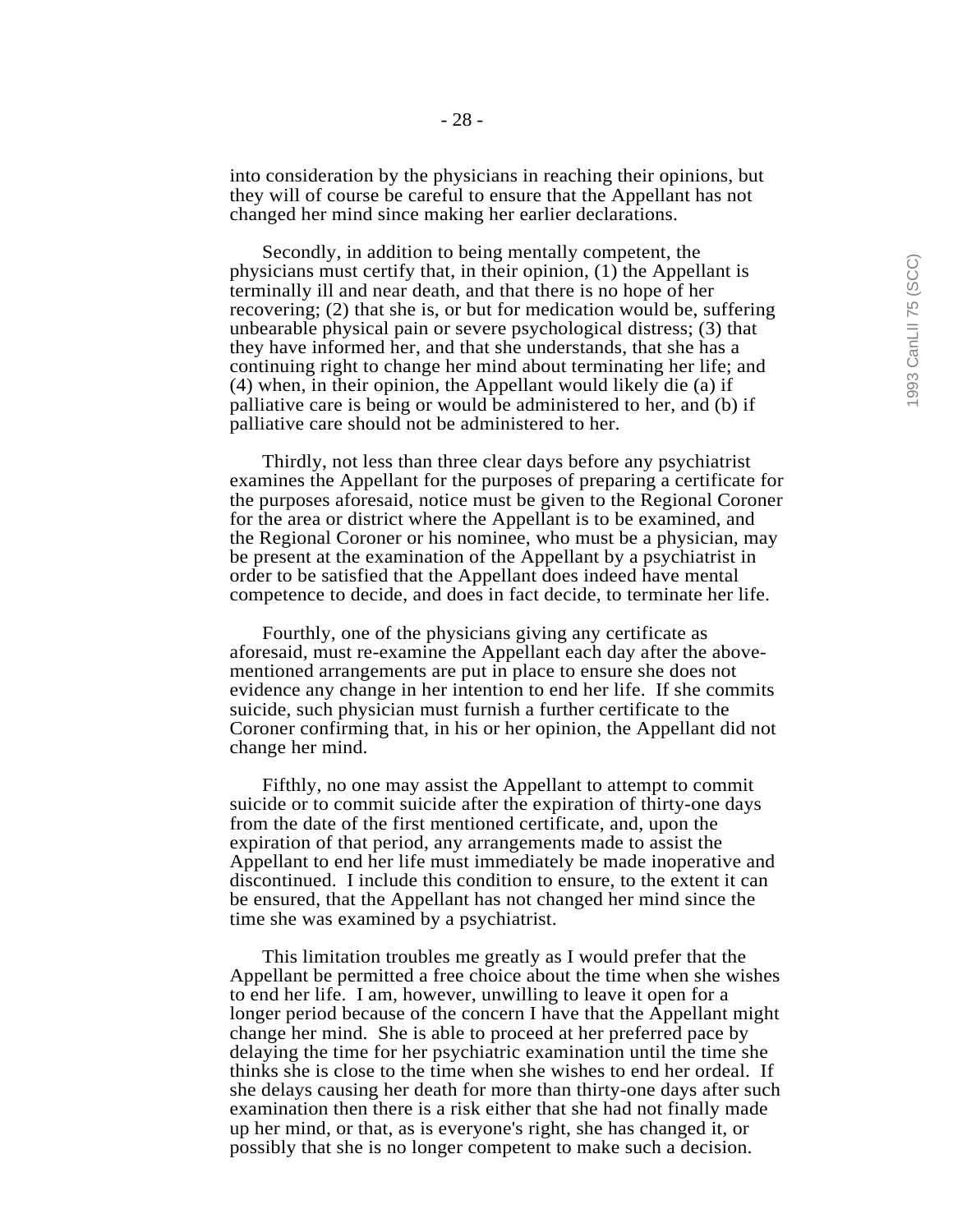These conditions have been prepared in some haste because of the urgency of the Appellant's circumstances, and I would not wish judges in subsequent applications to regard them other than as guidelines.

In closing, McEachern C.J. emphasized once again that his remedy is directed specifically towards the appellant in her unique circumstances, and that other people in her situation would have to apply individually to a court to receive a similar order.

### Hollinrake J.A.

Hollinrake J.A. agreed with McEachern C.J. that, by the operation of s. 241(*b*) of the *Code*, the appellant is deprived of her s. 7 right to the security of the person. However, he was not of the view that this deprivation contravened the principles of fundamental justice. Hollinrake J.A. set out this position in the following passage (at p. 171):

> While there may be only a fine line between physician assisted suicide and palliative care from the viewpoint of medicine (not necessarily the profession as opposed to the science) I think that from a historical and philosophical viewpoint, the difference between palliative care and physician assisted suicide is a marked and significant one.

Hollinrake J.A. stated that the principles of fundamental justice must be anchored in the legislative, social and philosophical context of our society. Citing a range of medical association reports and Law Reform Commission reports, the legislative and medical history of s. 241 of the *Code* suggested to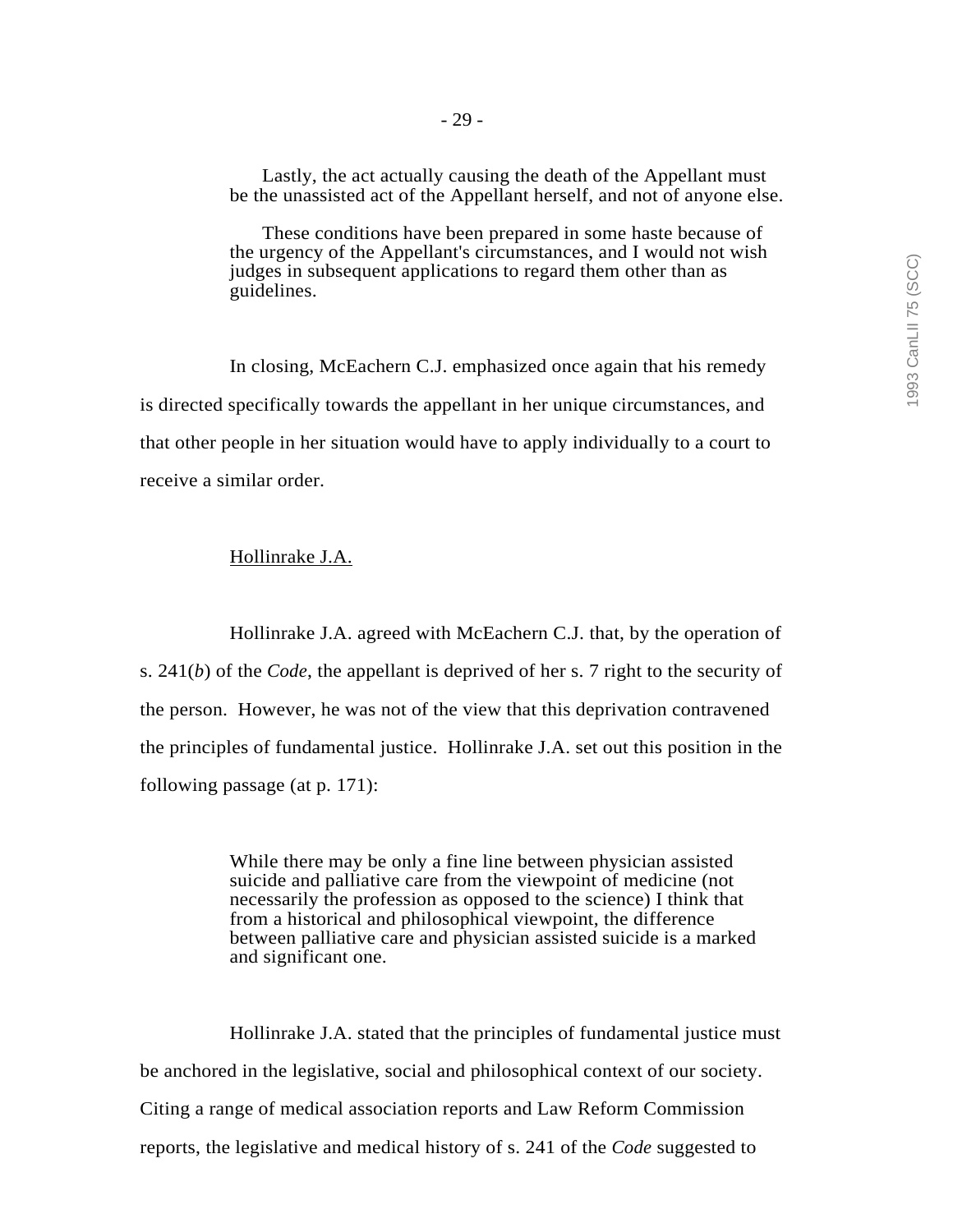Hollinrake J.A. that the weight of medical opinion and the intent of Parliament favour retaining the prohibition on physician-assisted suicide. He highlighted the enduring distinction between palliative care which is aimed at reducing pain in order to increase the quality of a terminally ill person's remaining life and physician-assisted suicide which is aimed at terminating life.

Hollinrake J.A. proceeded to analyze the *Morgentaler* decision. In his view, *Morgentaler* could be distinguished from the case at bar because in the case of abortion, an exemption was adopted in 1968 that made the activity lawful in certain circumstances. The prohibition against physician-assisted suicide, by contrast, had always been absolute. Based on this, Hollinrake J.A. reached the following conclusion (at p. 177):

> In the case before us, there has been no legislative recognition that a physician assisted suicide is in line with contemporary societal views. The case would be different if Parliament had enacted an exception to the prohibition against aiding suicides such as was the case in *Morgentaler*. The difference would be not only because a legislative enactment would show the lead taken by Parliament but also because a statutory exemption could be said to be the result of a public consensus in this controversial area. One must be mindful of the criticism whenever courts say it is the function of Parliament to legislate that this effectively means courts are shying away from the full force of the power entrusted to them under the *Charter*. However, it is my view in areas with public opinion at either extreme, and which involve basically philosophical and not legal considerations, it is proper that the matter be left in the hands of Parliament as historically has been the case.

Until there is a basis in legislative, medical or societal views for crossing that line (as there was for the social reform undertaken in *Morgentaler*), Hollinrake J.A. stated that he could find no grounds on which to overturn s. 241. The guiding principle, in his view, underlying society's approach to this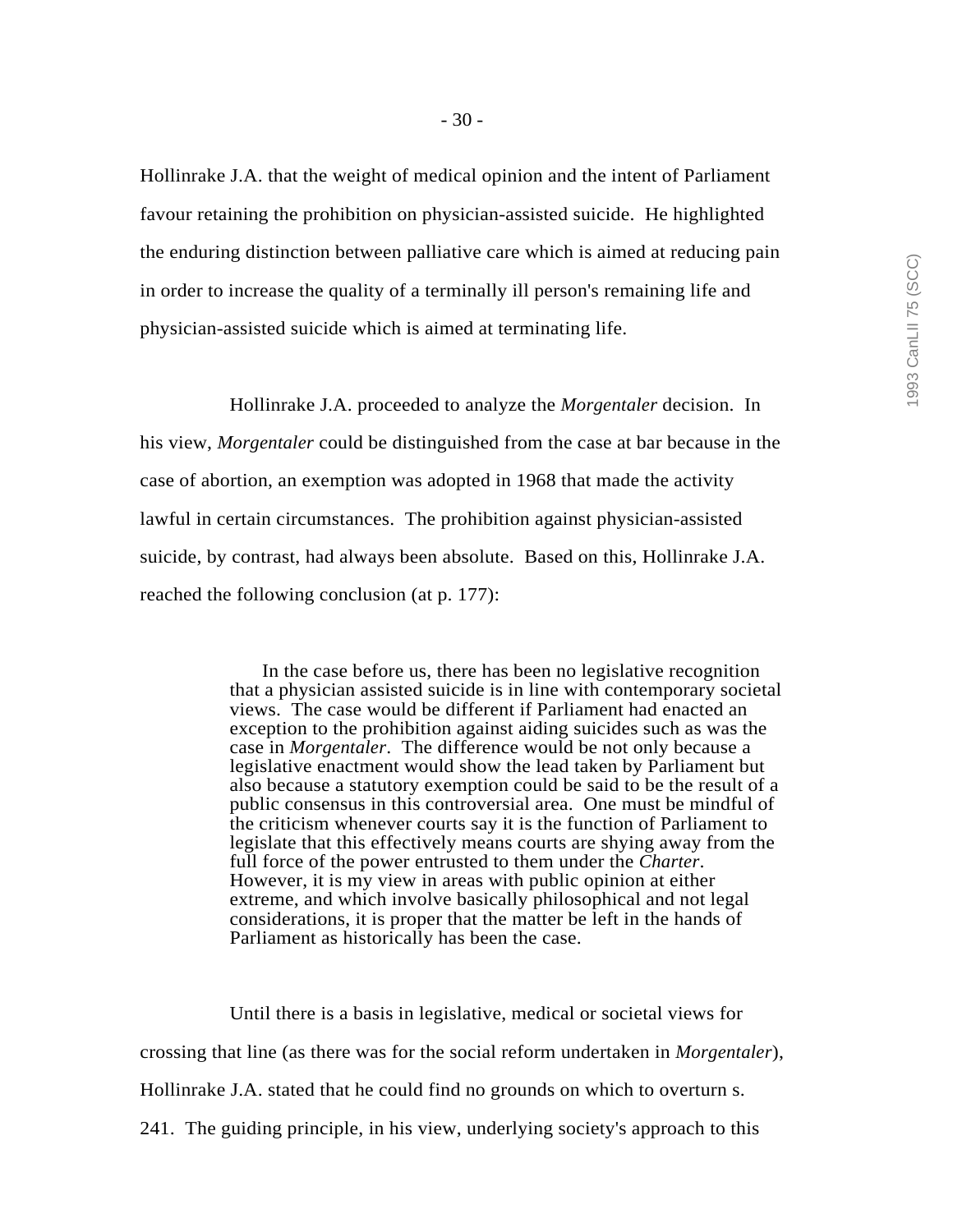problem had always been, and continued to be, the sanctity of life. He added that the appellant in this case is "one of the very persons that it is the focus of s. 241(*b*) to protect" (p. 180).

Although Hollinrake J.A. held s. 241(*b*) to be consistent with the *Charter*, he nonetheless decided to comment on the remedial approach adopted by McEachern C.J. Hollinrake J.A. characterized it as an amendment to s. 241(*b*) which, in his view, infringed on a policy area that has historically and legally been the exclusive province of Parliament. However, though finding that the appeal should be dismissed, Hollinrake J.A. stated that, were he of the view that the deprivation of the security of the person of the appellant was contrary to the principles of fundamental justice, he would not hesitate in endorsing the remedy fashioned by McEachern C.J.

# Proudfoot J.A.

Proudfoot J.A., while reaching the same result as Hollinrake J.A., restricted her analysis to the proper interpretation and application of the *Morgentaler* decision to the case at bar. In her view, that case was not determinative of the issues in this case because it was specifically directed to the problem of limited access to medical treatment. She stated "[t]he *Morgentaler* case does not, in my view, go beyond preservation of health." She subsequently added, "obviously death is the antithesis of the s. 7 guarantee of `life, liberty and security of the person'" (p. 182).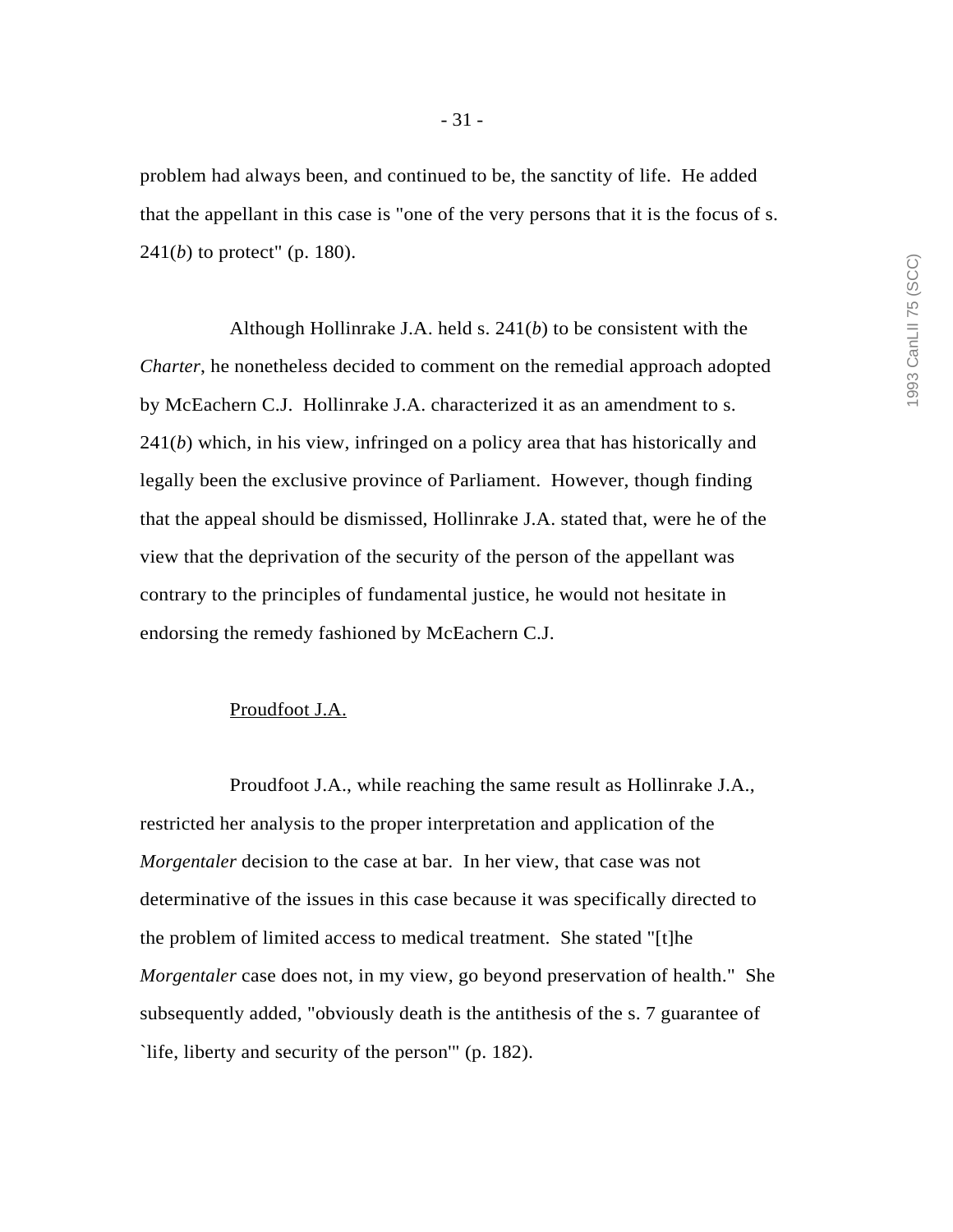Additionally, Proudfoot J.A. observed that *Morgentaler* was decided in a criminal context. The suggestion that Ms. Rodriguez herself could be liable for conspiracy charges and therefore is in the realm of criminal jeopardy struck Proudfoot J.A. as having "no air of reality". Thus, she viewed the application before her as seeking to exempt an unnamed person from future criminal liability -- a remedy for which, in her opinion, no legal authority or legal precedent existed.

Further, Proudfoot J.A. expressed agreement for the Law Reform Commission's position that the matter is essentially a policy decision that should be left to Parliament to resolve. In concluding that the appeal should be dismissed, she concluded the following (at p. 186):

> In my view, leaving aside the legal and procedural aspects, the broad religious, ethical, moral and social issues implicit in the merits of this case are not suited to resolution by a court on affidavit evidence at the instance of a single individual. On the material available to us, we are in no position to assess the consensus in Canada with respect to assisted suicide.... I would leave to Parliament the responsibility of taking the pulse of the nation.

## IV. Constitutional Questions

The following constitutional questions were stated by order of this Court on March 25, 1993:

1. Does s. 241(*b*) of the *Criminal Code* of Canada infringe or deny, in whole or in part, the rights and freedoms guaranteed by ss. 7, 12 and 15(1) of the *Canadian Charter of Rights and Freedoms*?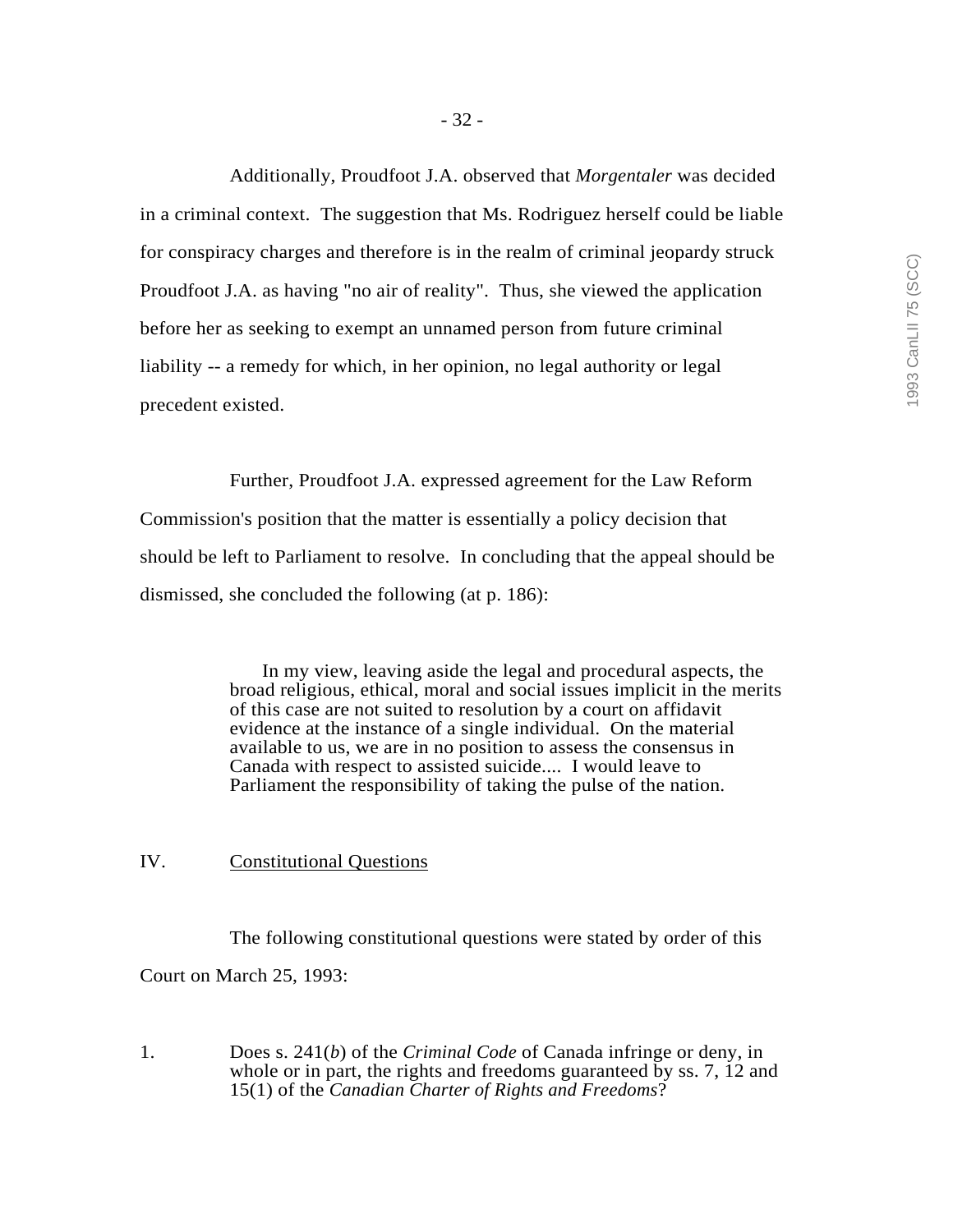2. If so, is it justified by s. 1 of the *Canadian Charter of Rights and Freedoms* and therefore not inconsistent with the *Constitution Act, 1982*?

## V. Analysis

I find that s. 241(*b*) of the *Criminal Code* infringes s. 15(1) of the *Charter*. In my view, persons with disabilities who are or will become unable to end their lives without assistance are discriminated against by that provision since, unlike persons capable of causing their own deaths, they are deprived of the option of choosing suicide. I further find that s. 1 of the *Charter* does not save s. 241(*b*) of the *Criminal Code*. The means chosen to carry out the legislative purpose of preventing possible abuses do not in my opinion impair as little as reasonably possible the right to equality enshrined in s. 15(1) of the *Charter*.

In view of my findings under s.  $15(1)$ , I need not address the constitutionality of the legislation under ss. 7 or 12 of the *Charter*.

(1) *Section 15(1) of the Charter*

# (a) Method of Analysis

In *Andrews v. Law Society of British Columbia*, [1989] 1 S.C.R. 143, this Court defined the way in which the right to equality contained in s. 15(1) of the *Charter* should be considered.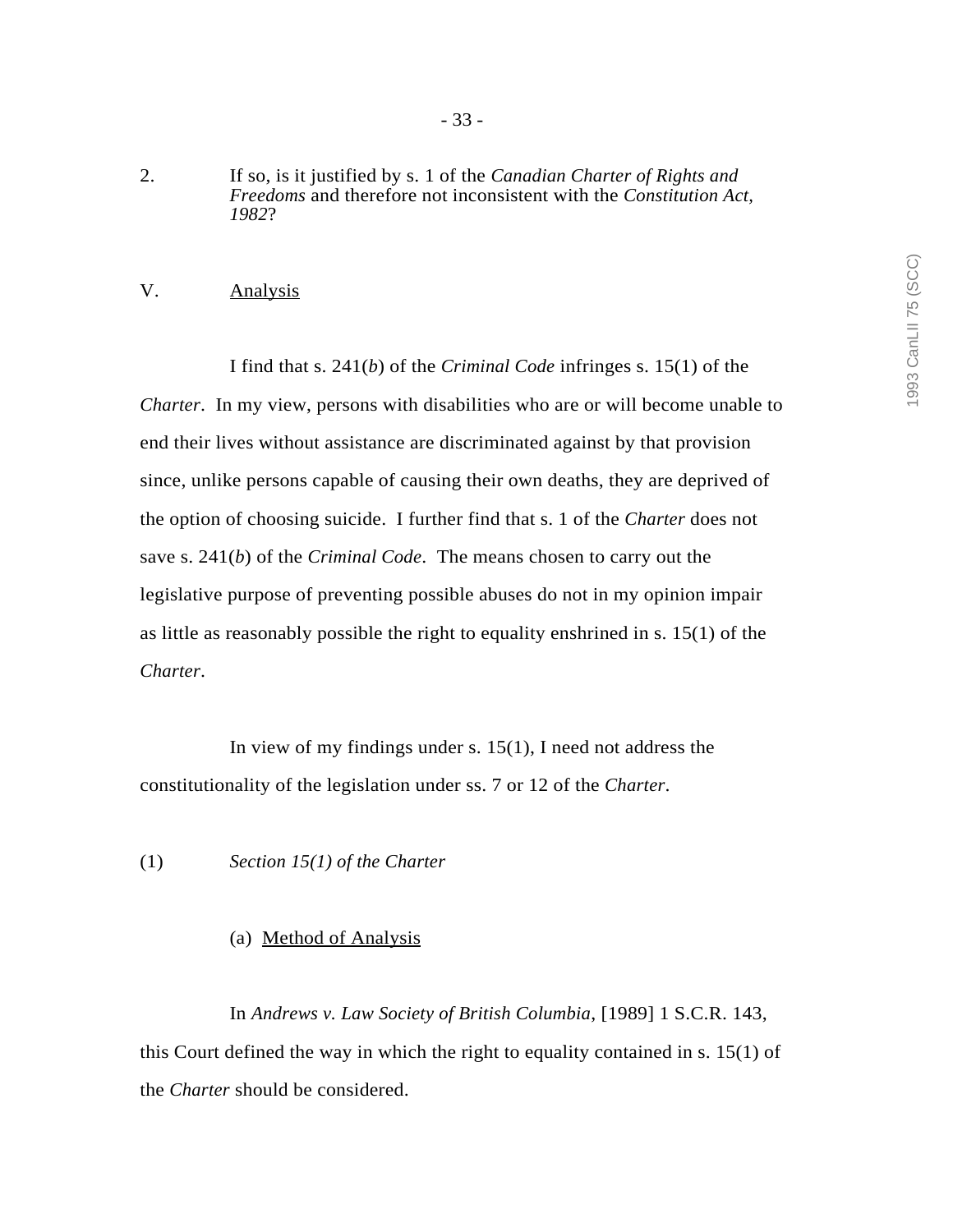McIntyre J., whose opinion was supported by the majority as to the meaning and scope of s. 15, suggested a three-step analysis to determine whether the *Charter* has been violated. The first step is to determine whether there is an infringement of one of the rights to equality mentioned in that provision. The question essentially is whether the statute makes distinctions between groups or classes of persons based on personal characteristics. If such inequality is found, the second step is to determine whether the inequality is discriminatory. Where there is discrimination, finally, justifications are to be considered in light of s. 1 of the *Charter*.

In discussing the first step of the analysis, McIntyre J. began by noting the essentially comparative nature of the difficult concept of equality (at p. 164):

> It is a comparative concept, the condition of which may only be attained or discerned by comparison with the condition of others in the social and political setting in which the question arises.

However, he rejected the view of equality which sees it as necessarily meaning that persons in similar situations must be given similar treatment, otherwise known as the rule of formal equality. He said (at p. 164):

> It must be recognized at once, however, that every difference in treatment between individuals under the law will not necessarily result in inequality and, as well, that identical treatment may frequently produce serious inequality.

With this in mind, McIntyre J. adopted the following observations of Dickson J.

(as he then was) in *R. v. Big M Drug Mart Ltd.*, [1985] 1 S.C.R. 295, at p. 347: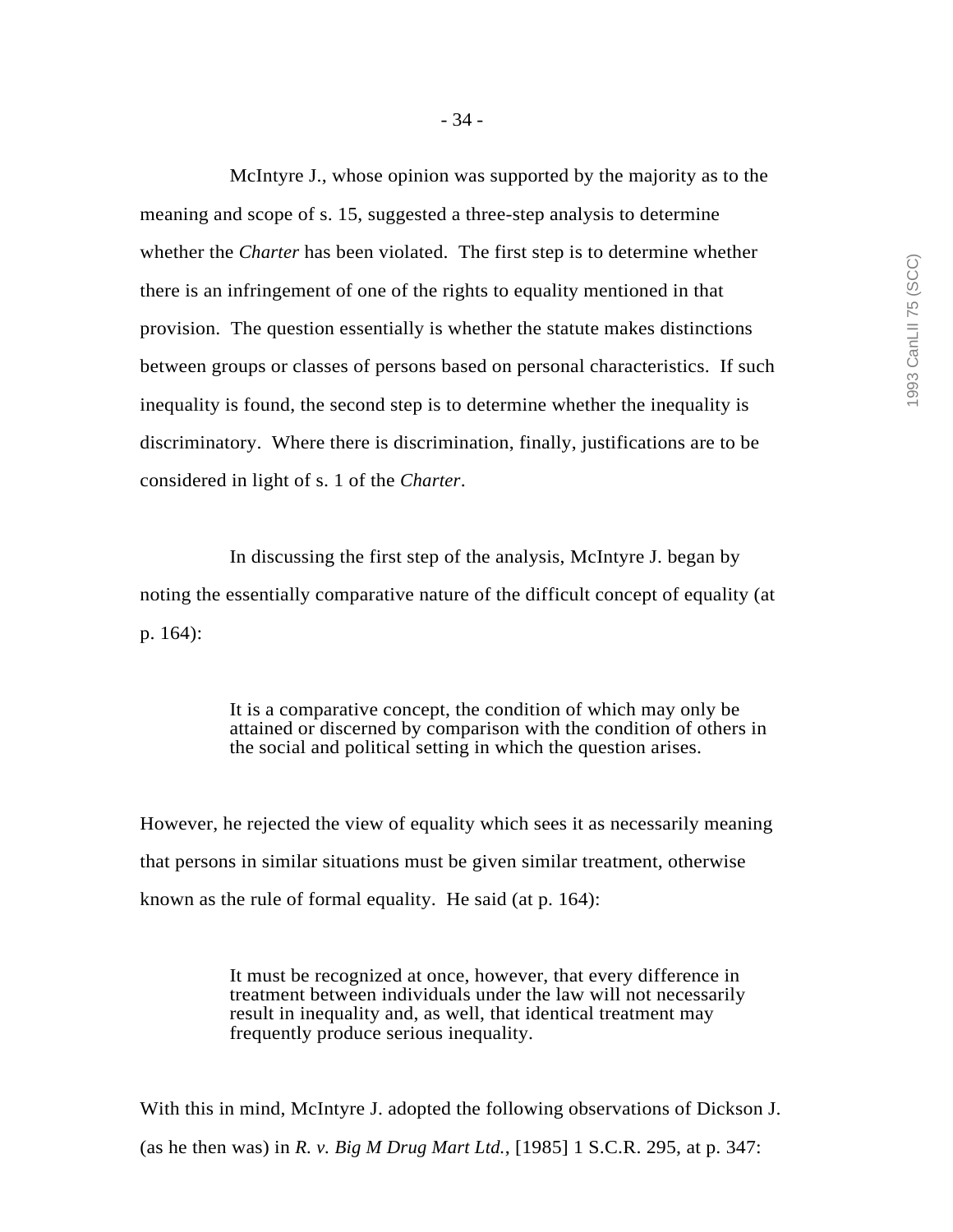The equality necessary to support religious freedom does not require identical treatment of all religions. In fact, the interests of true equality may well require differentiation in treatment.

McIntyre J. went on to say that not all inequalities fall within the scope of s. 15(1), only those inequalities which lead to "discrimination". He stated (at p. 172):

> The right to equality before and under the law, and the rights to the equal protection and benefit of the law contained in s. 15, are granted with the direction contained in s. 15 itself that they be without discrimination. Discrimination is unacceptable in a democratic society because it epitomizes the worst effects of the denial of equality, and discrimination reinforced by law is particularly repugnant. The worst oppression will result from discriminatory measures having the force of law. It is against this evil that s. 15 provides a guarantee. [Emphasis added.]

McIntyre J. adopted the following definition of "discrimination" (at p. 174):

I would say then that discrimination may be described as a distinction, whether intentional or not but based on grounds relating to personal characteristics of the individual or group, which has the effect of imposing burdens, obligations, or disadvantages on such individual or group not imposed upon others, or which withholds or limits access to opportunities, benefits, and advantages available to other members of society.

In *R. v. Turpin*, [1989] 1 S.C.R. 1296, Wilson J. returned to the

concept of discrimination. She stated (at pp. 1331-32):

In determining whether there is discrimination on grounds relating to the personal characteristics of the individual or group, it is important to look not only at the impugned legislation which has created a distinction that violates the right to equality but also to the larger social, political and legal context....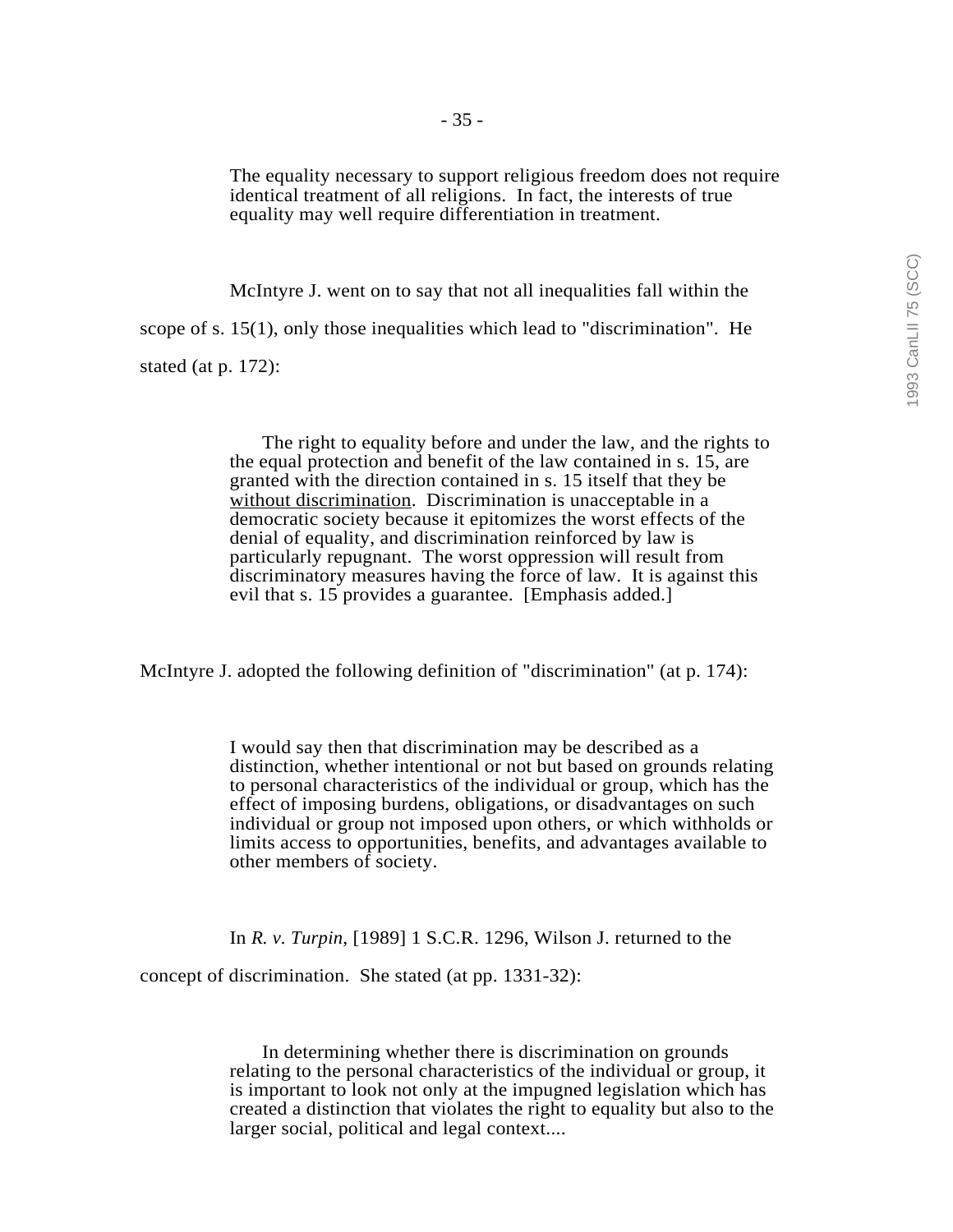Accordingly, it is only by examining the larger context that a court can determine whether differential treatment results in inequality or whether, contrariwise, it would be identical treatment which would in the particular context result in inequality or foster disadvantage. A finding that there is discrimination will, I think, in most but perhaps not all cases, necessarily entail a search for disadvantage that exists apart from and independent of the particular legal distinction being challenged.

In *R. v. Swain*, [1991] 1 S.C.R. 933, I summarized as follows the

method of analysis to be used in considering a complaint under s. 15(1) (at p.

992):

The court must first determine whether the claimant has shown that one of the four basic equality rights has been denied (i.e., equality before the law, equality under the law, equal protection of the law and equal benefit of the law). This inquiry will focus largely on whether the law has drawn a distinction (intentionally or otherwise) between the claimant and others, based on personal characteristics. Next, the court must determine whether the denial can be said to result in "discrimination". This second inquiry will focus largely on whether the differential treatment has the effect of imposing a burden, obligation or disadvantage not imposed upon others or of withholding or limiting access to opportunities, benefits and advantages available to others. Furthermore, in determining whether the claimant's s. 15(1) rights have been infringed, the court must consider whether the personal characteristic in question falls within the grounds enumerated in the section or within an analogous ground, so as to ensure that the claim fits within the overall purpose of s. 15 -- namely, to remedy or prevent discrimination against groups subject to stereotyping, historical disadvantage and political and social prejudice in Canadian society.

Before turning to the application of these principles in terms of

s. 241(*b*) of the *Criminal Code*, it is worth adding certain observations on the

concepts of involuntary discrimination and adverse effect discrimination.

...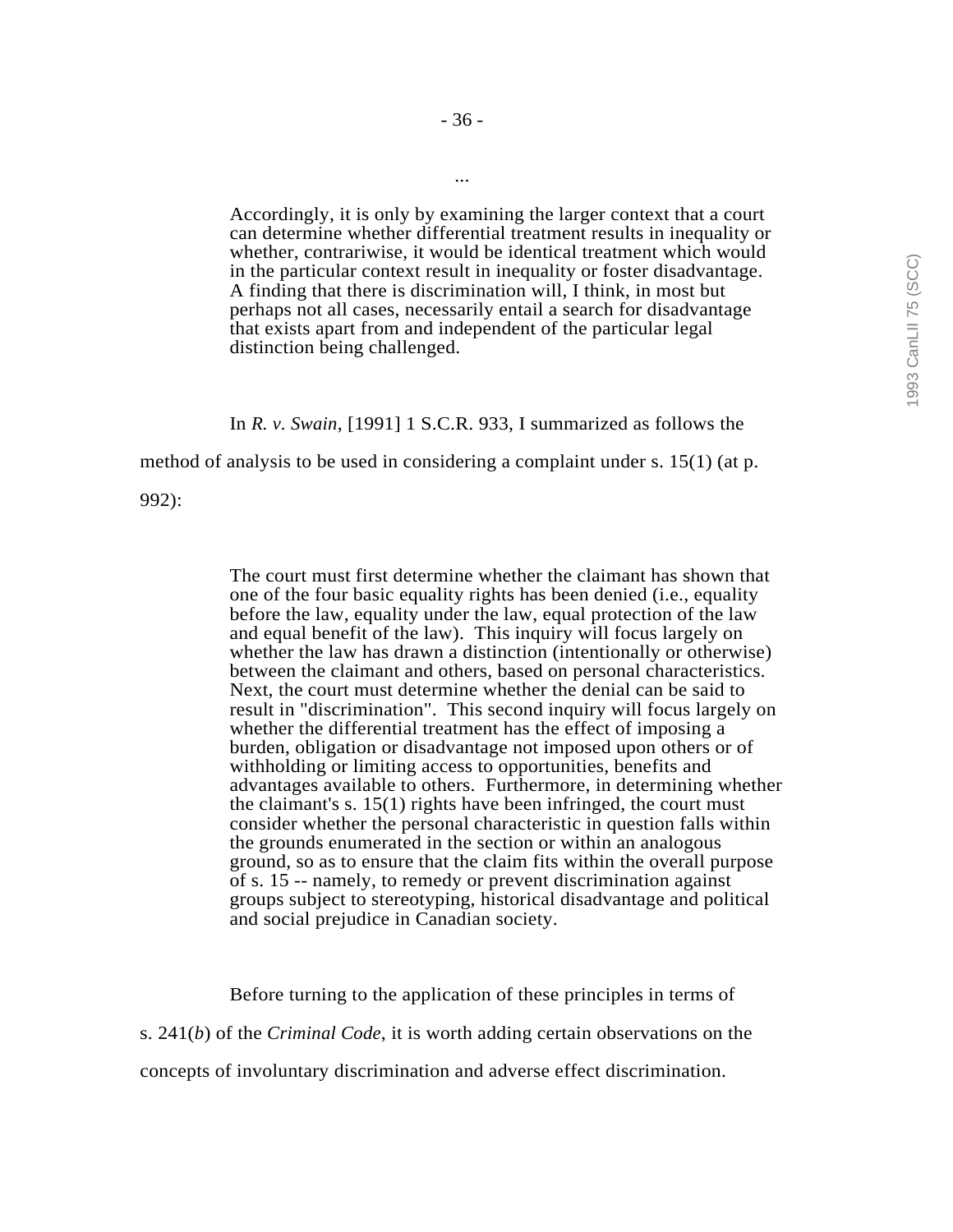## (b) Involuntary Discrimination and Adverse Effect Discrimination

In *Andrews*, *supra*, McIntyre J. confirmed that in connection with the right to equality contained in the *Charter*, courts had to apply the approach taken in connection with various human rights statutes, namely that individuals are not protected only against deliberate and direct discrimination, but also against incidental or indirect discrimination.

In *Ontario Human Rights Commission v. Simpsons-Sears Ltd.*, [1985] 2 S.C.R. 536, McIntyre J. explained in connection with the *Ontario Human Rights Code* that an intention to discriminate was not necessary for the anti-discriminatory provisions of that statute to apply, since the purpose of the statute was not to punish the perpetrator of the discrimination but to correct the situation (at p. 547):

> The Code aims at the removal of discrimination. This is to state the obvious. Its main approach, however, is not to punish the discriminator, but rather to provide relief for the victims of discrimination. It is the result or the effect of the action complained of which is significant. If it does, in fact, cause discrimination; if its effect is to impose on one person or group of persons obligations, penalties or restrictive conditions not imposed on other members of the community, it is discriminatory.

A distinction based on a prohibited ground, even where made without the intent to disadvantage or deprive of a benefit some person or class of persons, could therefore be discriminatory in terms of human rights legislation.

In the same way, McIntyre J. established that, in order to come

within the *Ontario Human Rights Code*, the disputed legislation did not have to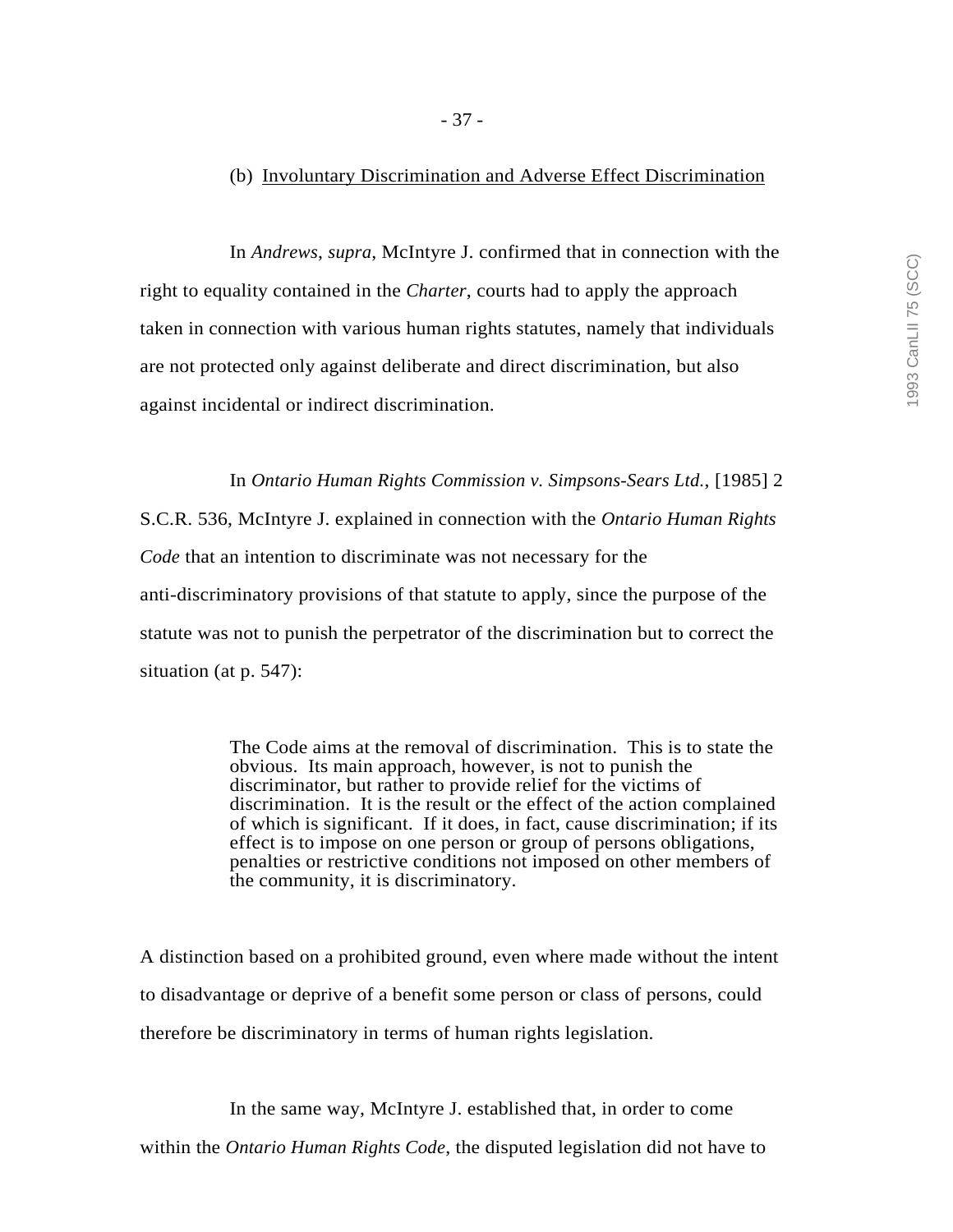directly and expressly create the distinctions on a prohibited ground. An apparently neutral rule could also be discriminatory if its effect was to give rise to such distinctions. This is the adverse effect discrimination concept which McIntyre J. defined and explained the reasons for as follows (at p. 551):

> It [adverse effect discrimination] arises where an employer for genuine business reasons adopts a rule or standard which is on its face neutral, and which will apply equally to all employees, but which has a discriminatory effect upon a prohibited ground on one employee or group of employees in that it imposes, because of some special characteristic of the employee or group, obligations, penalties, or restrictive conditions not imposed on other members of the work force. For essentially the same reasons that led to the conclusion that an intent to discriminate was not required as an element of discrimination contravening the Code I am of the opinion that this Court may consider adverse effect discrimination as described in these reasons a contradiction of the terms of the Code. An employment rule honestly made for sound economic or business reasons, equally applicable to all to whom it is intended to apply, may yet be discriminatory if it affects a person or group of persons differently from others to whom it may apply.

There can be no doubt following *Andrews* that this approach should also be applied in connection with s. 15(1) of the *Charter*. In that decision McIntyre J. adopted the definition of discrimination applied in *Simpsons-Sears*, *supra*, and also emphasized the crucial importance of taking into account the effect of the disputed provision in the analysis pursuant to s. 15(1). Accordingly, he said (at p. 165):

> To approach the ideal of full equality before and under the law -- and in human affairs an approach is all that can be expected -- the main consideration must be the impact of the law on the individual or the group concerned. Recognizing that there will always be an infinite variety of personal characteristics, capacities, entitlements and merits among those subject to a law, there must be accorded, as nearly as may be possible, an equality of benefit and protection and no more of the restrictions, penalties or burdens imposed upon one than another. In other words, the admittedly unattainable ideal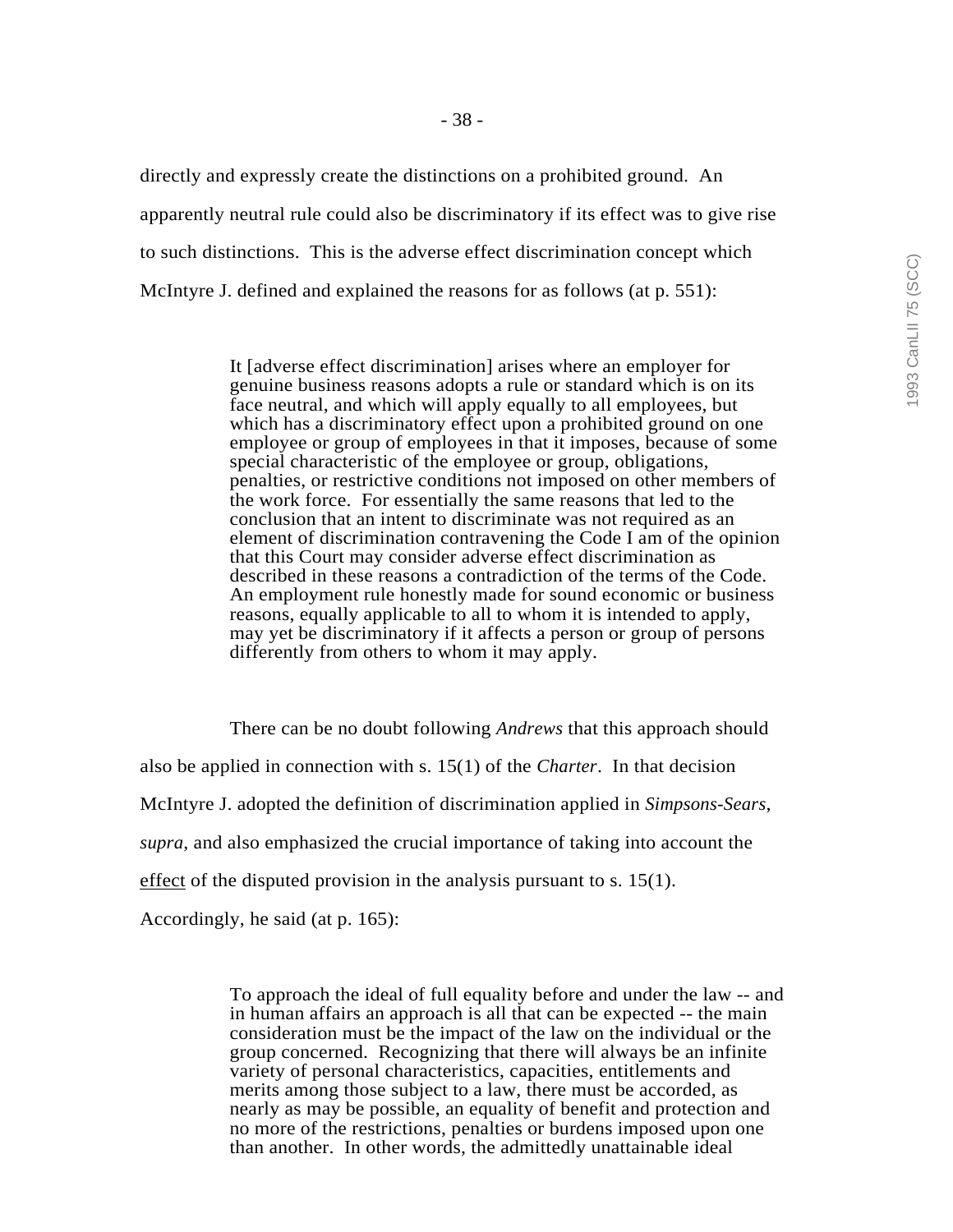should be that a law expressed to bind all should not because of irrelevant personal differences have a more burdensome or less beneficial impact on one than another.

Not only does s. 15(1) require the government to exercise greater caution in making express or direct distinctions based on personal characteristics, but legislation equally applicable to everyone is also capable of infringing the right to equality enshrined in that provision, and so of having to be justified in terms of s. 1. Even in imposing generally applicable provisions, the government must take into account differences which in fact exist between individuals and so far as possible ensure that the provisions adopted will not have a greater impact on certain classes of persons due to irrelevant personal characteristics than on the public as a whole. In other words, to promote the objective of the more equal society, s. 15(1) acts as a bar to the executive enacting provisions without taking into account their possible impact on already disadvantaged classes of persons.

#### (c) Section 241(*b*) of the *Criminal Code*

In applying these rules which I have just stated, I have concluded that s. 241(*b*) of the *Criminal Code* infringes the right to equality contained in s. 15(1) of the *Charter*. Section 241(*b*) creates an inequality since it prevents persons physically unable to end their lives unassisted from choosing suicide when that option is in principle available to other members of the public. This inequality is moreover imposed on persons unable to end their lives unassisted solely because of a physical disability, a personal characteristic which is among the grounds of discrimination listed in s. 15(1) of the *Charter*. Furthermore, in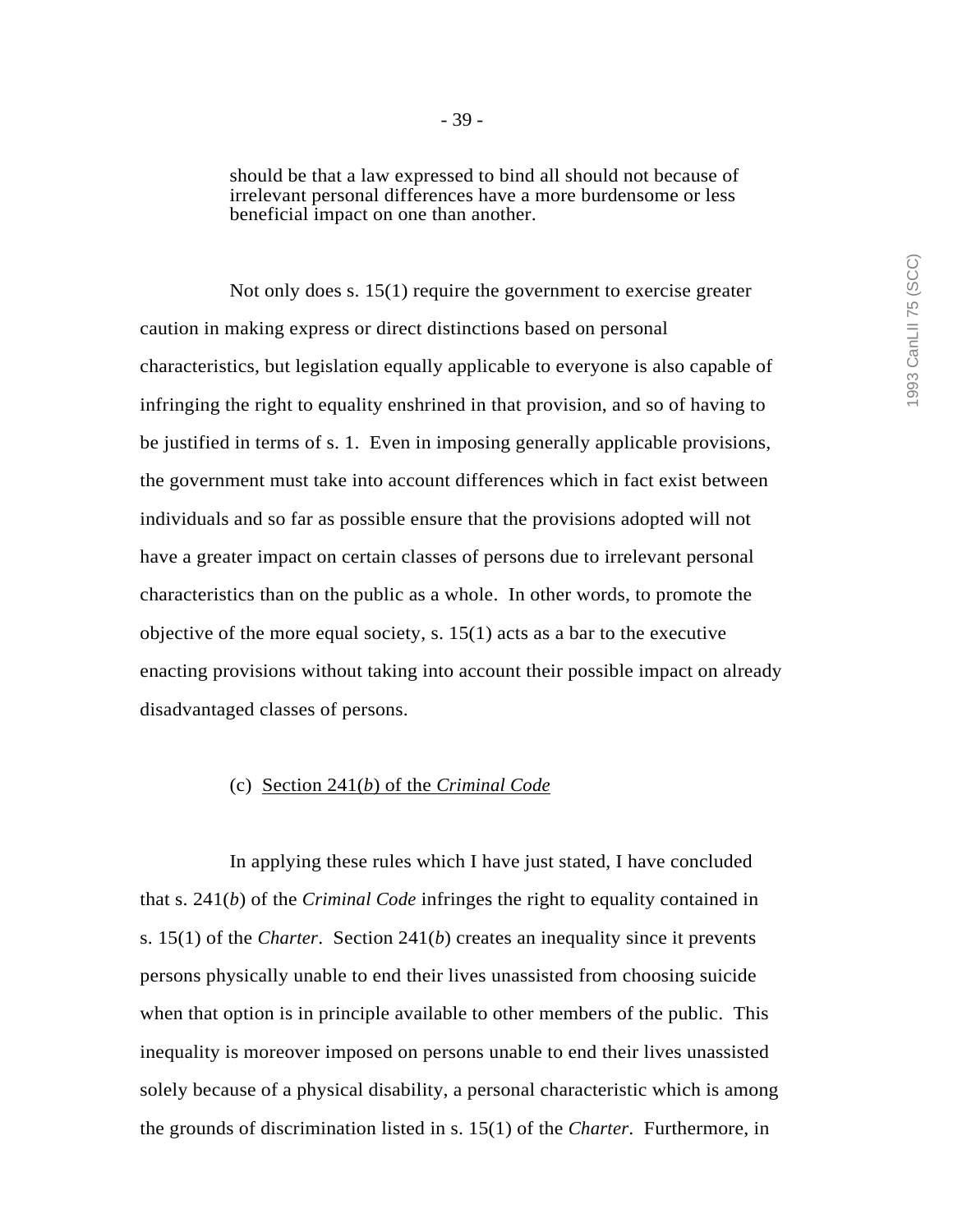my opinion the inequality may be characterized as a burden or disadvantage, since it limits the ability of those who are subject to this inequality to take and act upon fundamental decisions regarding their lives and persons. For them, the principle of self-determination has been limited.

### (i) *An Inequality*

It seems clear that s. 241(*b*) of the *Criminal Code* creates an inequality in that it prevents persons who are or will become incapable of committing suicide without assistance from choosing that option in accordance with law, whereas those capable of ending their lives unassisted may decide to commit suicide in Canada without contravening the law. Since 1972, attempted suicide has ceased to be a crime in Canada (*Criminal Law Amendment Act, 1972*, S.C. 1972, c. 13, s. 16).

I accept that s. 241(*b*) was never intended to create such an inequality, and that that provision, which contains no distinction based on personal characteristics, does at first sight treat all individuals in the same way. For the reasons given above, however, saying this does not dispose of the argument that the provision creates inequality. Even if this was not the legislature's intent, and although s. 241(*b*) does not contain any provision specifically applicable to persons with disabilities, the fact remains that such persons, those who are or will become incapable of committing suicide unassisted, are on account of their disability affected by s. 241(*b*) of the *Criminal Code* differently from others.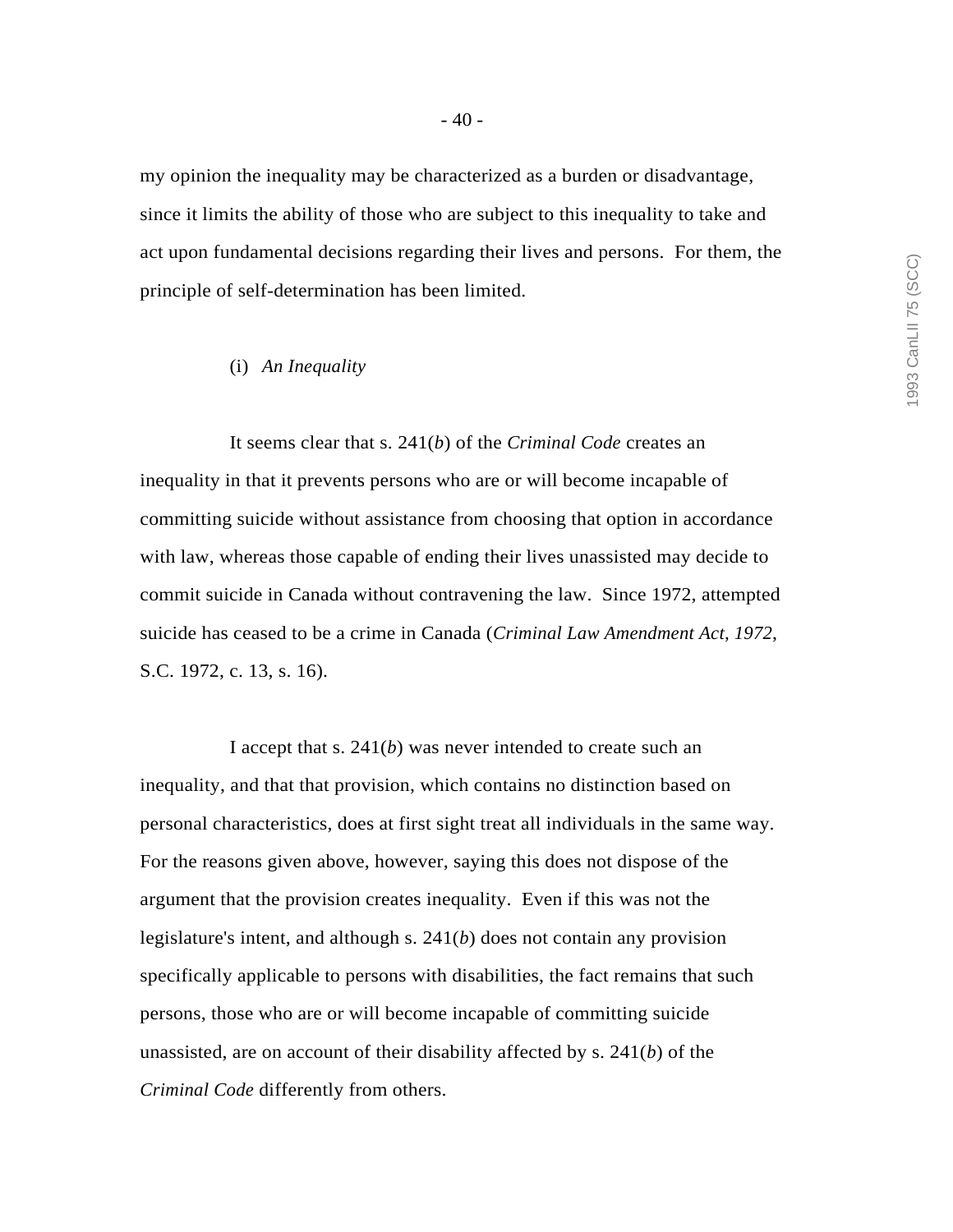I note in passing that in *Canadian Odeon Theatres Ltd. v.*

*Saskatchewan Human Rights Commission*, [1985] 3 W.W.R. 717, the

Saskatchewan Court of Appeal, in connection with discrimination based on a physical disability, has demonstrated the absurdity of the argument that there is no discrimination where persons with disabilities receive the same treatment as the general public. Commenting on this argument, Vancise J.A. stated (at p. 741):

> If that interpretation of the meaning of discrimination in s. 12(1)(*b*) is correct then the right not to be discriminated against for physical disability protected by the Code is meaningless. If that interpretation is correct, I can conceive of no situation in which a disabled person could be discriminated against in the use of accommodation, services or facilities which are offered to the public. If that interpretation is correct, the owner of a public facility, who offers washroom facilities of the same kind offered to the public generally to a disabled person or offers any other service notwithstanding that it cannot be used by a wheelchair reliant person, will then be found to have discharged his obligation under the Code. A physically reliant person does not, in my opinion, acquire an equal opportunity to utilize facilities or services which are of no use to him or her. Identical treatment does not necessarily mean equal treatment or lack of discrimination.

In short, although at first sight persons who cannot commit suicide and those who can are given identical treatment under s. 241(*b*) of the *Criminal Code*, they are nevertheless treated unequally since by the effect of that provision persons unable to commit suicide without assistance are deprived of any ability to commit suicide in a way which is not unlawful, whereas s. 241(*b*) does not have that effect on those able to end their lives without assistance.

The question then is whether this inequality is discriminatory.

Before turning to this, however, I feel it is necessary to add a few words on the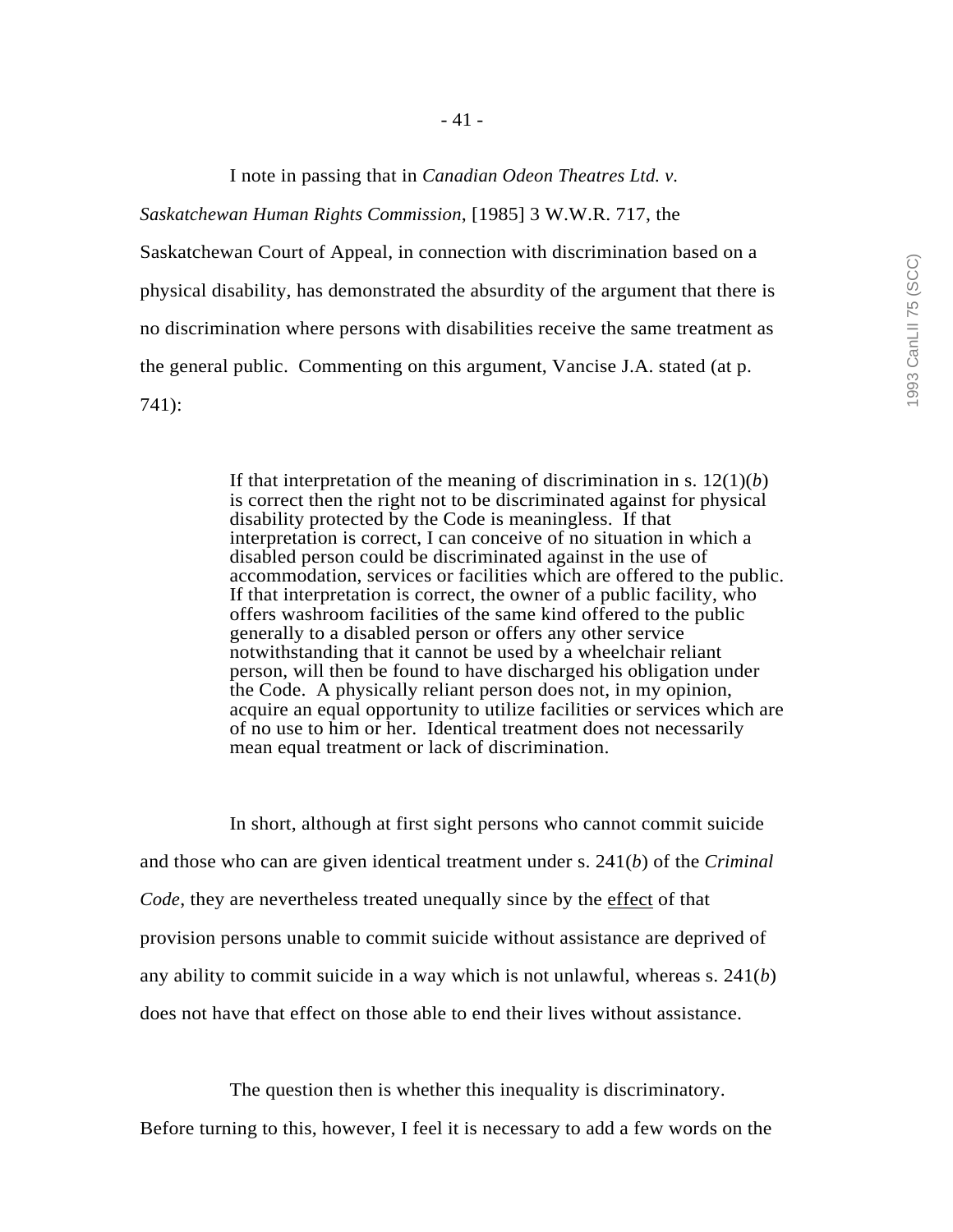scope of the inequality created by s. 241(*b*) of the *Criminal Code*. This is a very difficult matter. In my opinion it is better, in the context of the appeal at bar, to refrain from defining too broadly the scope of the inequality resulting from s. 241(*b*) of the *Code*. As I see it, all that has actually been established in this Court is the inequality due to the effect of s.  $241(b)$  affecting persons suffering from a very serious disability who, as in the case of the appellant, are or will become completely unable to commit suicide without assistance, even assuming that all the usual means of committing suicide are available. I prefer not to express any opinion on the position of persons suffering from less serious disabilities, whose physical condition may certainly complicate access to the usual means of committing suicide, but who if those means were available to them would be capable of doing so. I am not required to express any opinion on this situation and I prefer not to do so, in the absence of information to indicate that, as regards access to methods of suicide, persons with disabilities are in a radically different situation from the rest of the public. The problem also arises in that situation of defining what is a "physical disability" within the meaning of s. 15(1) of the *Charter*.

I therefore consider that s. 241(*b*) has an unequal effect on persons who are or will become unable to commit suicide, even assuming that all the usual means are available to them. Is such an inequality discriminatory?

To determine whether the inequality created by s. 241(*b*) of the *Criminal Code* is discriminatory, it must first be determined whether the effect of that provision is to impose on certain persons or groups of persons a disadvantage or burden or to deprive them of an advantage, benefit and so on.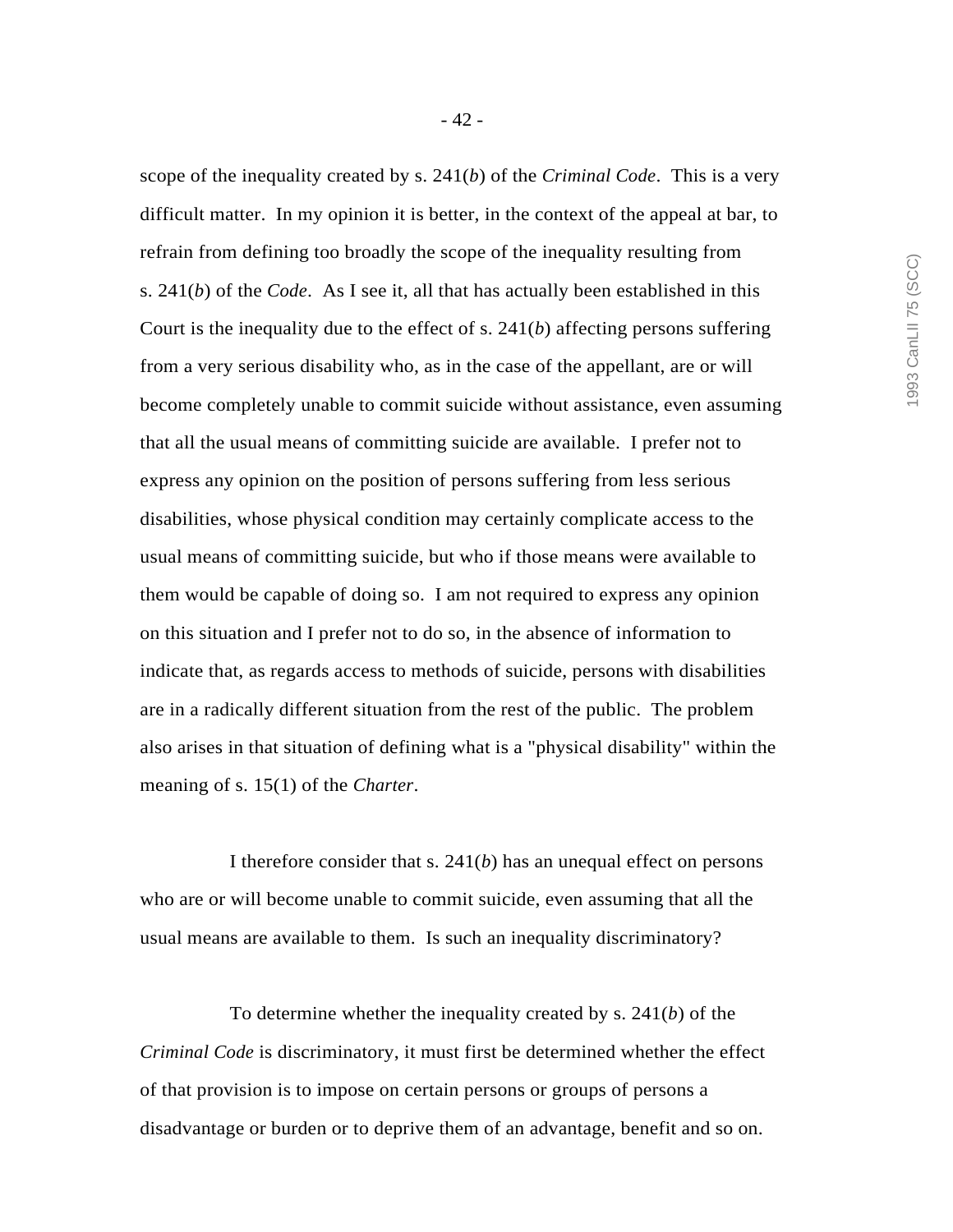It must then be determined whether that deprivation is imposed by or by the effect of a personal characteristic listed in s. 15(1) of the *Charter*, or a similar characteristic.

## (ii) *Disadvantage or Burden*

Does the fact that one is unable to commit suicide in accordance with law constitute a disadvantage or burden giving rise to application of s. 15(1) of the *Charter*?

First, it should be pointed out that the advantage which the appellant claims to be deprived of is not the option of committing suicide as such. She does not argue that suicide is a benefit which she is deprived of by the effect of s. 241(*b*) of the *Criminal Code*. What the appellant is arguing is that she will be deprived of the right to choose suicide, of her ability to decide on the conduct of her life herself.

In *Turpin*, *supra*, this Court recognized that being deprived of the right to choose could be a disadvantage or burden for the purposes of an analysis under s. 15(1) of the *Charter*. The difference in treatment in question in that case resulted from the right certain accused had, but the appellants did not, to opt for trial before a judge alone or trial before a judge and jury. Concluding that loss of this right could disadvantage the appellants, Wilson J. adopted at pp. 1329-30 the observations of the Ontario Court of Appeal, which had stated: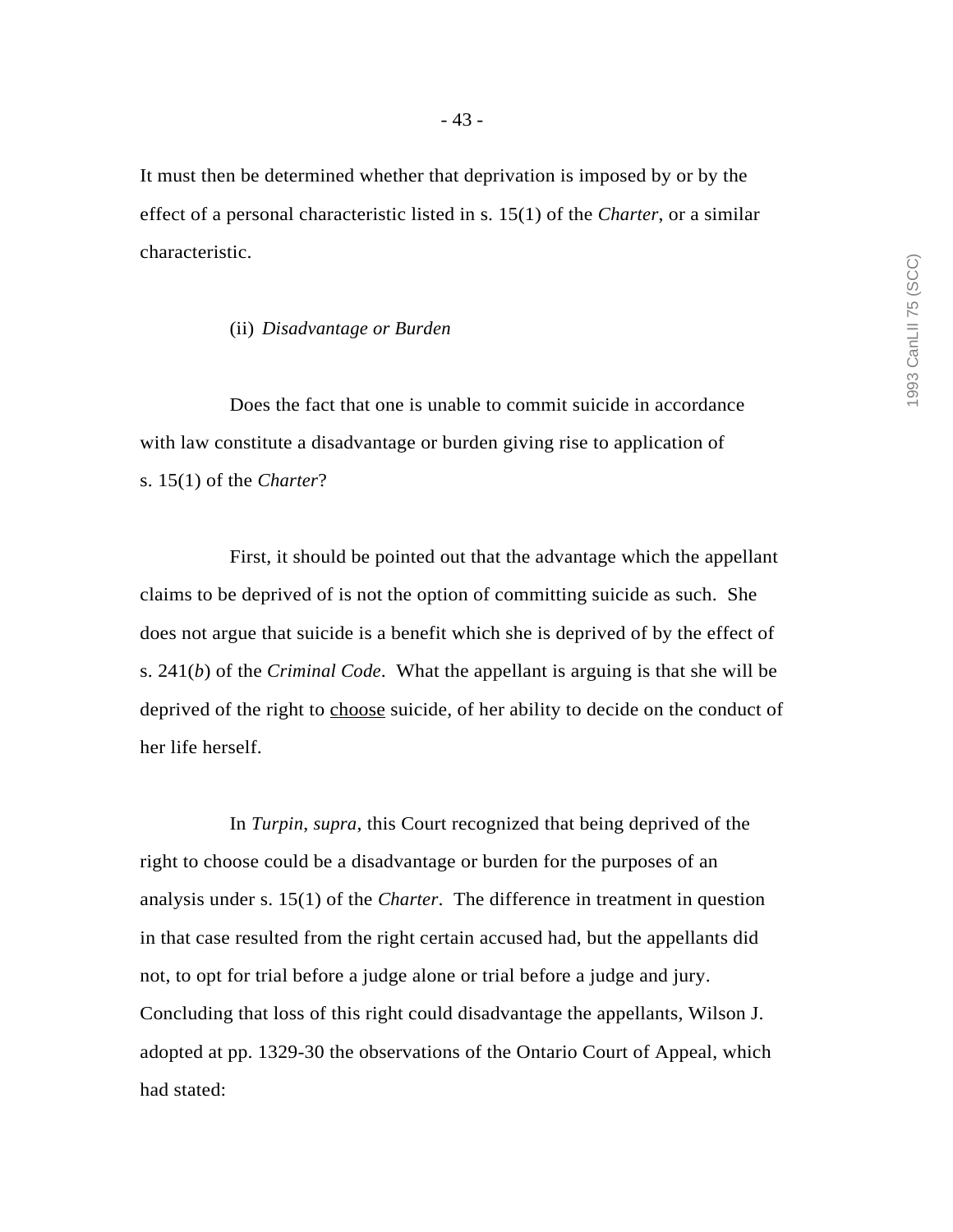What we are faced with in this case is not so much whether one form of trial is more advantageous than another, *i.e.*, whether a person charged with murder is better protected by a judge and jury trial or by a trial by judge alone. Rather, the question is whether having that *choice* is an advantage in the sense of a benefit of the law. Mr. Gold, on behalf of the respondents in this case, suggested that it is the having of the option, "the ability to elect one's mode of trial" that was a benefit which accused persons charged with murder in Alberta had over accused persons charged with murder elsewhere in Canada. We have to agree with that submission. [Emphasis in original.]

Can the right to choose at issue here, that is the right to choose suicide, be described as an advantage of which the appellant is being deprived? In my opinion, the Court should answer this question without reference to the philosophical and theological considerations fuelling the debate on the morality of suicide or euthanasia. It should consider the question before it from a legal perspective -- *Tremblay v. Daigle*, [1989] 2 S.C.R. 530 -- while keeping in mind that the *Charter* has established the essentially secular nature of Canadian society and the central place of freedom of conscience in the operation of our institutions. As Dickson J. said in *Big M Drug Mart*, *supra*, at p. 336:

> A truly free society is one which can accommodate a wide variety of beliefs, diversity of tastes and pursuits, customs and codes of conduct. A free society is one which aims at equality with respect to the enjoyment of fundamental freedoms and I say this without any reliance upon s. 15 of the *Charter*.

He went on to add (at p. 346):

It should also be noted . . . that an emphasis on individual conscience and individual judgment also lies at the heart of our democratic political tradition. The ability of each citizen to make free and informed decisions is the absolute prerequisite for the legitimacy, acceptability, and efficacy of our system of self-government.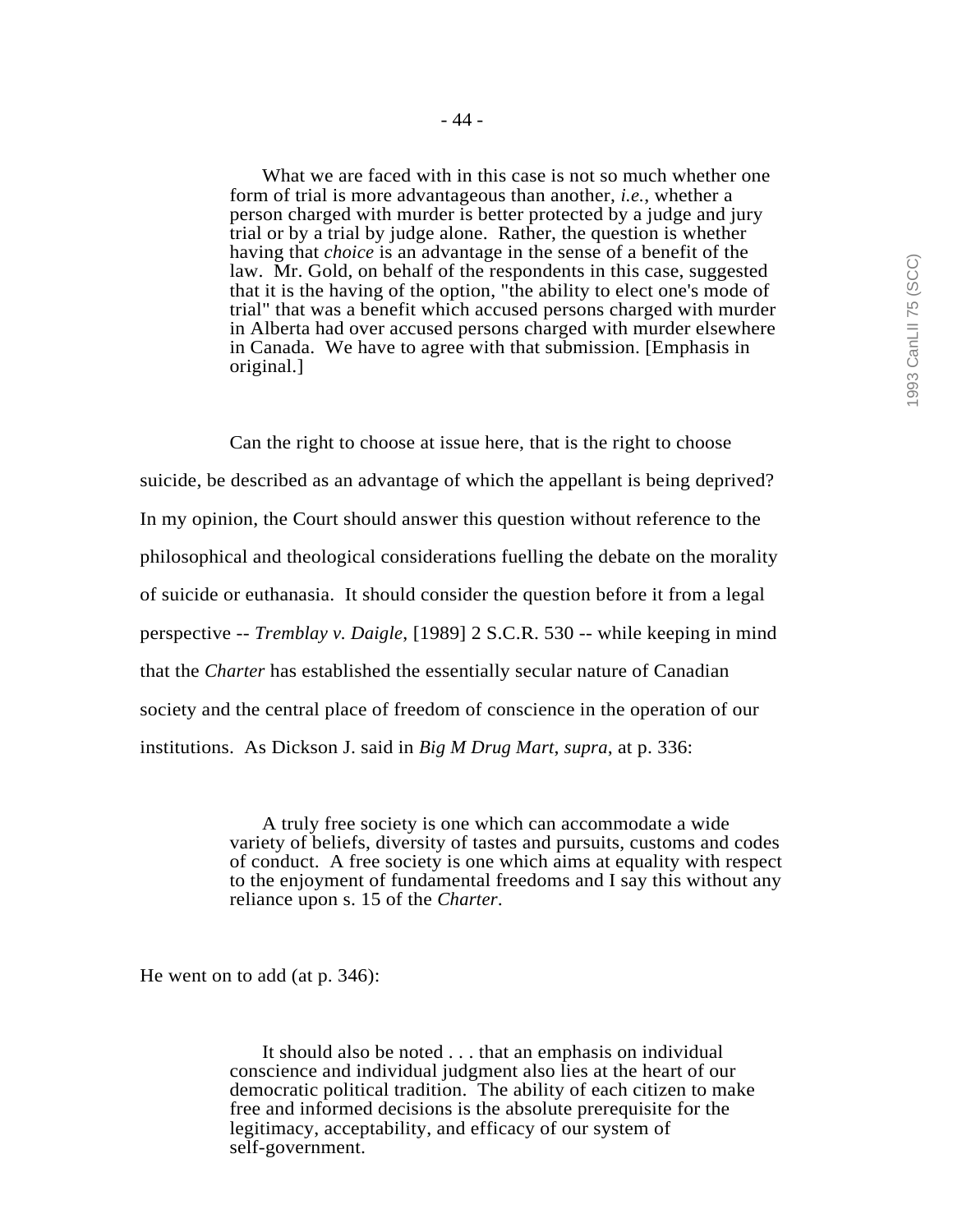In medical matters, the common law recognizes to a very large degree the right of each individual to make decisions regarding his or her own person, despite the sometimes serious consequences of such choices. In *Ciarlariello v. Schacter*, [1993] 2 S.C.R. 119, Cory J., for this Court recently restated the right of a patient to decide on the treatment he is prepared to undergo (at p. 135):

> It should not be forgotten that every patient has a right to bodily integrity. This encompasses the right to determine what medical procedures will be accepted and the extent to which they will be accepted. Everyone has the right to decide what is to be done to one's own body. This includes the right to be free from medical treatment to which the individual does not consent. This concept of individual autonomy is fundamental to the common law ....

Like the *Charter* itself in several of its provisions, therefore, the common law recognized the fundamental importance of individual autonomy and self-determination in our legal system. That does not mean that these values are absolute. However, in my opinion s. 15(1) requires that limitations on these fundamental values should be distributed with a measure of equality.

In this connection, and without expressing any opinion on the moral value of suicide, I am forced to conclude that the fact that persons unable to end their own lives cannot choose suicide because they do not legally have access to assistance is -- in legal terms -- a disadvantage giving rise to the application of s. 15(1) of the *Charter*. Is this disadvantage based on a personal characteristic covered by s.  $15(1)$ ?

(d) Personal Characteristic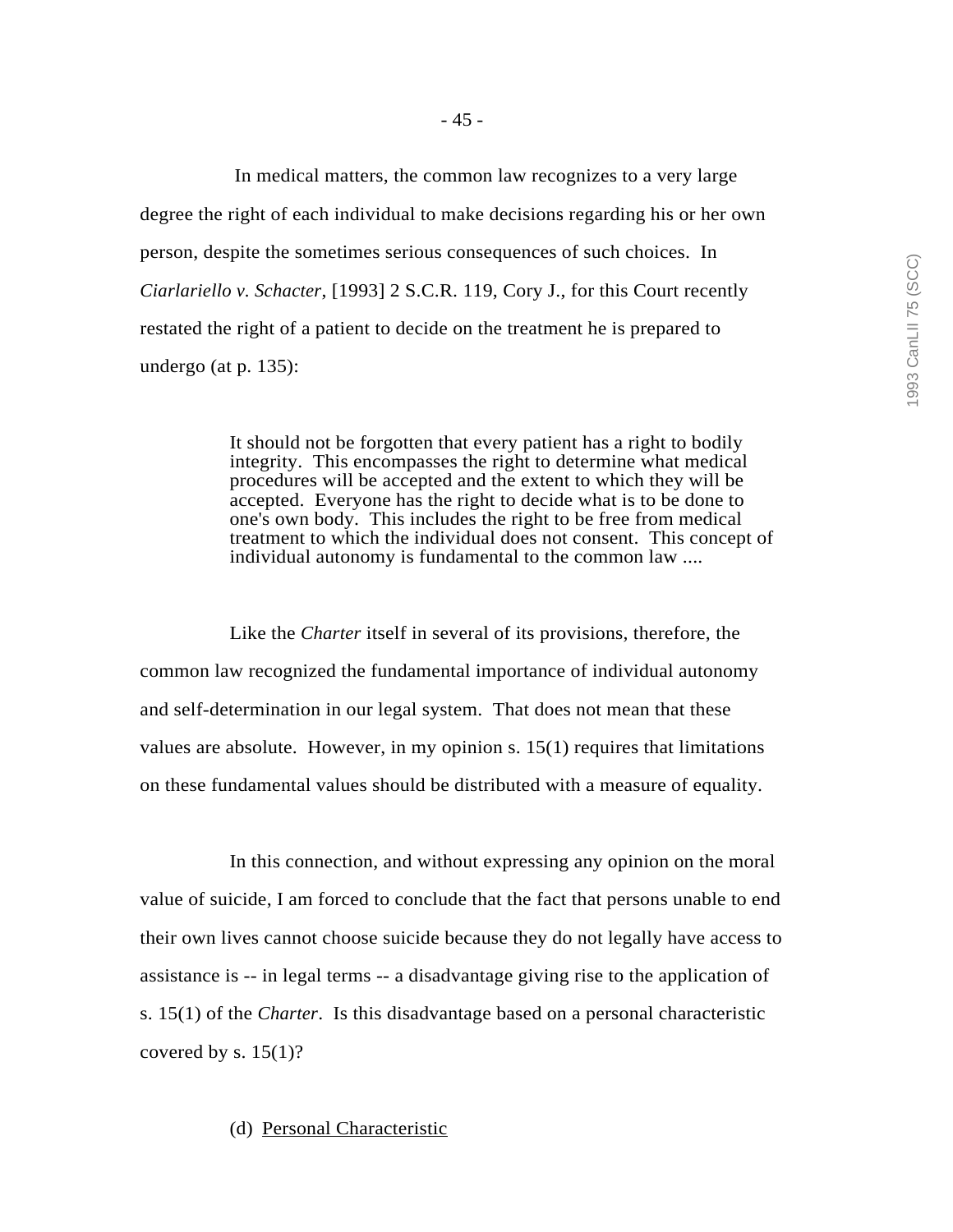In *Andrews*, *supra*, McIntyre J. stated that the first characteristic of discrimination is that it is "a distinction . . . based on grounds relating to personal characteristics of the individual or group" (p. 174). Can it be said that the distinction here is "based" on grounds relating to a personal characteristic covered by s.  $15(1)$ ? In my view, if s.  $15(1)$  is to be applied to adverse effect discrimination, as McIntyre J. implies, the definition given in *Andrews* should not be taken too literally. I adopt in this regard the observations of Linden J.A., who said in dissent in *Egan and Nesbit v. Canada* (1993), 153 N.R. 161 (F.C.A.), at p. 196:

> While a distinction must be based on grounds relating to personal characteristics of the individual or group in order to be discriminatory, the words "based on" do not mean that the distinction must be designed with reference to those grounds. Rather, the relevant consideration is whether the distinction affects the individual or group in a manner related to their personal characteristics . . . .

In other words, the difference in treatment must be closely related to the personal characteristic of the person or group of persons. In the case at bar, there can be no doubt as to the existence of such a connection. It is only on account of their physical disability that persons unable to commit suicide unassisted are unequally affected by s. 241(*b*) of the *Criminal Code*. The distinction is therefore unquestionably "based" on this personal characteristic. Is it a characteristic covered by s. 15(1)?

A physical disability is among the personal characteristics listed in s. 15(1) of the *Charter*. There is therefore no need to consider at length the connection between the ground of distinction at issue here and the general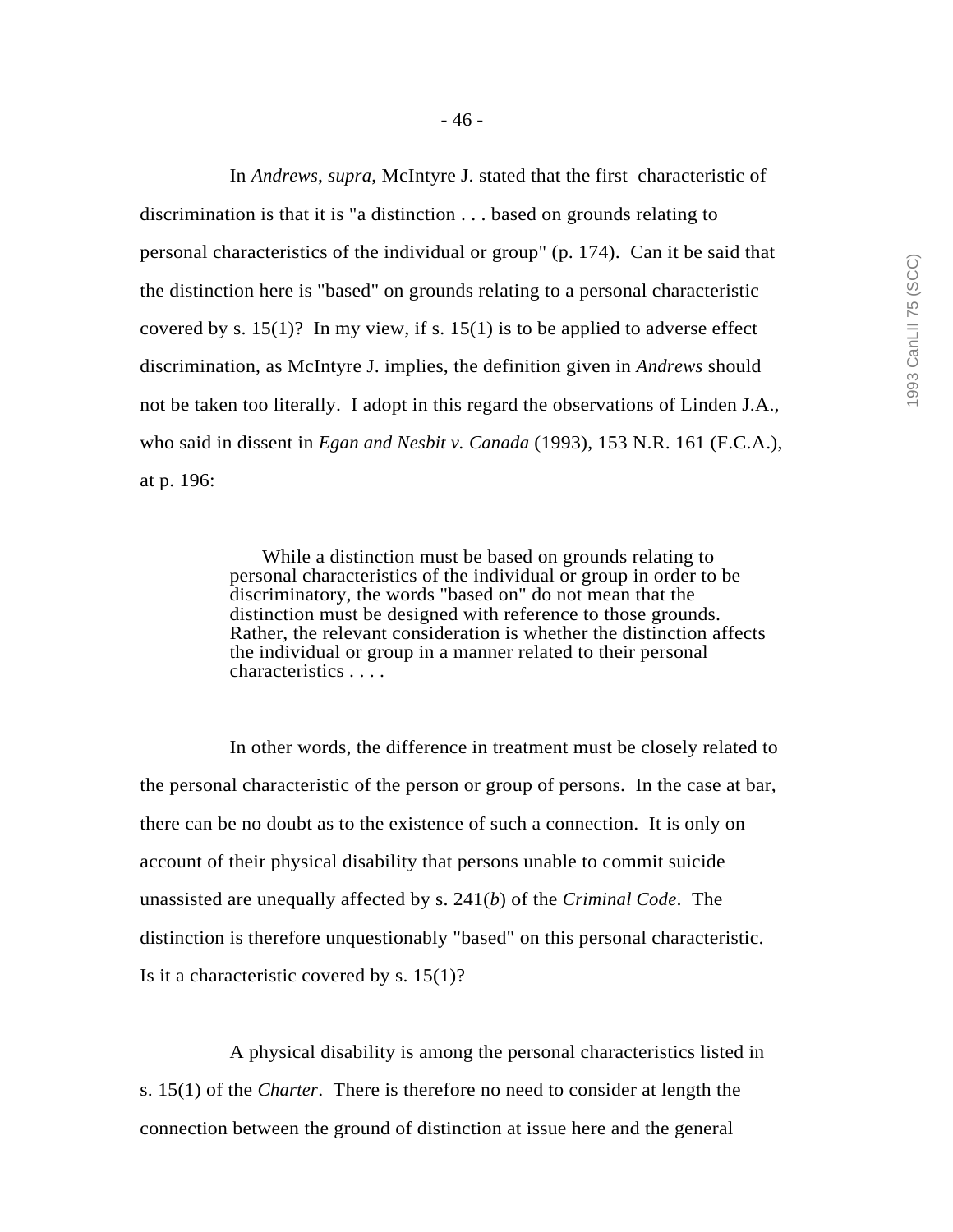purpose of s. 15, namely elimination of discrimination against groups who are victims of stereotypes, disadvantages or prejudices. No one would seriously question the fact that persons with disabilities are the subject of unfavourable treatment in Canadian society, a fact confirmed by the presence of this personal characteristic on the list of unlawful grounds of this discrimination given in s. 15(1) of the *Charter*. In *Andrews*, *supra*, McIntyre J. said (at p. 175):

> The enumerated grounds do . . . reflect the most common and probably the most socially destructive and historically practised bases of discrimination and must, in the words of s.  $15(1)$ , receive particular attention.

There is also no need to undertake any lengthy demonstration in order to show that persons so physically disabled that they are or will become unable to end their own lives without assistance, even assuming that all the usual means of committing suicide are available to them, fall within the classes of persons with disabilities covered by s. 15(1) of the *Charter*, which contains no definition of the phrase "physical disability". Persons whose movement is so limited are even to some degree the classic case of what is meant by a person with a disability in ordinary speech. I prefer to postpone to a later occasion the task of defining the meaning of the phrase "physical disability" for the purposes of s. 15(1).

It is moreover clear that the class of persons with physical disabilities is broader than that of persons unable to end their lives unassisted. In other words, some persons with physical disabilities are treated unequally by the effect of s. 241(*b*) of the *Criminal Code*, but not all persons, nor undoubtedly the majority of persons with disabilities, are so treated. The fact that this is not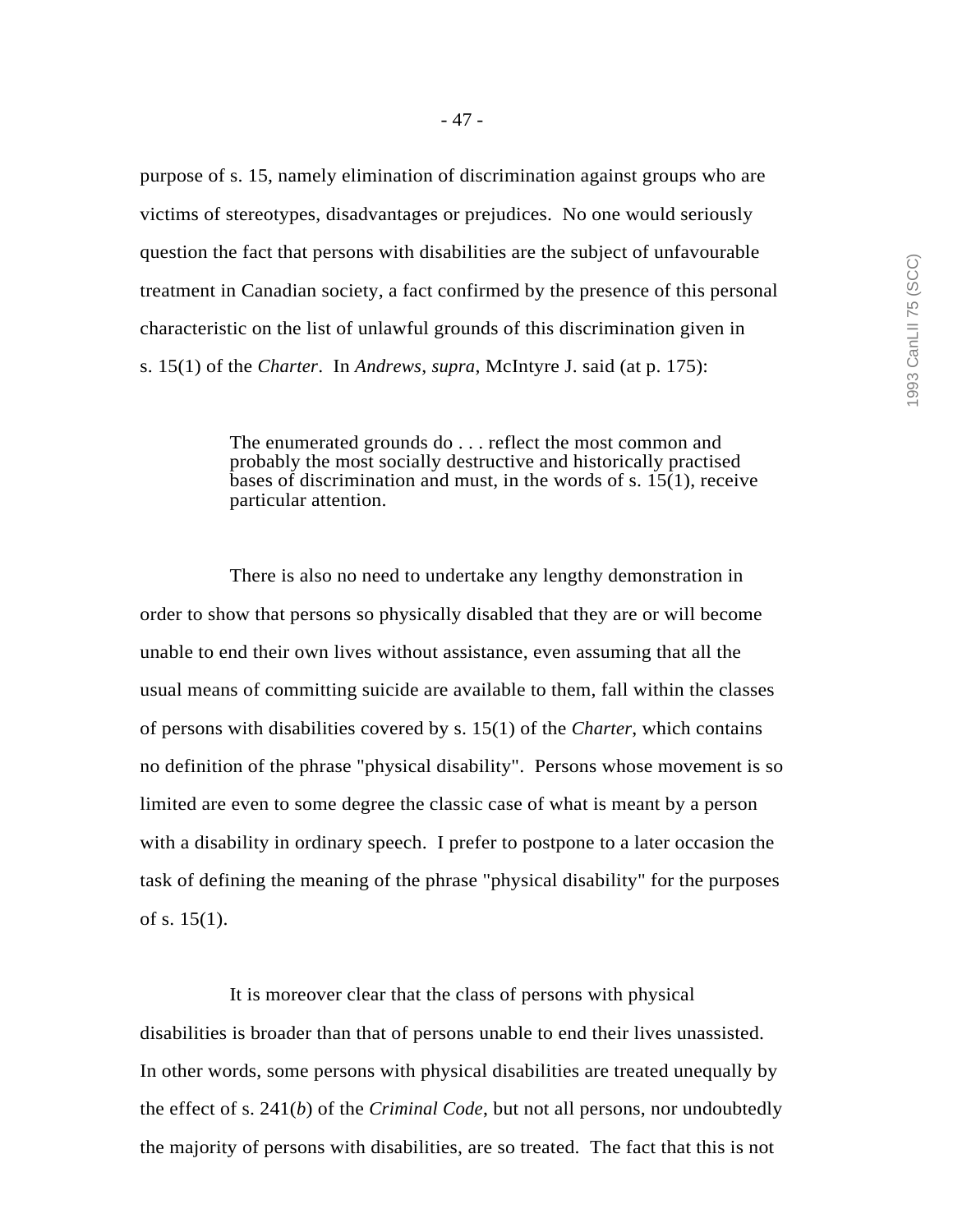a bar to a remedy under s. 15(1) seems to me to have been clearly decided by *Brooks v. Canada Safeway Ltd.*, [1989] 1 S.C.R. 1219, and *Janzen v. Platy Enterprises Ltd.*, [1989] 1 S.C.R. 1252.

In *Brooks*, the question was whether unfavourable treatment on account of pregnancy could be regarded as sex discrimination. Responding to the argument that this was not so because all women were not affected by this discriminatory provision, Dickson C.J. said (at p. 1247):

> I am not persuaded by the argument that discrimination on the basis of pregnancy cannot amount to sex discrimination because not all women are pregnant at any one time. While pregnancy-based discrimination only affects part of an identifiable group, it does not affect anyone who is not a member of the group. Many, if not most, claims of partial discrimination fit this pattern. As numerous decisions and authors have made clear, this fact does not make the impugned distinction any less discriminating.

In *Janzen* this Court had to determine whether sexual harassment was a form of sex discrimination. The Court of Appeal had accepted the argument that since all women were not affected by this type of behaviour, no discrimination had resulted. Dickson C.J. rejected this argument as follows (at pp. 1288-89):

> If a finding of discrimination required that every individual in the affected group be treated identically, legislative protection against discrimination would be of little or no value. It is rare that a discriminatory action is so bluntly expressed as to treat all members of the relevant group identically.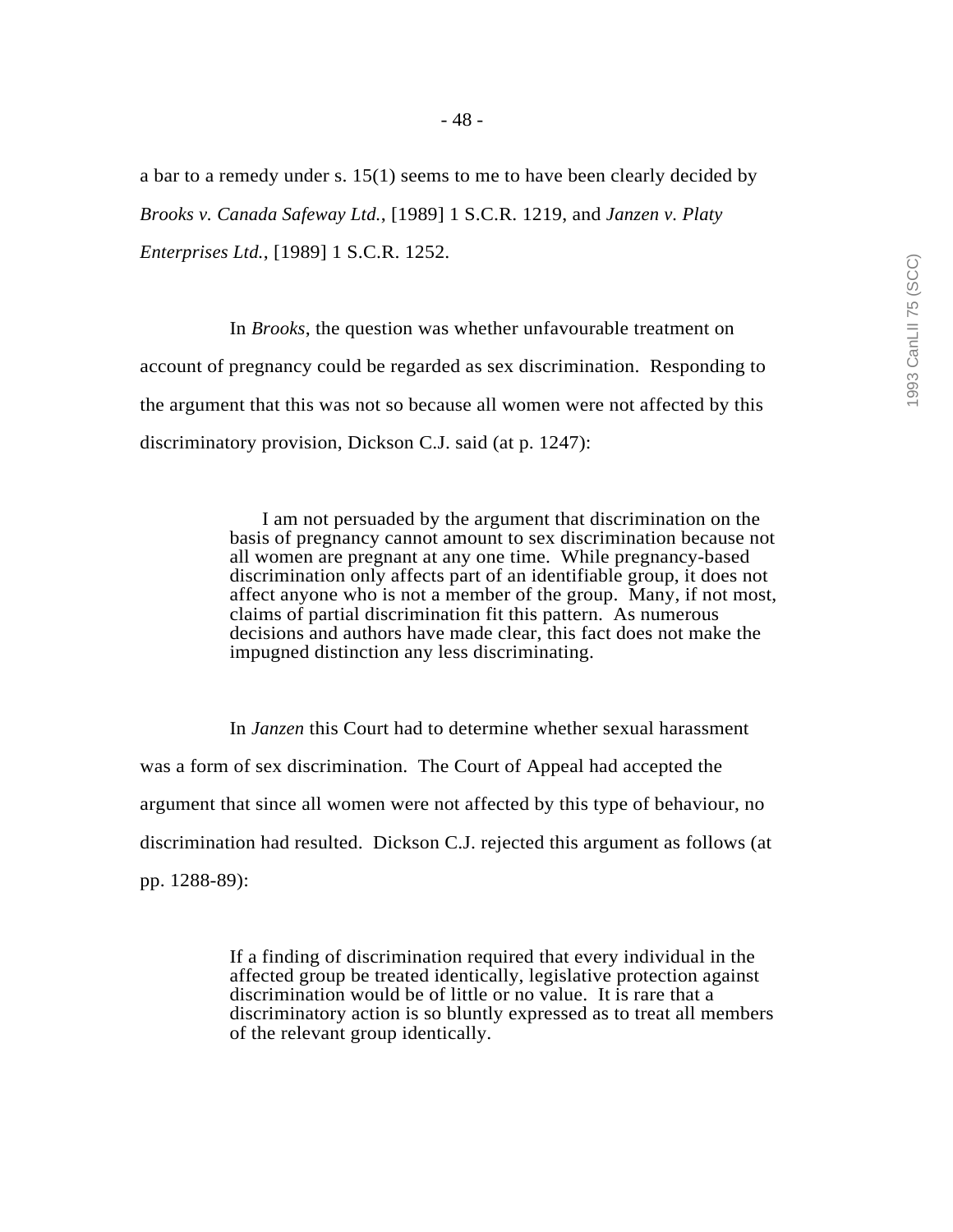### (e) Conclusion

For all these reasons, I conclude that s. 241(*b*) of the *Criminal Code* infringes the right to equality guaranteed in s. 15(1) of the *Charter*. This provision has a discriminatory effect on persons who are or will become incapable of committing suicide themselves, even assuming that all the usual means are available to them, because due to an irrelevant personal characteristic such persons are subject to limitations on their ability to take fundamental decisions regarding their lives and persons that are not imposed on other members of Canadian society. I now turn to considering s. 241(*b*) in light of s. 1.

# (2) *Section 1*

### (a) Introduction

Having found s. 241(*b*) of the *Code* to infringe s. 15 of the *Charter*, it is now necessary to determine if this infringement may be justified under s. 1. The onus under s. 1 is on the state to demonstrate that an infringement on a *Charter* right is demonstrably justified in a free and democratic country. The standard that the state must satisfy under s. 1 is now well established and consists of the two branches first outlined in *R. v. Oakes*, [1986] 1 S.C.R. 103. The first branch of the test considers the validity of the legislative objective, while the second branch considers the validity of the means chosen to achieve that objective.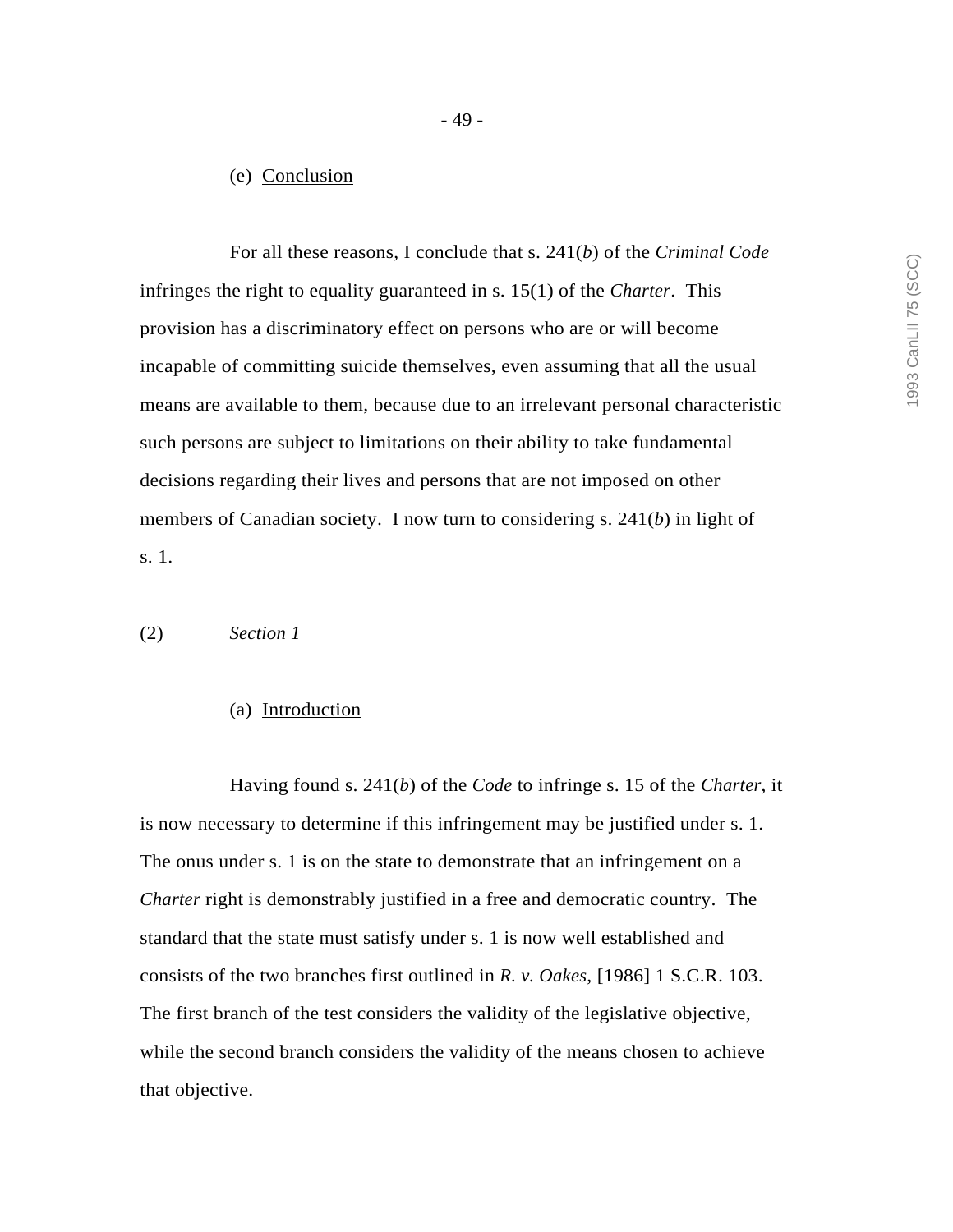The appellant does not appear to dispute that the legislation in question is aimed at the protection of persons who may be vulnerable to the influence of others in deciding whether, when and how to terminate their lives. The trial judge referred to this constituency in the following terms:

> ... those who may at a moment of weakness, or when they are unable to respond or unable to make competent value judgments, may find themselves at risk at the hand of others who may, with the best or with the worst of motives, aid and abet in the termination of life. Section 241 protects the young, the innocent, the mentally incompetent, the depressed, and all those other individuals in our society who at a particular moment in time decide the termination of their life is a course that they should follow for whatever reason.

I accept this characterization. However, while s. 241(*b*) has always been intended for the protection of such vulnerable people, the context in which this provision operated was altered when, in 1972, Parliament removed the offence of attempted suicide from the *Criminal Code*. The evidence suggests that the offence of attempted suicide was repealed in order to reflect the prevailing societal view that suicide was an issue related more to health and social policy than to the ambit of the criminal justice system. Parliament by so doing was acknowledging that the threat of jail offered minimal deterrence to a person intent on terminating his or her life.

I also take the repeal of the offence of attempted suicide to indicate Parliament's unwillingness to enforce the protection of a group containing many vulnerable people (i.e., those contemplating suicide) over and against the freely determined will of an individual set on terminating his or her life. Self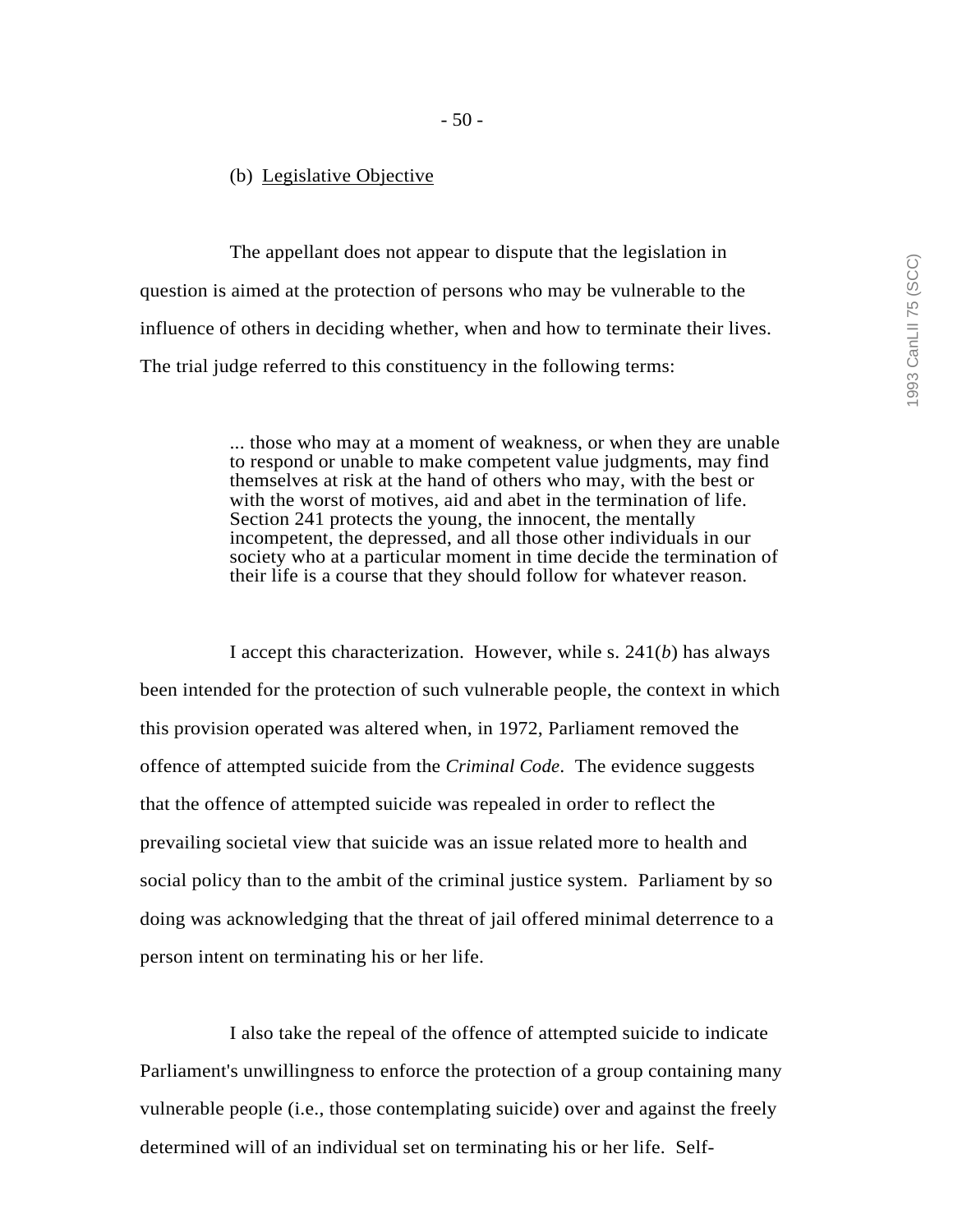determination was now considered the paramount factor in the state regulation of suicide. If no external interference or intervention could be demonstrated, the act of attempting suicide could no longer give rise to criminal liability. Where such interference and intervention was present, and therefore the evidence of self-determination less reliable, the offence of assisted suicide could then be triggered.

As I noted above, however, s. 241(*b*), while remaining facially neutral in its application, now gave rise to a deleterious effect on the options open to persons with physical disabilities, whose very ability to exercise selfdetermination is premised on the assistance of others. In other words, can it be said that the intent of Parliament in retaining s. 241(*b*) after repealing the offence of attempted suicide was to acknowledge the primacy of selfdetermination for physically able people alone? Are the physically incapacitated, whether by reason of illness, age or disability, by definition more likely to be vulnerable than the physically able? These are the vexing questions posed by the continued existence of the offence of assisted suicide in the wake of the repeal of the attempted suicide provision.

The objective of s. 241(*b*) also must be considered in the larger context of the legal framework which regulates the control individuals may exercise over the timing and circumstances of their death. For example, it is now established that patients may compel their physicians not to provide them with life-sustaining treatment (*Malette v. Shulman* (1990), 72 O.R. (2d) 417 (C.A.)); and patients undergoing life-support treatment may compel their physicians to discontinue such treatment (*Nancy B. v. Hôtel-Dieu de Québec*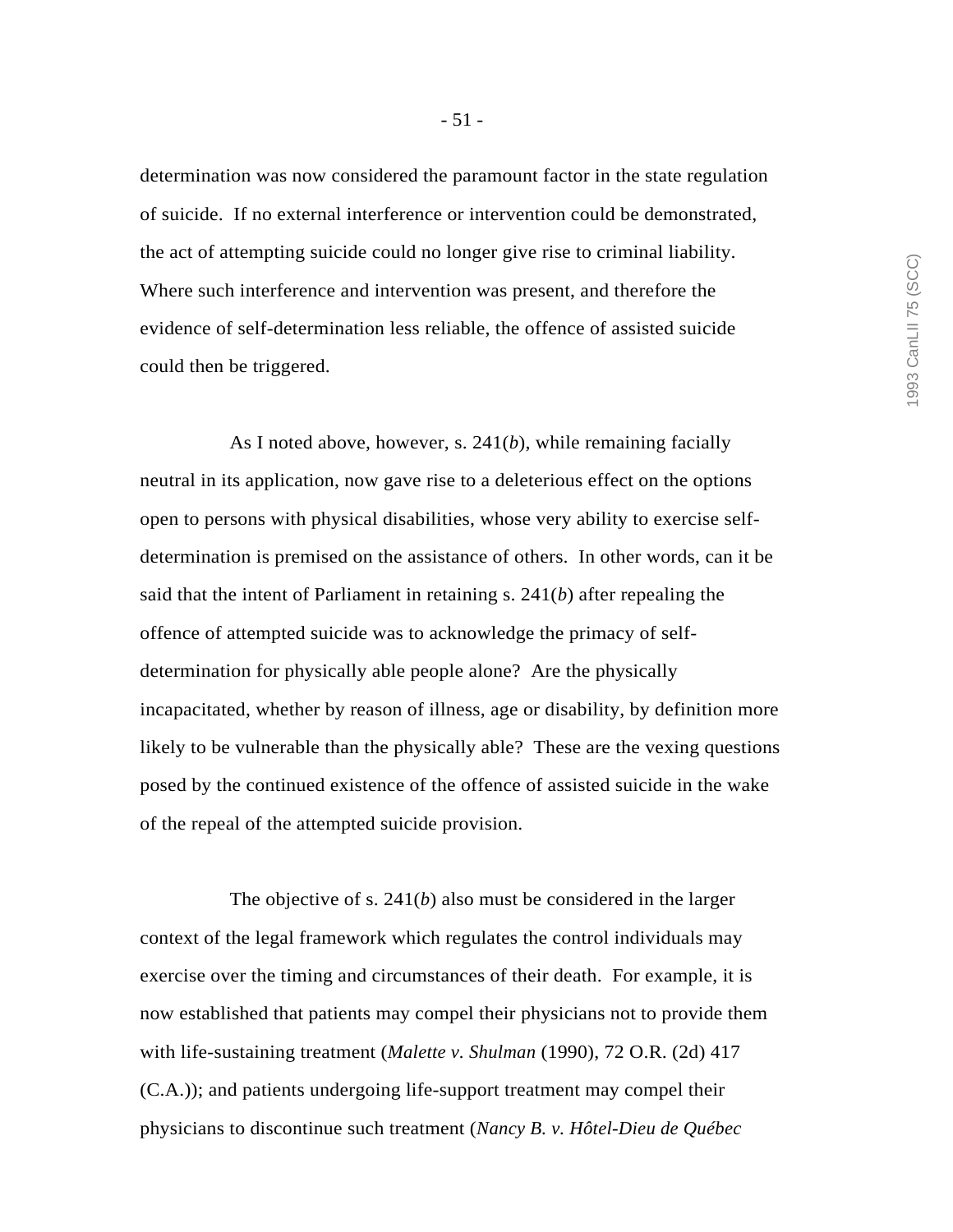(1992), 86 D.L.R. (4th) 385 (Que. S.C.)), even where such decisions may lead directly to death. The rationale underlying these decisions is the promotion of individual autonomy; see *Ciarlariello*, *supra*, at p. 135. An individual's right to control his or her own body does not cease to obtain merely because that individual has become dependent on others for the physical maintenance of that body; indeed, in such circumstances, this type of autonomy is often most critical to an individual's feeling of self-worth and dignity. As R. Dworkin concisely stated in his recent study, *Life's Dominion: An Argument About Abortion, Euthanasia, and Individual Freedom* (1993), at p. 217: "Making someone die in a way that others approve, but he believes a horrifying contradiction of his life, is a devastating, odious form of tyranny."

I also wish to stress, however, that the scope of self-determination with respect to bodily integrity in our society is never absolute. While there may be no limitations on the treatments to which a patient may refuse or discontinue, there are always limits on the treatment which a patient may demand, and to which the patient will be legally permitted to consent. Palliative care, for example, which is made available to ease pain and suffering in the terminal stages of an illness even though the effect of the treatment may be to significantly shorten life, may not necessarily be made available to a person with a chronic illness but whose death is not imminent: see M. A. Somerville, "Pain and Suffering at Interfaces of Medicine and Law" (1986), 36 *U.T.L.J.* 286, at pp. 299-301. Most important of these limits is s. 14 of the *Criminal Code*, which stipulates that an individual may not validly consent to have death inflicted on him or her. Additionally, it is well established that, under the common law, there are circumstances under which an individual's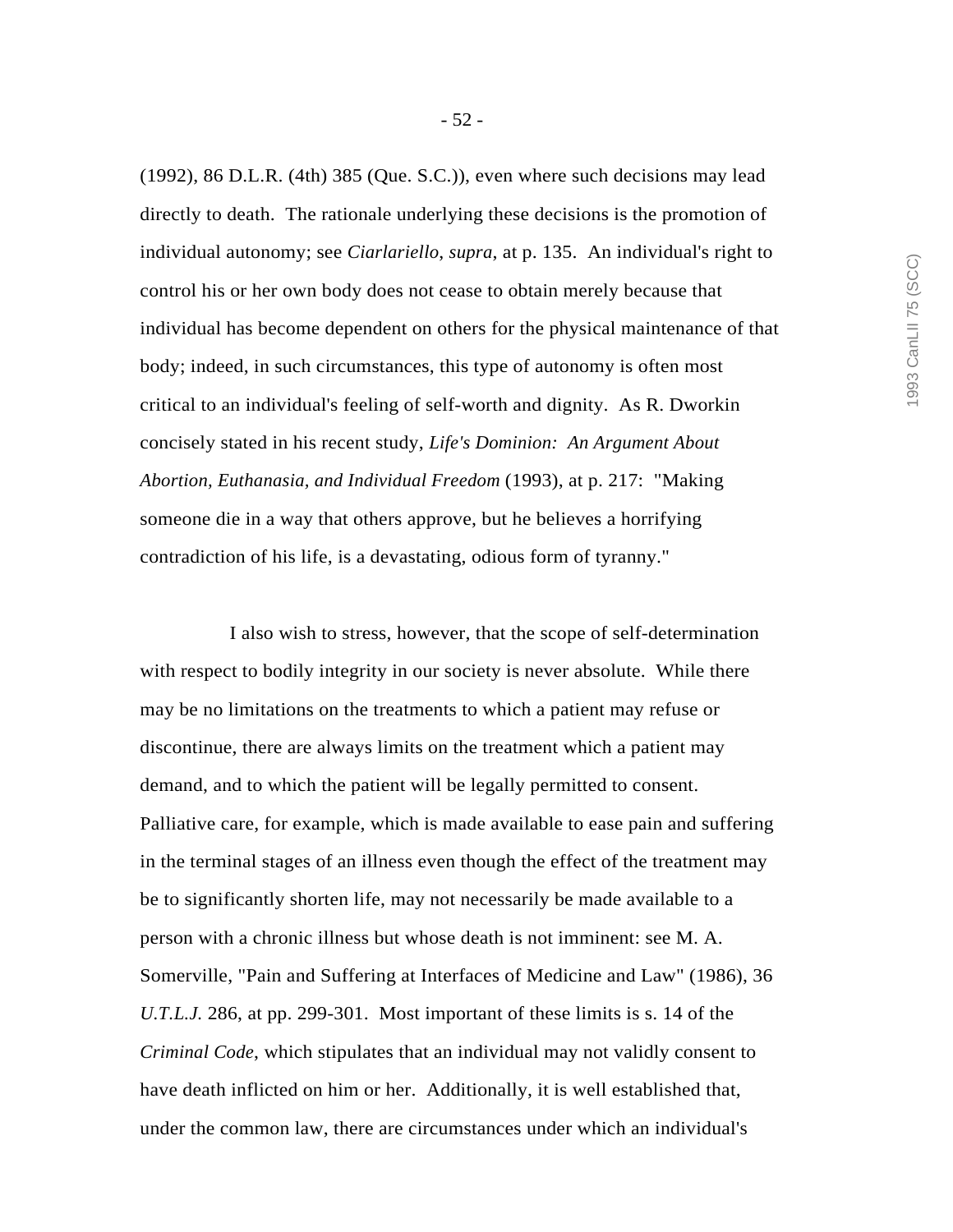consent to an assault against him or her will not be recognized: *R. v. Jobidon*, [1991] 2 S.C.R. 714.

With these limitations in mind, I conclude that the objective of s. 241(*b*) of the *Code* may properly be characterized as the protection of vulnerable people, whether they are consenting or not, from the intervention of others in decisions respecting the planning and commission of the act of suicide. Underlying this legislative purpose is the principle of preservation of life. Section 241(*b*) has, therefore, a clearly pressing and substantial legislative objective. For that reason, I find the provision satisfies the first branch of the *Oakes* test. However, I hasten to add that the repeal of the offence of attempted suicide demonstrates that Parliament will no longer preserve human life at the cost of depriving physically able individuals of their right to self-determination. The question to which I must now turn is whether, given the importance of the legislative objective, Parliament is justified in depriving persons with disabilities of their right to an equal measure of self-determination.

# (c) Proportionality

The second branch of the test under s. 1 considers whether a reasonable balance has been struck between the legislative objective and the means chosen to achieve that objective. There are three different components to this inquiry. The first component requires that the means chosen to achieve the objective are rational, fair and not arbitrary. The second component requires that the means impair as minimally as is reasonably possible the right in question. Finally, the third component requires the assessment of whether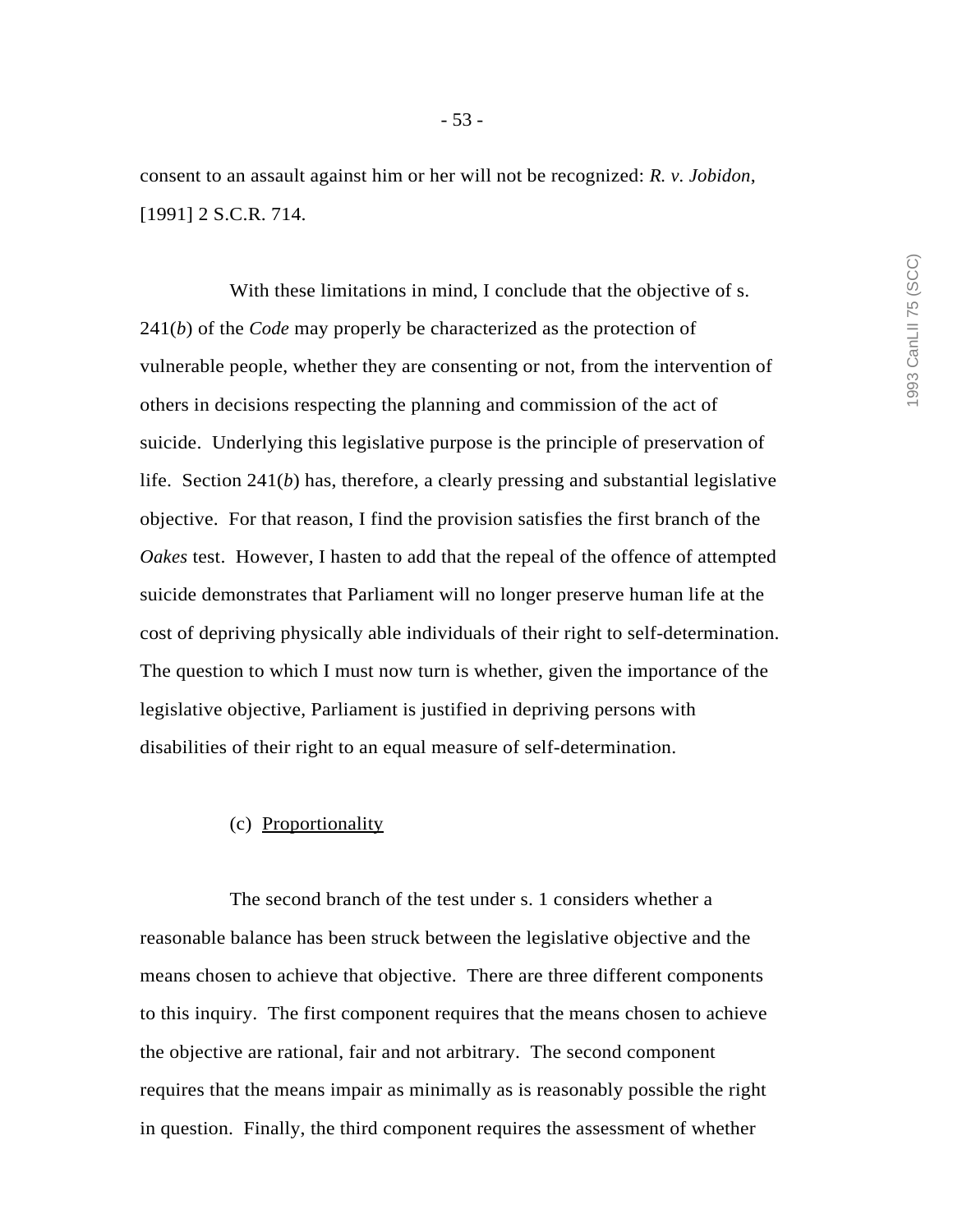the infringement on the right is sufficiently proportional to the importance of the objective that is sought to be achieved. Only if the legislation survives each of these components may the limitation of the *Charter* right or freedom be found justifiable under s. 1.

#### (i) *Rational Connection*

The first component of the proportionality test requires that the means chosen to fulfil the legislative objective be carefully designed to meet the objective. Can it be said that a provision which prohibits a person from aiding or abetting another's suicide has been carefully designed to protect vulnerable people? The government has argued that an absolute prohibition on assisted suicide is necessary as there is no practicable way for the government to divine what the motives of those assisting in a suicide might be. The compassionately motivated, in other words, cannot be distinguished from the corrupt. In light of the irrevocable nature of the act of suicide, the government contends that, in the final analysis, it is necessary and justifiable to thwart the self-determination of some persons with physical disabilities in order to assure the protection of all those who may be vulnerable to being pressured or coerced into committing suicide.

I find that the prohibition of assisted suicide is rationally connected to the objective of protecting vulnerable persons who may be contemplating terminating their own life. As a result of the operation of s. 241(*b*), it is clear that no one may coercively "assist" another to commit suicide without facing criminal sanction. The limitation of this prohibition to those who require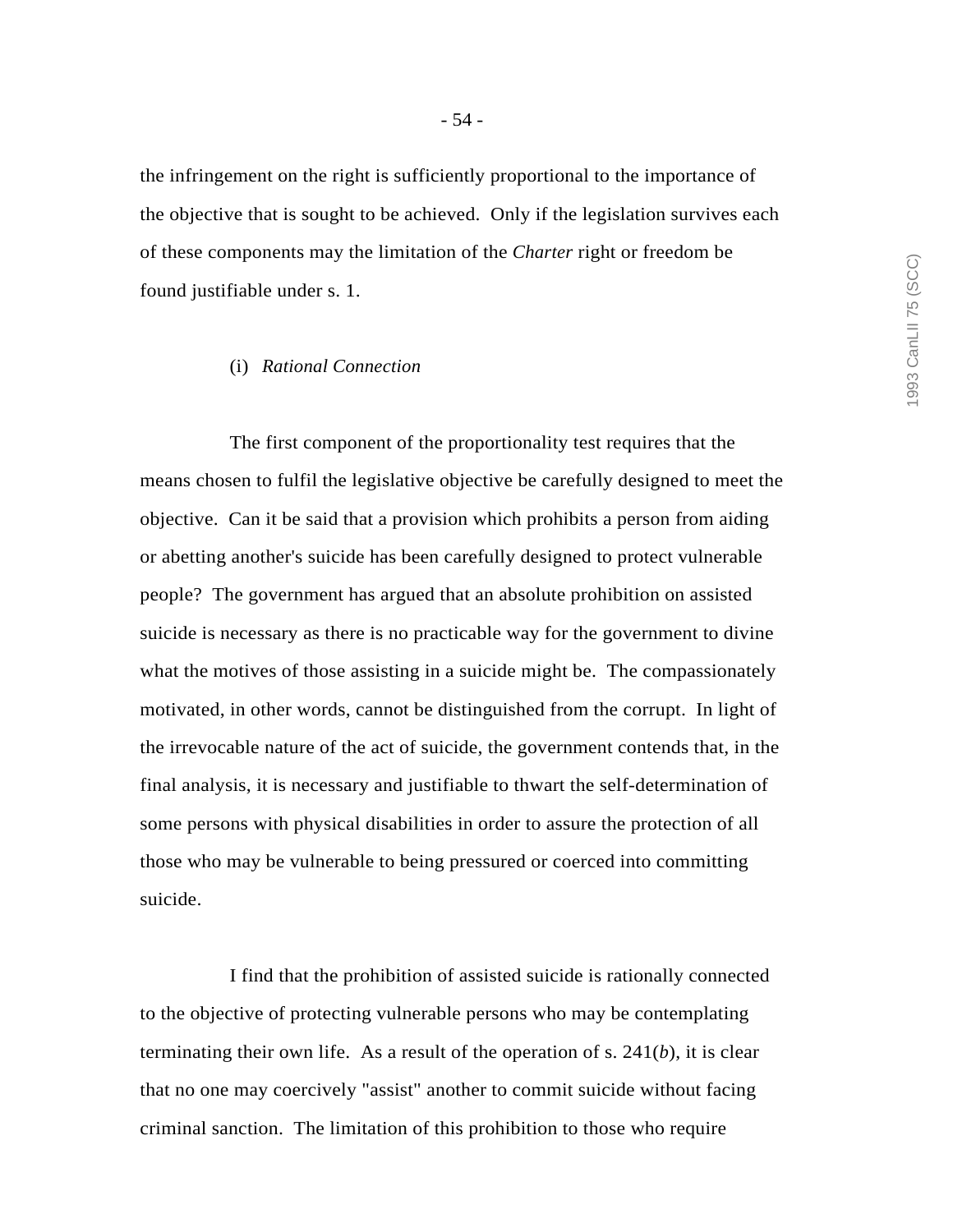1993 CanLII 75 (SCC) 1993 CanLII 75 (SCC)

assistance to terminate their own life is, to a certain extent, irrational, since it is based on the untenable assumption that those who require assistance will necessarily be more vulnerable to coercion or other undue influence. As a result, there is no way, under the present legislation, to distinguish between those people whose freely chosen will it is to terminate their life, and those people who are potentially being pressured or coerced by others. Vulnerability, in a sense, is simply imposed on all people who happen to be physically unable to commit suicide independently and the right to choose suicide is therefore removed from this entire class of persons.

This question, however, suggests a problem not so much with the rationality of the means chosen by the state to achieve its objective, but rather with the overbroad nature of the means chosen. The vulnerable are effectively protected under s. 241(*b*), but so, it would appear, are those who are not vulnerable, who do not wish the state's protection, but who are brought within the operation of s. 241(*b*) solely as a result of a physical disability. The question of overbreadth in such circumstances is properly dealt with under the second component of the proportionality test.

## (ii) *Minimal Impairment*

Under the second component of the proportionality test, the question that must be answered is whether the provision in question was carefully designed to impair the equality rights of the appellant as little as reasonably possible.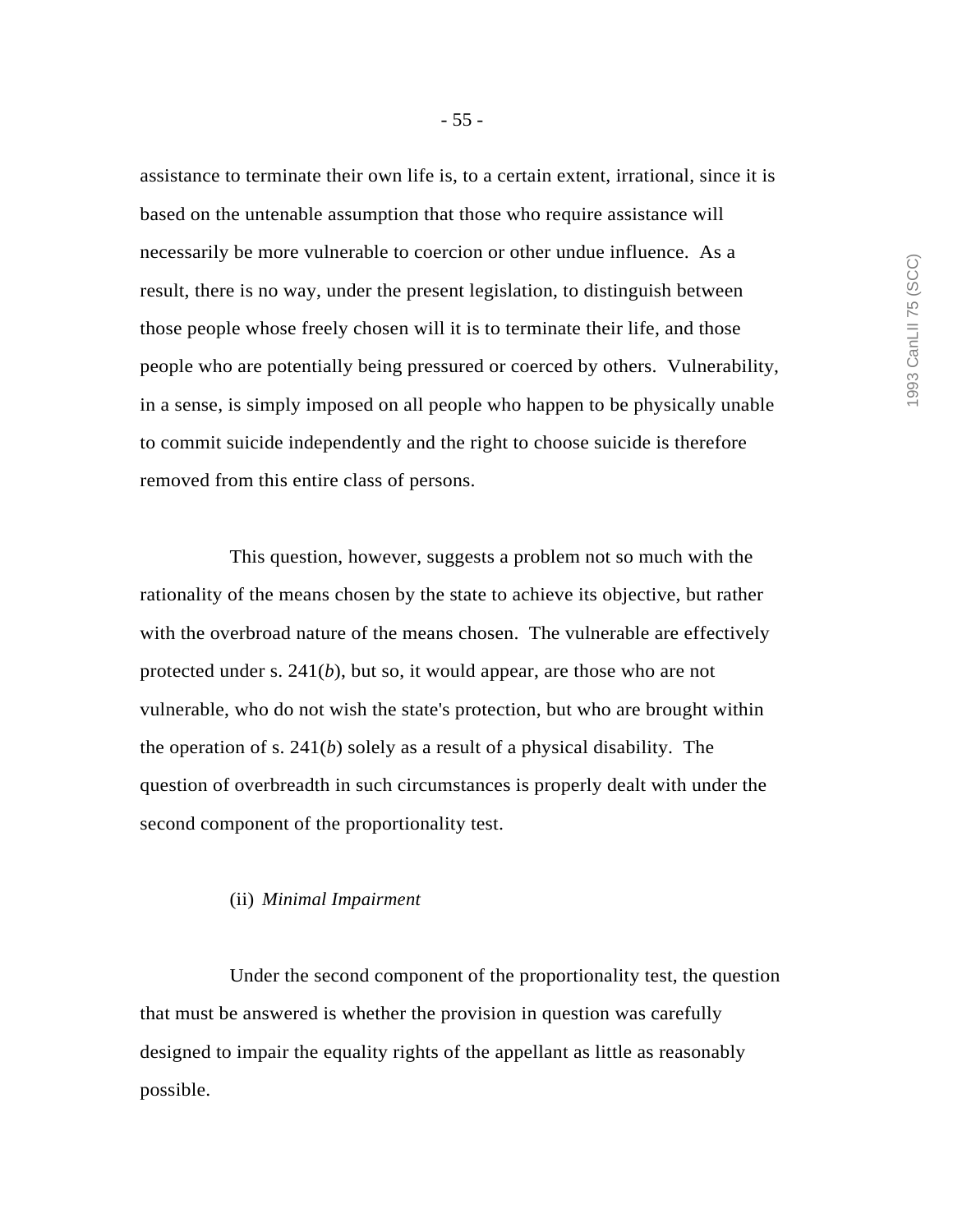# In *Irwin Toy Ltd. v. Quebec (Attorney General)*, [1989] 1 S.C.R. 927,

this Court distinguished between circumstances where the state performed the role of the "singular antagonist" such as in the prosecution of crime, and circumstances where the state performed the role of "the reconciliation of claims of competing individuals or groups" (p. 994). In *Irwin Toy*, as the following passage indicates, it was found that more flexibility under s. 1 should be accorded legislation that is the result of the balancing of competing interests than where the legislation is primarily prosecutorial (at p. 993):

> When striking a balance between the claims of competing groups, the choice of means, like the choice of ends, frequently will require an assessment of conflicting scientific evidence and differing justified demands on scarce resources. Democratic institutions are meant to let us all share in the responsibility for these difficult choices. Thus, as courts review the results of the legislature's deliberations, particularly with respect to the protection of vulnerable groups, they must be mindful of the legislature's representative function.

The case at bar does not arise as a result of an actual criminal prosecution; the state is not, in this context, the "singular antagonist". Indeed, there is no certainty as to whether anyone will be charged with anything on the facts before us. Neither party can guarantee that Ms. Rodriguez will in fact seek assistance to commit suicide at the point when she finds herself physically unable to terminate her life independently. She may choose to live out her life without intervention. She may choose to take her own life while she is still able to do so unassisted.

In *Reference re ss. 193 and 195.1(1)(c) of the Criminal Code (Man.)*, *supra*, at p. 1199, which also dealt with a provision of the *Criminal Code*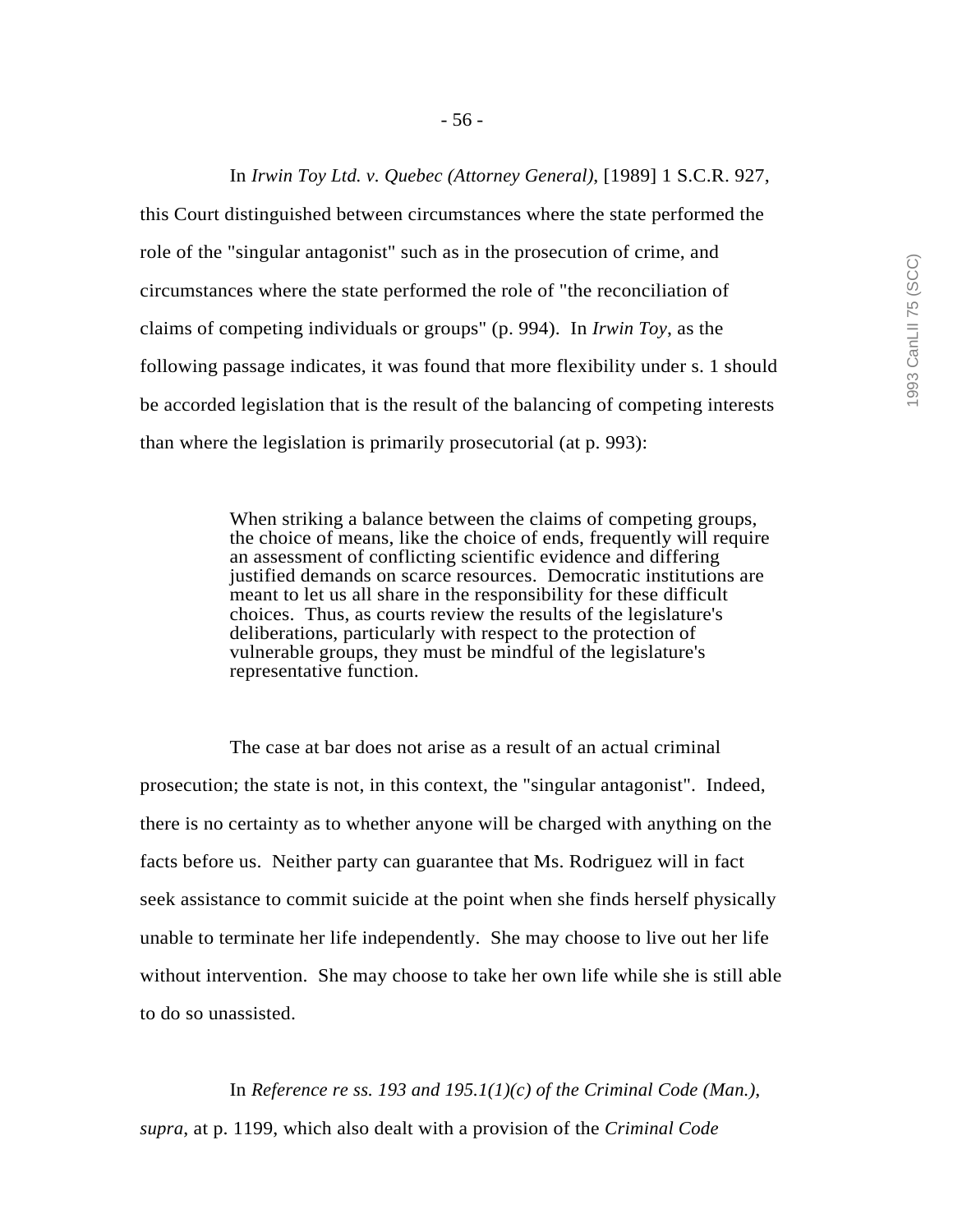reflecting a policy compromise premised on moral values, I stated that Parliament must be afforded a measure of flexibility in its policy choices:

> The role of this Court is not to second-guess the wisdom of policy choices made by our legislators. Prostitution, and specifically, the solicitation for the purpose thereof, is an especially contentious and at times morally laden issue, requiring the weighing of competing political pressures. The issue for this Court to determine is not whether Parliament has weighed those pressures and interests wisely, but rather whether the limit they have imposed on a *Charter* right or freedom is reasonable and justified.

The offence of assisted suicide also may be characterized as "contentious" and "morally laden"; consequently, I think it would be wrong for this Court to unduly circumscribe the ambit of options open to Parliament in addressing the "competing political pressures" that will factor in to such decision-making.

In *R. v. Chaulk*, [1990] 3 S.C.R. 1303, at p. 1343, I stated that "Parliament may not have chosen the absolutely least intrusive means of meeting its objective, but it has chosen from a range of means which impair s. 11(*d*) as little as is reasonably possible. Within this range of means it is virtually impossible to know, let alone be sure, which means violate *Charter* rights the least." (Emphasis in original.) Similarly, the question to be answered in this case is whether the equality rights of the appellant have been impaired as little as reasonably possible. In so doing, the concern for the intricate and delicate function of Parliament to choose between differing reasonable policy options, some of which may impair a particular individual or group's rights more than others, should not be misconstrued as providing Parliament with a license for indifference to whatever *Charter* rights it deems necessary. As La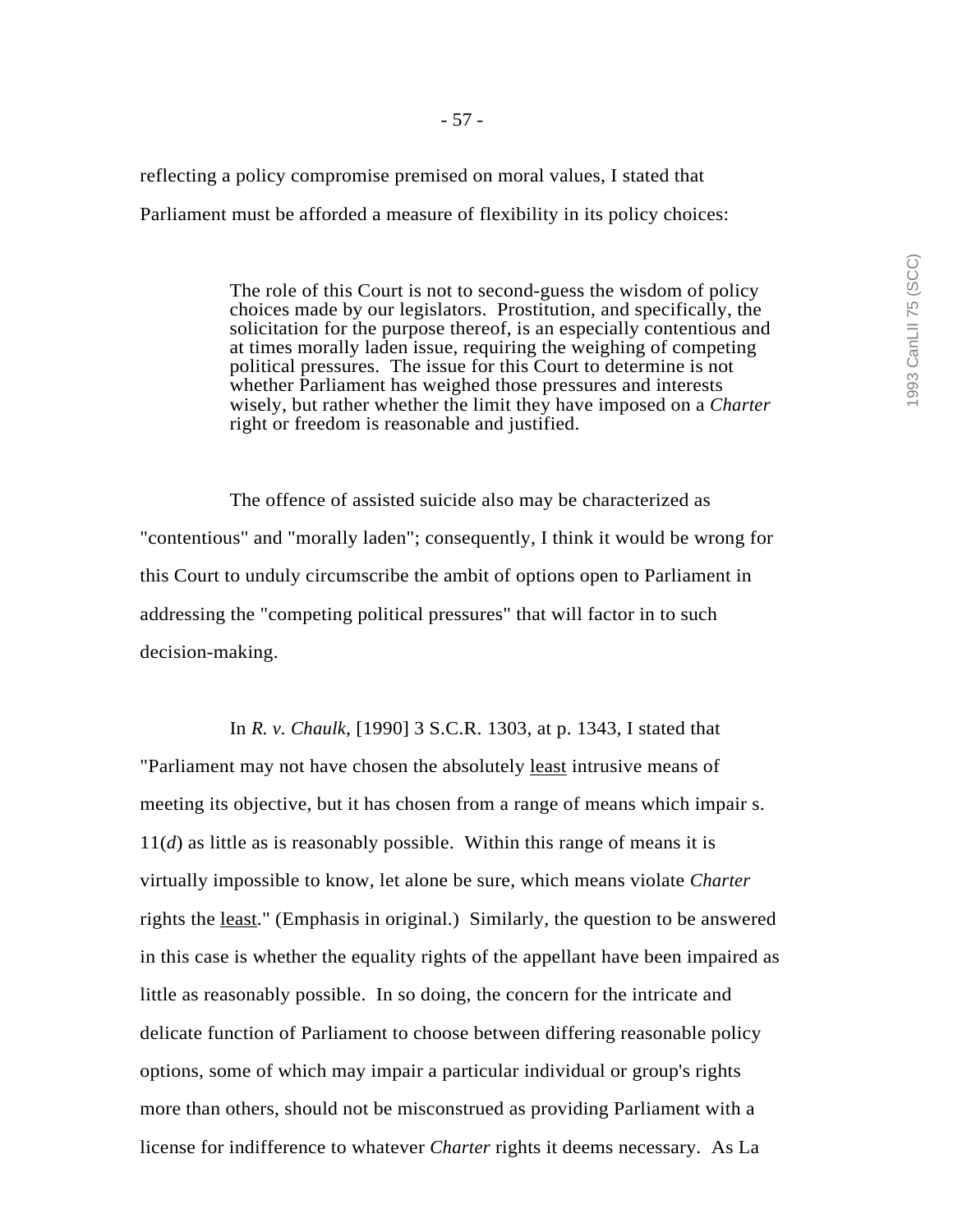Forest J. observed in *Tétreault-Gadoury v. Canada (Employment and Immigration*

*Commission)*, [1991] 2 S.C.R. 22, at p. 44:

It should go without saying, however, that the deference that will be accorded to the government when legislating in these matters does not give them an unrestricted licence to disregard an individual's *Charter* rights. Where the government cannot show that it had a reasonable basis for concluding that it has complied with the requirement of minimal impairment in seeking to attain its objectives, the legislation will be struck down. For example, in *Re Blainey and Ontario Hockey Association* (1986), 54 O.R. (2d) 513, the Ontario Court of Appeal found that s. 19(2) of the Ontario *Human Rights Code, 1981*, S.O. 1981, c. 53, which permitted discrimination in athletic organizations and activities on the basis of sex, could not be justified under s. 1. Writing for the majority, Dubin J.A. (as he then was) emphasized (at p. 530) that the sweeping effects of s. 19(2) were disproportionate to the ends sought to be achieved, and that the government had made no effort to justify this broad scope as a reasonable limit on the right to equality.

It was argued that if assisted suicide were permitted even in limited circumstances, then there would be reason to fear that homicide of the terminally ill and persons with physical disabilities could be readily disguised as assisted suicide and that, as a result, the most vulnerable people would be left most exposed to this grave threat. There may indeed be cause for such concern. Sadly, increasingly less value appears to be placed in our society on the lives of those who, for reason of illness, age or disability, can no longer control the use of their bodies. Such sentiments are often, unfortunately, shared by persons with physical disabilities themselves, who often feel they are merely a burden and expense to their families or on society as a whole. Moreover, as the intervener COPOH (Coalition of Provincial Organizations of the Handicapped) observed in its written submissions, "[t]he negative stereotypes and attitudes which exist about the lack of value and quality inherent in the life of a person with a disability are particularly dangerous in this context because they tend to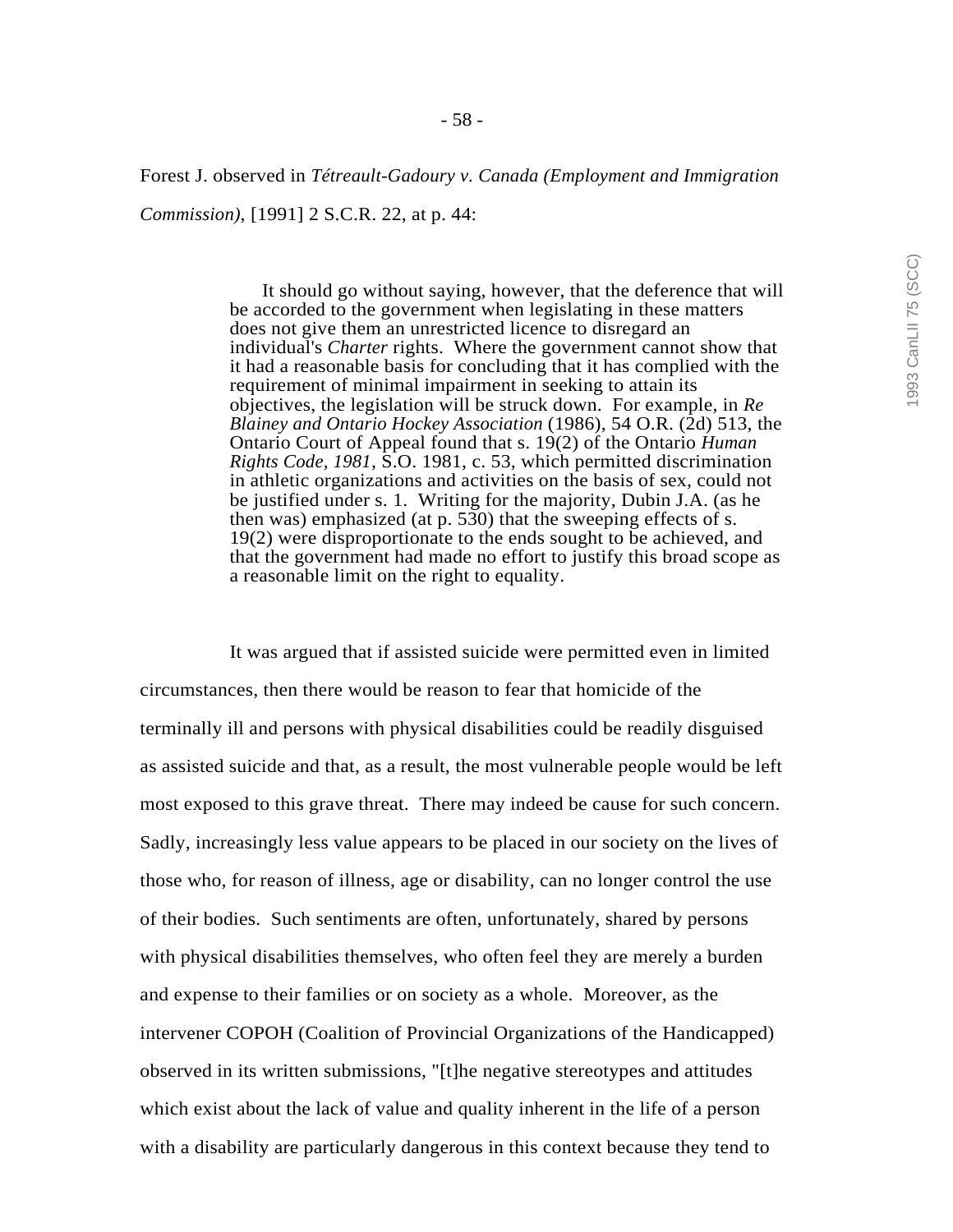support the conclusion that a suicide was carried out in response to those factors rather than because of pressure, coercion or duress".

The principal fear is that the decriminalization of assisted suicide will increase the risk of persons with physical disabilities being manipulated by others. This "slippery slope" argument appeared to be the central justification behind the Law Reform Commission of Canada's recommendation not to repeal this provision. The Commission stated the following in its Working Paper 28, *Euthanasia, Aiding Suicide and Cessation of Treatment* (1982), at p. 46:

> The principal consideration in terms of legislative policy, and the deciding one for the Commission, remains that of possible abuses. There is, first of all, a real danger that the procedure developed to allow the death of those who are a burden to themselves may be gradually diverted from its original purpose and eventually used as well to eliminate those who are a burden to others or to society. There is also the constant danger that the subject's consent to euthanasia may not really be a perfectly free and voluntary act.

While I share a deep concern over the subtle and overt pressures that may be brought to bear on such persons if assisted suicide is decriminalized, even in limited circumstances, I do not think legislation that deprives a disadvantaged group of the right to equality can be justified solely on such speculative grounds, no matter how well intentioned. Similar dangers to the ones outlined above have surrounded the decriminalization of attempted suicide as well. It is impossible to know the degree of pressure or intimidation a physically able person may have been under when deciding to commit suicide. The truth is that we simply do not and cannot know the range of implications that allowing some form of assisted suicide will have for persons with physical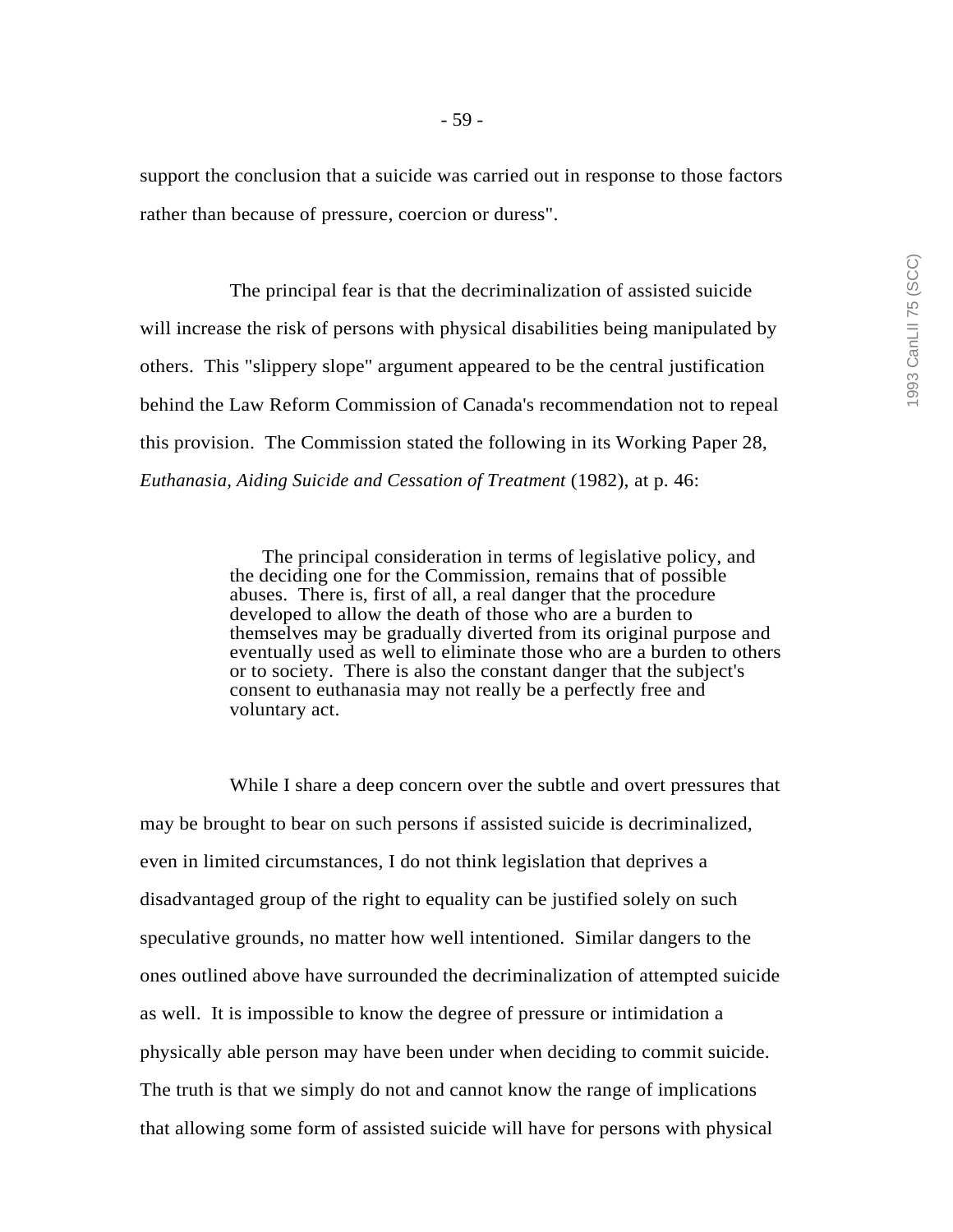disabilities. What we do know and cannot ignore is the anguish of those in the position of Ms. Rodriguez. Respecting the consent of those in her position may necessarily imply running the risk that the consent will have been obtained improperly. The proper role of the legal system in these circumstances is to provide safeguards to ensure that the consent in question is as independent and informed as is reasonably possible.

The fear of a "slippery slope" cannot, in my view, justify the overinclusive reach of the *Criminal Code* to encompass not only people who may be vulnerable to the pressure of others but also persons with no evidence of vulnerability, and, in the case of the appellant, persons where there is positive evidence of freely determined consent. Sue Rodriguez is and will remain mentally competent. She has testified at trial to the fact that she alone, in consultation with her physicians, wishes to control the decision-making regarding the timing and circumstances of her death. I see no reason to disbelieve her, nor has the Crown suggested that she is being wrongfully influenced by anyone. Ms. Rodriguez has also emphasized that she remains and wishes to remain free not to avail herself of the opportunity to end her own life should that be her eventual choice. The issue here is whether Parliament is justified in denying her the ability to make this choice lawfully, as could any physically able person.

While s. 241(*b*) restricts the equality rights of all those people who are physically unable to commit suicide without assistance, the choice for a mentally competent but physically disabled person who additionally suffers from a terminal illness is, I think, different from the choice of an individual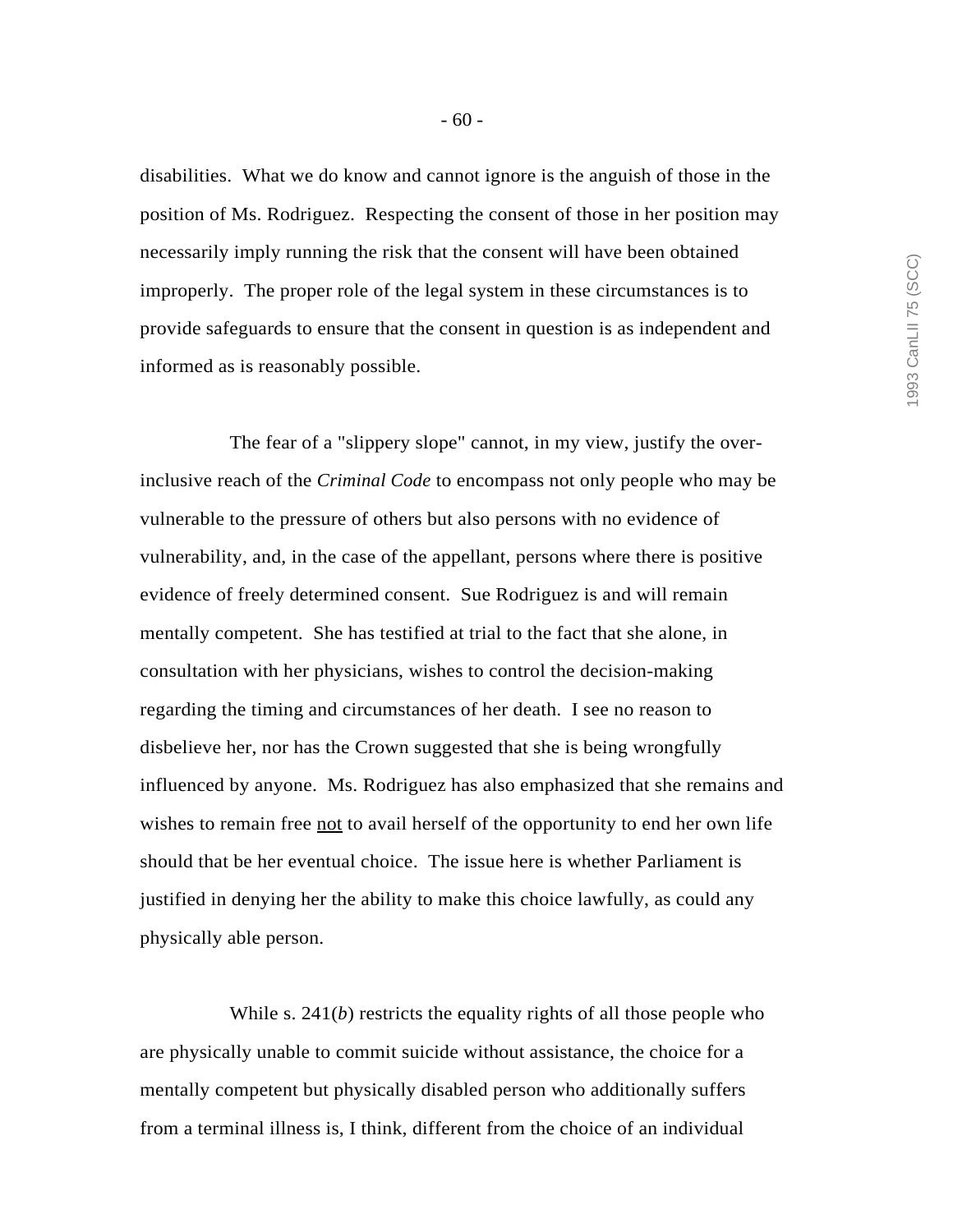whose disability is not life-threatening; in other words, for Ms. Rodriguez, tragically, the choice is not whether to live as she is or to die, but rather when and how to experience a death that is inexorably impending. I do not, however, by observing this distinction, mean to suggest that the terminally ill are immune from vulnerability, or that they are less likely to be influenced by the intervention of others whatever their motives. Indeed, there is substantial evidence that people in this position may be susceptible to certain types of vulnerability that others are not. Further, it should not be assumed that a person with a physical disability who chooses suicide is doing so only as a result of the incapacity. It must be acknowledged that mentally competent people who commit suicide do so for a wide variety of motives, irrespective of their physical condition or life expectancy.

The law, in its present form, takes no account of the particular risks and interests that may be at issue in these differing contexts. The Law Reform Commission used the distinction between these differing contexts to justify its recommendation not to decriminalize assisted suicide in the Working Paper 28, *supra*, at pp. 53-54:

> ... the prohibition in section 224 is not restricted solely to the case of the terminally ill patient, for whom we can only have sympathy, or solely to his physician or a member of his family who helps him to put an end to his suffering. The section is more general and applies to a variety of situations for which it is much more difficult to feel sympathy. Consider, for example, a recent incident, that of inciting to mass suicide. What of the person who takes advantage of another's depressed state to encourage him to commit suicide, for his own financial benefit? What of the person who, knowing an adolescent's suicidal tendencies, provides him with large enough quantities of drugs to kill him? The "accomplice" in these cases cannot be considered morally blameless. Nor can one conclude that the criminal law should not punish such conduct. To decriminalize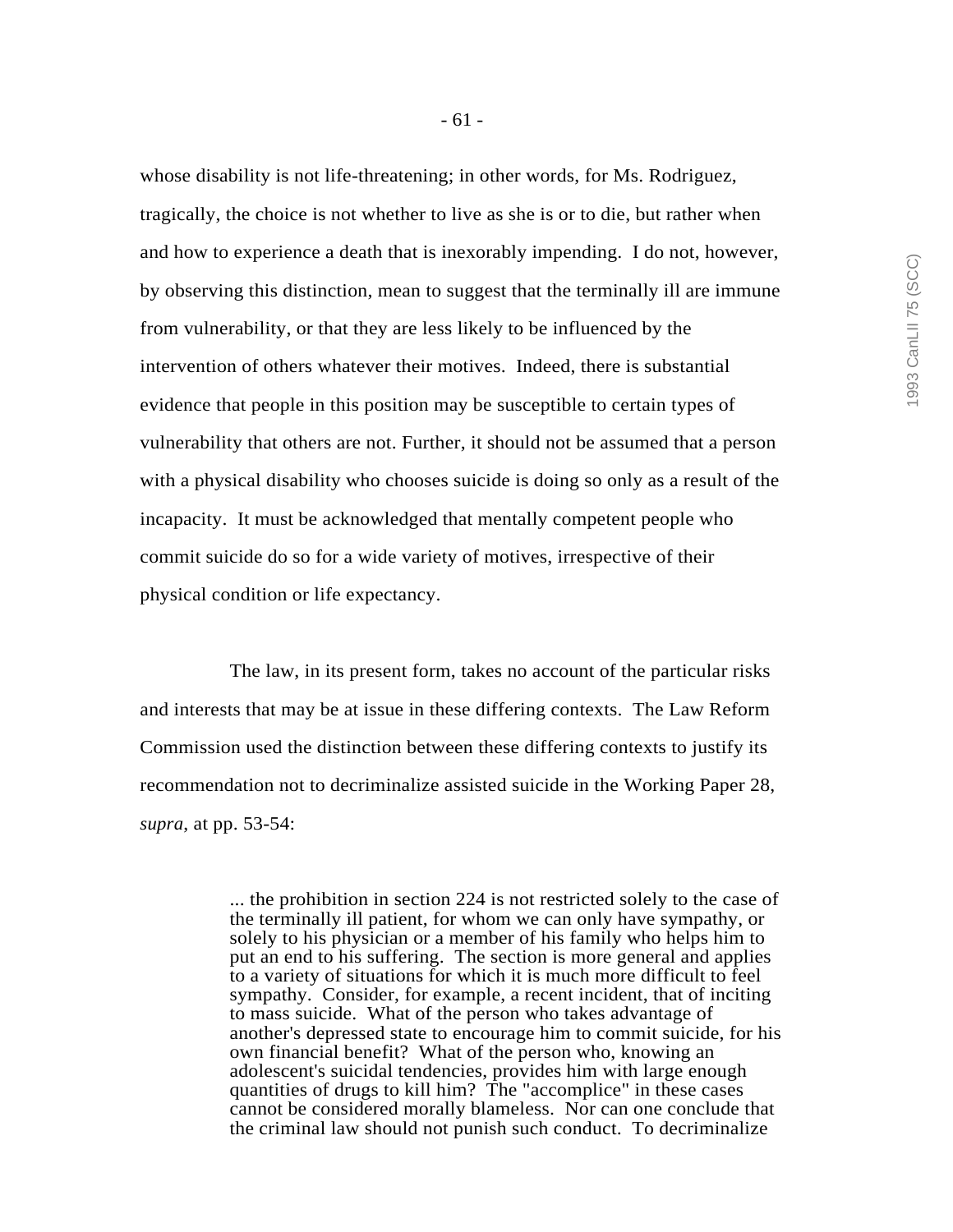I agree with the importance of distinguishing between the situation where a person who is aided in his or her decision to commit suicide and the situation where the decision itself is a product of someone else's influence. However, I fail to see how preventing against abuse in one context must result in denying self-determination in another. I remain unpersuaded by the government's apparent contention that it is not possible to design legislation that is somewhere in between complete decriminalization and absolute prohibition.

In my view, there is a range of options from which Parliament may choose in seeking to safeguard the interests of the vulnerable and still ensure the equal right to self-determination of persons with physical disabilities. The criteria for assuring the free and independent consent of Ms. Rodriguez set out in McEachern C.J.'s dissenting reasons in the Court of Appeal seem designed to address such concerns though they relate only to terminally ill persons. Regardless of the safeguards Parliament may wish to adopt, however, I find that an absolute prohibition that is indifferent to the individual or the circumstances in question cannot satisfy the constitutional duty on the government to impair the rights of persons with physical disabilities as little as reasonably possible. Section 241(*b*) cannot survive the minimal impairment component of the proportionality test, and therefore I need not proceed to the third component of the proportionality test. As a result, I find the infringement of s. 15 by this provision cannot be saved under s. 1.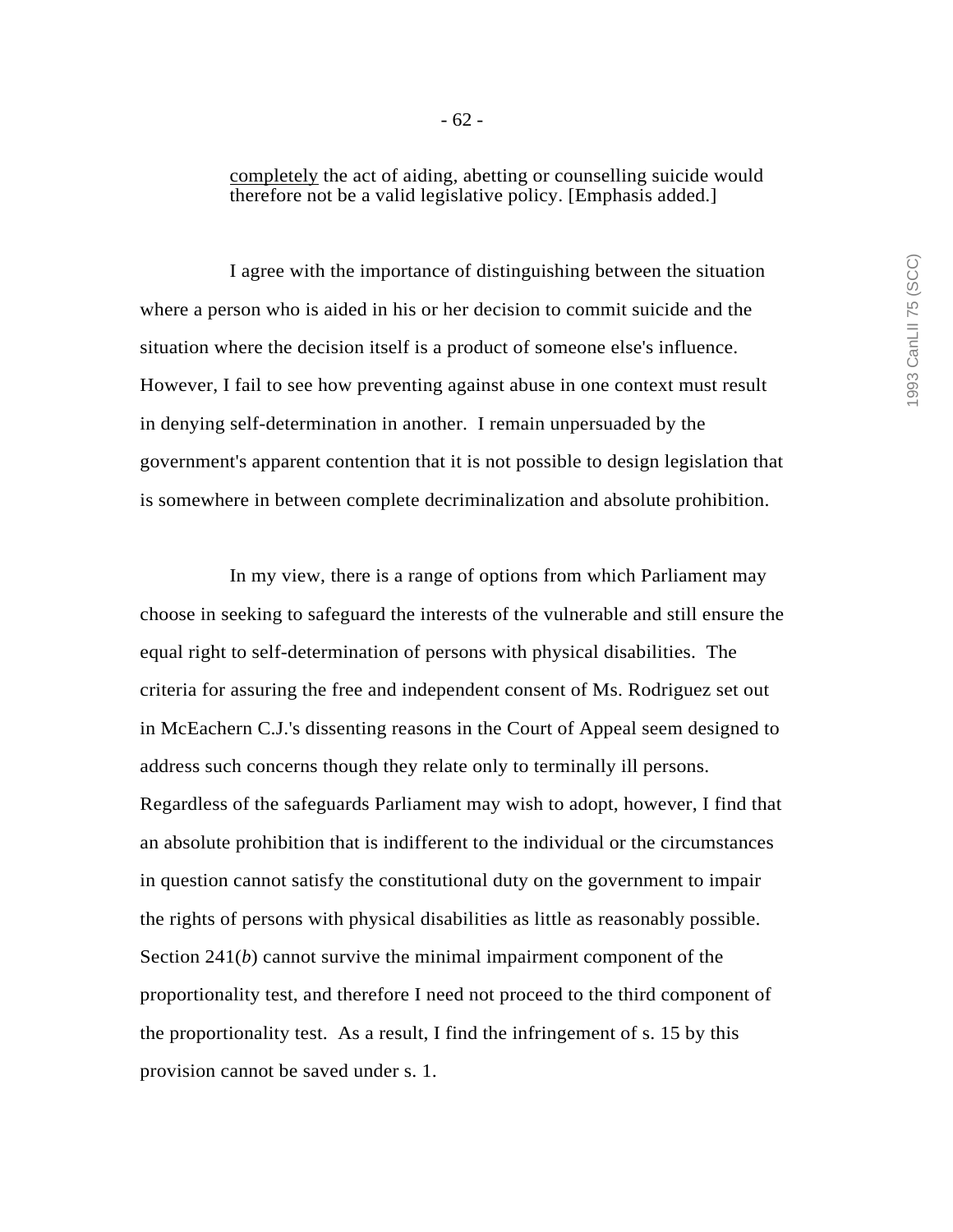### (3) *Remedy*

As I have found a limitation of s. 15 which cannot be justified under s. 1, it is necessary to consider what remedial effect this holding should have.

#### (a) Reading In/Reading Down

This is not an appropriate case for either of the remedies of reading down or reading in. Since the extent of the inconsistency in this case is the blanket nature of the prohibition in s. 241(*b*), there is no part of the provision which can be read down or severed in order to render it constitutional. As for reading in, the guidelines I discussed in *Schachter v. Canada*, *supra*, indicate that reading in is not appropriate, given the range of alternative schemes from which the Court would have to choose. In other words, the best constitutional way to achieve the legitimate legislative objective, short of an absolute prohibition, is not obvious. Reading in an assisted suicide "code" to apply for an indefinite period following this decision would certainly not comport with Parliament's decision to impose an absolute prohibition, and would also raise serious concerns about the roles of the courts and the legislature.

## (b) Declaration of Invalidity

The most common remedial order where a statutory provision is found to violate the *Charter*, and reading down or reading in are inappropriate, is a declaration that the provision is henceforth of no force or effect. However, this Court has recognized that an immediate declaration of invalidity is not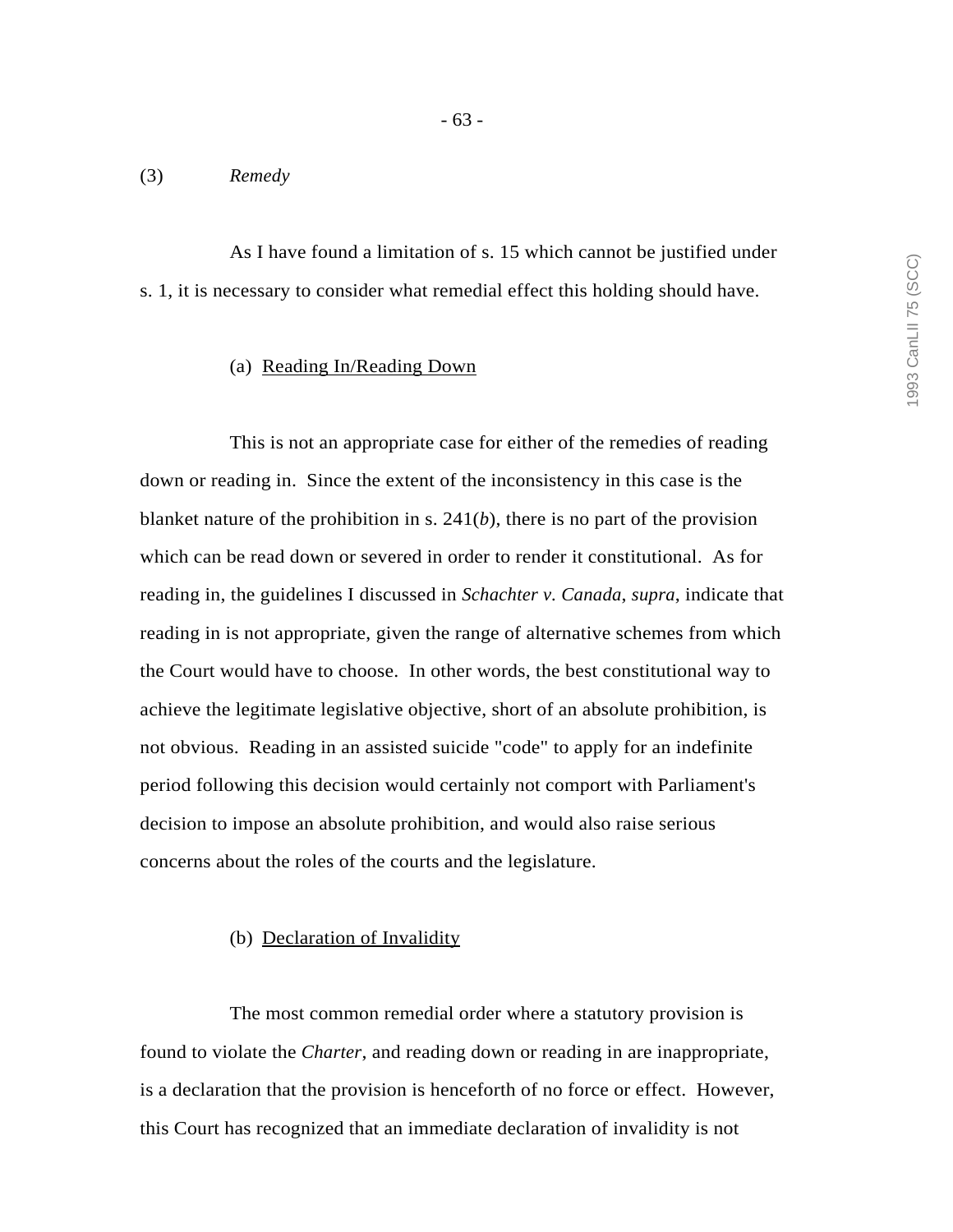always advisable, especially where, as here, the provision pursues an important objective but is over-inclusive: were this Court to strike down the provision effective immediately, those whom the government could protect constitutionally with a more tailored provision, and who indeed should be protected, would be left unprotected. This would clearly pose a "potential danger to the public" as understood in *Swain* and *Schachter*, *supra*.

For this reason, I would suspend the declaration that s. 241(*b*) is of no force or effect for a period long enough to allow Parliament to address this most difficult issue. In my view, one year from the date of this judgment would give Parliament adequate time to decide what, if any, legislation should replace s. 241(*b*).

# (c) Personal Remedy -- Constitutional Exemption

While this suspended declaration of invalidity will afford relief to those affected by the legislation once the suspension period expires, a remedy must also be available to Ms. Rodriguez in this case. In *Nelles v. Ontario*, [1989] 2 S.C.R. 170, in the context of discussing the meaning of "court of competent jurisdiction" in s. 24(1), I wrote that "[t]o create a right without a remedy is antithetical to one of the purposes of the *Charter* which surely is to allow courts to fashion remedies when constitutional infringements occur" (p. 196). The cases to date are unclear on the precise status and rights of persons subject to the law during a period of suspended invalidity, since this Court has never before been faced by a litigant denied a personal remedy because the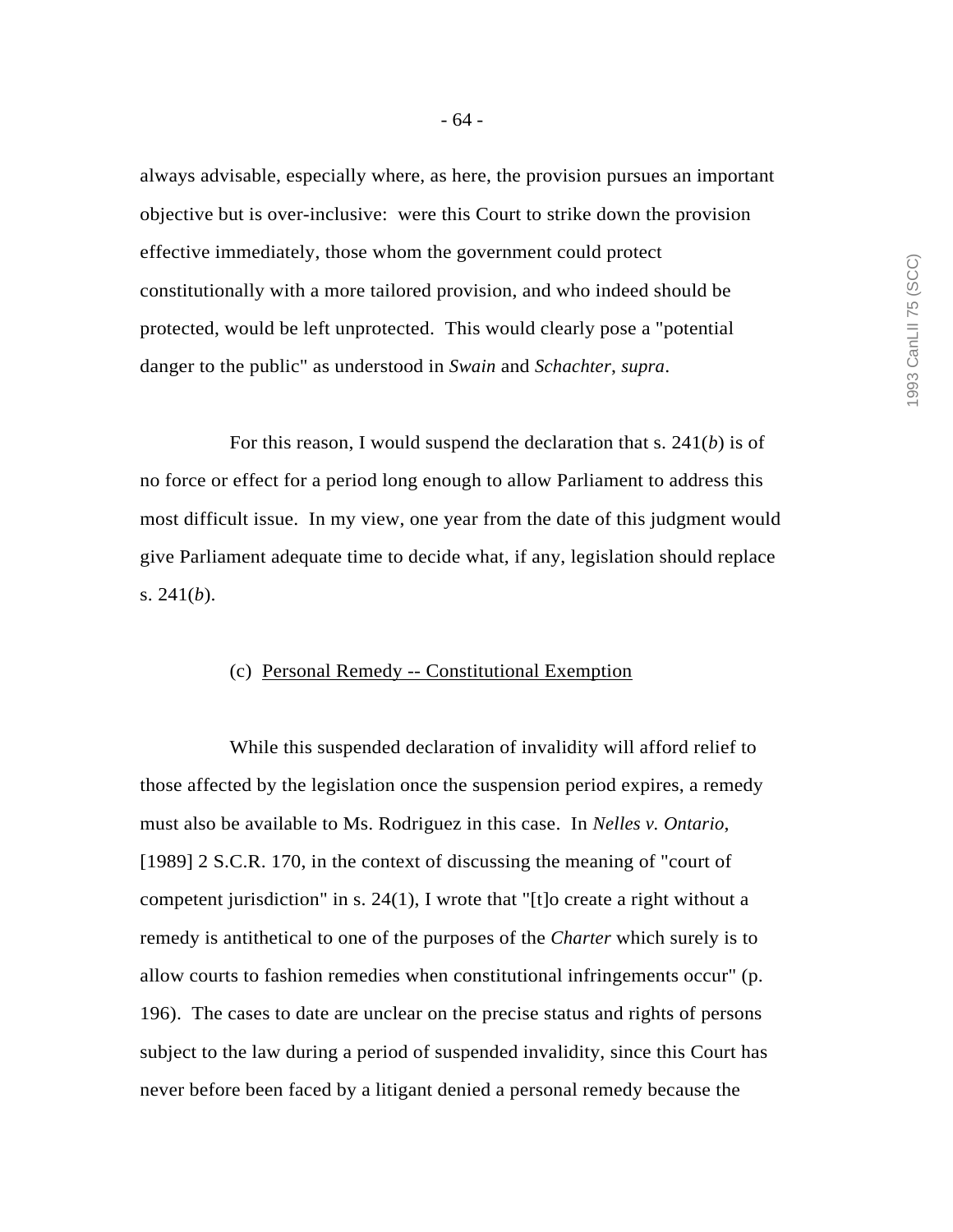legislation is challenged under s. 52 of the *Constitution Act, 1982* rather than s. 24(1) of the *Charter*.

In *Swain*, I held, for the majority, that the provisions of the *Criminal Code* authorizing the indefinite detention of those found not guilty by reason of insanity violated the *Charter*, but suspended the declaration of invalidity for a "transitional period" of six months. However, I also tailored the legislative scheme which would apply within that transitional period, limiting automatic detention orders to a duration of 30 to 60 days. I also allowed the parties to apply to the Court to seek to extend the transitional period or modify the regimen set out. It was not necessary to deal with Swain's particular case since I entered a stay of proceedings, the Lieutenant Governor of Ontario having vacated his warrant and effected his absolute discharge.

Therefore, *Swain* indicates that the legislation subjected to a suspended declaration of invalidity will not necessarily be left operative in all of its violative aspects, and that the Court has jurisdiction under s. 52 to make the declaration subject to such conditions as it considers just and necessary to vitiate the impact of the violation during the period of the suspension.

The possibility that a form of immediate personal relief may be granted during the suspension period was also suggested in subsequent decisions. In *Schachter*, I addressed the relationship between ss. 24(1) and 52 remedies in depth. I recognized the availability of a suspended declaration of invalidity, but noted (at p. 716) that it was a "serious matter", for where that invalidity arose ought of a *Charter* violation, it "allows a state of affairs which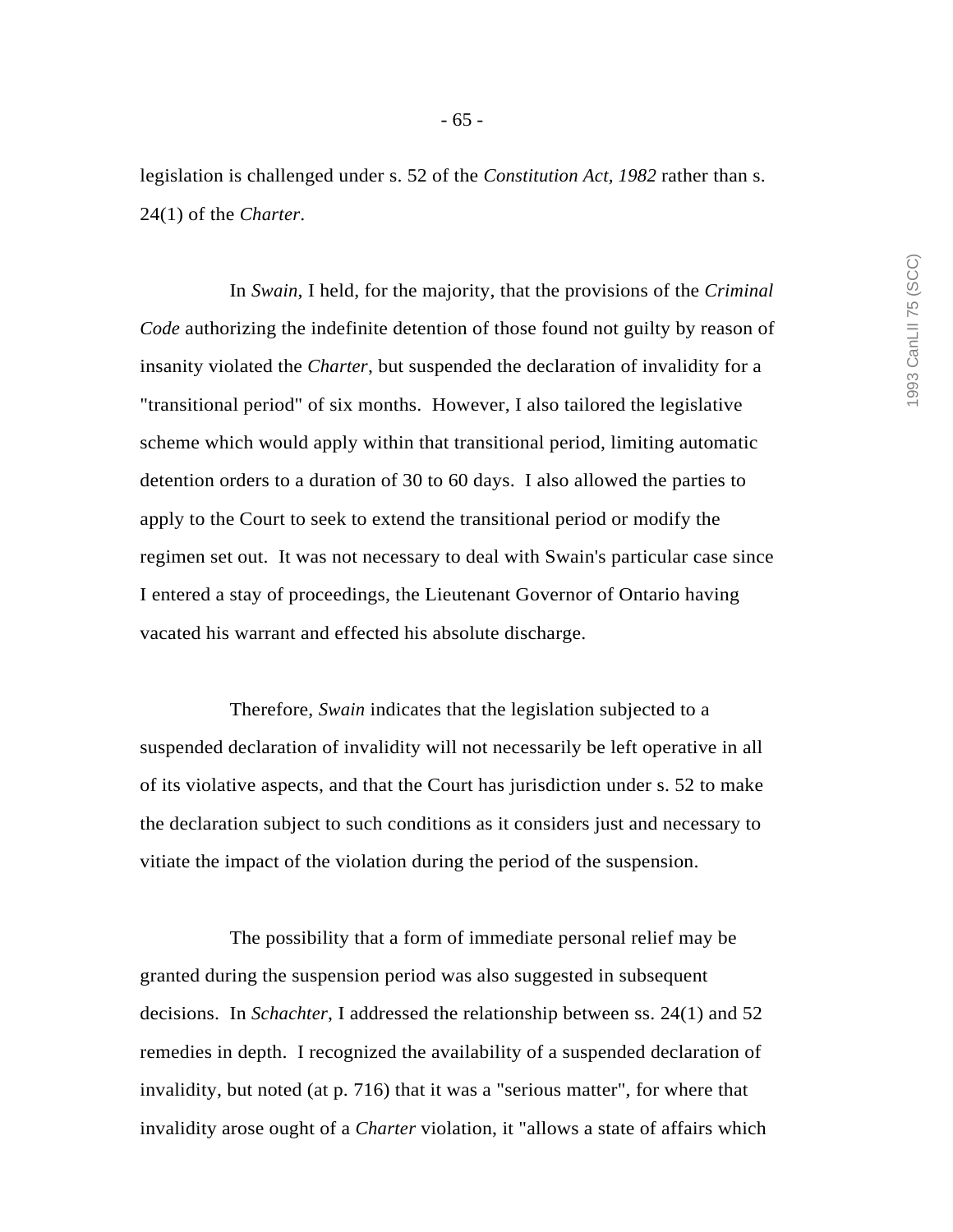has been found to violate standards embodied in the *Charter* to persist for a time despite the violation". While recognizing that "[t]here may be good pragmatic reasons to allow this in particular cases", I later suggested that there was some flexibility to temper this result (at p. 720):

> An individual remedy under s. 24(1) of the *Charter* will rarely be available in conjunction with an action under s. 52 of the *Constitution Act, 1982*.... It follows that where the declaration of invalidity is temporarily suspended, a s. 24 remedy will not often be available either. To allow for s. 24 remedies during the period of suspension would be tantamount to giving the declaration of invalidity retroactive effect. [Emphasis added.]

As Parliament had repealed and replaced the legislation at issue in *Schachter* before the appeal was heard, it was not necessary to make a declaration of invalidity, or to decide whether and on what terms to suspend that declaration or grant an immediate remedy.

This case raises before the Court, for the first time, the necessity of granting a personal remedy in conjunction with a suspended declaration of invalidity. I am of the view that an appropriate personal remedy for Ms. Rodriguez during the period of suspension is what has been called a "constitutional exemption". The possibility of a constitutional exemption where otherwise, or temporarily, valid legislation is unconstitutional in its application to a particular group has been recognized only in *obiter* statements of this Court.

In *Big M Drug Mart*, *supra*, at p. 315, Dickson J. distinguished the positions of a corporation which challenged legislation under s. 2(*a*) of the *Charter* from that of a natural person who holds religious beliefs, holding that the corporation was entitled to challenge the legislation, since "it is one thing to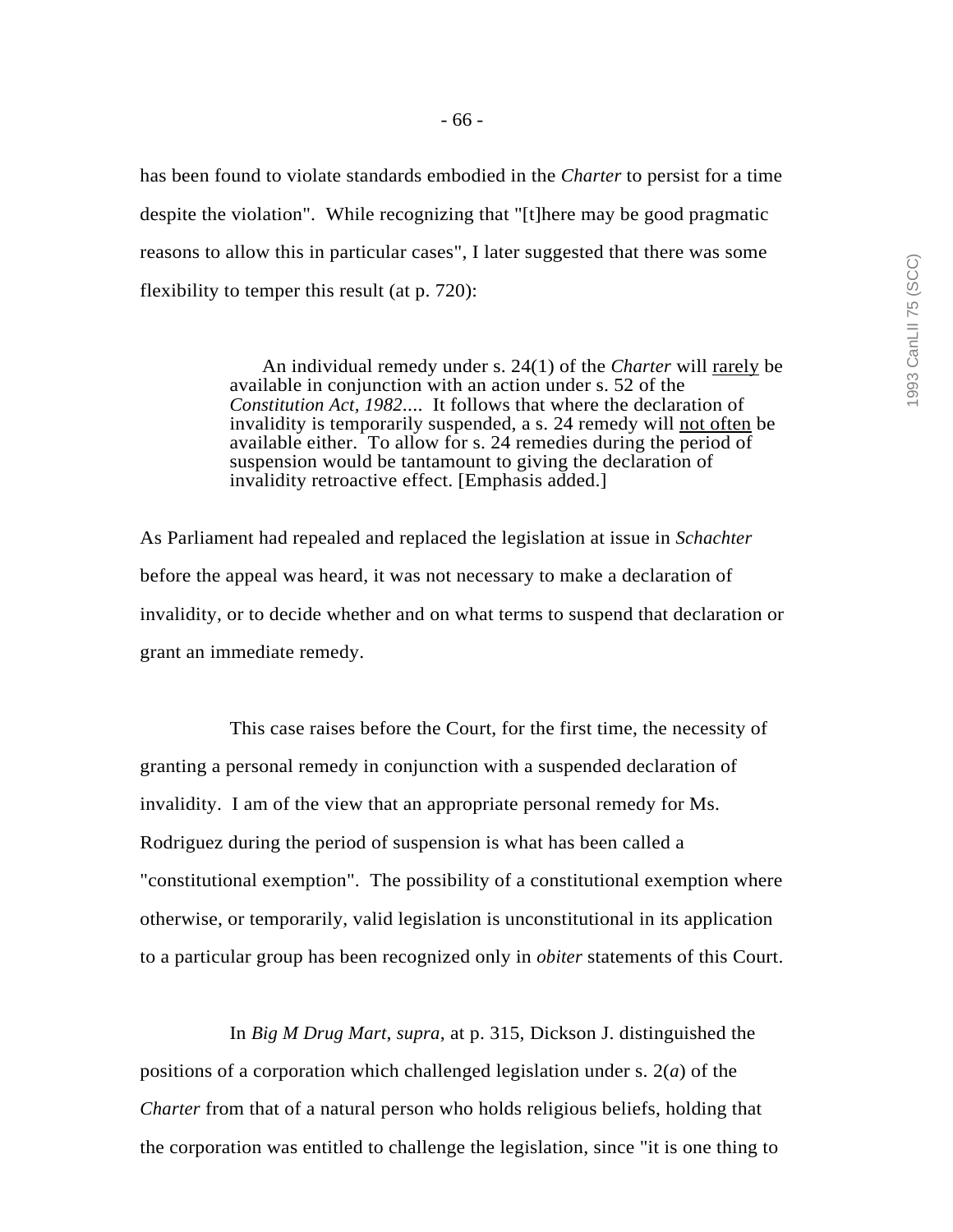claim that the legislation is itself unconstitutional, it is quite another to claim a `constitutional exemption' from otherwise valid legislation, which offends one's religious tenets". In *R. v. Edwards Books and Art Ltd.*, [1986] 2 S.C.R. 713, Dickson C.J. returned to the remedy of a so-called "constitutional exemption", characterizing the earlier decision as follows (at p. 783):

> In *Big M Drug Mart Ltd.* at p. 315, the majority of the Court left open the possibility that in certain circumstances a "constitutional exemption" might be granted from otherwise valid legislation to particular individuals whose religious freedom was adversely affected by the legislation.

Different members of the Court have returned to the constitutional exemption described by Dickson C.J. In *Rocket v. Royal College of Dental Surgeons of Ontario*, [1990] 2 S.C.R. 232, McLachlin J., for the Court, noted that allowing exemptions from unconstitutionally over-broad legislation would have a chilling effect, preventing people from engaging in lawful behaviour because the prohibition remains "on the books".

In *Osborne v. Canada (Treasury Board)*, [1991] 2 S.C.R. 69, a case

concerning a challenge to the federal provisions prohibiting public servants from working for or against candidates or political parties, Wilson J., for herself and L'Heureux-Dubé J., wrote (at pp. 76-77) that once legislation is found to be over-inclusive, infringes a *Charter* right and cannot be justified under s. 1,

> the Court has no alternative but to strike the legislation down or, if the unconstitutional aspects are severable, to strike it down to the extent of its inconsistency with the Constitution. I do not believe it is open to the Court in these circumstances to create exemptions to the legislation (which, in my view, presupposes its constitutional validity) and grant individual remedies under s. 24(1) of the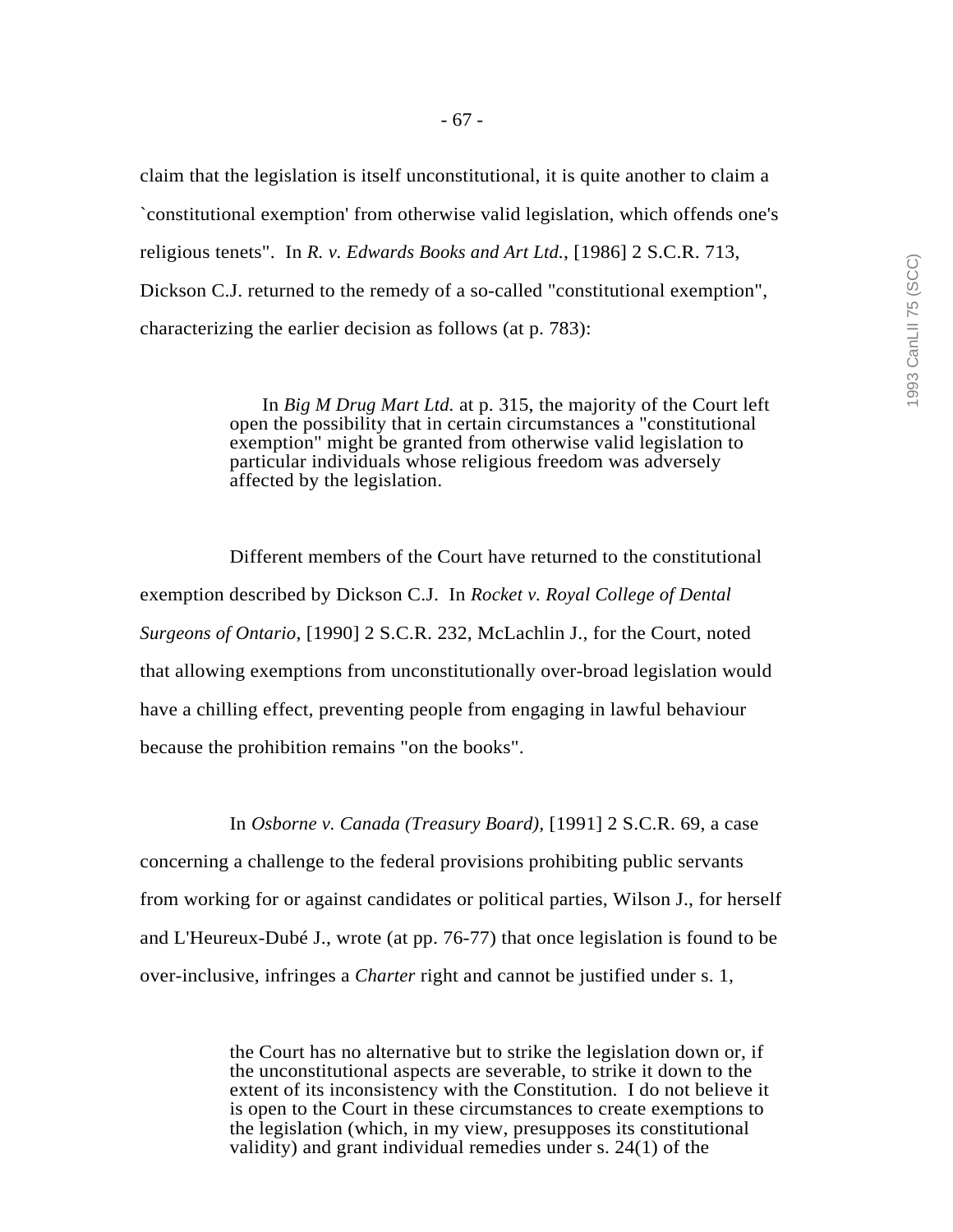*Canadian Charter of Rights and Freedoms*. In other words, it is not, in my opinion, open to the Court to cure over-inclusiveness on a case by case basis leaving the legislation in its pristine overinclusive form outstanding on the books.

Wilson J. argued that s. 24(1) existed to provide an appropriate and just remedy to individuals, and cited the decision of Dickson J. in *Big M Drug Mart*, who said that where a challenge is based on the unconstitutionality of legislation, "recourse to s. 24 is unnecessary and the particular effect on the challenging party is irrelevant" (p. 313). Wilson J. also distinguished between a constitutional exemption and "reading down", since the latter was a matter of interpreting the legislation so as to conform to the *Charter*, while the former amounted to overriding what had been found to be the "proper" interpretation.

Sopinka J. (Cory and McLachlin JJ. concurring), referred in *Osborne* to reading down and the constitutional exemption as "companions", and stated that they could achieve the same result. He noted that the Ontario Court of Appeal adopted the constitutional exemption in *R. v. Seaboyer* (1987), 35 C.R.R. 300. Sopinka J. declined to apply either remedy in *Osborne*, stating (at p. 105) that "[t]o maintain a section that is so riddled with infirmity would not uphold the values of the *Charter* and would constitute a greater intrusion on the role of Parliament."

This Court responded to the Ontario Court of Appeal's use of the constitutional exemption in *Seaboyer* in its decision on appeal: [1991] 2 S.C.R. 577. In *Seaboyer*, the majority of the Ontario Court of Appeal endorsed a caseby-case constitutional exemption, involving a determination of whether the former rape-shield provisions of the *Criminal Code* (R.S.C., 1985, c. C-46, ss.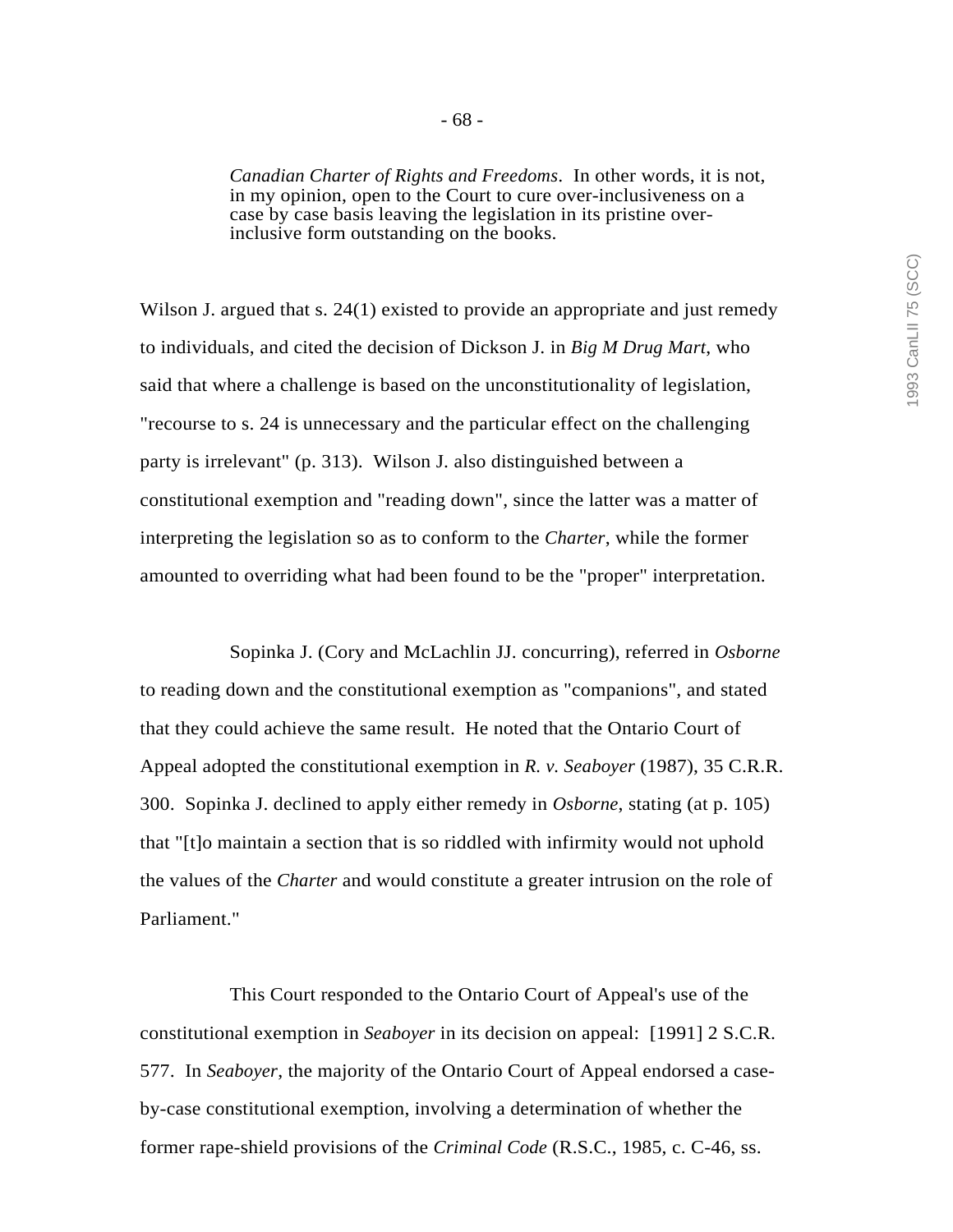276 and 277 (now repealed)) violated the accused's *Charter* right to make a full answer and defence. I concurred in McLachlin J.'s reasons for the majority, in which she assumed, without deciding, that granting a constitutional exemption was open to the Court, but decided that it could not apply in the case at bar as fashioned by the Court of Appeal. She based her decision on three factors. First, the exemption fashioned by the majority of the Court of Appeal gave the trial judge a discretion to not apply the blanket prohibition of the section where it would result in a *Charter* violation, thus saving the law in one sense but "dramatically" altering it in another by substituting a regime of exceptions for the blanket prohibition. Second, a regime based on judicial discretion would replace one set of common law notions of relevancy, which Parliament clearly sought to exclude, with another. Third, McLachlin J. argued that the practice would amount to tautologically telling trial judges not to apply the law where it should not be applied because of the resulting *Charter* violation; in the absence of criteria outside the *Charter*, it would never be necessary to strike down legislation under such an approach. McLachlin J. distinguished *Big M Drug Mart* and *Edwards Books* on the basis that those cases concerned a situation where certain groups, whose characteristics were determinable by criteria outside of the *Charter* (i.e., store owners who closed on days other than Sunday for religious reasons), claimed an exemption from the operation of the legislation, thus satisfying the requirement that the law be certain and predictable. McLachlin J. also noted that, in *Hunter v. Southam Inc.*, [1984] 2 S.C.R. 145, Dickson J. rejected the notion that the Court should read constitutional standards into legislation, which would be the effect of setting standards for the application of a constitutional exemption.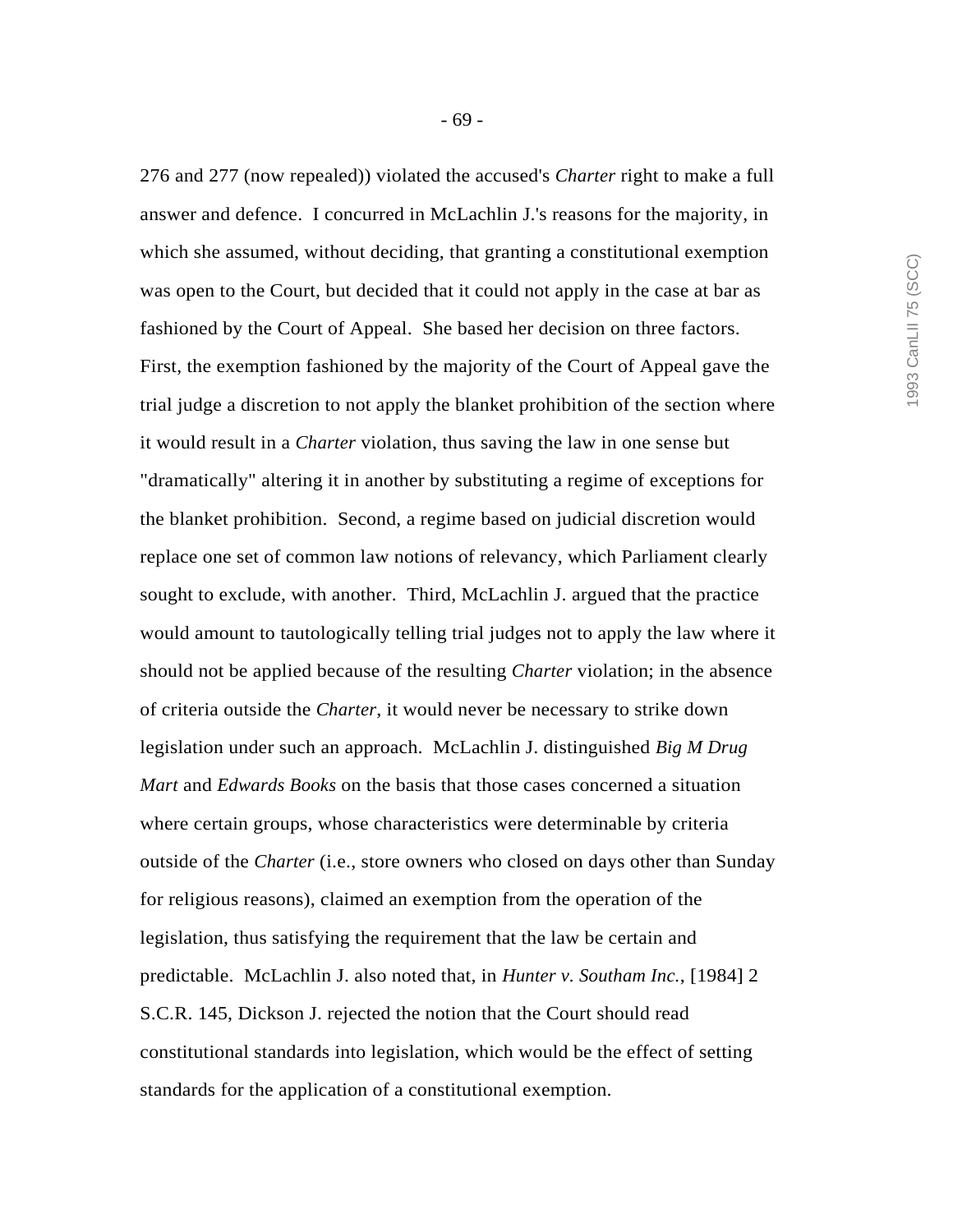The scope of the constitutional exemption, then, has been limited by the majority of this Court: an over-broad blanket prohibition should not be tempered by allowing judicially granted exemptions to nullify it, and the criteria on which the exemption would be granted must be external to the *Charter*. That is, the fact that the application of the legislation to the party challenging it would violate the *Charter* cannot be the sole ground for deciding to grant the exemption; rather, there must be an identifiable group, defined by non-*Charter* characteristics, to whom the exemption could be said to apply.

The remedy requested by Ms. Rodriguez, and that fashioned by McEachern C.J., can best be understood as constitutional exemptions. The appellant asks for "a declaration that the operation of s. 241(*b*) of the *Criminal Code* violates [her] constitutionally guaranteed rights and that, upon compliance with certain conditions, neither the Appellant nor any physician assisting her to attempt to commit, or to commit suicide, will by that means commit any offence against the law of Canada". McEachern C.J. preferred "to leave s. 241 alone for the good things it does" (p. 166) and looked to s. 24(1) of the *Charter* for a "less drastic remedy" than that required by s. 52. He also noted that he was concerned only with a single appellant, and that others would have to come to court to establish their identity as members of a class "in the same position as she is" and that individual remedies would have to be fashioned for each of them. He also drew the following distinction (at p. 167):

> Thirdly, even though the result under both sections may seem to be the same, the analysis under the two sections, in these circumstances, is different. In either event, in order to prevent abuse, the court would be required to attach conditions to any remedy which, under s. 52, might be thought to apply to all members of the class of persons in the position of the Appellant. Moreover,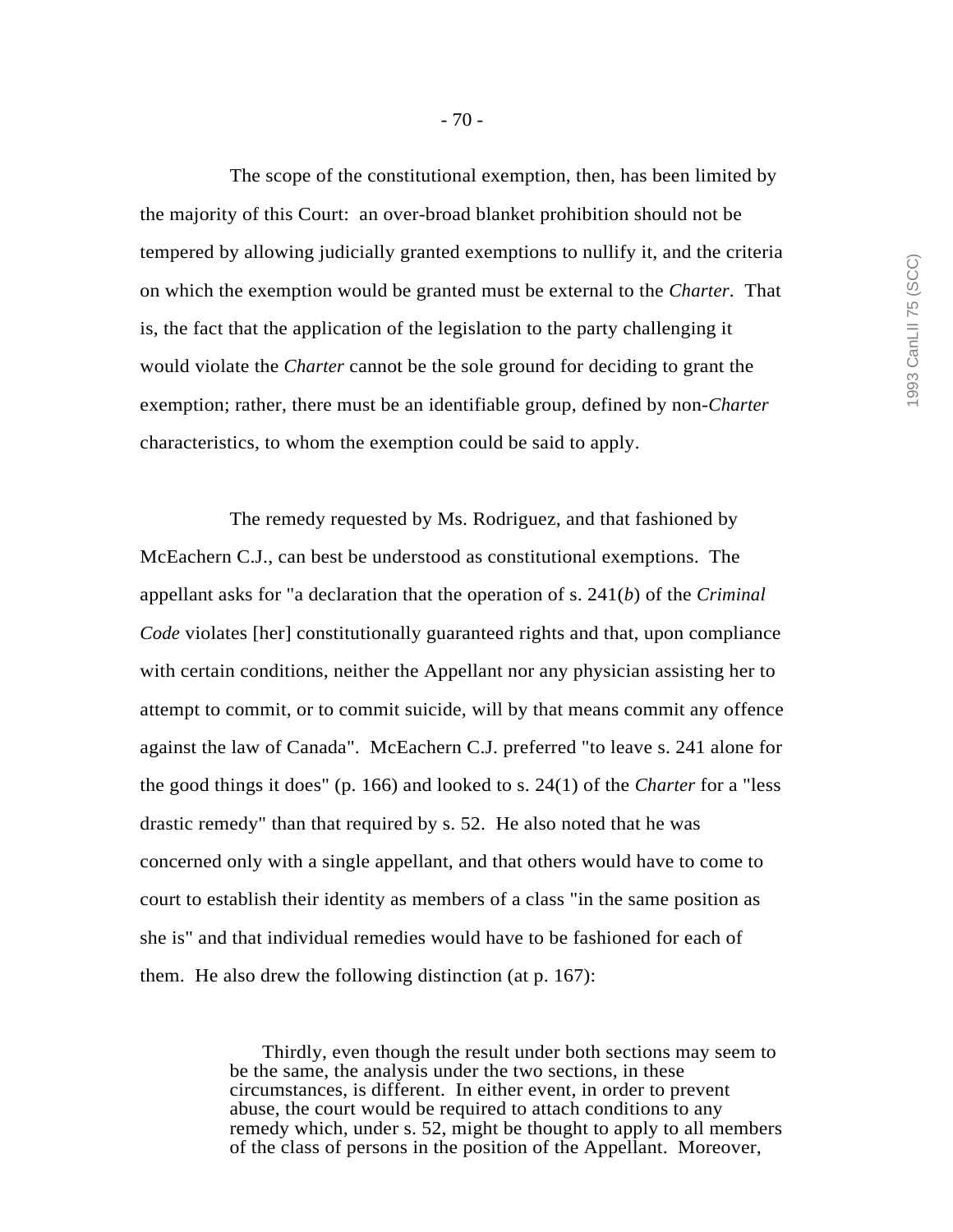attaching conditions to a remedy under s. 52 is much more like legislating than is the case when conditions are made a part of a personal remedy. A remedy under s. 24(1), on the other hand, applies only to the Appellant.

Therefore, I think it is clear that McEachern C.J., even if he did not use the term "constitutional exemption", was thinking in terms of that particular remedy.

I am in agreement with many of the concerns Wilson J. expressed in *Osborne* about constitutional exemptions, and would address them by holding that constitutional exemptions may only be granted during the period of a suspended declaration of invalidity. In this circumstance, the provision is both struck down and temporarily upheld, making the constitutional exemption peculiarly apt, and limiting its application to situations where it is absolutely necessary. The exemption is only available for a limited time, so that the Court is not put in the position of, in the words of Wilson J., curing "overinclusiveness on a case by case basis leaving the legislation in its pristine overinclusive form outstanding on the books" (p. 77). Nor is the Court put in the position of appearing to save a blanket prohibition in one respect while "dramatically altering it" in another by granting exemptions from that prohibition. The blanket prohibition is saved for reasons only of practical necessity, so granting exemptions where the necessity does not exist avoids the contradiction. Because I have held that the equality rights of all persons who are or will become physically unable to commit unassisted suicide are infringed, that description captures the class of persons to whom the constitutional exemption may be available; the class is not defined with reference only to *Charter* concepts and values.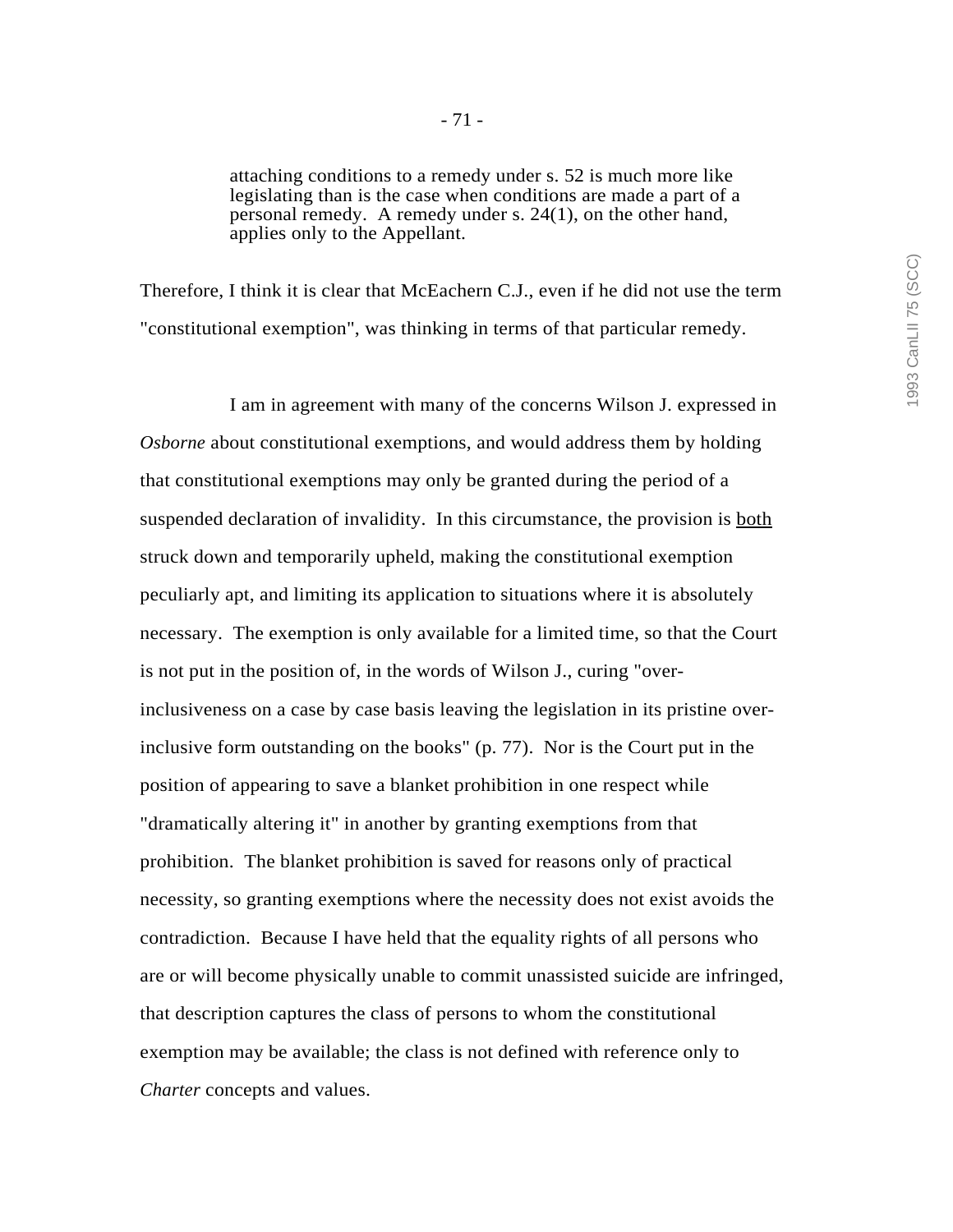The constitutional exemption I propose would be available only on the authority of a superior court order, granted on terms similar to those outlined by McEachern C.J. The criteria he suggests provide adequate safeguards that the concerns necessitating the suspension of invalidity are not present in any case which may come before the courts. However, I would make an important change to the order he would have granted in this appeal.

I have held that s.  $241(b)$  violates the equality rights of  $\underline{\text{all}}$  persons who desire to commit suicide but are or will become physically unable to do so unassisted. Restricting the remedy to those who are terminally ill, and suffering from incurable diseases or conditions, as McEachern C.J. would have, does not follow from the principles underlying my holding, and might well itself give rise to a violation of the equality rights of those who do not fit that description but wish to commit suicide and need assistance. Therefore, I would eliminate that part of McEachern C.J.'s conditions for a court order granting the constitutional exemption. There is another aspect of McEachern C.J.'s order that has caused me concern. One of McEachern C.J.'s conditions is that the act of terminating the appellant's life be hers and not anyone else's. While I believe this to be appropriate in her current circumstances as a mechanism can be put in place allowing her to cause her own death with her limited physical capabilities, why should she be prevented the option of choosing suicide should her physical condition degenerate to the point where she is no longer even physically able to press a button or blow into a tube? Surely it is in such circumstances that assistance is required most. Given that Ms. Rodriguez has not requested such an order, however, I need not decide the issue at this time. Therefore, I prefer to leave it to be resolved at a later date.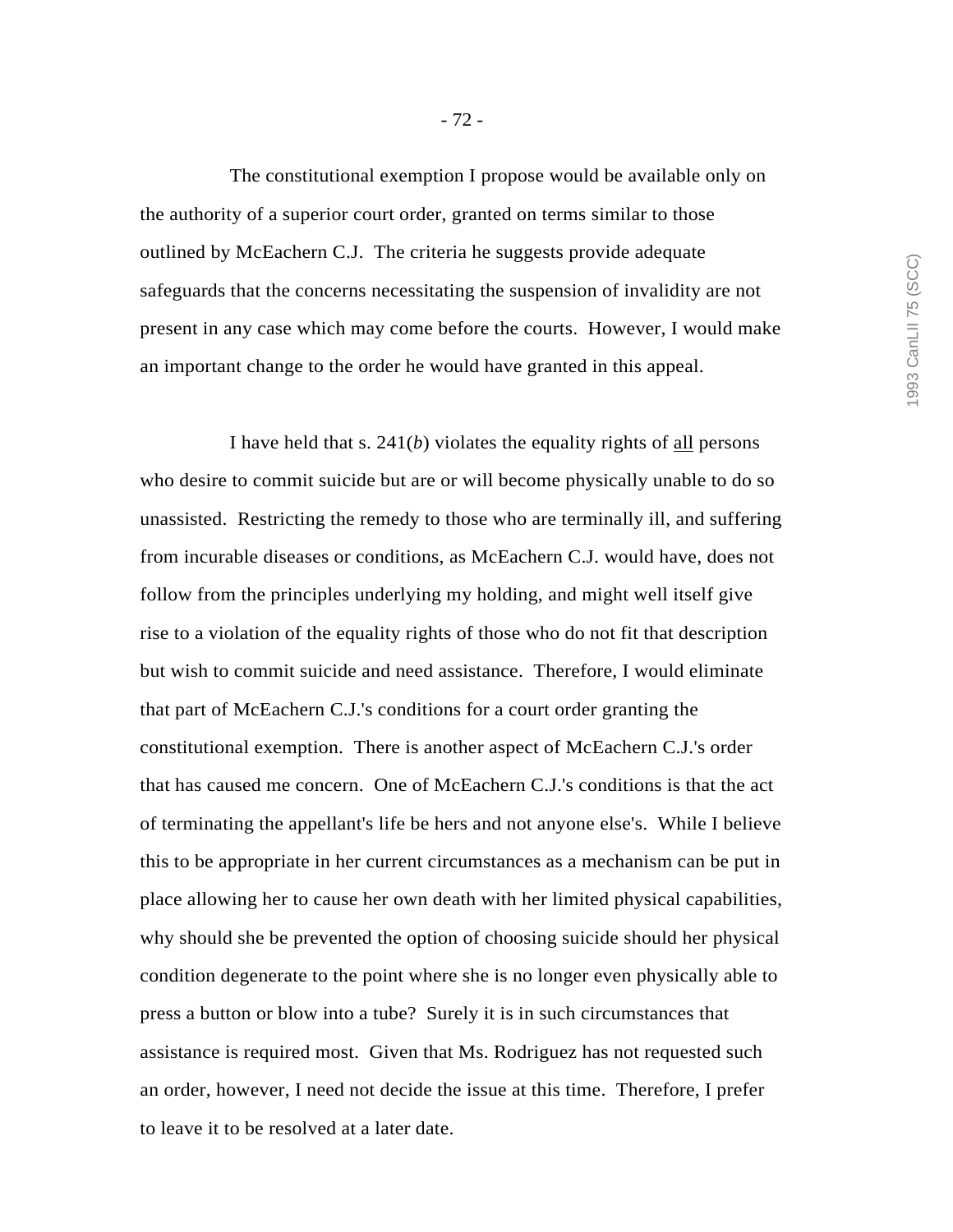To summarize, then, I would make a constitutional exemption available to Ms. Rodriguez, and others, on the following conditions:

(1) the constitutional exemption may only be sought by way of application to a superior court;

- (2) the applicant must be certified by a treating physician and independent psychiatrist, in the manner and at the time suggested by McEachern C.J., to be competent to make the decision to end her own life, and the physicians must certify that the applicant's decision has been made freely and voluntarily, and at least one of the physicians must be present with the applicant at the time the applicant commits assisted suicide;
- (3) the physicians must also certify:

(i) that the applicant is or will become physically incapable of committing suicide unassisted, and (ii) that they have informed him or her, and that he or she understands, that he or she has a continuing right to change his or her mind about terminating his or her life;

(4) notice and access must be given to the Regional Coroner at the time and in the manner described by McEachern C.J.;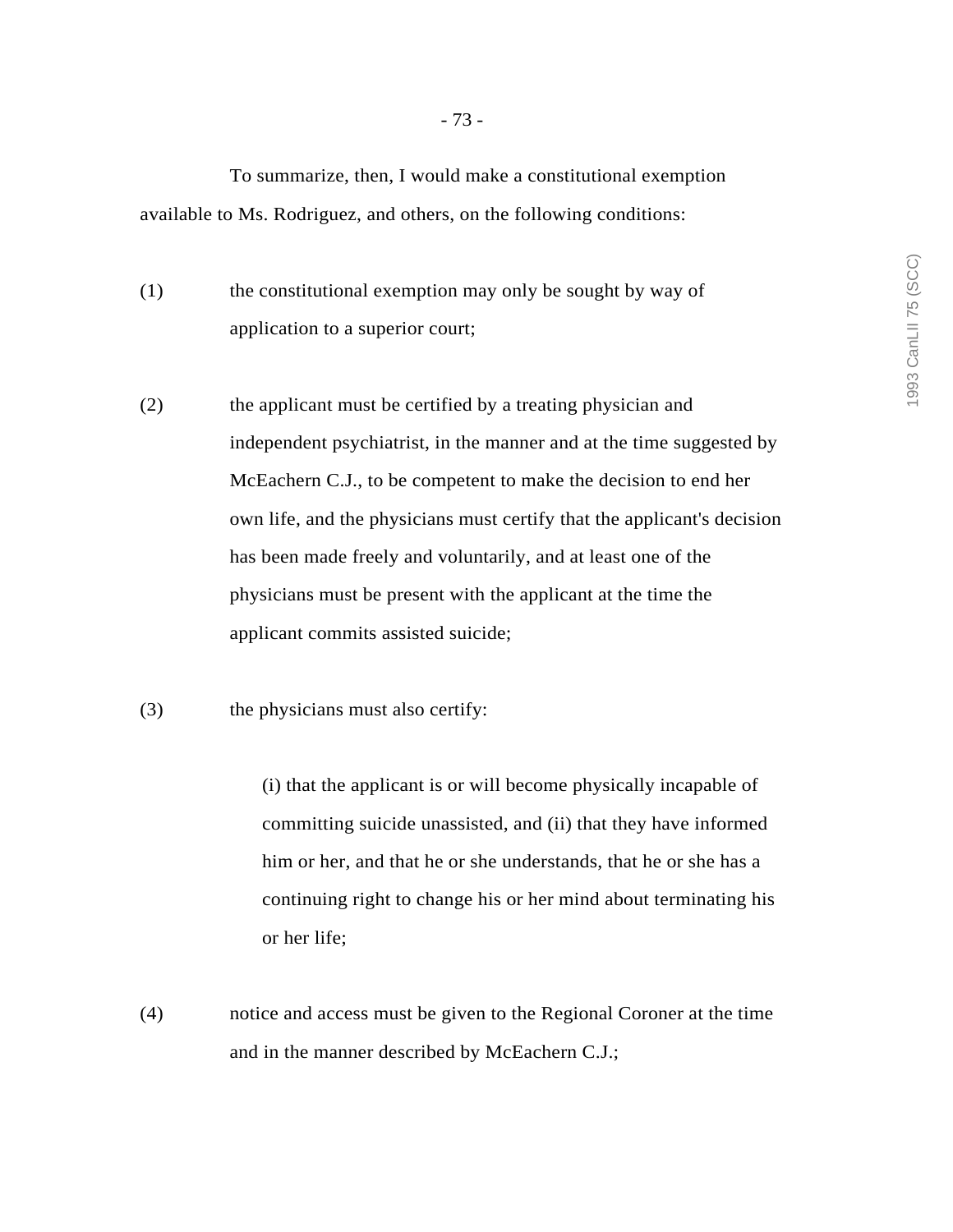- (5) the applicant must be examined daily by one of the certifying physicians at the time and in the manner outlined by McEachern C.J.;
- (6) the constitutional exemption will expire according to the time limits set by McEachern C.J.; and
- (7) the act causing the death of the applicant must be that of the applicant him- or herself, and not of anyone else.

I wish to emphasize that these conditions have been tailored to the particular circumstances of Ms. Rodriguez. While they may be used as guidelines for future petitioners in a similar position, each application must be considered in its own individual context.

# VI. Disposition

I would answer the constitutional questions as follows:

1. Does s. 241(*b*) of the *Criminal Code* of Canada infringe or deny, in whole or in part, the rights and freedoms guaranteed by ss. 7, 12 and 15(1) of the *Canadian Charter of Rights and Freedoms*?

Answer: Yes.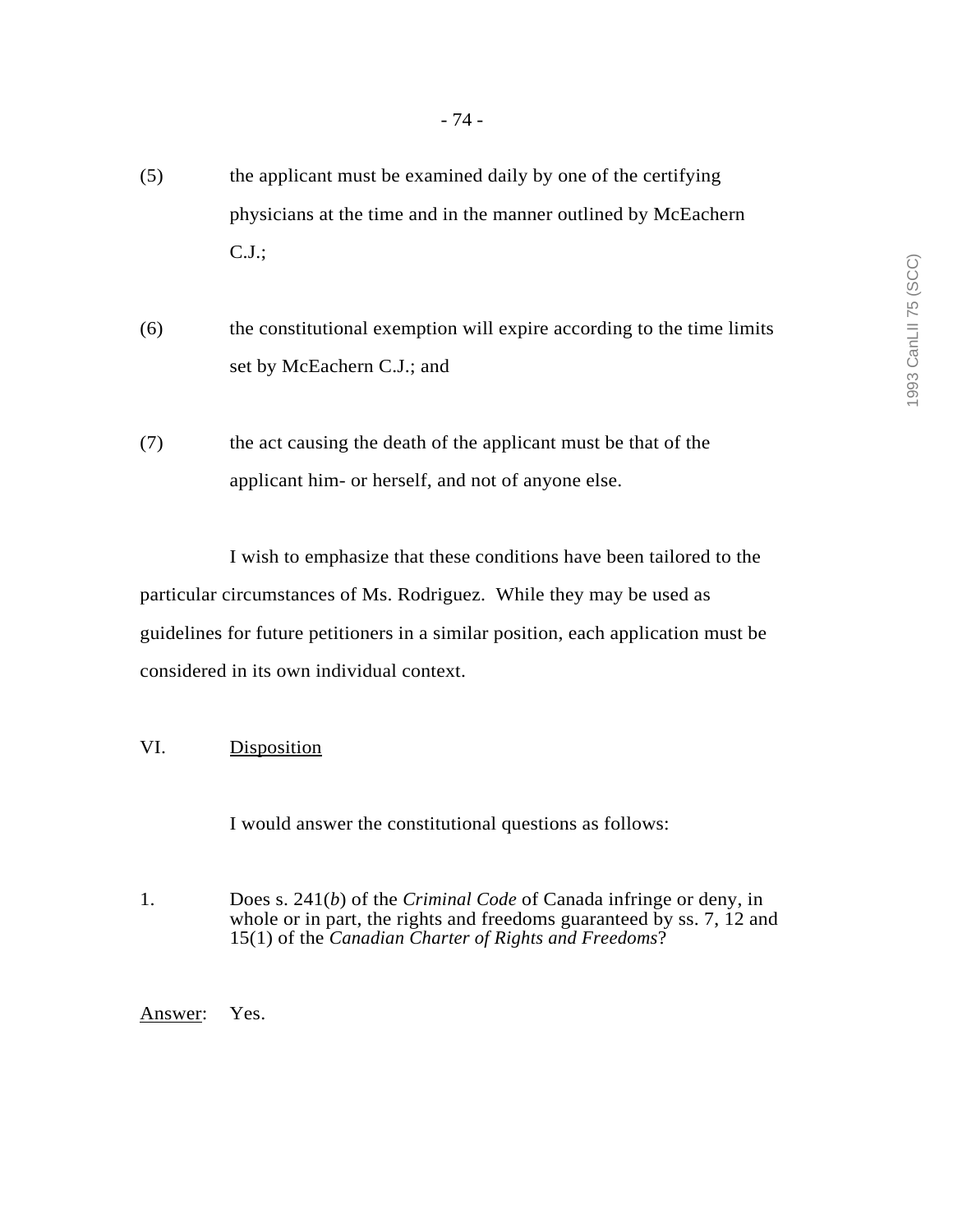2. If so, is it justified by s. 1 of the *Canadian Charter of Rights and Freedoms* and therefore not inconsistent with the *Constitution Act, 1982*?

### Answer: No.

I would therefore allow the appeal, with costs to the appellant against the Attorneys General of British Columbia and Canada, and declare s.  $241(b)$  to be of no force or effect, on the condition that the effect of this declaration be suspended for one year from the date of this judgment. During that one-year suspension period, a constitutional exemption from s. 241(*b*) may be granted by a superior court on application, on the terms and in accordance with the conditions set out above. In the case of Ms. Rodriguez, in light of the factual record before this Court, it is not necessary for her to make application to a superior court. As long as she satisfies the conditions outlined above, she is granted the constitutional exemption and may proceed as she wishes.

DATED AT OTTAWA this day of August 1993

Antonio Lamer, C.J.C.

l

#### ADDENDUM

In the course of preparing my judgment, the Court received a letter dated July 13, 1993, from Ms. Rodriguez's counsel. Enclosed was a report dated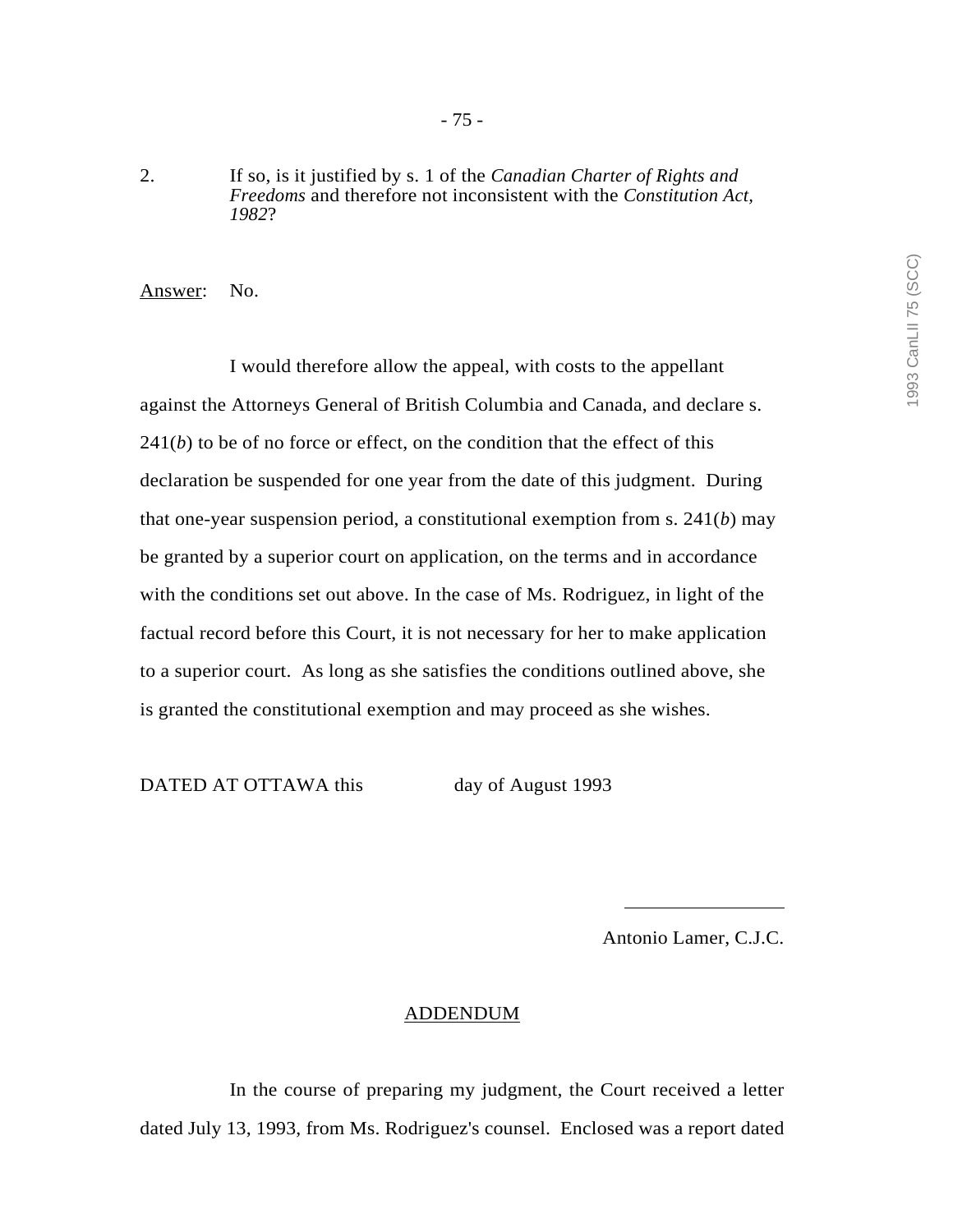July 9, 1993, from Ms. Rodriguez's family physician informing us that Ms. Rodriguez's medical condition continues to deteriorate. In light of this report and the fact that we are now into the end of August, I wish to modify the fourth condition above. This modification will apply only in the appellant's case. Specifically, I would dispense with the 3-day notice required to be given to the Regional Coroner and replace it with a 24-hour notice requirement.

DATED AT OTTAWA this day of August 1993

l

The judgment of La Forest, Sopinka, Gonthier, Iacobucci and Major JJ. was delivered by

SOPINKA J. -- I have read the reasons of the Chief Justice and those of McLachlin J. herein. The result of the reasons of my colleagues is that all persons who by reason of disability are unable to commit suicide have a right under the *Canadian Charter of Rights and Freedoms* to be free from government interference in procuring the assistance of others to take their life. They are entitled to a constitutional exemption from the operation of s. 241 of the *Criminal Code*, R.S.C., 1985, c. C-46, which prohibits the giving of assistance to commit suicide (hereinafter referred to as "assisted suicide"). The exemption would apply during the period that this Court's order would be suspended and thereafter Parliament could only replace the legislation subject to this right. I must respectfully disagree with the conclusion reached by my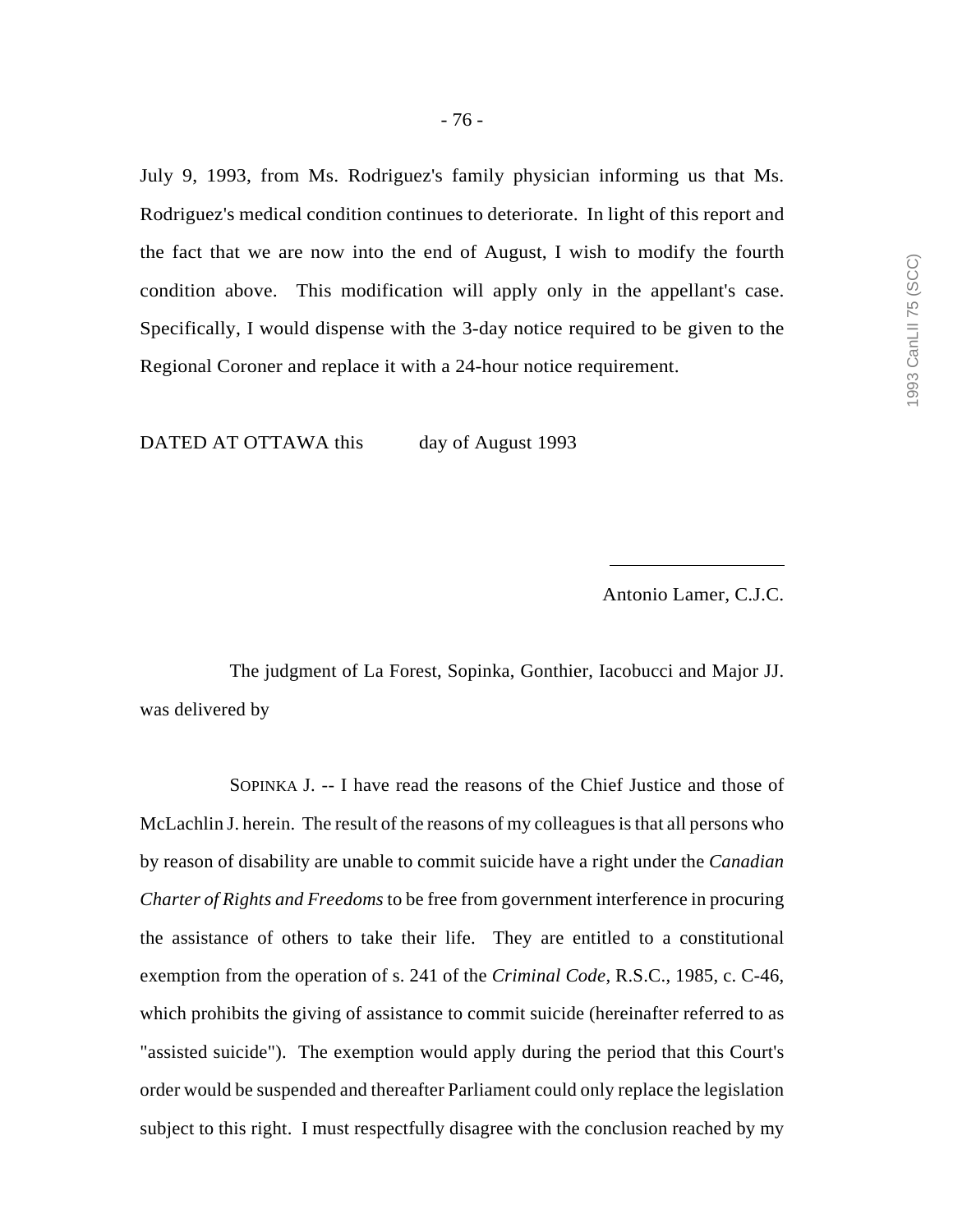colleagues and with their reasons. In my view, nothing in the *Charter* mandates this result which raises the following serious concerns:

1. It recognizes a constitutional right to legally assisted suicide beyond that of any country in the western world, beyond any serious proposal for reform in the western world and beyond the claim made in this very case. The apparent reason for the expansion beyond the claim in this case is that restriction of the right to the terminally ill could not be justified under s. 15.

2. It fails to provide the safeguards which are required either under the Dutch guidelines or the recent proposals for reform in the states of Washington and California which were defeated by voters in those states principally because comparable and even more stringent safeguards were considered inadequate.

3. The conditions imposed are vague and in some respects unenforceable. While the proposals in California were criticized for failure to specify the type of physician who is authorized to assist and the Dutch guidelines specify the treating physician, the conditions imposed by my colleagues do not require that the person assisting be a physician or impose any restriction in this regard. Since much of the medical profession is opposed to being involved in assisting suicide because it is antithetical to their role as healers of the sick, many doctors will refuse to assist, leaving open the potential for the growth of a macabre specialty in this area reminiscent of Dr. Kervorkian and his suicide machine.

4. To add to the uncertainty of the conditions, they are to serve merely as guidelines, leaving it to individual judges to decide upon application whether to grant or withhold the right to commit suicide. In the case of the appellant, the remedy proposed by the Chief Justice, concurred in by McLachlin J., would not require such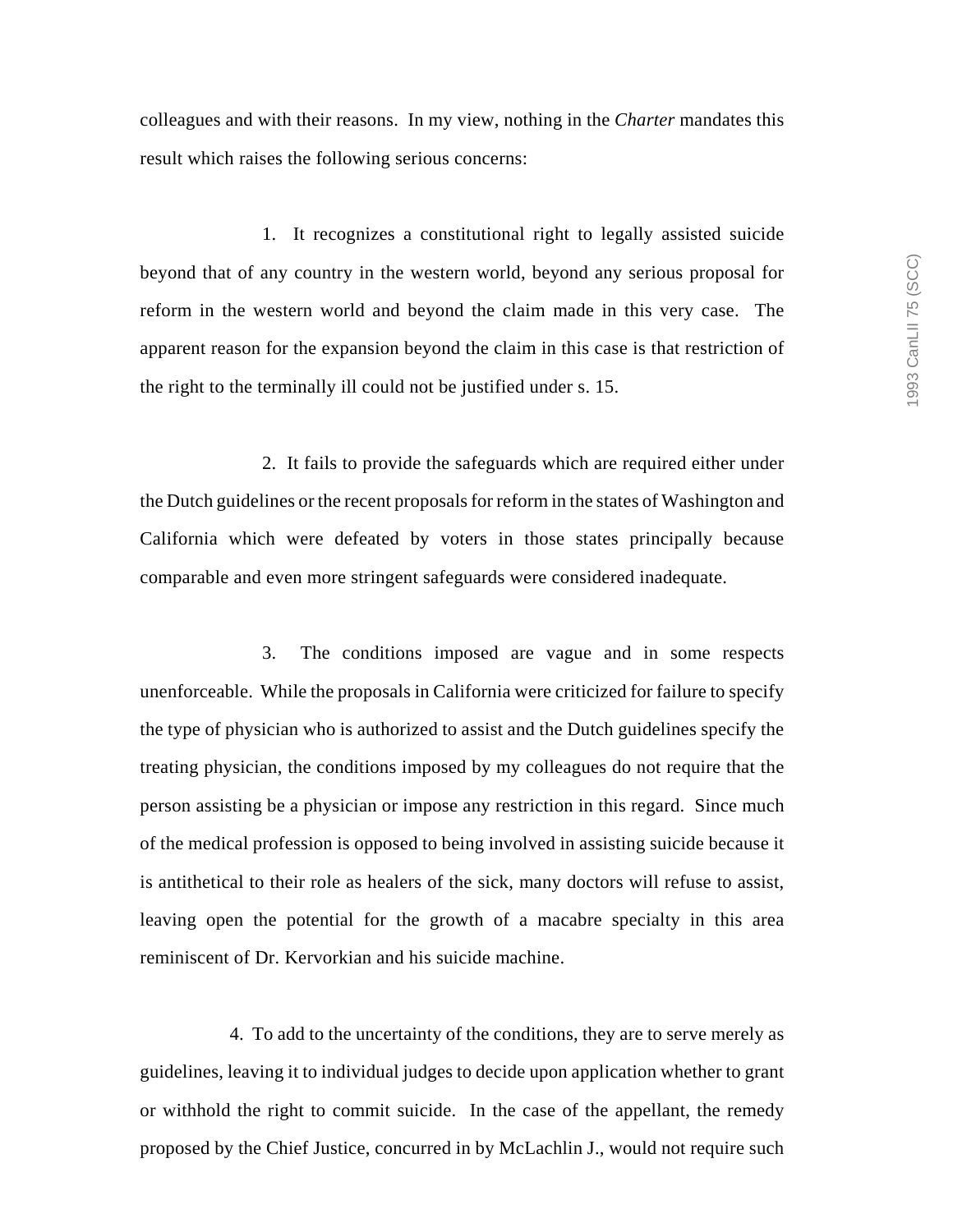an application. She alone is to decide that the conditions or guidelines are complied with. Any judicial review of this decision would only occur if she were to commit suicide and a charge were laid against the person who assisted her. The reasons of McLachlin J. remove any requirement to monitor the choice made by the appellant to commit suicide so that the act might occur after the last expression of the desire to commit suicide is stale-dated.

I have concluded that the conclusion of my colleagues cannot be supported under the provisions of the *Charter*. Reliance was placed on ss. 7, 12 and 15 and I will examine each in turn.

# I. Section 7

The most substantial issue in this appeal is whether s. 241(*b*) infringes s. 7 in that it inhibits the appellant in controlling the timing and manner of her death. I conclude that while the section impinges on the security interest of the appellant, any resulting deprivation is not contrary to the principles of fundamental justice. I would come to the same conclusion with respect to any liberty interest which may be involved.

Section 7 of the *Charter* provides as follows:

**7.** Everyone has the right to life, liberty and security of the person and the right not to be deprived thereof except in accordance with the principles of fundamental justice.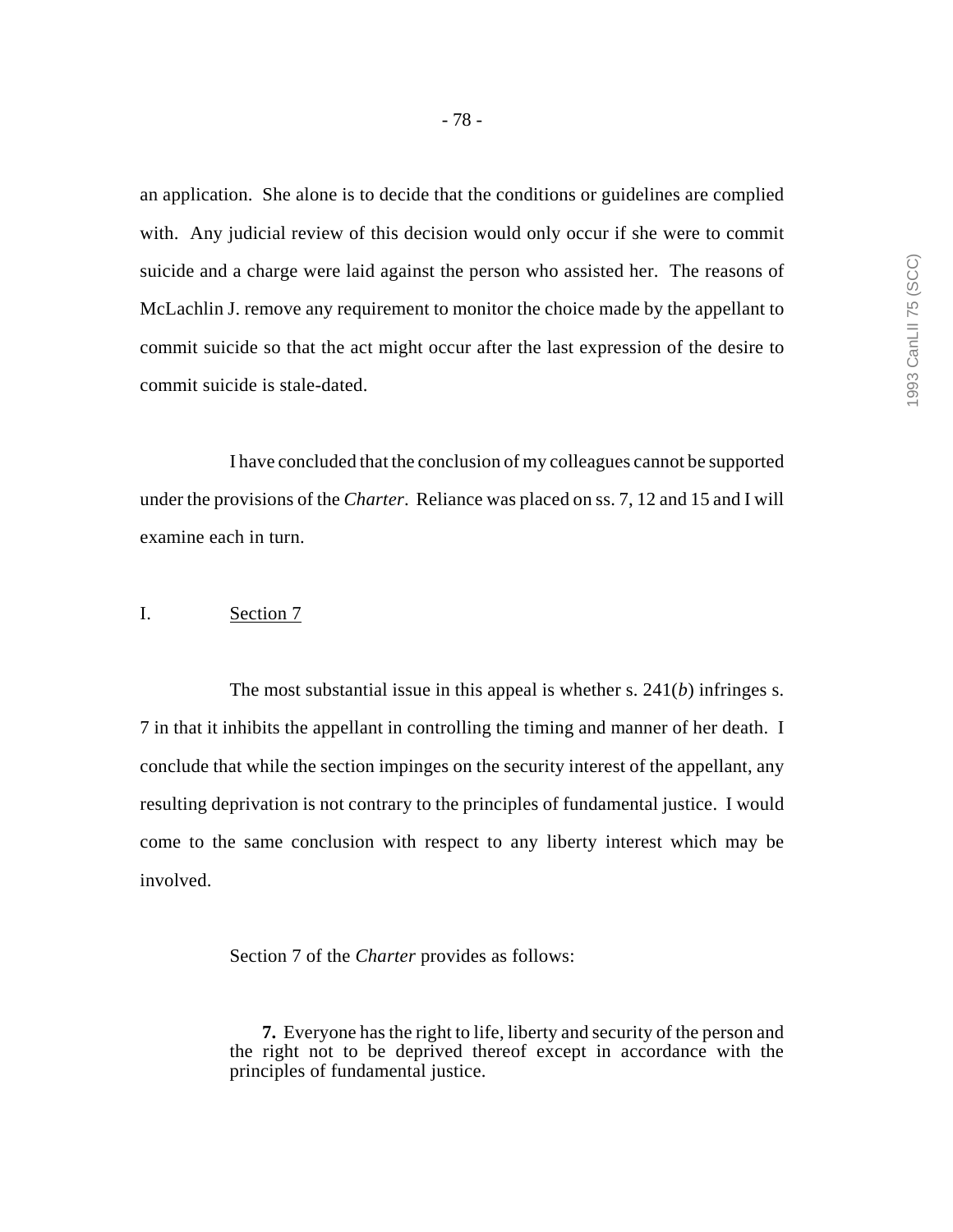The appellant argues that, by prohibiting anyone from assisting her to end her life when her illness has rendered her incapable of terminating her life without such assistance, by threat of criminal sanction, s. 241(*b*) deprives her of both her liberty and her security of the person. The appellant asserts that her application is based upon (a) the right to live her remaining life with the inherent dignity of a human person, (b) the right to control what happens to her body while she is living, and (c) the right to be free from governmental interference in making fundamental personal decisions concerning the terminal stages of her life. The first two of these asserted rights can be seen to invoke both liberty and security of the person; the latter is more closely associated with only the liberty interest.

### (a) *Life, Liberty and Security of the Person*

The appellant seeks a remedy which would assure her some control over the time and manner of her death. While she supports her claim on the ground that her liberty and security of the person interests are engaged, a consideration of these interests cannot be divorced from the sanctity of life, which is one of the three *Charter* values protected by s. 7.

None of these values prevail a priori over the others. All must be taken into account in determining the content of the principles of fundamental justice and there is no basis for imposing a greater burden on the propounder of one value as against that imposed on another.

Section 7 involves two stages of analysis. The first is as to the values at stake with respect to the individual. The second is concerned with possible limitations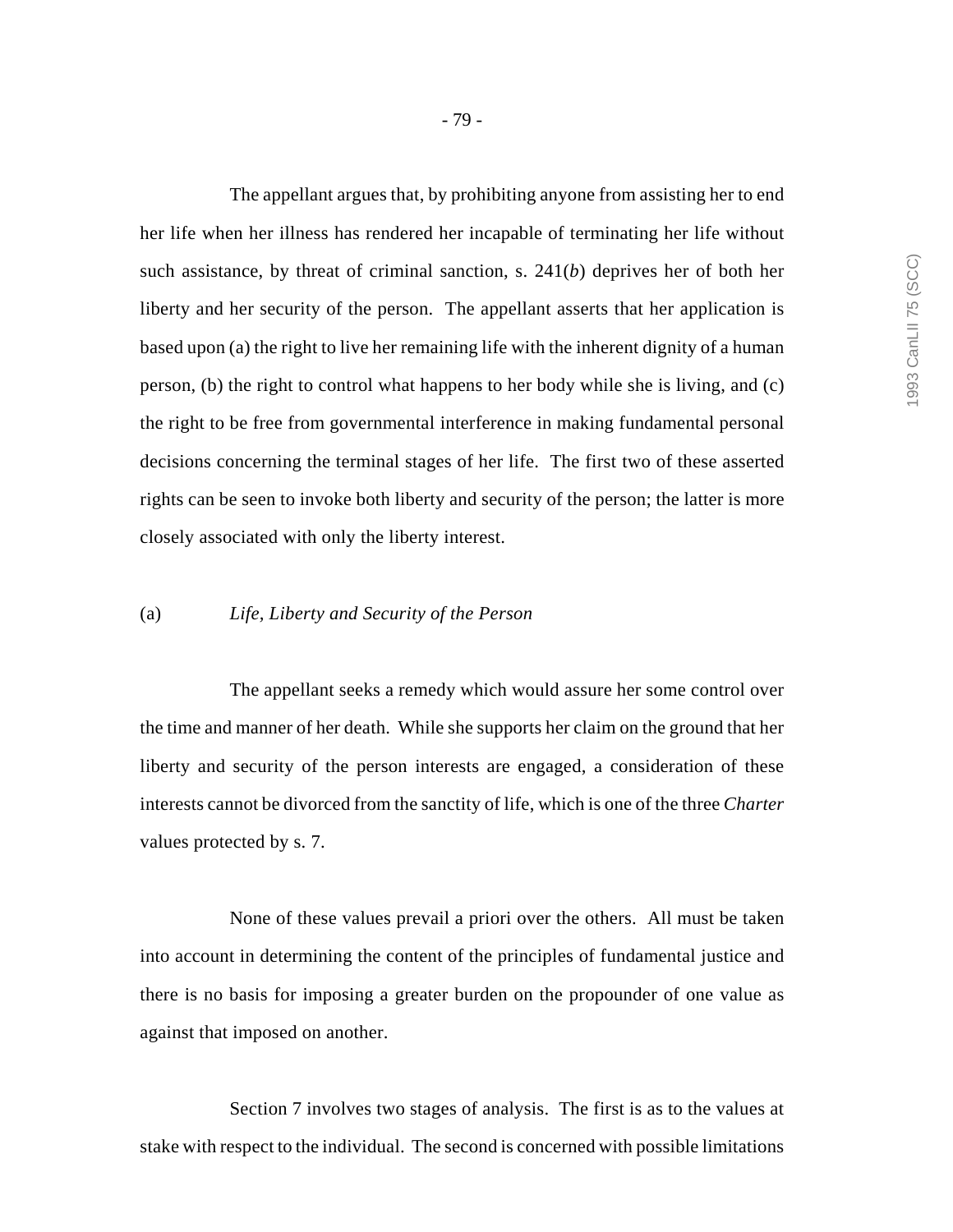of those values when considered in conformity with fundamental justice. In assessing the first aspect, we may do so by considering whether there has been a violation of Ms. Rodriguez's security of the person and we must consider this in light of the other values I have mentioned.

As a threshold issue, I do not accept the submission that the appellant's problems are due to her physical disabilities caused by her terminal illness, and not by governmental action. There is no doubt that the prohibition in s. 241(*b*) will contribute to the appellant's distress if she is prevented from managing her death in the circumstances which she fears will occur. Nor do I accept the submission that the appellant cannot avail herself of s. 7 because she is not presently engaged in interaction with the criminal justice system, and that she will likely never be so engaged. It was argued that the comments concerning security of the person found in *R. v. Morgentaler*, [1988] 1 S.C.R. 30, and the *Reference re ss. 193 and 195.1(1)(c) of the Criminal Code (Man.)*, [1990] 1 S.C.R. 1123, were not applicable to this case and that the appellant could not seek the protection of s. 7 at all, as that section is concerned with the interaction of the individual with the justice system. In my view, the fact that it is the criminal prohibition in s.  $241(b)$  which has the effect of depriving the appellant of the ability to end her life when she is no longer able to do so without assistance is a sufficient interaction with the justice system to engage the provisions of s. 7 assuming a security interest is otherwise involved.

I find more merit in the argument that security of the person, by its nature, cannot encompass a right to take action that will end one's life as security of the person is intrinsically concerned with the well-being of the living person. This argument focuses on the generally held and deeply rooted belief in our society that human life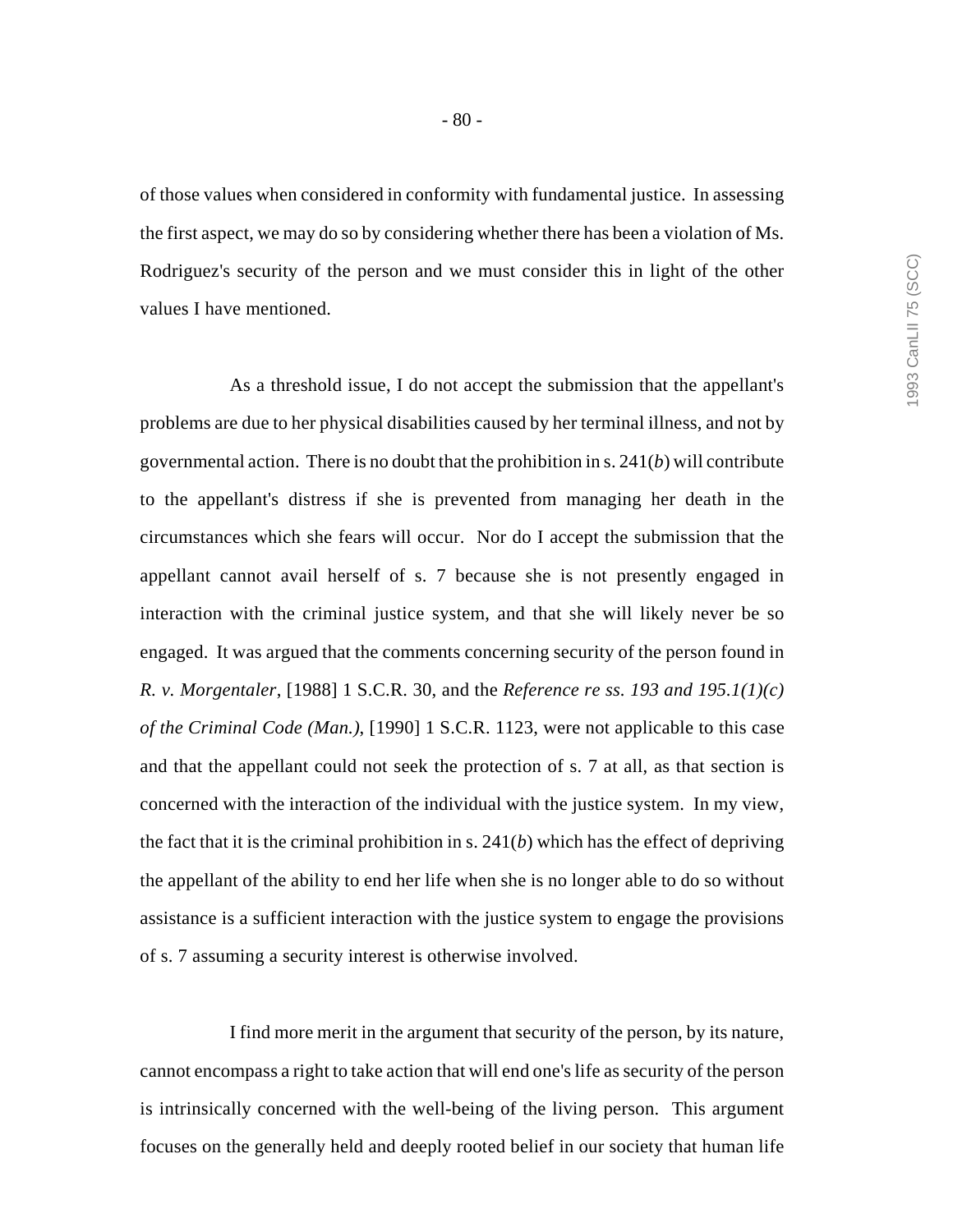is sacred or inviolable (which terms I use in the non-religious sense described by Dworkin (*Life's Dominion: An Argument About Abortion, Euthanasia, and Individual Freedom* (1993)) to mean that human life is seen to have a deep intrinsic value of its own). As members of a society based upon respect for the intrinsic value of human life and on the inherent dignity of every human being, can we incorporate within the Constitution which embodies our most fundamental values a right to terminate one's own life in any circumstances? This question in turn evokes other queries of fundamental importance such as the degree to which our conception of the sanctity of life includes notions of quality of life as well.

Sanctity of life, as we will see, has been understood historically as excluding freedom of choice in the self-infliction of death and certainly in the involvement of others in carrying out that choice. At the very least, no new consensus has emerged in society opposing the right of the state to regulate the involvement of others in exercising power over individuals ending their lives.

The appellant suggests that for the terminally ill, the choice is one of time and manner of death rather than death itself since the latter is inevitable. I disagree. Rather it is one of choosing death instead of allowing natural forces to run their course. The time and precise manner of death remain unknown until death actually occurs. There can be no certainty in forecasting the precise circumstances of a death. Death is, for all mortals, inevitable. Even when death appears imminent, seeking to control the manner and timing of one's death constitutes a conscious choice of death over life. It follows that life as a value is engaged even in the case of the terminally ill who seek to choose death over life.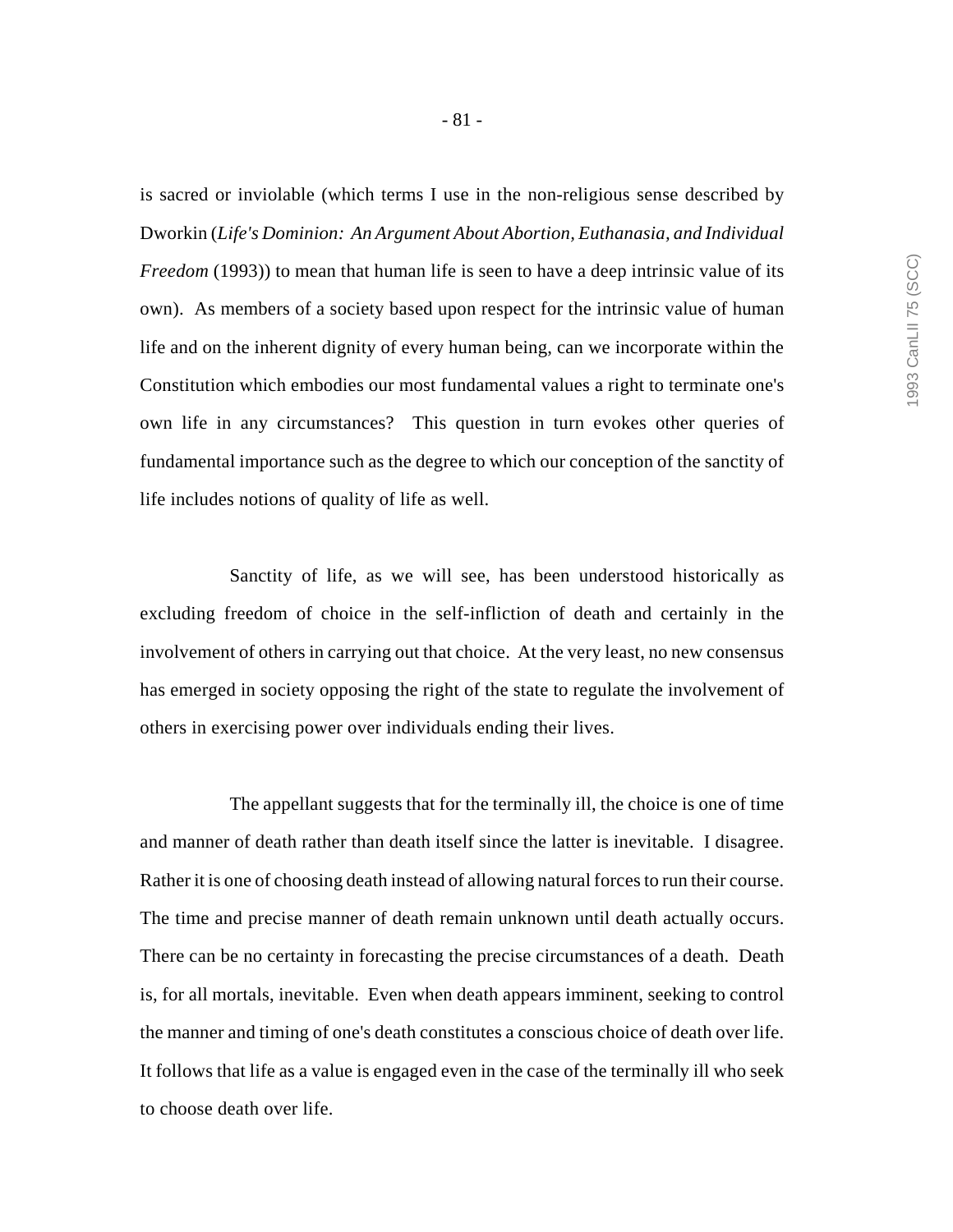Indeed, it has been abundantly pointed out that such persons are particularly vulnerable as to their life and will to live and great concern has been expressed as to their adequate protection, as will be further set forth.

I do not draw from this that in such circumstances life as a value must prevail over security of person or liberty as these have been understood under the *Charter*, but that it is one of the values engaged in the present case.

What, then, can security of the person be said to encompass in the context of this case? The starting point for the answer to this question is *Morgentaler*, *supra*, in which this Court struck down *Criminal Code* provisions which had the effect of preventing women access to therapeutic abortion unless they complied with an administrative scheme found to be contrary to principles of fundamental justice. In finding a violation of security of the person, Beetz J. held, at p. 90, that:

> "Security of the person" must include a right of access to medical treatment for a condition representing a danger to life or health without fear of criminal sanction.

Whether or not Beetz J. can be said to have restricted his reasoning to criminal prohibitions limiting access to medical treatment which improves health, he made it clear (at p. 90) that his reasons should not be taken as delineating the bounds of s. 7 in other contexts. In any event, Dickson C.J. does not appear to have limited his reasons in this manner. The former Chief Justice stated as follows, at pp. 54-57:

> Canadian courts have already had occasion to address the scope of the interest protected under the rubric of "security of the person". In *R. v. Caddedu* (1982), 40 O.R. (2d) 128, at p. 139, the Ontario High Court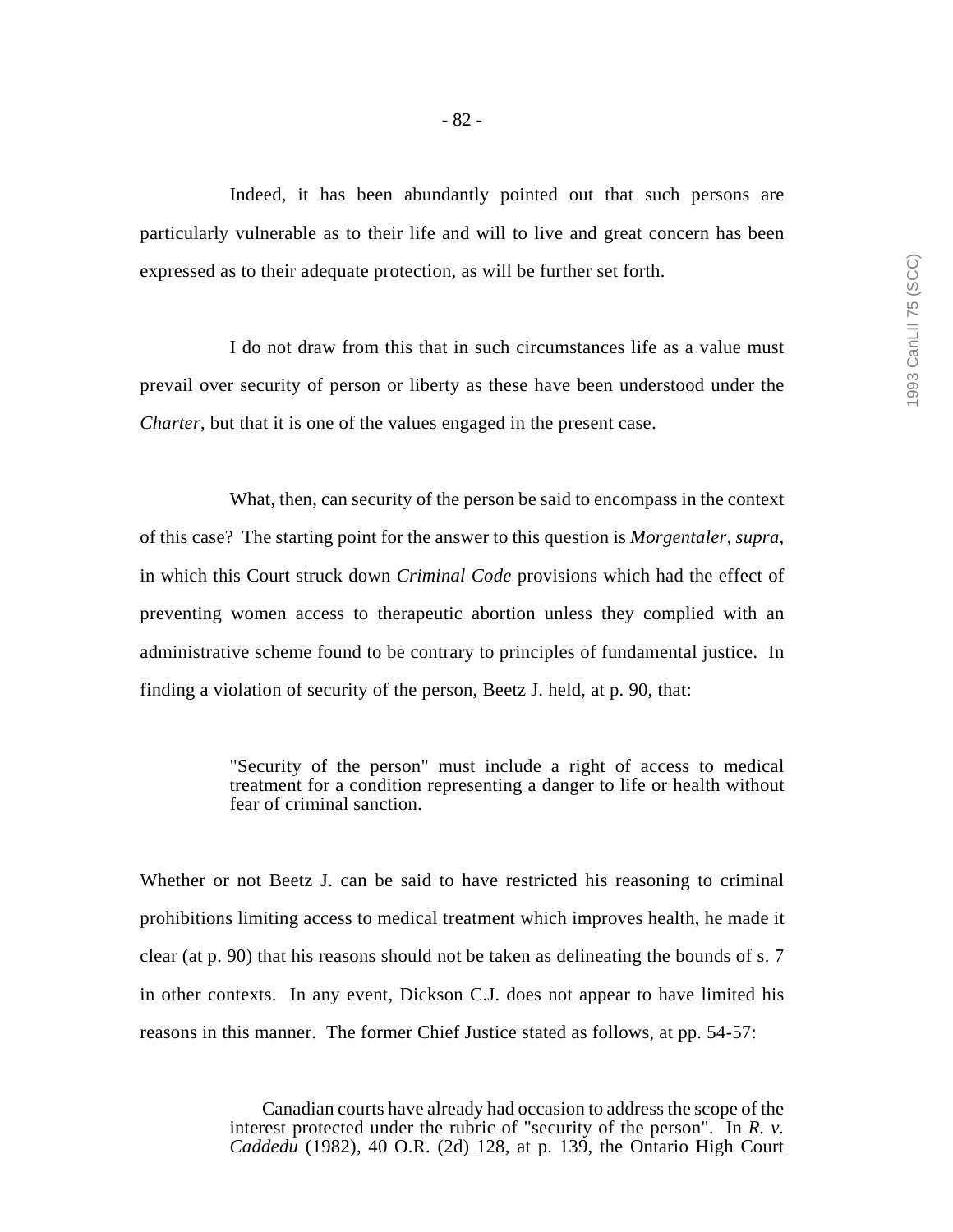...

...

emphasized that the right to security of the person, like each aspect of s. 7, is a basic right, the deprivation of which has severe consequences for an individual. This characterization was approved by this Court in *Re B.C. Motor Vehicle Act*, at p. 501. The Ontario Court of Appeal has held that the right to life, liberty and security of the person "would appear to relate to one's physical or mental integrity and one's control over these..." (*R. v. Videoflicks Ltd.* (1984), 48 O.R. (2d) 395, at p. 433.)

The case law leads me to the conclusion that state interference with bodily integrity and serious state-imposed psychological stress, at least in the criminal law context, constitute a breach of the security of the person. It is not necessary in this case to determine whether the right extends further, to protect either interests central to personal autonomy, such as a right to privacy, or interests unrelated to criminal justice.

Although this interference with physical and emotional integrity is sufficient in itself to trigger a review of s. 251 against the principles of fundamental justice, the operation of the decision-making mechanism set out in s. 251 creates additional glaring breaches of security of the person. [Emphasis added.]

Wilson J. took a broader view, preferring to decide the case under the rubric of the liberty interest in s. 7. Nonetheless, she agreed that security of the person "protects both the physical and psychological integrity of the individual" and that state control over the woman's capacity to reproduce "is a direct interference with her physical "person" as well" (p. 173).

In my view, then, the judgments of this Court in *Morgentaler* can be seen to encompass a notion of personal autonomy involving, at the very least, control over one's bodily integrity free from state interference and freedom from state-imposed psychological and emotional stress. In *Reference re ss. 193 and 195.1(1)(c) of the Criminal Code (Man.)*, *supra*, Lamer J. also expressed this view, stating at p. 1177 that "[s]ection 7 is also implicated when the state restricts individuals' security of the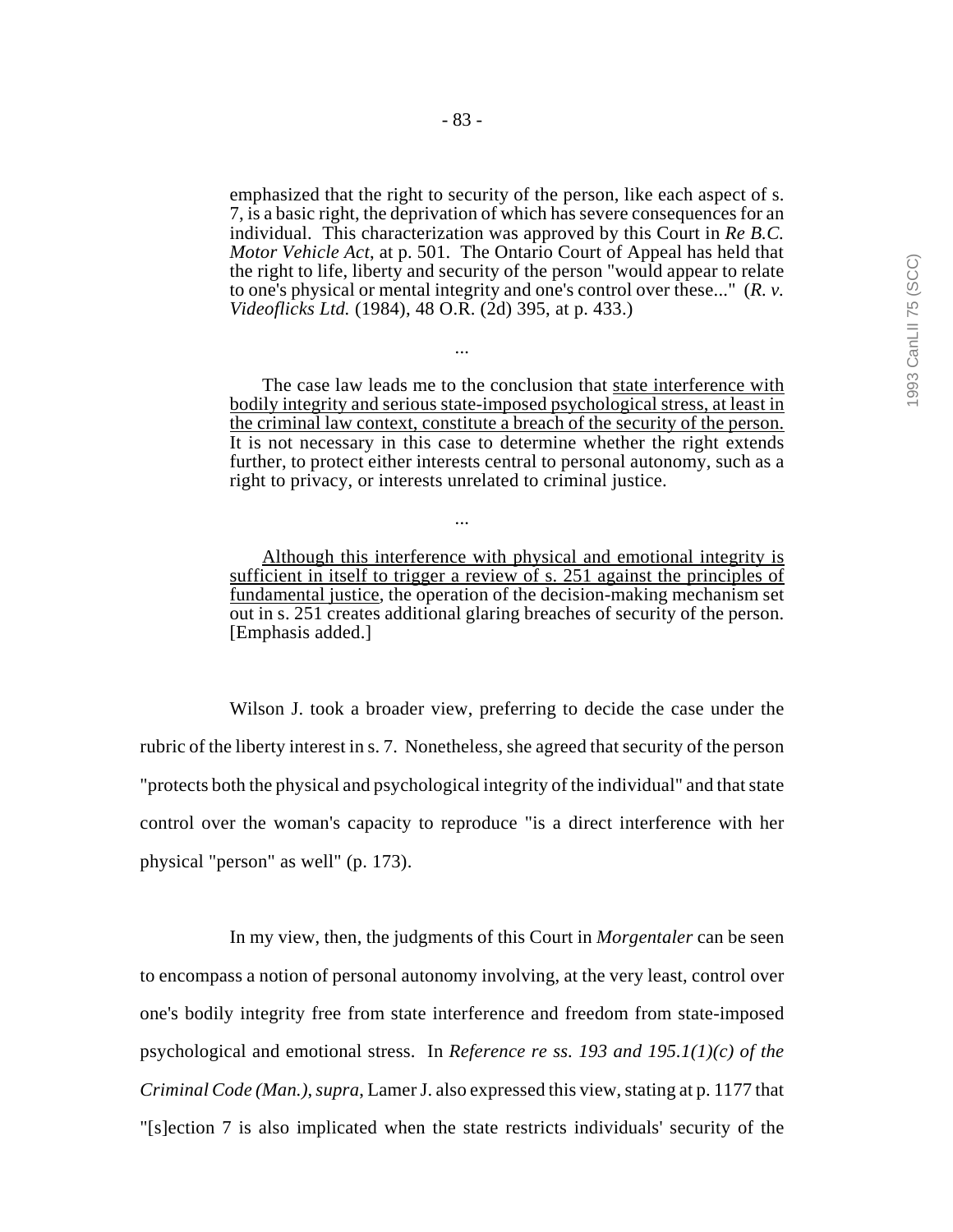person by interfering with, or removing from them, control over their physical or mental integrity". There is no question, then, that personal autonomy, at least with respect to the right to make choices concerning one's own body, control over one's physical and psychological integrity, and basic human dignity are encompassed within security of the person, at least to the extent of freedom from criminal prohibitions which interfere with these.

The effect of the prohibition in s.  $241(b)$  is to prevent the appellant from having assistance to commit suicide when she is no longer able to do so on her own. She fears that she will be required to live until the deterioration from her disease is such that she will die as a result of choking, suffocation or pneumonia caused by aspiration of food or secretions. She will be totally dependent upon machines to perform her bodily functions and completely dependent upon others. Throughout this time, she will remain mentally competent and able to appreciate all that is happening to her. Although palliative care may be available to ease the pain and other physical discomfort which she will experience, the appellant fears the sedating effects of such drugs and argues, in any event, that they will not prevent the psychological and emotional distress which will result from being in a situation of utter dependence and loss of dignity. That there is a right to choose how one's body will be dealt with, even in the context of beneficial medical treatment, has long been recognized by the common law. To impose medical treatment on one who refuses it constitutes battery, and our common law has recognized the right to demand that medical treatment which would extend life be withheld or withdrawn. In my view, these considerations lead to the conclusion that the prohibition in s. 241(*b*) deprives the appellant of autonomy over her person and causes her physical pain and psychological stress in a manner which impinges on the security of her person. The appellant's security interest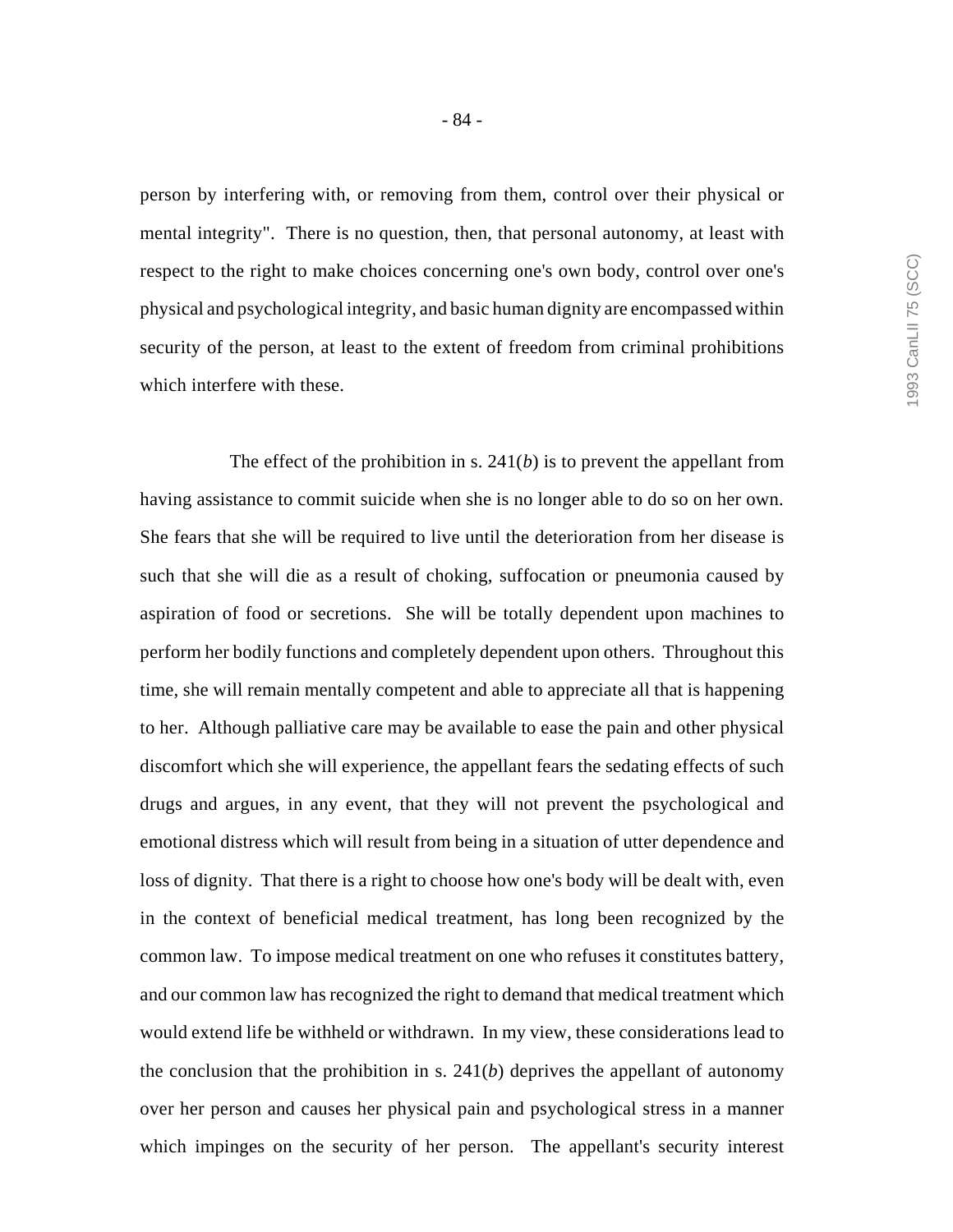- 85 -

(considered in the context of the life and liberty interest) is therefore engaged, and it is necessary to determine whether there has been any deprivation thereof that is not in accordance with the principles of fundamental justice.

#### (b) *The Principles of Fundamental Justice*

In approaching this step of the analysis in this most difficult and troubling problem, I am impressed with the caveat expressed by the American scholar, L. Tribe, in his text *American Constitutional Law* (2nd ed. 1988). He states, at pp. 1370-71:

> The right of a patient to accelerate death as such -- rather than merely to have medical procedures held in abeyance so that disease processes can work their natural course -- depends on a broader conception of individual rights than any contained in common law principles. A right to determine when and how to die would have to rest on constitutional principles of privacy and personhood or on broad, perhaps paradoxical, conceptions of self-determination.

> Although these notions have not taken hold in the courts, the judiciary's silence regarding such constitutional principles probably reflects a concern that, once recognized, rights to die might be uncontainable and might prove susceptible to grave abuse, more than it suggests that courts cannot be persuaded that self-determination and personhood may include a right to dictate the circumstances under which life is to be ended. In any event, whatever the reason for the absence in the courts of expansive notions about self-determination, the resulting deference to legislatures may prove wise in light of the complex character of the rights at stake and the significant potential that, without careful statutory guidelines and gradually evolved procedural controls, legalizing euthanasia, rather than respecting people, may endanger personhood.

On the one hand, the Court must be conscious of its proper role in the

constitutional make-up of our form of democratic government and not seek to make

fundamental changes to long-standing policy on the basis of general constitutional

principles and its own view of the wisdom of legislation. On the other hand, the Court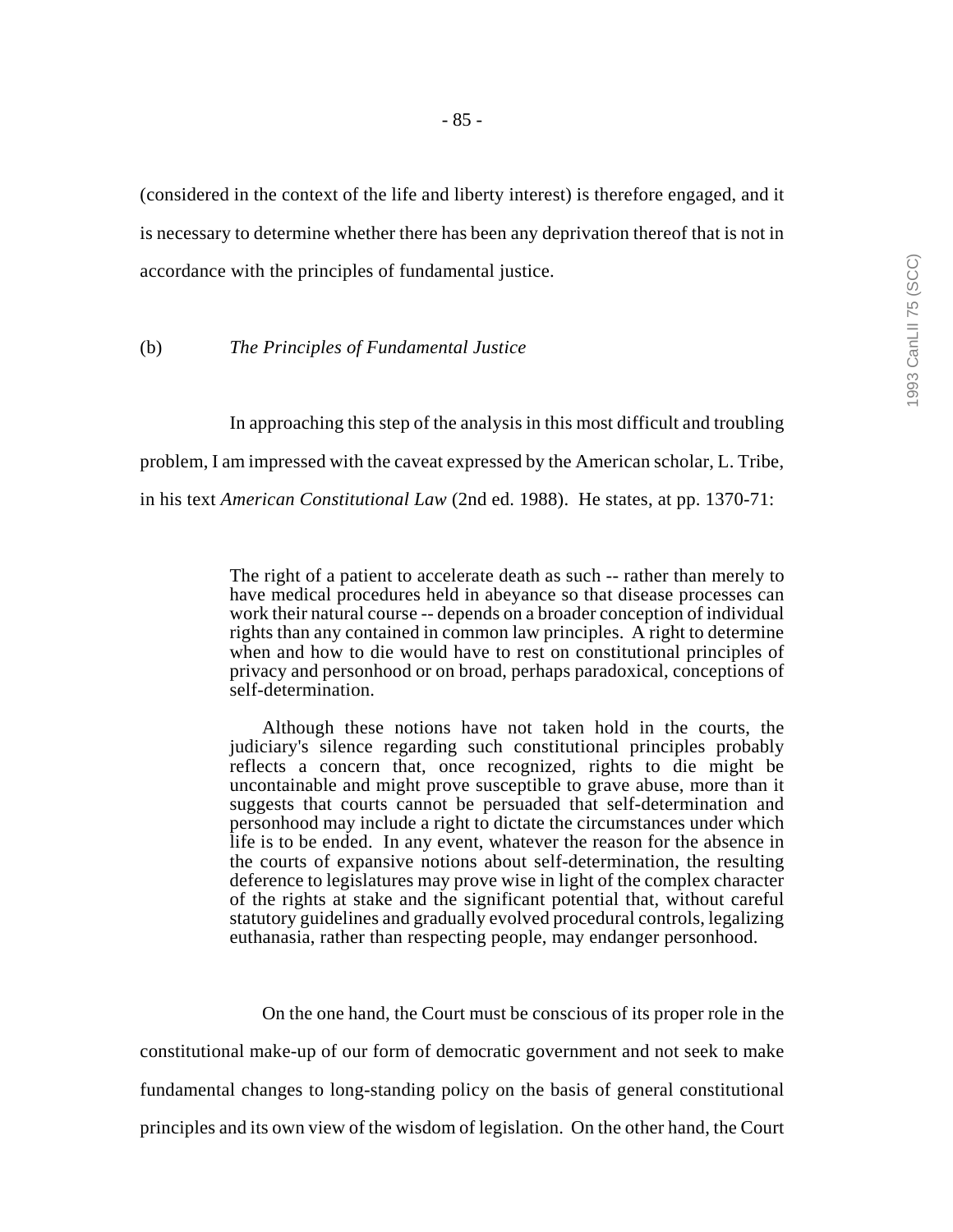has not only the power but the duty to deal with this question if it appears that the *Charter* has been violated. The power to review legislation to determine whether it conforms to the *Charter* extends to not only procedural matters but also substantive issues. The principles of fundamental justice leave a great deal of scope for personal judgment and the Court must be careful that they do not become principles which are of fundamental justice in the eye of the beholder only.

In this case, it is not disputed that in general s. 241(*b*) is valid and desirable legislation which fulfils the government's objectives of preserving life and protecting the vulnerable. The complaint is that the legislation is over-inclusive because it does not exclude from the reach of the prohibition those in the situation of the appellant who are terminally ill, mentally competent, but cannot commit suicide on their own. It is also argued that the extension of the prohibition to the appellant is arbitrary and unfair as suicide itself is not unlawful, and the common law allows a physician to withhold or withdraw life-saving or life-maintaining treatment on the patient's instructions and to administer palliative care which has the effect of hastening death. The issue is whether, given this legal context, the existence of a criminal prohibition on assisting suicide for one in the appellant's situation is contrary to principles of fundamental justice.

Discerning the principles of fundamental justice with which deprivation of life, liberty or security of the person must accord, in order to withstand constitutional scrutiny, is not an easy task. A mere common law rule does not suffice to constitute a principle of fundamental justice, rather, as the term implies, principles upon which there is some consensus that they are vital or fundamental to our societal notion of justice are required. Principles of fundamental justice must not, however,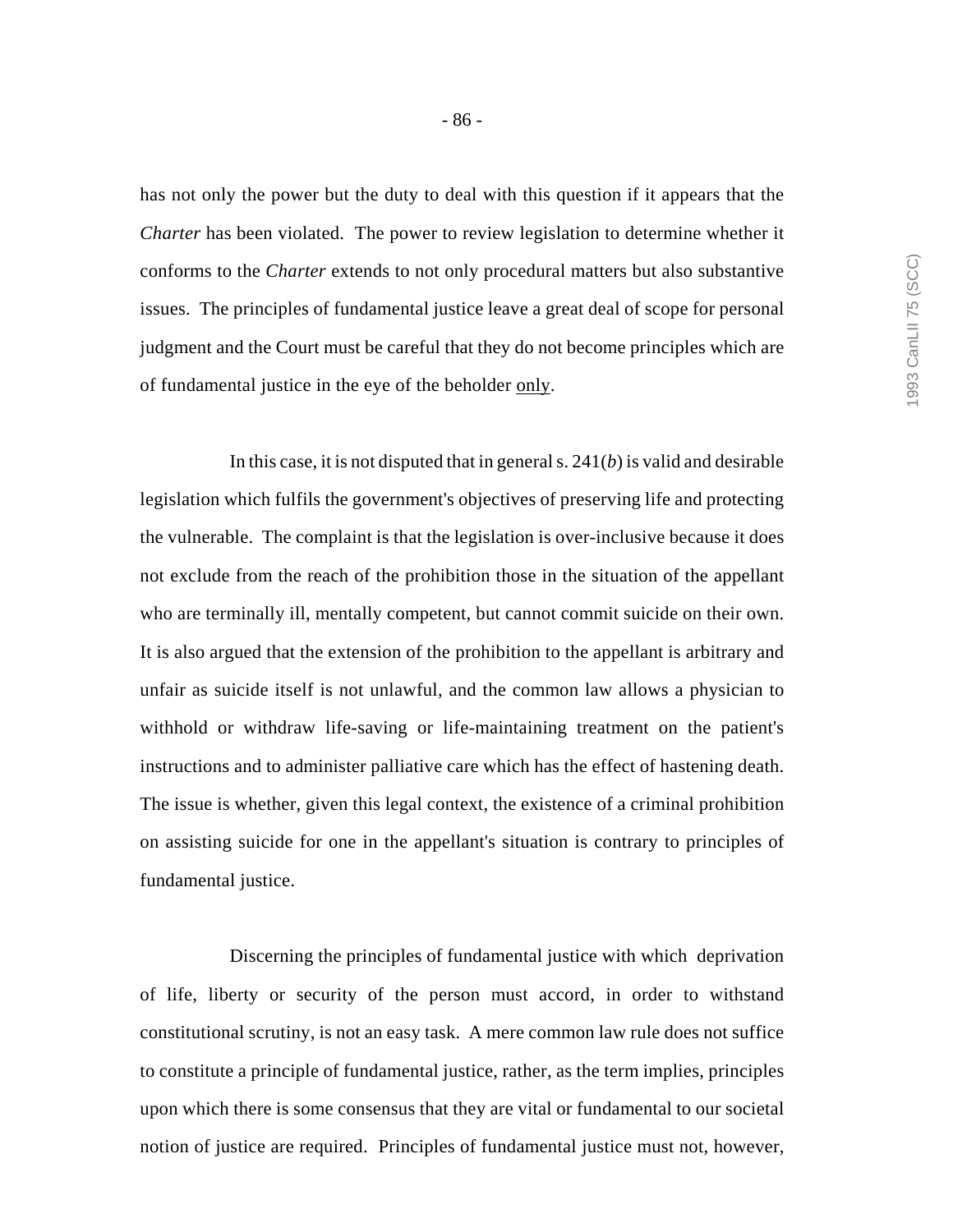be so broad as to be no more than vague generalizations about what our society considers to be ethical or moral. They must be capable of being identified with some precision and applied to situations in a manner which yields an understandable result. They must also, in my view, be legal principles. The now familiar words of Lamer J. (as he then was) in *Re B.C. Motor Vehicle Act*, [1985] 2 S.C.R. 486, at pp. 512-13, are as follows:

> Consequently, the principles of fundamental justice are to be found in the basic tenets and principles, not only of our judicial process, but also of the other components of our legal system.

> ... the proper approach to the determination of the principles of fundamental justice is quite simply one in which, as Professor L. Tremblay has written, "future growth will be based on historical roots"....

> Whether any given principle may be said to be a principle of fundamental justice within the meaning of s. 7 will rest upon an analysis of the nature, sources, *rationale* and essential role of that principle within the judicial process and in our legal system, as it evolves.

This Court has often stated that in discerning the principles of fundamental justice governing a particular case, it is helpful to look at the common law and legislative history of the offence in question (*Re B.C. Motor Vehicle Act* and *Morgentaler*, *supra*, and *R. v. Swain*, [1991] 1 S.C.R. 933). It is not sufficient, however, merely to conduct a historical review and conclude that because neither Parliament nor the various medical associations had ever expressed a view that assisted suicide should be decriminalized, that to prohibit it could not be said to be contrary to the principles of fundamental justice. Such an approach would be problematic for two reasons. First, a strictly historical analysis will always lead to the conclusion in a case such as this that the deprivation is in accordance with fundamental justice as the legislation will not have kept pace with advances in medical technology.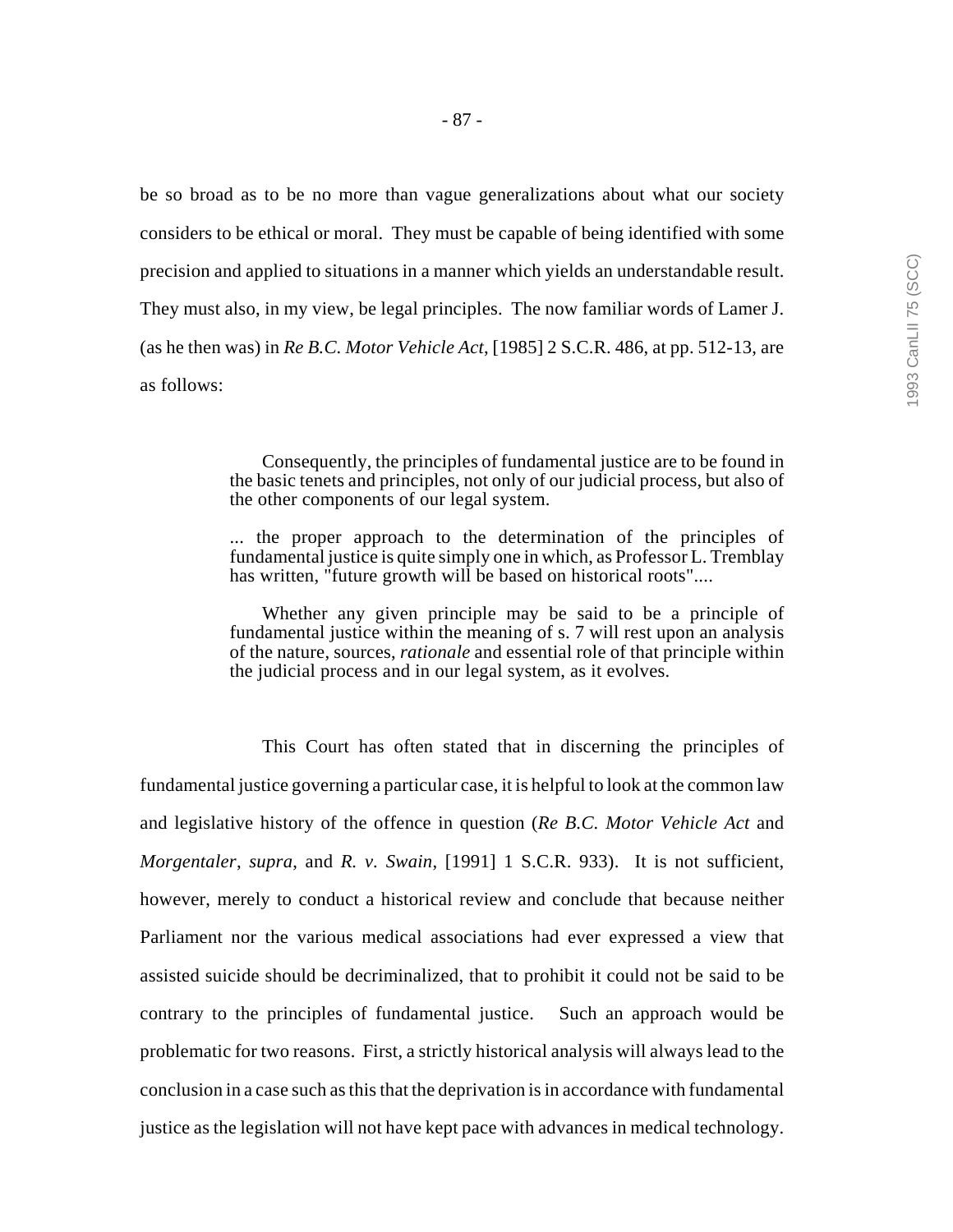- 88 -

 Second, such reasoning is somewhat circular, in that it relies on the continuing existence of the prohibition to find the prohibition to be fundamentally just.

The way to resolve these problems is not to avoid the historical analysis, but to make sure that one is looking not just at the existence of the practice itself (i.e., the continued criminalization of assisted suicide) but at the rationale behind that practice and the principles which underlie it.

The appellant asserts that it is a principle of fundamental justice that the human dignity and autonomy of individuals be respected, and that to subject her to needless suffering in this manner is to rob her of her dignity. The importance of the concept of human dignity in our society was enunciated by Cory J. (dissenting, Lamer C.J. concurring) in *Kindler v. Canada (Minister of Justice)*, [1991] 2 S.C.R. 779, at p. 813. Respect for human dignity underlies many of the rights and freedoms in the *Charter*.

That respect for human dignity is one of the underlying principles upon which our society is based is unquestioned. I have difficulty, however, in characterizing this in itself as a principle of fundamental justice within the meaning of s. 7. While respect for human dignity is the genesis for many principles of fundamental justice, not every law that fails to accord such respect runs afoul of these principles. To state that "respect for human dignity and autonomy" is a principle of fundamental justice, then, is essentially to state that the deprivation of the appellant's security of the person is contrary to principles of fundamental justice because it deprives her of security of the person. This interpretation would equate security of the person with a principle of fundamental justice and render the latter redundant.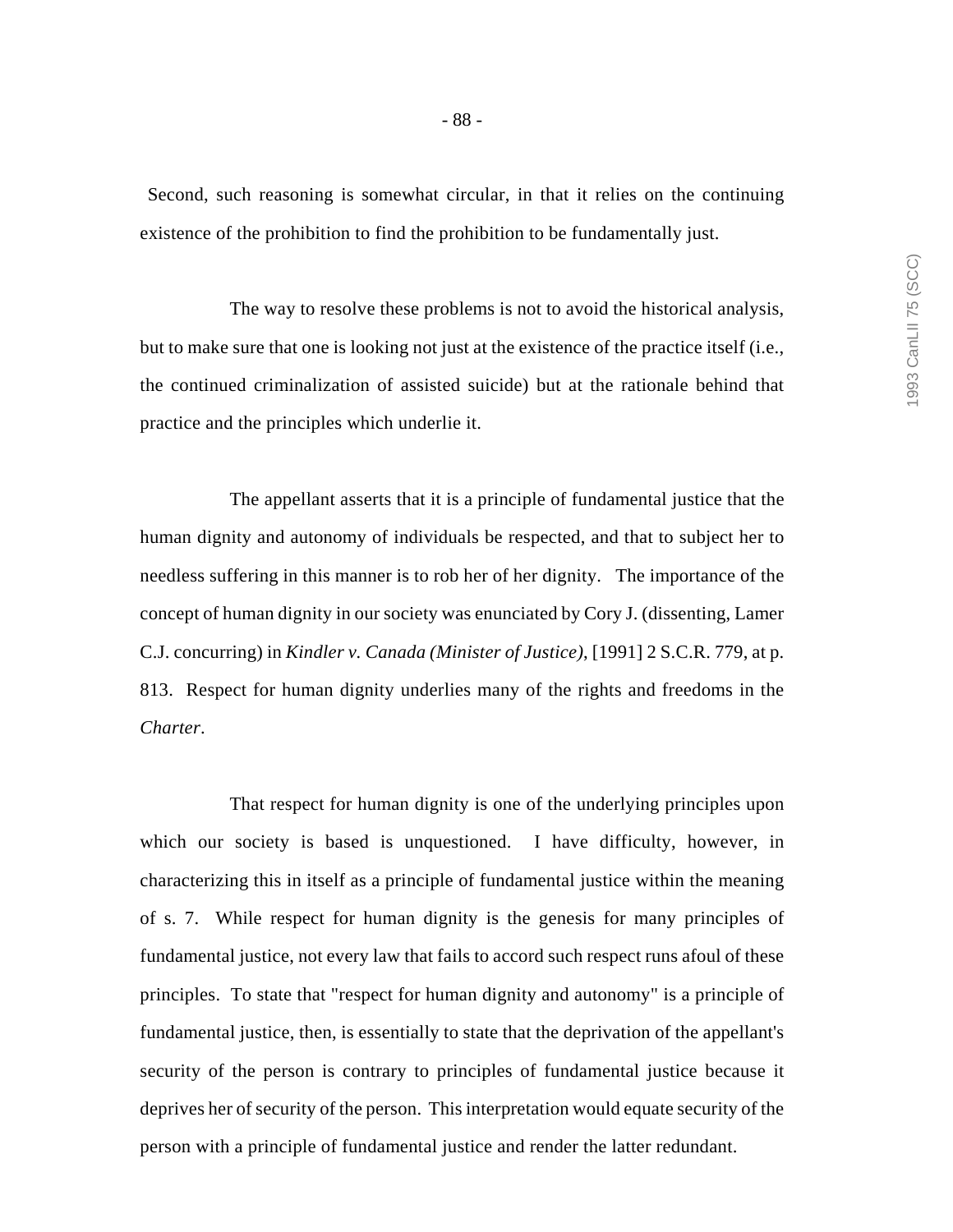I cannot subscribe to the opinion expressed by my colleague, McLachlin J., that the state interest is an inappropriate consideration in recognizing the principles of fundamental justice in this case. This Court has affirmed that in arriving at these principles, a balancing of the interest of the state and the individual is required. In *Thomson Newspapers Ltd. v. Canada (Director of Investigation and Research, Restrictive Trade Practices Commission)*, [1990] 1 S.C.R. 425, at p. 539, La Forest J., referring to his own reasons in *R. v. Lyons*, [1987] 2 S.C.R. 309, at p. 327, and *R. v. Beare*, [1988] 2 S.C.R. 387, at pp. 402-3, stated that one must "consider (the impugned measure) against the applicable principles and policies that have animated legislative and judicial practice in the field". La Forest J. concluded that:

> What these practices have sought to achieve is a just accommodation between the interests of the individual and those of the state, both of which factors play a part in assessing whether a particular law violates the principles of fundamental justice; see *R. v. Lyons*, *supra*, at pp. 327 and 329; *R. v. Beare*, *supra*, at pp. 403-5; also my reasons in *R. v. Corbett*, [1988] 1 S.C.R. 670, at p. 745 (dissenting on another point); see also *R. v. Jones*, [1986] 2 S.C.R. 284, at p. 304, *per* La Forest J. (Dickson C.J. and Lamer J. concurring). The interests in the area with which we are here concerned involve particularly delicate balancing, and, as Wilson J. has demonstrated, the various common law countries have approached it in rather different ways. I do not wish to undertake the invidious task of examining which is the better way. All seem to me to be reasonable approaches, but what is important is that the *Charter* provisions seem to me to be deeply anchored in previous Canadian experience. By this, I do not mean that we must remain prisoners of our past. I do mean, however, that in continuing to grope for the best balance in specific contexts, we must begin with our own experience ....

This concept of balancing was confirmed in a very recent judgment of this Court. In *Cunningham v. Canada*, [1993] 2 S.C.R. 143, McLachlin J. concluded that the appellant had been deprived of a liberty interest protected by s. 7. She then considered whether that deprivation was in accordance with the principles of fundamental justice (at pp. 151-52):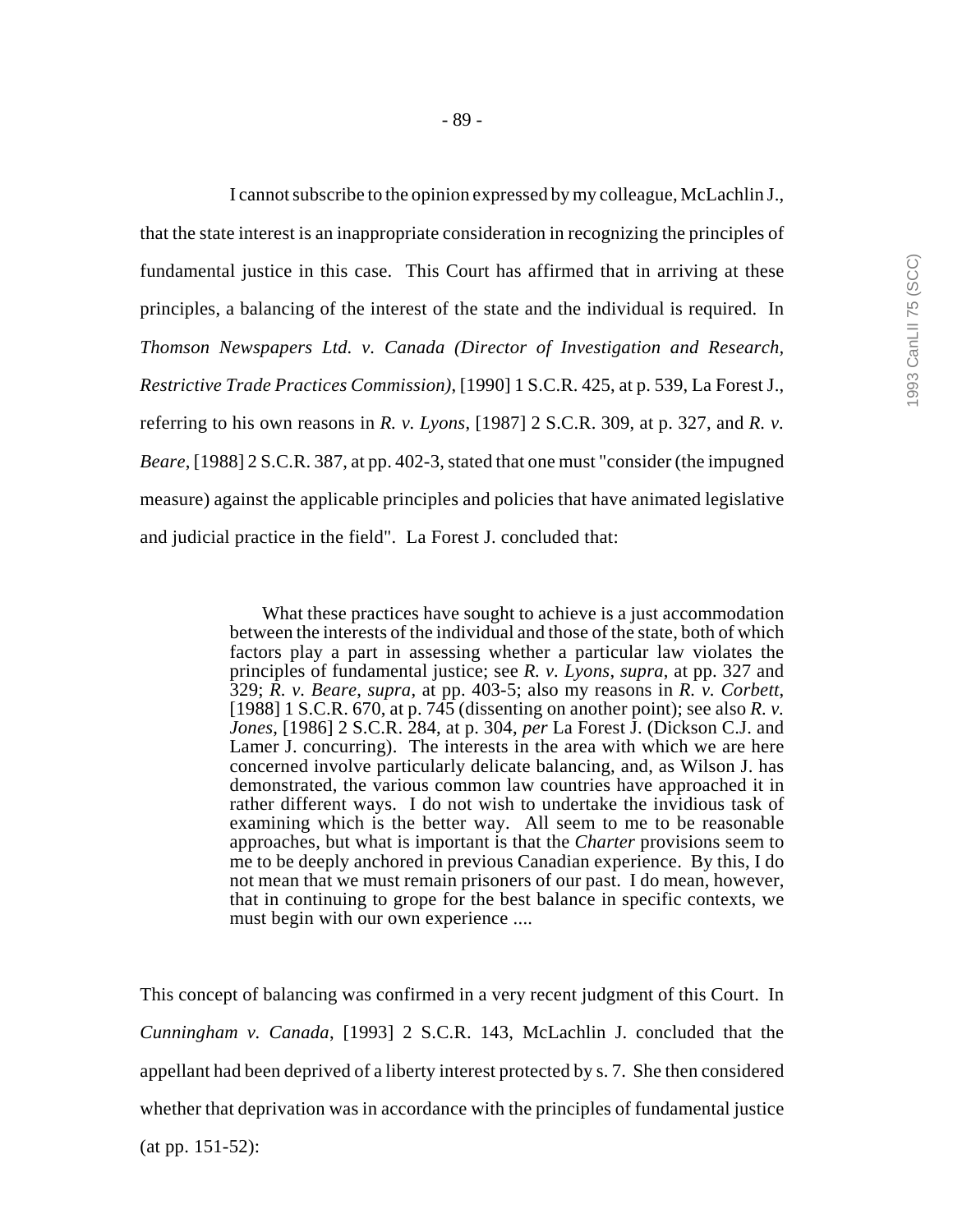The principles of fundamental justice are concerned not only with the interest of the person who claims his liberty has been limited, but with the protection of society. Fundamental justice requires that a fair balance be struck between these interests, both substantively and procedurally (see *Re B.C. Motor Vehicle Act*, [1985] 2 S.C.R. 486, at pp. 502-3, *per* Lamer J.; *Singh v. Minister of Employment and Immigration*, [1985] 1 S.C.R. 177, at p. 212, *per* Wilson J.; *Pearlman v. Manitoba Law Society Judicial Committee*, [1991] 2 S.C.R. 869, at p. 882, *per* Iacobucci J.). In my view the balance struck in this case conforms to this requirement.

The first question is whether, from a substantive point of view, the change in the law strikes the right balance between the accused's interests and the interests of society. The interest of society in being protected against the violence that may be perpetrated as a consequence of the early release of inmates whose sentence has not been fully served needs no elaboration. On the other side of the balance lies the prisoner's interest in an early conditional release. [Emphasis added.]

McLachlin J. held that the appropriate balance had been struck "by qualifying the prisoner's expectation regarding the form in which the sentence would be served" (p. 152).

Where the deprivation of the right in question does little or nothing to enhance the state's interest (whatever it may be), it seems to me that a breach of fundamental justice will be made out, as the individual's rights will have been deprived for no valid purpose. This is, to my mind, essentially the type of analysis which E. Colvin advocates in his article "Section Seven of the Canadian Charter of Rights and Freedoms" (1989), 68 *Can. Bar Rev*. 560, and which was carried out in *Morgentaler*. That is, both Dickson C.J. and Beetz J. were of the view that at least some of the restrictions placed upon access to abortion had no relevance to the state objective of protecting the foetus while protecting the life and health of the mother. In that regard the restrictions were arbitrary or unfair. It follows that before one can determine that a statutory provision is contrary to fundamental justice, the relationship between the provision and the state interest must be considered. One cannot conclude that a particular limit is arbitrary because (in the words of my colleague, McLachlin J. at pp.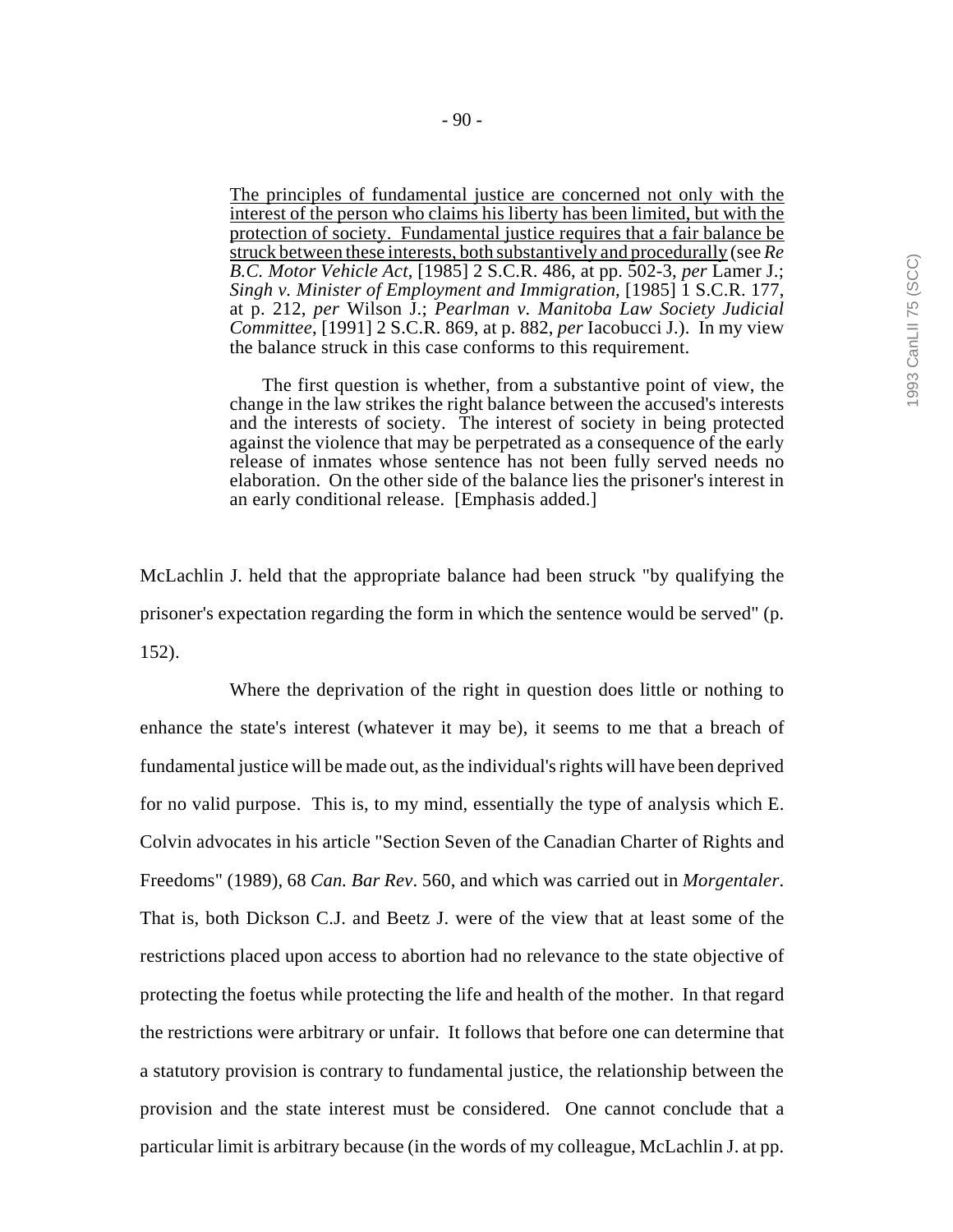619-20) "it bears no relation to, or is inconsistent with, the objective that lies behind the legislation" without considering the state interest and the societal concerns which

it reflects.

The issue here, then, can be characterized as being whether the blanket prohibition on assisted suicide is arbitrary or unfair in that it is unrelated to the state's interest in protecting the vulnerable, and that it lacks a foundation in the legal tradition and societal beliefs which are said to be represented by the prohibition.

Section 241(*b*) has as its purpose the protection of the vulnerable who might be induced in moments of weakness to commit suicide. This purpose is grounded in the state interest in protecting life and reflects the policy of the state that human life should not be depreciated by allowing life to be taken. This policy finds expression not only in the provisions of our *Criminal Code* which prohibit murder and other violent acts against others notwithstanding the consent of the victim, but also in the policy against capital punishment and, until its repeal, attempted suicide. This is not only a policy of the state, however, but is part of our fundamental conception of the sanctity of human life. The Law Reform Commission expressed this philosophy appropriately in its Working Paper 28, *Euthanasia, Aiding Suicide and Cessation of Treatment* (1982), at p. 36:

> Preservation of human life is acknowledged to be a fundamental value of our society. Historically, our criminal law has changed very little on this point. Generally speaking, it sanctions the principle of the sanctity of human life. Over the years, however, law has come to temper the apparent absolutism of the principle, to delineate its intrinsic limitations and to define its true dimensions.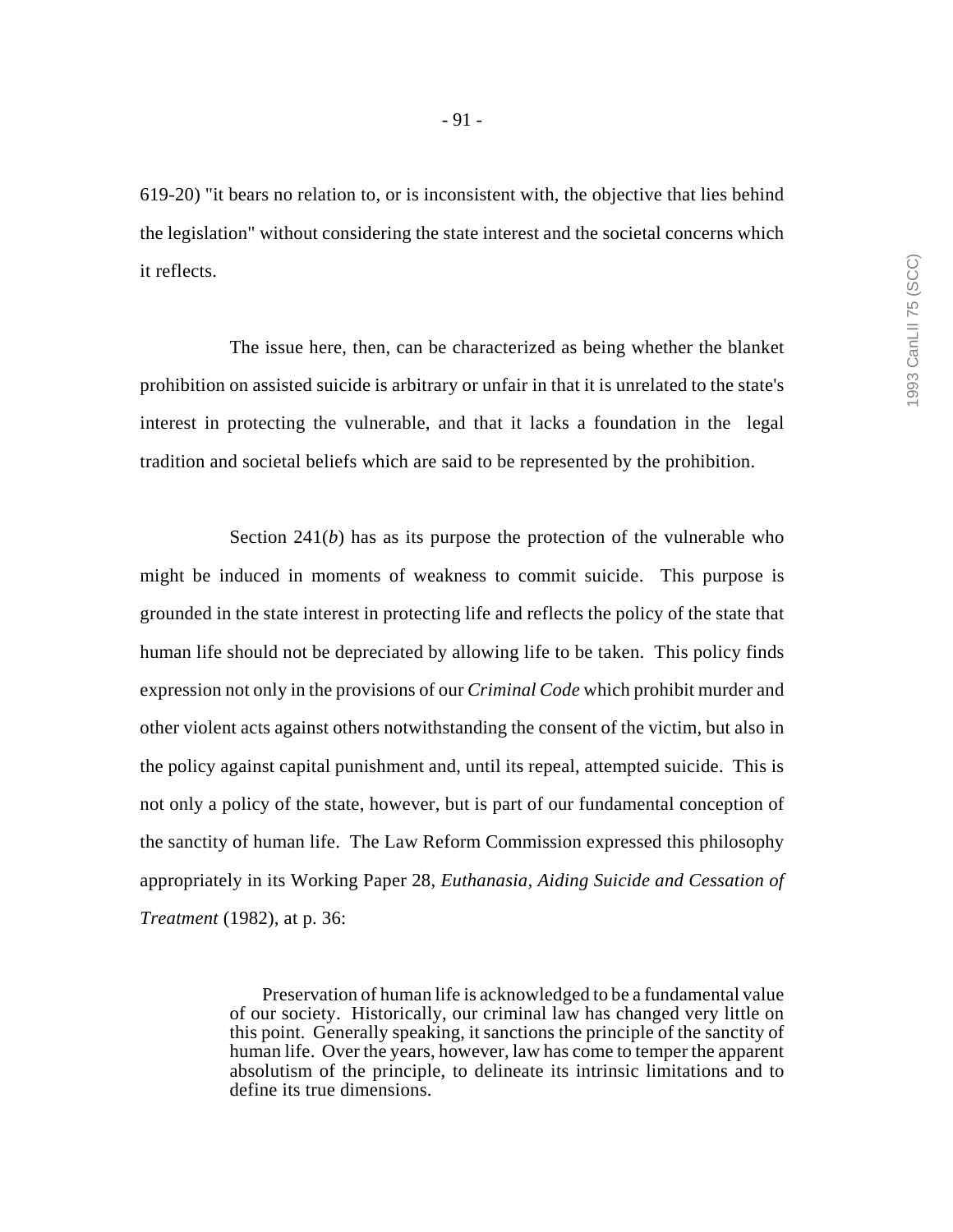As is noted in the above passage, the principle of sanctity of life is no longer seen to require that all human life be preserved at all costs. Rather, it has come to be understood, at least by some, as encompassing quality of life considerations, and to be subject to certain limitations and qualifications reflective of personal autonomy and dignity. An analysis of our legislative and social policy in this area is necessary in order to determine whether fundamental principles have evolved such that they conflict with the validity of the balancing of interests undertaken by Parliament.

### (i) History of the Suicide Provisions

At common law, suicide was seen as a form of felonious homicide that offended both against God and the King's interest in the life of his citizens. As Blackstone noted in *Commentaries on the Laws of England* (1769), vol. 4, at p. 189:

> ... the law of England wisely and religiously considers, that no man hath a power to destroy life, but by commission from God, the author of it: and, as the suicide is guilty of a double offence; one spiritual, in invading the prerogative of the Almighty, and rushing into his immediate presence uncalled for; the other temporal, against the king, who hath an interest in the preservation of all his subjects; the law has therefore ranked this among the highest crimes, making it a peculiar species of felony, a felony committed on oneself.

This is essentially the view first propounded by Plato and Aristotle that suicide was "an offence against the gods or the state" (M. G. Velasquez, "Defining Suicide" (1987), 3 *Issues in Law & Medicine* 37, at p. 40).

However, the contrary school of thought has always existed and is premised on notions of both freedom and compassion. The Roman Stoics, for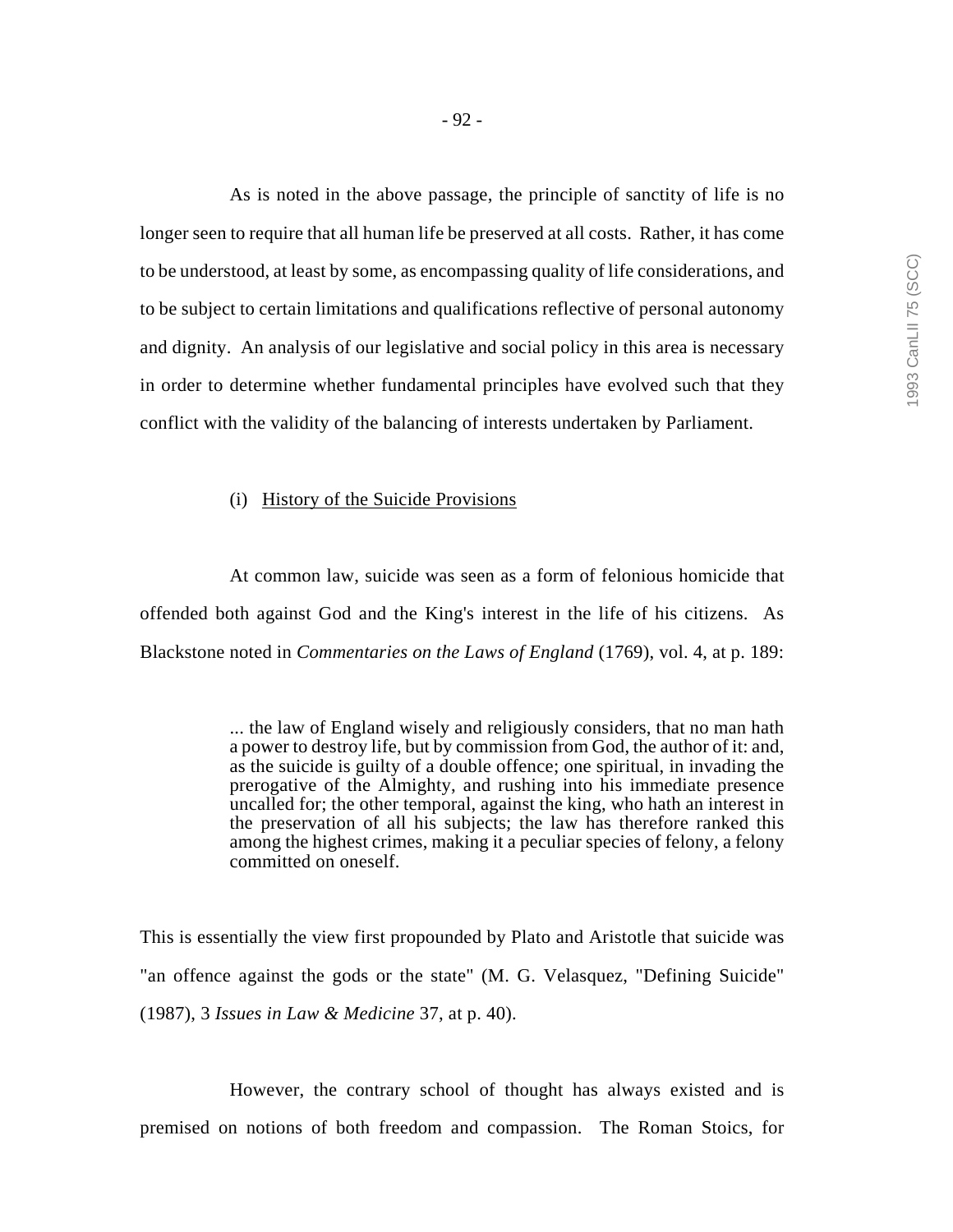example, "tended to condone suicide as a lawful and rational exercise of individual freedom and even wise in the cases of old age, disease, or dishonor" (Velasquez, *supra*, at p. 40). A more humane tone was struck by the Chancellor Francis Bacon who would have preferred leaving to the doctors the duty of lessening, or even ending, the suffering of their patients (L. Depaule, "Le droit à la mort: rapport juridique" (1974), 7 *Human Rights Journal* 464, at p. 467). There has never been a consensus with respect to this contrary school of thought.

Thus, until 1823, English law provided that the property of the suicide be forfeited and his body placed at the cross-roads of two highways with a stake driven through it. Burial indignities were also imposed in *ancien régime* France where the body of the suicide was often put on trial before being crucified (G. Williams, *The Sanctity of Life and the Criminal Law* (1957), at p. 259; Depaule, *supra*, at p. 465, citing the *Ordonnance de 1670*, title XXII).

However, given the practical difficulties of prosecuting the successful suicide, most prohibitions centred on attempted suicide; it was considered an offence and accessory liability for assisted suicide was made punishable. In England, this took the form of a charge of accessory before the fact to murder or murder itself until the passage of the *Suicide Act, 1961* (U.K.), 9 & 10 Eliz. 2, c. 60, which created an offence of assisting suicide which reads much like our s. 241. In Canada, the common law recognized that aiding suicide was criminal (G. W. Burbidge, *A Digest of the Criminal Law of Canada* (1890), at p. 224) and this was enshrined in the first *Criminal Code*, S.C. 1892, c. 29, s. 237. It is, with some editorial changes, the provision now found in s. 241.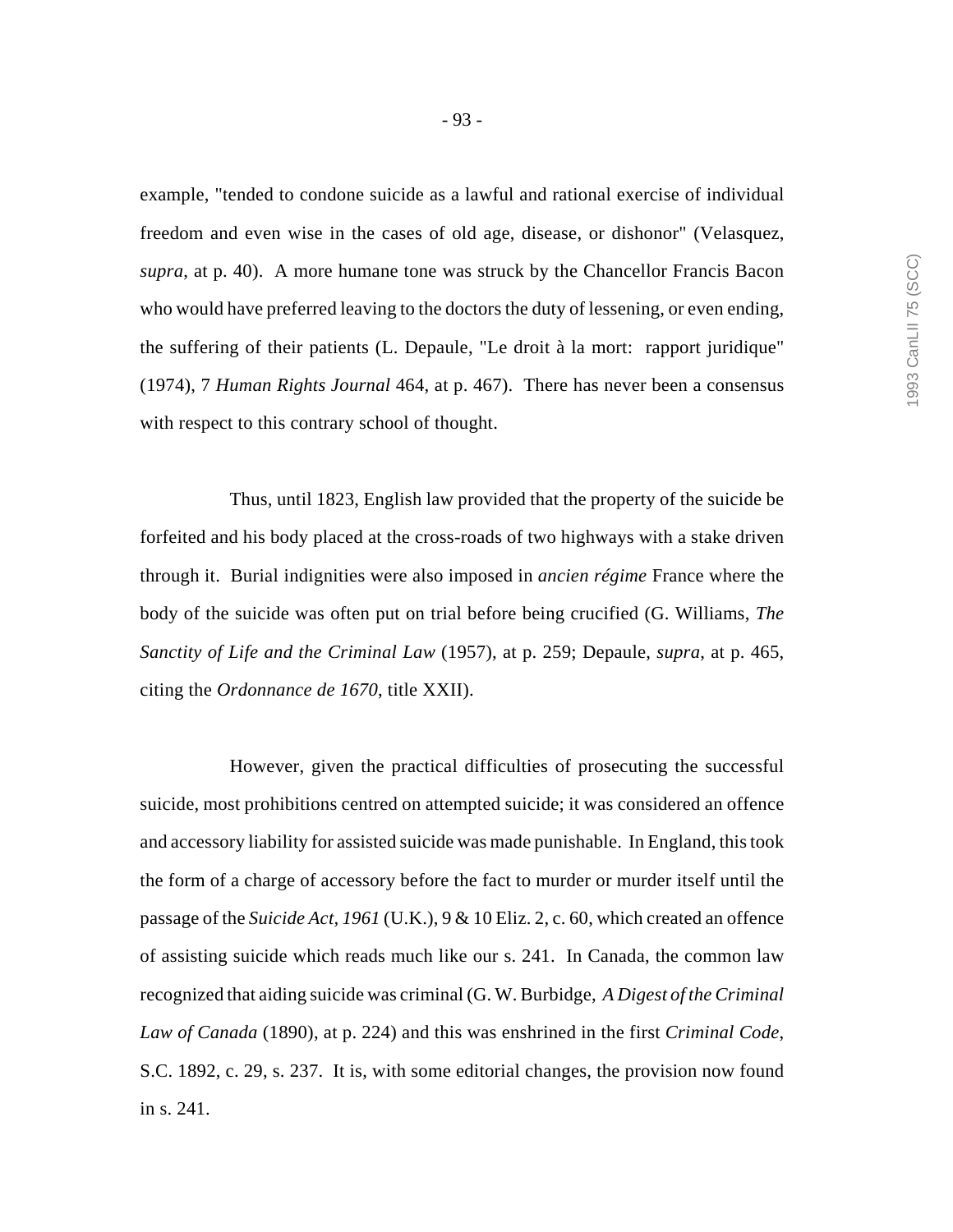The associated offence of attempted suicide has an equally long pedigree in Canada, found in the original *Code* at s. 238 and continued substantively unaltered until its repeal by S.C. 1972, c. 13, s. 16. The fact of this decriminalization does not aid us particularly in this analysis, however. Unlike the situation with the partial decriminalization of abortion, the decriminalization of attempted suicide cannot be said to represent a consensus by Parliament or by Canadians in general that the autonomy interest of those wishing to kill themselves is paramount to the state interest in protecting the life of its citizens. Rather, the matter of suicide was seen to have its roots and its solutions in sciences outside the law, and for that reason not to mandate a legal remedy. Since that time, there have been some attempts to decriminalize assistance to suicide through private members bills, but none has been successful.

# (ii) Medical Care at the End of Life

Canadian courts have recognized a common law right of patients to refuse consent to medical treatment, or to demand that treatment, once commenced, be withdrawn or discontinued (*Ciarlariello v. Schacter*, [1993] 2 S.C.R. 119). This right has been specifically recognized to exist even if the withdrawal from or refusal of treatment may result in death (*Nancy B. v. Hôtel-Dieu de Québec* (1992), 86 D.L.R. (4th) 385 (Que. S.C.); and *Malette v. Shulman* (1990), 72 O.R. (2d) 417 (C.A.)). The United States Supreme Court has also recently recognized that the right to refuse lifesustaining medical treatment is an aspect of the liberty interest protected by the Fourteenth Amendment in *Cruzan v. Director, Missouri Health Department* (1990), 111 L. Ed. 2d 224. However, that Court also enunciated the view that when a patient was unconscious and thus unable to express her own views, the state was justified in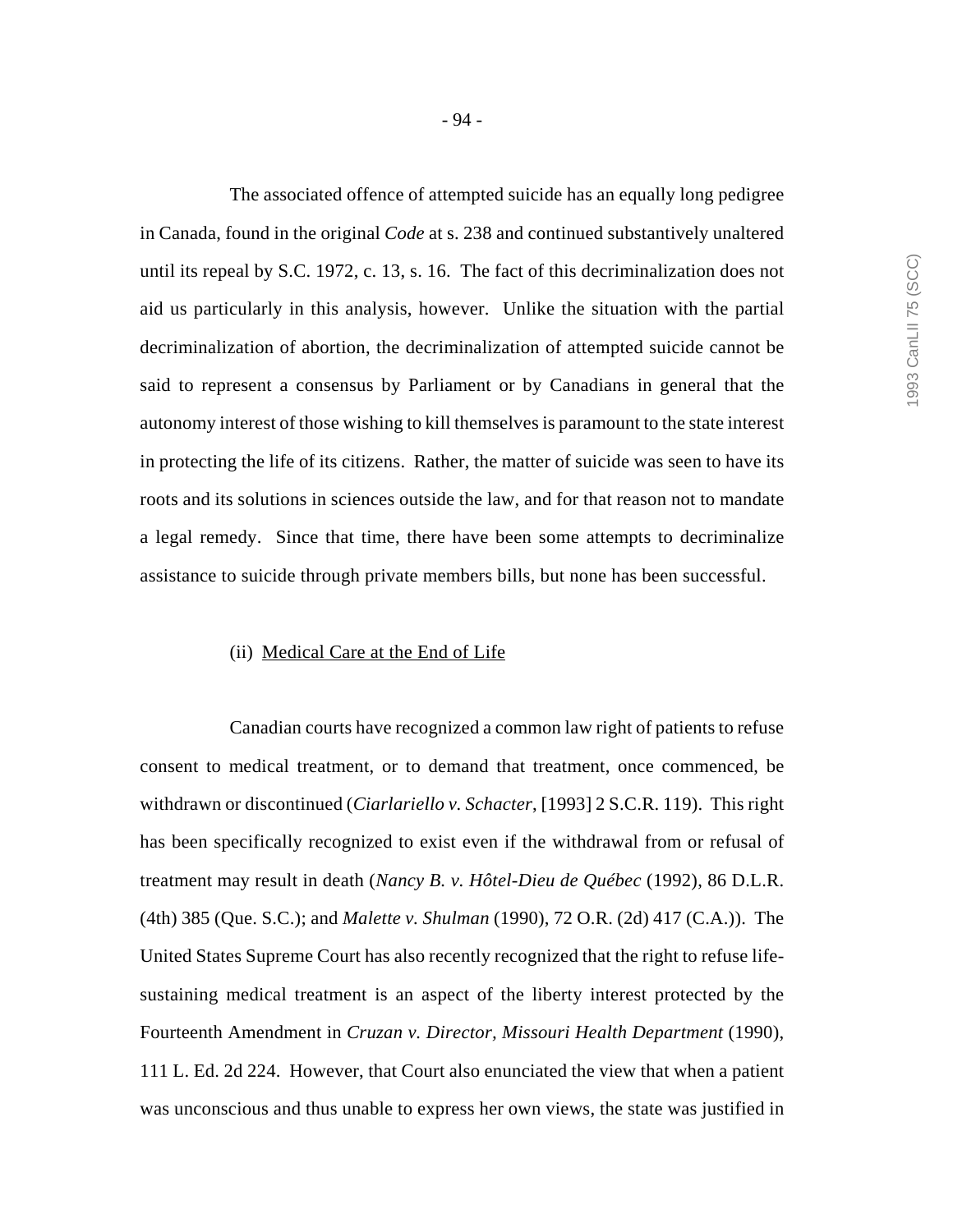requiring compelling evidence that withdrawal of treatment was in fact what the patient would have requested had she been competent.

The House of Lords has also had occasion very recently to address the matter of withdrawal of treatment. In *Airedale N.H.S. Trust v. Bland*, [1993] 2 W.L.R. 316, their Lordships authorized the withdrawal of artificial feeding from a 17-year-old boy who was in a persistent vegetative state as a result of injuries suffered in soccer riots, upon the consent of his parents. Persistence in a vegetative state was found not to be beneficial to the patient and the principle of sanctity of life, which was not absolute, was therefore found not to be violated by the withdrawal of treatment.

Although the issue was not before them, their Lordships nevertheless commented on the distinction between withdrawal of treatment and active euthanasia. Lord Keith stated at p. 362 that though the principle of sanctity of life is not an absolute one, "it forbids the taking of active measures to cut short the life of a terminally ill patient". Lord Goff also emphasized this distinction, stressing that the law draws a crucial distinction between active and passive euthanasia. He stated as follows, at pp. 368-69:

> ...the former [passive euthanasia] may be lawful, either because the doctor is giving effect to his patient's wishes by withholding the treatment or care, or even in certain circumstances in which (on principles which I shall describe) the patient is incapacitated from stating whether or not he gives his consent. But it is not lawful for a doctor to administer a drug to his patient to bring about his death, even though that course is prompted by a humanitarian desire to end his suffering, however great that suffering may be.... So to act is to cross the Rubicon which runs between on the one hand the care of the living patient and on the other hand euthanasia - actively causing his death to avoid or to end his suffering.... It is of course well known that there are many responsible members of our society who believe that euthanasia should be made lawful; but that result could, I believe, only be achieved by legislation which expresses the democratic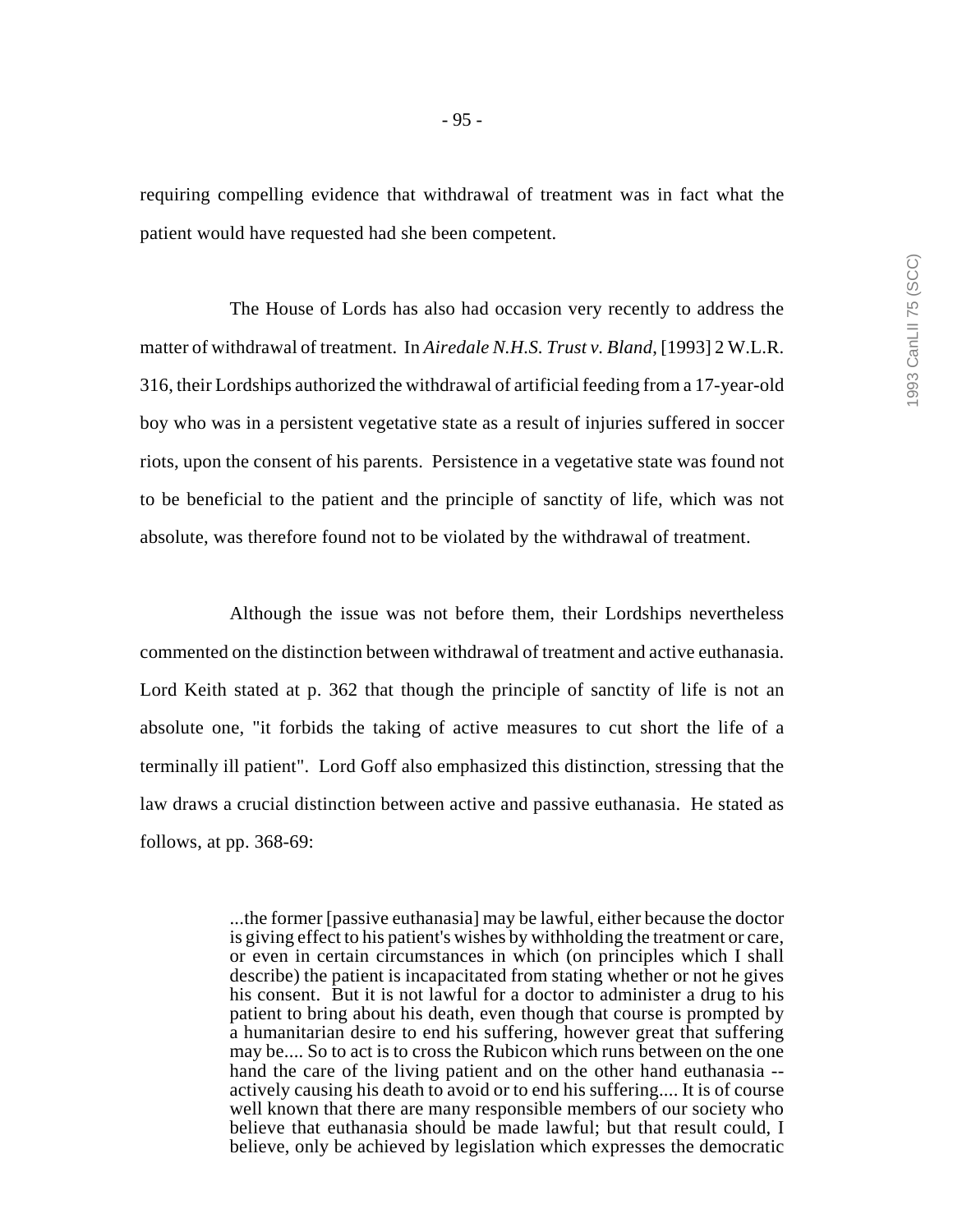will that so fundamental a change should be made in our law, and can, if enacted, ensure that such legalised killing can only be carried out subject to appropriate supervision and control. It is true that the drawing of this distinction may lead to a charge of hypocrisy; because it can be asked why, if the doctor, by discontinuing treatment, is entitled in consequence to let his patient die, it should not be lawful to put him out his misery straight away, in a more humane manner, by a lethal injection, rather than let him linger on in pain until he dies. But the law does not feel able to authorise euthanasia, even in circumstances such as these; for once euthanasia is recognised as lawful in these circumstances, it is difficult to see any logical basis for excluding it in others.

Following Working Paper 28, the Law Reform Commission recommended in its 1983 Report to the Minister of Justice that the *Criminal Code* be amended to provide that the homicide provisions not be interpreted as requiring a physician to undertake medical treatment against the wishes of a patient, or to continue medical treatment when such treatment "has become therapeutically useless", or from requiring a physician to "cease administering appropriate palliative care intended to eliminate or to relieve the suffering of a person, for the sole reason that such care or measures are likely to shorten the life expectancy of this person" (Report 20, *Euthanasia, Aiding Suicide and Cessation of Treatment* (1983), at pp. 34-35).

The Law Reform Commission had discussed in the Working Paper the possibility of the decriminalization of assisted suicide in the following terms, at pp. 53-54:

> First of all, the prohibition in [s. 241] is not restricted solely to the case of the terminally ill patient, for whom we can only have sympathy, or solely to his physician or a member of his family who helps him to put an end to his suffering. The section is more general and applies to a variety of situations for which it is much more difficult to feel sympathy. Consider, for example, a recent incident, that of inciting to mass suicide. What of the person who takes advantage of another's depressed state to encourage him to commit suicide, for his own financial benefit? What of the person who, knowing an adolescent's suicidal tendencies, provides him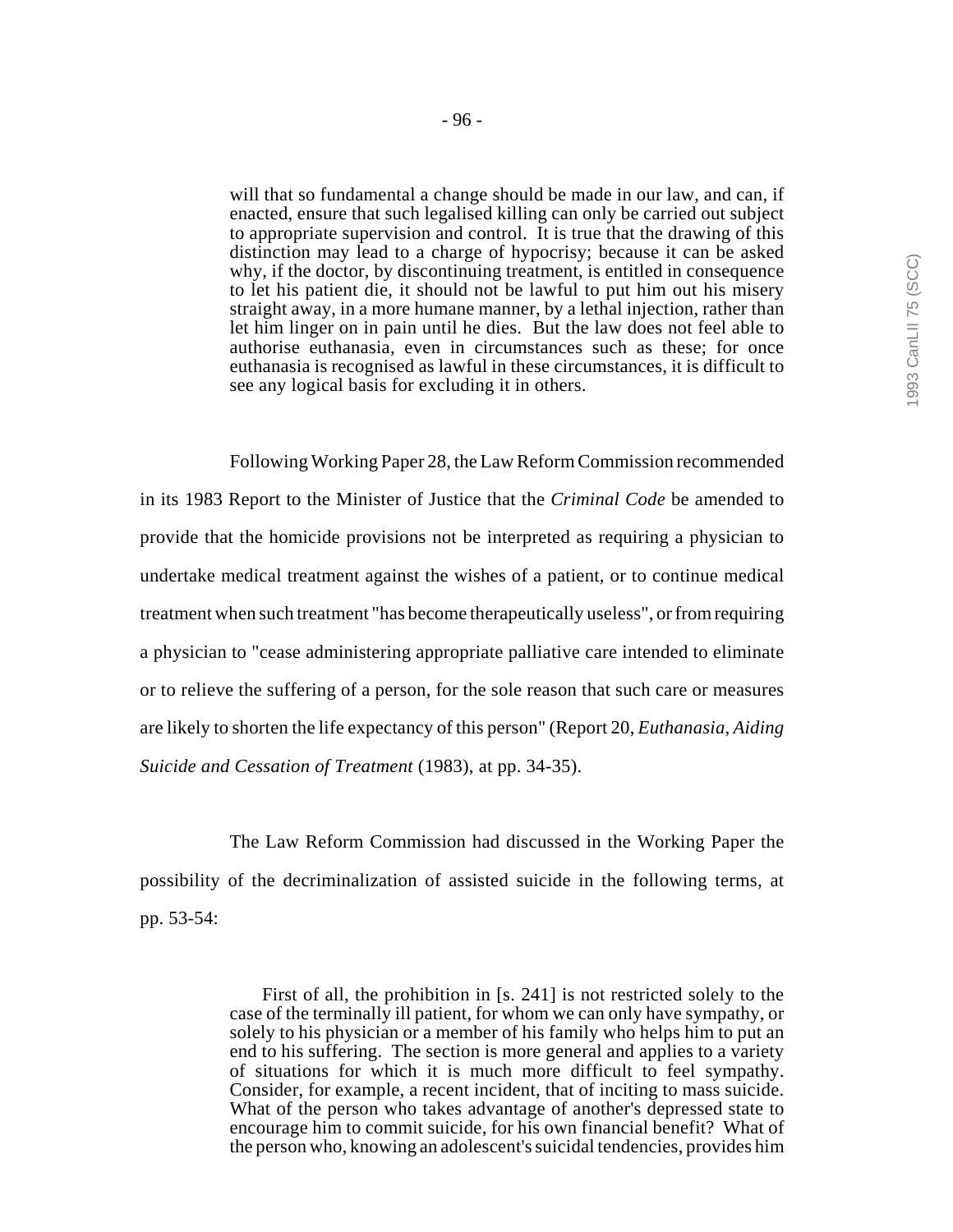with large enough quantities of drugs to kill him? The "accomplice" in

these cases cannot be considered morally blameless. Nor can one conclude that the criminal law should not punish such conduct. To decriminalize completely the act of aiding, abetting or counselling suicide would therefore not be a valid legislative policy. But could it be in the case of the terminally ill?

The probable reason why legislation has not made an exception for the terminally ill lies in the fear of the excesses or abuses to which liberalization of the existing law could lead. As in the case of "compassionate murder", decriminalization of aiding suicide would be based on the humanitarian nature of the motive leading the person to provide such aid, counsel or encouragement. As in the case of compassionate murder, moreover, the law may legitimately fear the difficulties involved in determining the true motivation of the person committing the act.

Aiding or counselling a person to commit suicide, on the one hand, and homicide, on the other, are sometimes extremely closely related. Consider, for example, the doctor who holds the glass of poison and pours the contents into the patient's mouth. Is he aiding him to commit suicide? Or is he committing homicide, since the victim's willingness to die is legally immaterial? There is reason to fear that homicide of the terminally ill for ignoble motives may readily be disguised as aiding suicide.

In its Working Paper, the Commission had originally recommended that the consent of the Attorney General should be required before prosecutions could be brought under s. 241(*b*). However, after negative public response, the Commission retracted this recommendation in its 1983 Report.

It can be seen, therefore, that while both the House of Lords, and the Law Reform Commission of Canada have great sympathy for the plight of those who wish to end their lives so as to avoid significant suffering, neither has been prepared to recognize that the active assistance of a third party in carrying out this desire should be condoned, even for the terminally ill. The basis for this refusal is twofold it seems -- first, the active participation by one individual in the death of another is intrinsically morally and legally wrong, and second, there is no certainty that abuses can be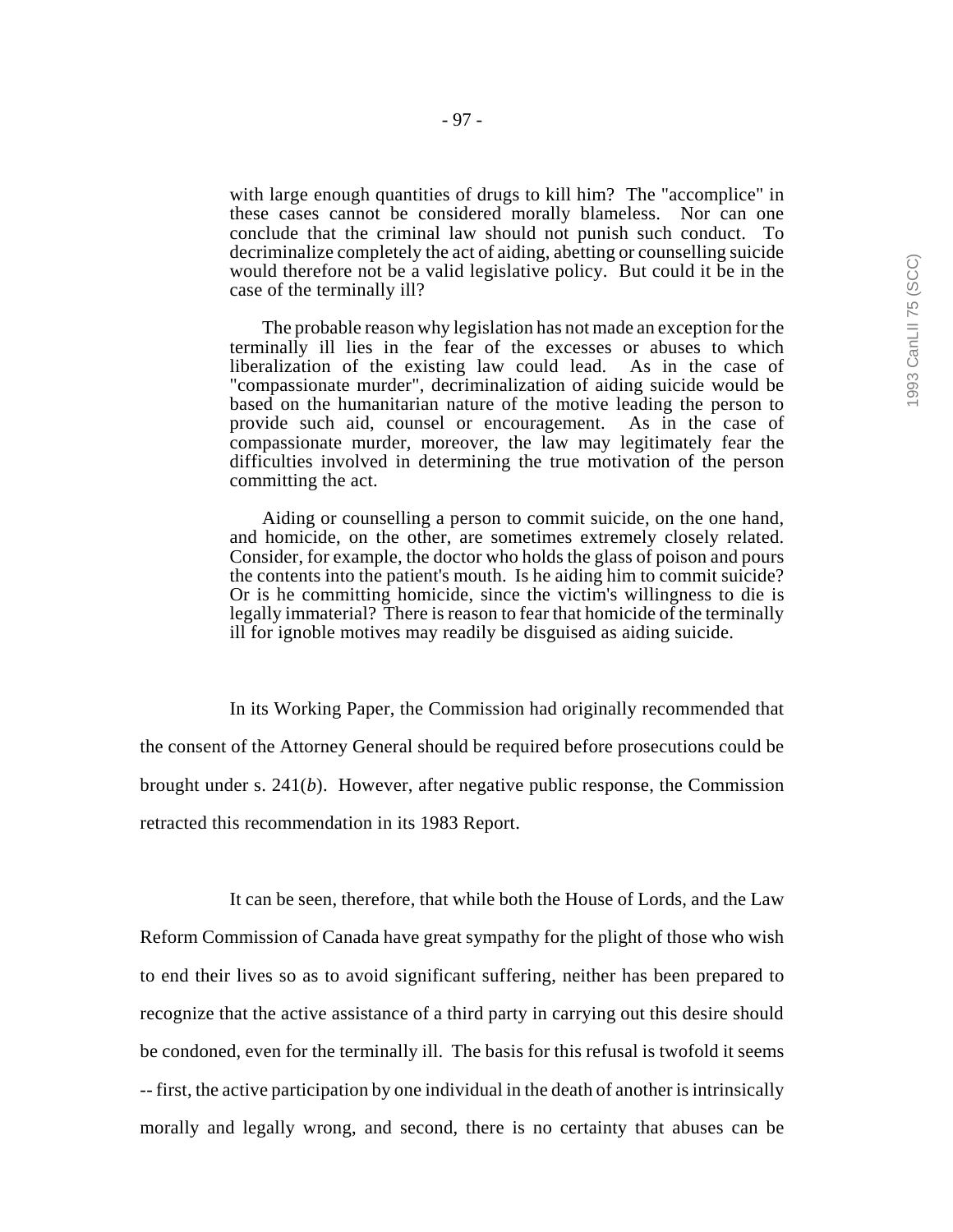prevented by anything less than a complete prohibition. Creating an exception for the terminally ill might therefore frustrate the purpose of the legislation of protecting the vulnerable because adequate guidelines to control abuse are difficult or impossible to develop.

#### (iii) Review of Legislation in other Countries

A brief review of the legislative situation in other Western democracies demonstrates that in general, the approach taken is very similar to that which currently exists in Canada. Nowhere is assisted suicide expressly permitted, and most countries have provisions expressly dealing with assisted suicide which are at least as restrictive as our s. 241. For example, the *Austrian Penal Act 1945*, s. 139b, and the Spanish *Penal Code*, art. 409, have provisions virtually identical to our own, while the Italian *Penal Code* of 1930, art. 580, is even more broadly drafted, reading as follows:

> Whoever brings about another's suicide or reinforces his determination to commit suicide, or in any way facilitates its commission, shall be punished. . . . [Emphasis added.]

> (*The Italian Penal Code* (1978), translated by E. M. Wise, in the American Series of Foreign Penal Codes, vol. 23, at p. 194.)

The relevant provision of the *Suicide Act, 1961* of the United Kingdom punishes a "person who aids, abets, counsels or procures the suicide of another or an attempt by another, to commit suicide", and this form of prohibition is echoed in the criminal statutes of all state and territorial jurisdictions in Australia (M. Otlowski, "Mercy Killing Cases in the Australian Criminal Justice System" (1993), 17 *Crim. L.J.*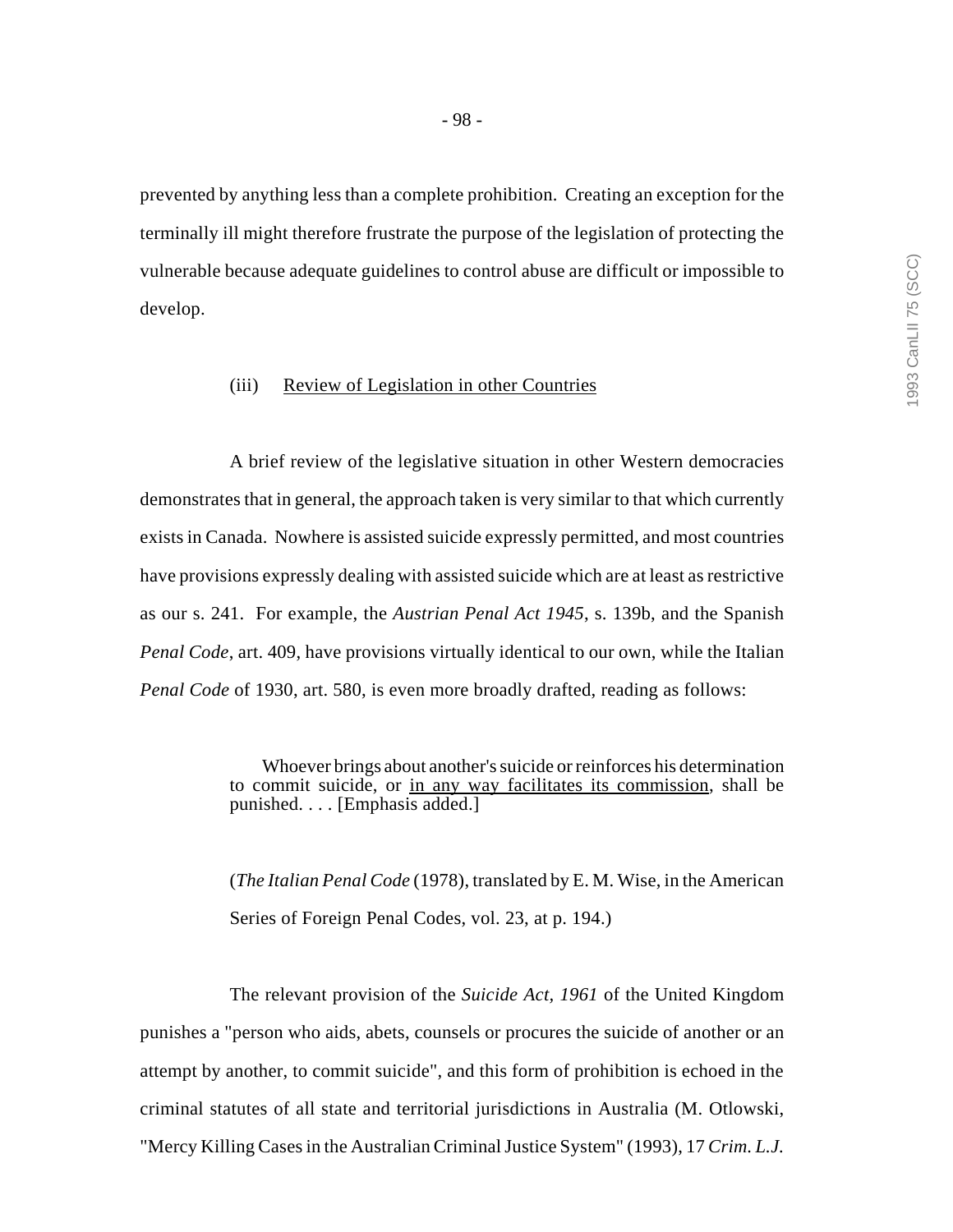10). The U.K. provision is apparently the only prohibition on assisted suicide which has been subjected to judicial scrutiny for its impact on human rights prior to the present case. In the Application No. 10083/82, *R. v. United Kingdom*, July 4, 1983, D.R. 33, p. 270, the European Commission of Human Rights considered whether s. 2 of the *Suicide Act, 1961* violated either the right to privacy in Article 8 or freedom of expression in Article 10 of the *Convention for the Protection of Human Rights and Fundamental Freedoms*. The applicant, who was a member of a voluntary euthanasia association, had been convicted of several counts of conspiracy to aid and abet a suicide for his actions in placing persons with a desire to kill themselves in touch with his co-accused who then assisted them in committing suicide. The European Commission held (at pp. 271-72) that the acts of aiding, abetting, counselling or procuring suicide were "excluded from the concept of privacy by virtue of their trespass on the public interest of protecting life, as reflected in the criminal provisions of the 1961 Act", and upheld the applicant's conviction for the offence. Further, the Commission upheld the restriction on the applicant's freedom of expression, recognizing (at p. 272):

> . . . the State's legitimate interest in this area in taking measures to protect, against criminal behaviour, the life of its citizens particularly those who belong to especially vulnerable categories by reason of their age or infirmity. It recognises the right of the State under the Convention to guard against the inevitable criminal abuses that would occur, in the absence of legislation, against the aiding and abetting of suicide.

Although the factual scenario in that decision was somewhat different from the one at bar, it is significant that neither the European Commission of Human Rights nor any other judicial tribunal has ever held that a state is prohibited on constitutional or human rights grounds from criminalizing assisted suicide.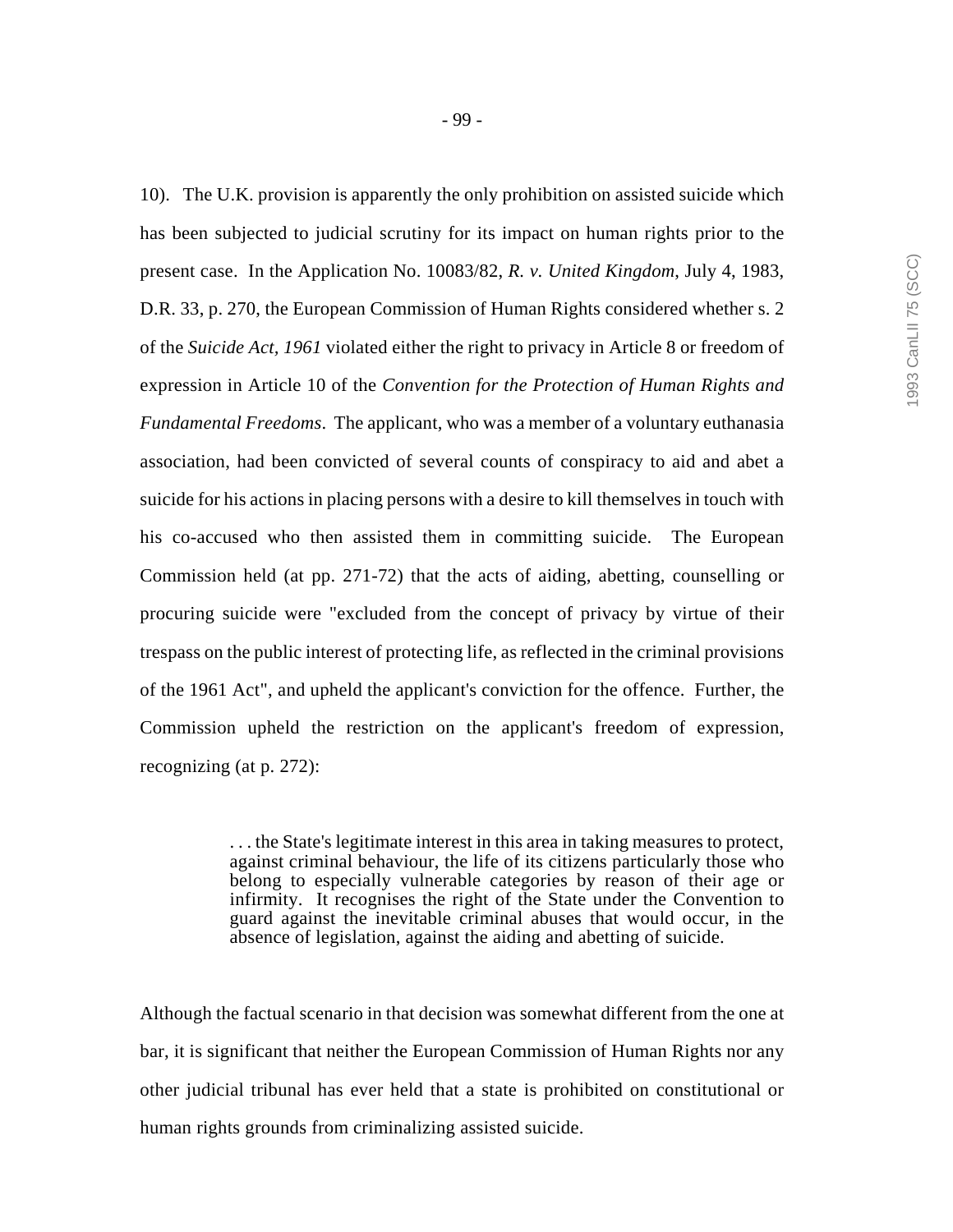- 100 -

Some European countries have mitigated prohibitions on assisted suicide which might render assistance in a case similar to that before us legal in those countries. In the Netherlands, although assisted suicide and voluntary active euthanasia are officially illegal, prosecutions will not be laid so long as there is compliance with medically established guidelines. Critics of the Dutch approach point to evidence suggesting that involuntary active euthanasia (which is not permitted by the guidelines) is being practised to an increasing degree. This worrisome trend supports the view that a relaxation of the absolute prohibition takes us down "the slippery slope". Certain other European countries, such as Switzerland and Denmark, emphasize the motive of the assistor in suicide, such that the Swiss *Penal Code*, art. 115, criminalizes only those who incite or assist a suicide for a selfish motive, and the Danish *Penal Code*, art. 240, while punishing all assistance, imposes a greater penalty upon those who act out of self-interest. In France, while no provision of the *Penal Code* addresses specifically the issue of assisted suicide, failure to seek to prevent someone from committing suicide may still lead to criminal sanctions under art. 63, para. 2 (omission to provide assistance to a person in danger) or art. 319 (involuntary homicide by negligence or carelessness) of that Code. Moreover, the *Loi* n° 87-1133 *du 31 décembre 1987* introduced two new articles to the *Penal Code*, arts. 318-1 and 318-2, which criminalize the provocation of suicide. This offence, which requires a form of incitement over and above merely aiding in the commission of a suicide, was adopted in response to the macabre impact of the book *Suicide, mode d'emploi* (1982).

Similarly, a few American jurisdictions take into account whether the accused caused the victim to commit suicide by coercion, force, duress or deception in deciding whether the charge should be murder, manslaughter or assisted suicide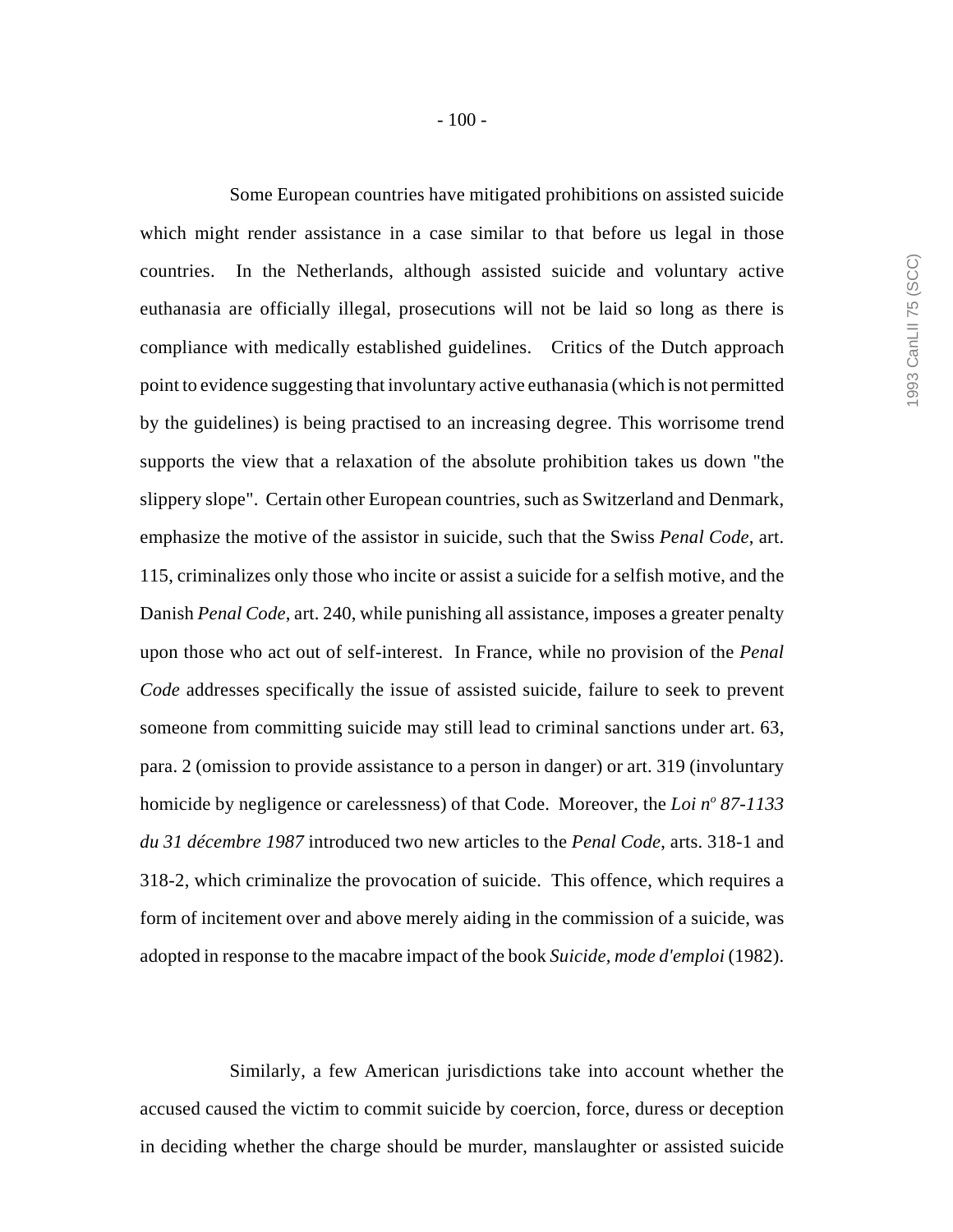(Connecticut, Maine and Pennsylvania) or whether the person is guilty of even assisted suicide (Puerto Rico and Indiana). See C. D. Shaffer, "Criminal Liability for Assisting Suicide" (1986), 86 *Colum. L. Rev.* 348, at pp. 351-53, nn. 25-26, 35-36. As is the case in Europe and the Commonwealth, however, the vast majority of those American states which have statutory provisions dealing specifically with assisted suicide have no intent or malice requirement beyond the intent to further the suicide, and those states which do not deal with the matter statutorily appear to have common law authority outlawing assisted suicide (Shaffer, *supra*, at p. 352; and M. M. Penrose, "Assisted Suicide: A Tough Pill to Swallow" (1993), 20 *Pepp. L. Rev.* 689, at pp. 700- 701). It is notable, also, that recent movements in two American states to legalize physician-assisted suicide in circumstances similar to those at bar have been defeated by the electorate in those states. On November 5, 1991, Washington State voters defeated Initiative 119, which would have legalized physician-assisted suicide where two doctors certified the patient would die within six months and two disinterested witnesses certified that the patient's choice was voluntary. One year later, Proposition 161, which would have legalized assisted suicide in California and which incorporated stricter safeguards than did Initiative 119, was defeated by California voters (usually thought to be the most accepting of such legal innovations) by the same margin as resulted in Washington -- 54 to 46 percent. In both states, the defeat of the proposed legislation seems to have been due primarily to concerns as to whether the legislation incorporated adequate safeguards against abuse (Penrose, *supra*, at pp. 708-14). I note that, at least in the case of California, the conditions to be met were more onerous than those set out by McEachern C.J.B.C. in the court below and by my colleagues the Chief Justice and McLachlin J.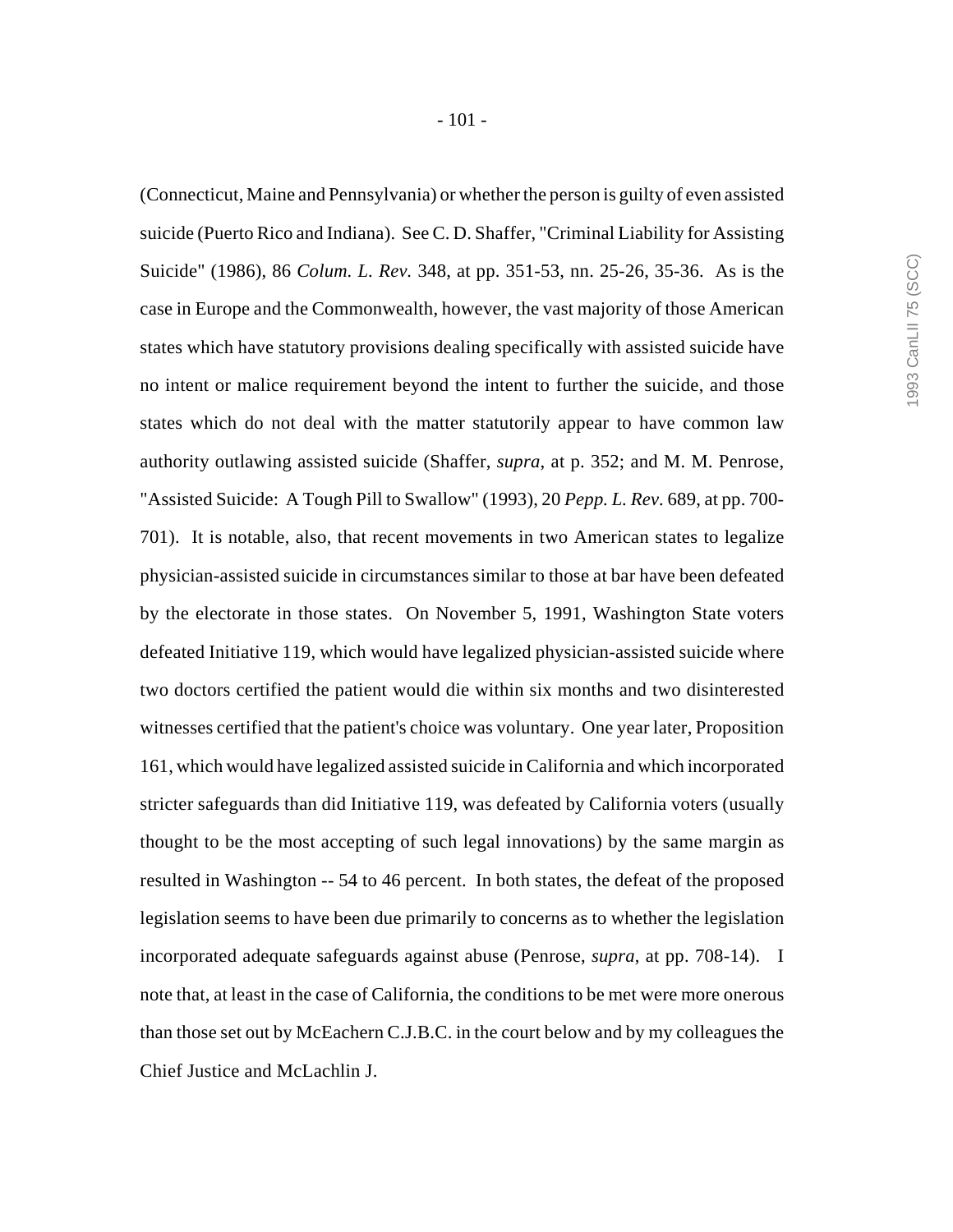Overall, then, it appears that a blanket prohibition on assisted suicide similar to that in s. 241 is the norm among Western democracies, and such a prohibition has never been adjudged to be unconstitutional or contrary to fundamental human rights. Recent attempts to alter the status quo in our neighbour to the south have been defeated by the electorate, suggesting that despite a recognition that a blanket prohibition causes suffering in certain cases, the societal concern with preserving life and protecting the vulnerable rendered the blanket prohibition preferable to a law which might not adequately prevent abuse.

#### (iv) Conclusion on Principles of Fundamental Justice

What the preceding review demonstrates is that Canada and other Western democracies recognize and apply the principle of the sanctity of life as a general principle which is subject to limited and narrow exceptions in situations in which notions of personal autonomy and dignity must prevail. However, these same societies continue to draw distinctions between passive and active forms of intervention in the dying process, and with very few exceptions, prohibit assisted suicide in situations akin to that of the appellant. The task then becomes to identify the rationales upon which these distinctions are based and to determine whether they are constitutionally supportable.

The distinction between withdrawing treatment upon a patient's request, such as occurred in the *Nancy B.* case, on the one hand, and assisted suicide on the other has been criticized as resting on a legal fiction -- that is, the distinction between active and passive forms of treatment. The criticism is based on the fact that the withdrawal of life supportive measures is done with the knowledge that death will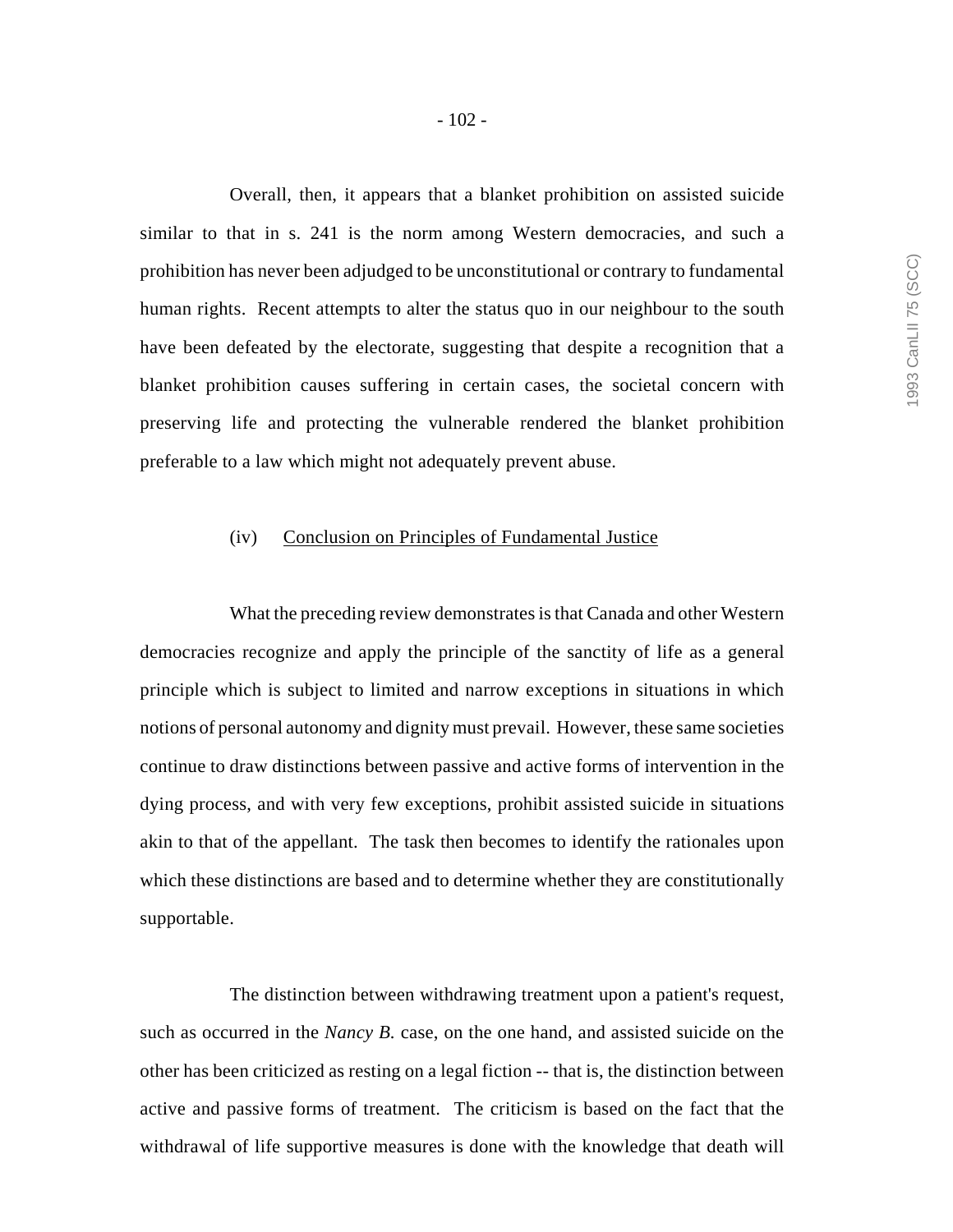ensue, just as is assisting suicide, and that death does in fact ensue as a result of the action taken. See, for example, the *Harvard Law Review* note "Physician-Assisted Suicide and the Right to Die with Assistance" (1992), 105 *Harv. L. Rev.* 2021, at pp. 2030-31.

Other commentators, however, uphold the distinction on the basis that in the case of withdrawal of treatment, the death is "natural" -- the artificial forces of medical technology which have kept the patient alive are removed and nature takes its course. In the case of assisted suicide or euthanasia, however, the course of nature is interrupted, and death results directly from the human action taken (E.W. Keyserlingk, *Sanctity of Life or Quality of Life in the Context of Ethics, Medicine and Law* (1979), a study paper for the Law Reform Commission of Canada's Protection of Life Series). The Law Reform Commission calls this distinction "fundamental" (at p. 19 of the Working Paper 28).

Whether or not one agrees that the active vs. passive distinction is maintainable, however, the fact remains that under our common law, the physician has no choice but to accept the patient's instructions to discontinue treatment. To continue to treat the patient when the patient has withdrawn consent to that treatment constitutes battery (*Ciarlariello* and *Nancy B.*, *supra*). The doctor is therefore not required to make a choice which will result in the patient's death as he would be if he chose to assist a suicide or to perform active euthanasia.

The fact that doctors may deliver palliative care to terminally ill patients without fear of sanction, it is argued, attenuates to an even greater degree any legitimate distinction which can be drawn between assisted suicide and what are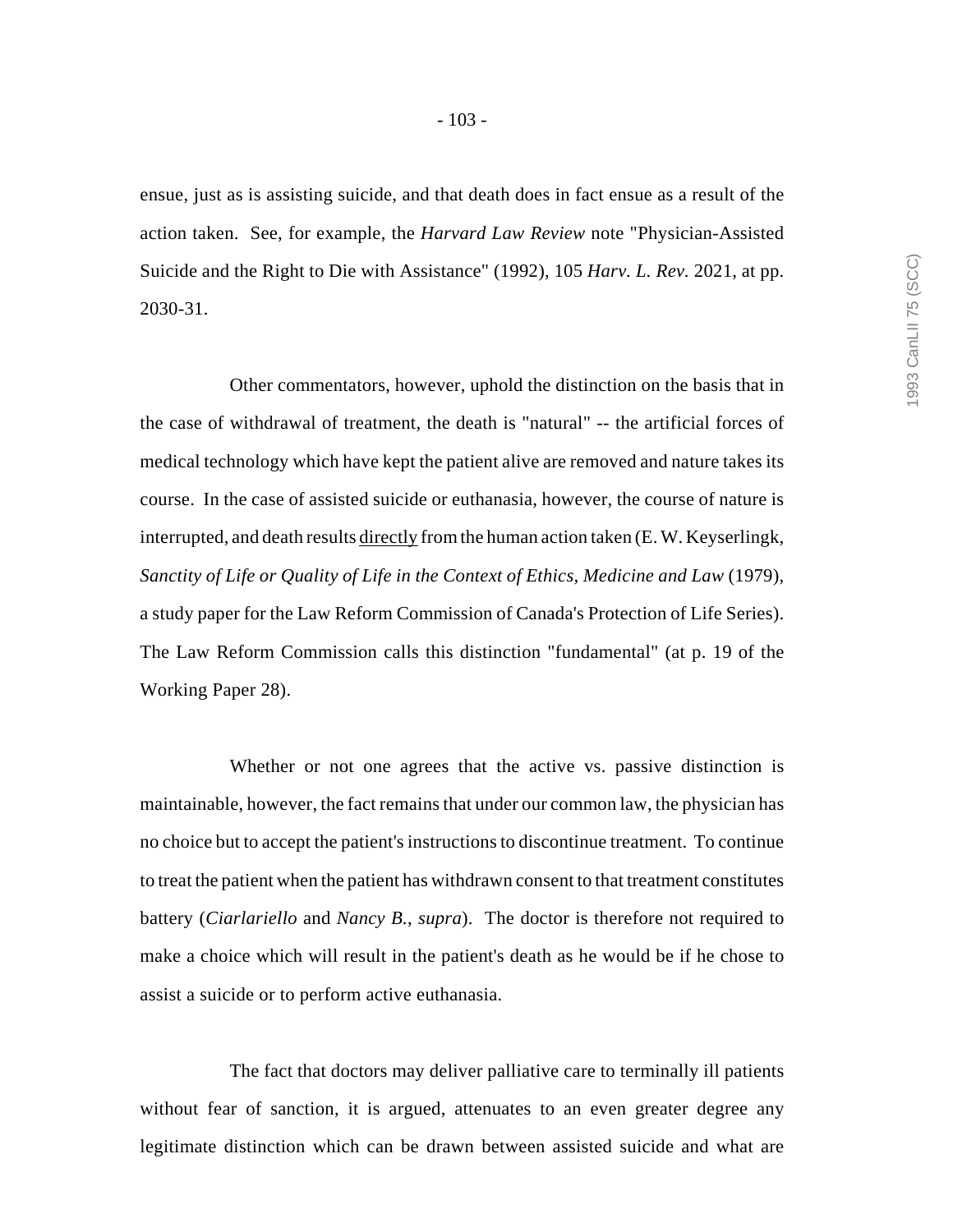- 104 -

currently acceptable forms of medical treatment. The administration of drugs designed for pain control in dosages which the physician knows will hasten death constitutes active contribution to death by any standard. However, the distinction drawn here is one based upon intention -- in the case of palliative care the intention is to ease pain, which has the effect of hastening death, while in the case of assisted suicide, the intention is undeniably to cause death. The Law Reform Commission, although it recommended the continued criminal prohibition of both euthanasia and assisted suicide, stated, at p. 70 of the Working Paper, that a doctor should never refuse palliative care to a terminally ill person only because it may hasten death. In my view, distinctions based upon intent are important, and in fact form the basis of our criminal law. While factually the distinction may, at times, be difficult to draw, legally it is clear. The fact that in some cases, the third party will, under the guise of palliative care, commit euthanasia or assist in suicide and go unsanctioned due to the difficulty of proof cannot be said to render the existence of the prohibition fundamentally unjust.

The principles of fundamental justice cannot be created for the occasion to reflect the court's dislike or distaste of a particular statute. While the principles of fundamental justice are concerned with more than process, reference must be made to principles which are "fundamental" in the sense that they would have general acceptance among reasonable people. From the review that I have conducted above, I am unable to discern anything approaching unanimity with respect to the issue before us. Regardless of one's personal views as to whether the distinctions drawn between withdrawal of treatment and palliative care, on the one hand, and assisted suicide on the other are practically compelling, the fact remains that these distinctions are maintained and can be persuasively defended. To the extent that there is a consensus,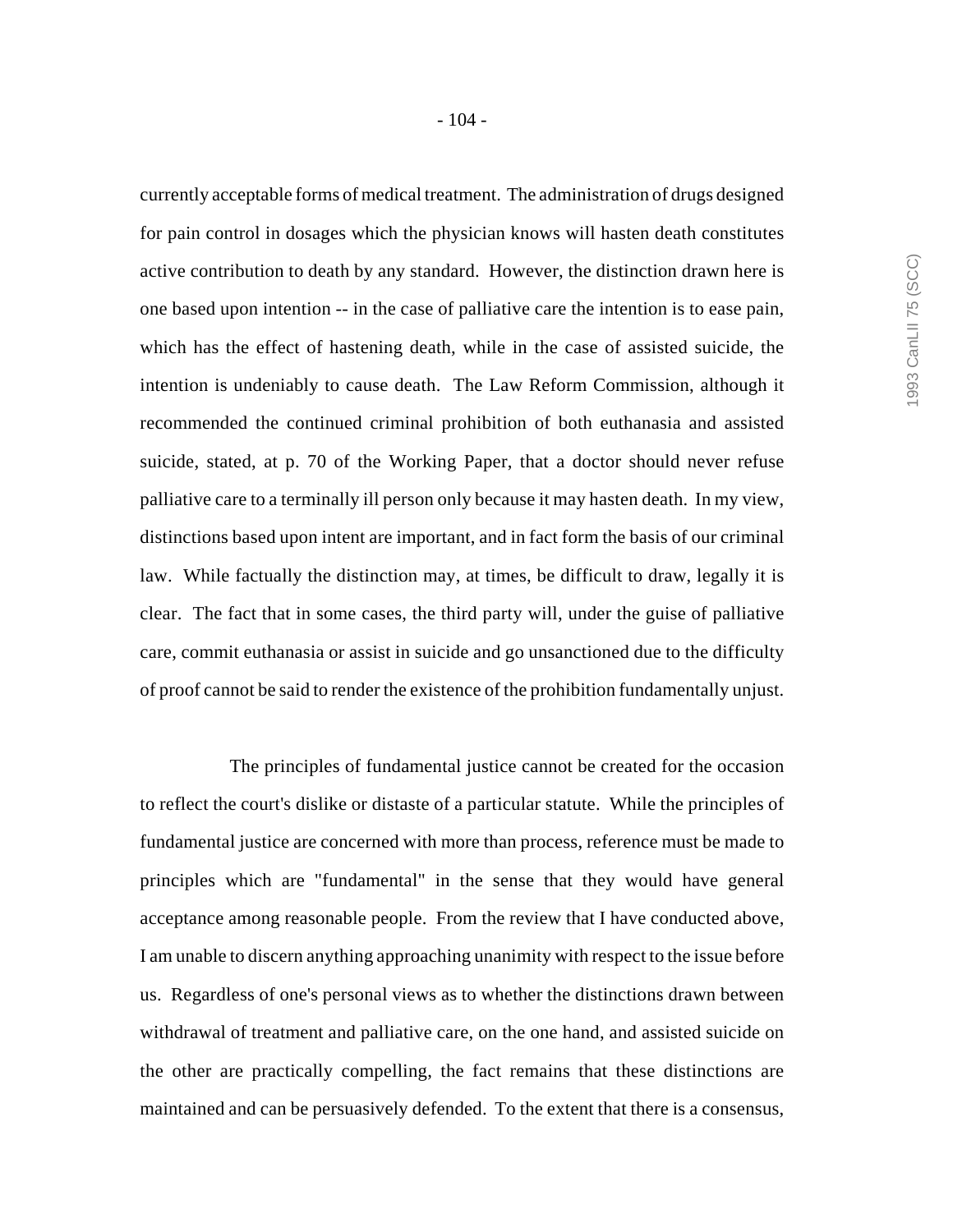it is that human life must be respected and we must be careful not to undermine the institutions that protect it.

This consensus finds legal expression in our legal system which prohibits capital punishment. This prohibition is supported, in part, on the basis that allowing the state to kill will cheapen the value of human life and thus the state will serve in a sense as a role model for individuals in society. The prohibition against assisted suicide serves a similar purpose. In upholding the respect for life, it may discourage those who consider that life is unbearable at a particular moment, or who perceive themselves to be a burden upon others, from committing suicide. To permit a physician to lawfully participate in taking life would send a signal that there are circumstances in which the state approves of suicide.

I also place some significance in the fact that the official position of various medical associations is against decriminalizing assisted suicide (Canadian Medical Association, British Medical Association, Council of Ethical and Judicial Affairs of the American Medical Association, World Medical Association and the American Nurses Association). Given the concerns about abuse that have been expressed and the great difficulty in creating appropriate safeguards to prevent these, it can not be said that the blanket prohibition on assisted suicide is arbitrary or unfair, or that it is not reflective of fundamental values at play in our society. I am thus unable to find that any principle of fundamental justice is violated by s. 241(*b*).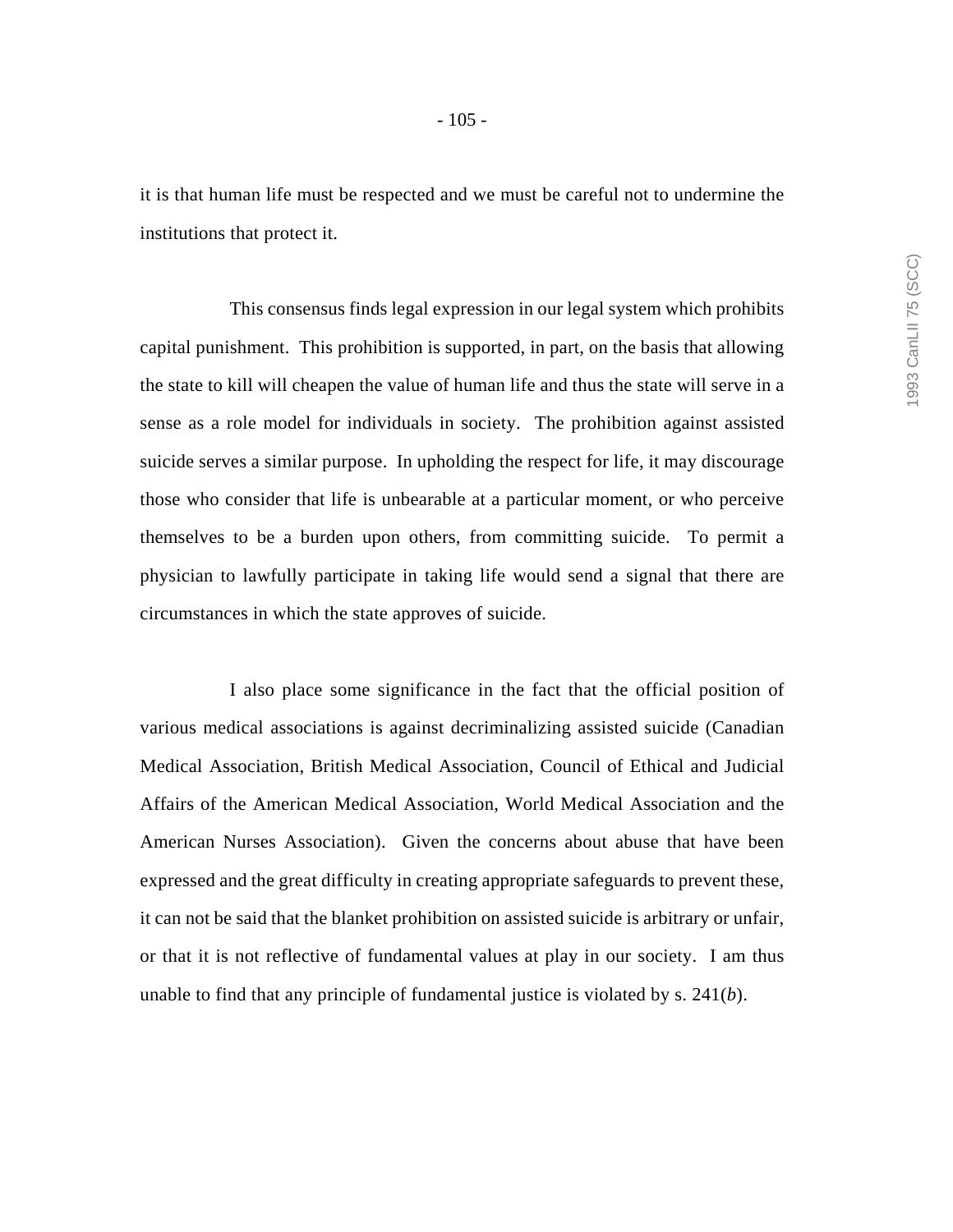### II. Section 12

#### Section 12 of the *Charter* provides as follows:

**12.** Everyone has the right not to be subjected to any cruel and unusual treatment or punishment.

In order to come within the protection of s. 12, the appellant must demonstrate two things: first, that she is subjected to treatment or punishment at the hands of the state, and second, that such treatment or punishment is cruel and unusual. In this case, the appellant alleges that the prohibition on assisted suicide has the effect of imposing upon her cruel and unusual treatment in that the prohibition subjects her to prolonged suffering until her natural death or requires that she end her life at an earlier point while she can still do so without help. In my opinion, it cannot be said that the appellant is subjected by the state to any form of punishment within the meaning of s. 12. The question of whether the appellant is subjected to "treatment", however, is less clear.

The degree to which "treatment" in s. 12 may apply outside the context of penalties imposed to ensure the application and enforcement of the law has not been definitively determined by this Court. In *R. v. Smith*, [1987] 1 S.C.R. 1045, in which this Court struck down the minimum seven-year sentence for importing narcotics, Lamer J. (as he then was) referred to the lobotomisation of certain dangerous offenders and the castration of sexual offenders as examples of "treatment" which would be contrary to s. 12 as opposed to punishment. Even granting that there may be a distinction in purpose between punishments such as imprisonment or lashings, which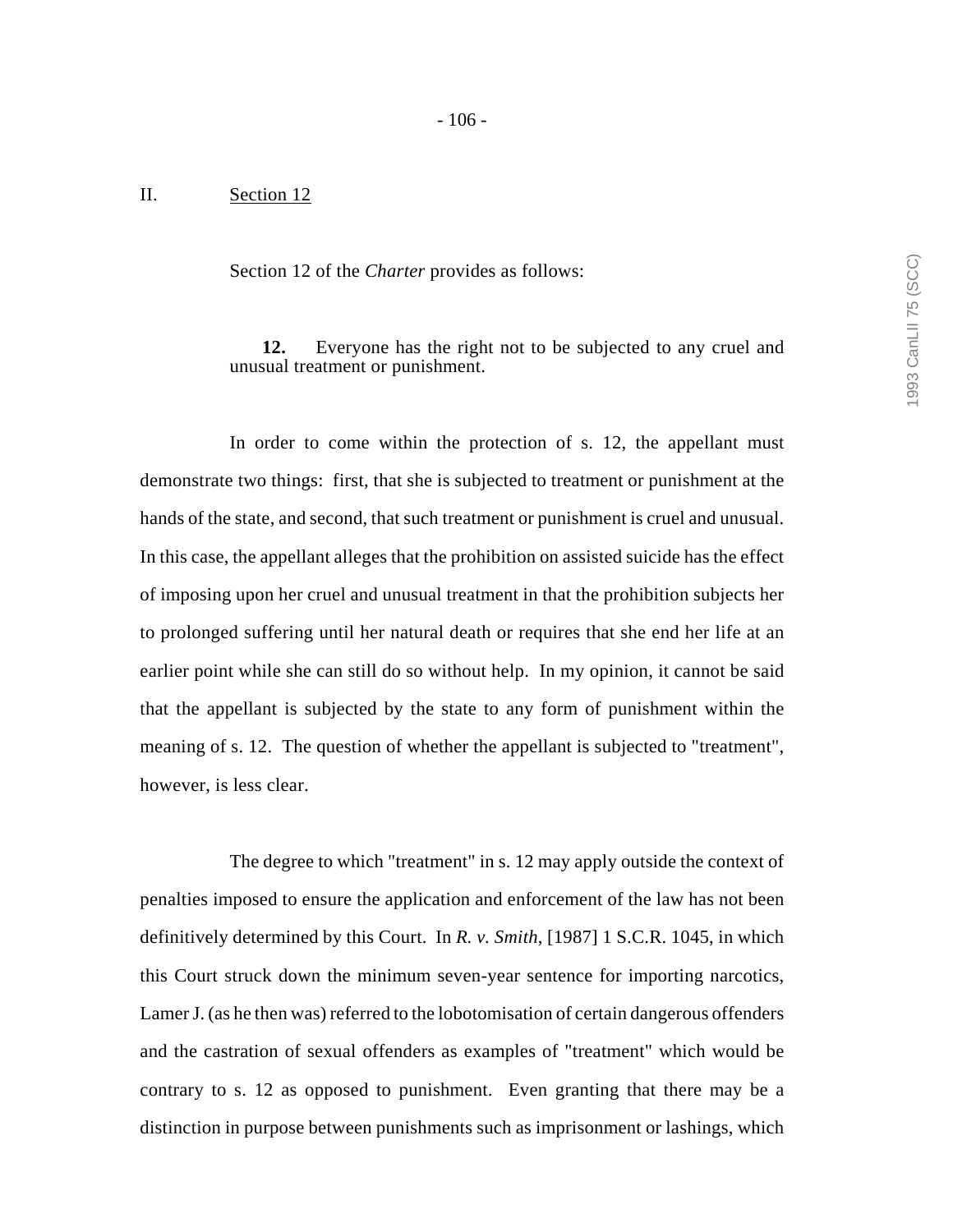involve the convicted person paying his debt to society for the wrong he has committed, and the examples of treatment offered by Lamer J. which are arguably primarily concerned with protecting society from the offender, I would note that these treatments are still imposed by the state in the context of dealing with criminal behaviour.

In *Chiarelli v. Canada (Minister of Employment and Immigration)*, [1992] 1 S.C.R. 711, this Court suggested that s. 12 may have application outside of the criminal context. In that case, I found, for the Court, that the deportation order at issue was not a punishment for any particular offence, but that (at p. 735):

> Deportation may, however, come within the scope of a "treatment" in s. 12. The *Concise Oxford Dictionary* (1990) defines "treatment" as "a process or manner of behaving towards or dealing with a person or thing...." It is unnecessary, for the purposes of this appeal, to decide this point since I am of the view that the deportation authorized ... is not cruel and unusual.

While the deportation order in *Chiarelli* was not penal in nature as it did not result from any particular offence having been committed, it was nonetheless imposed by the state in the context of enforcing a state administrative structure -- in that case, the immigration system and its body of regulation. The respondent Chiarelli in that case, who had not complied with the requirements imposed by the regulatory scheme, was dealt with in accordance with the precepts of the administrative system. In that regard, any "treatment" was still within the bounds of the state's control over the individual within the system set up by the state.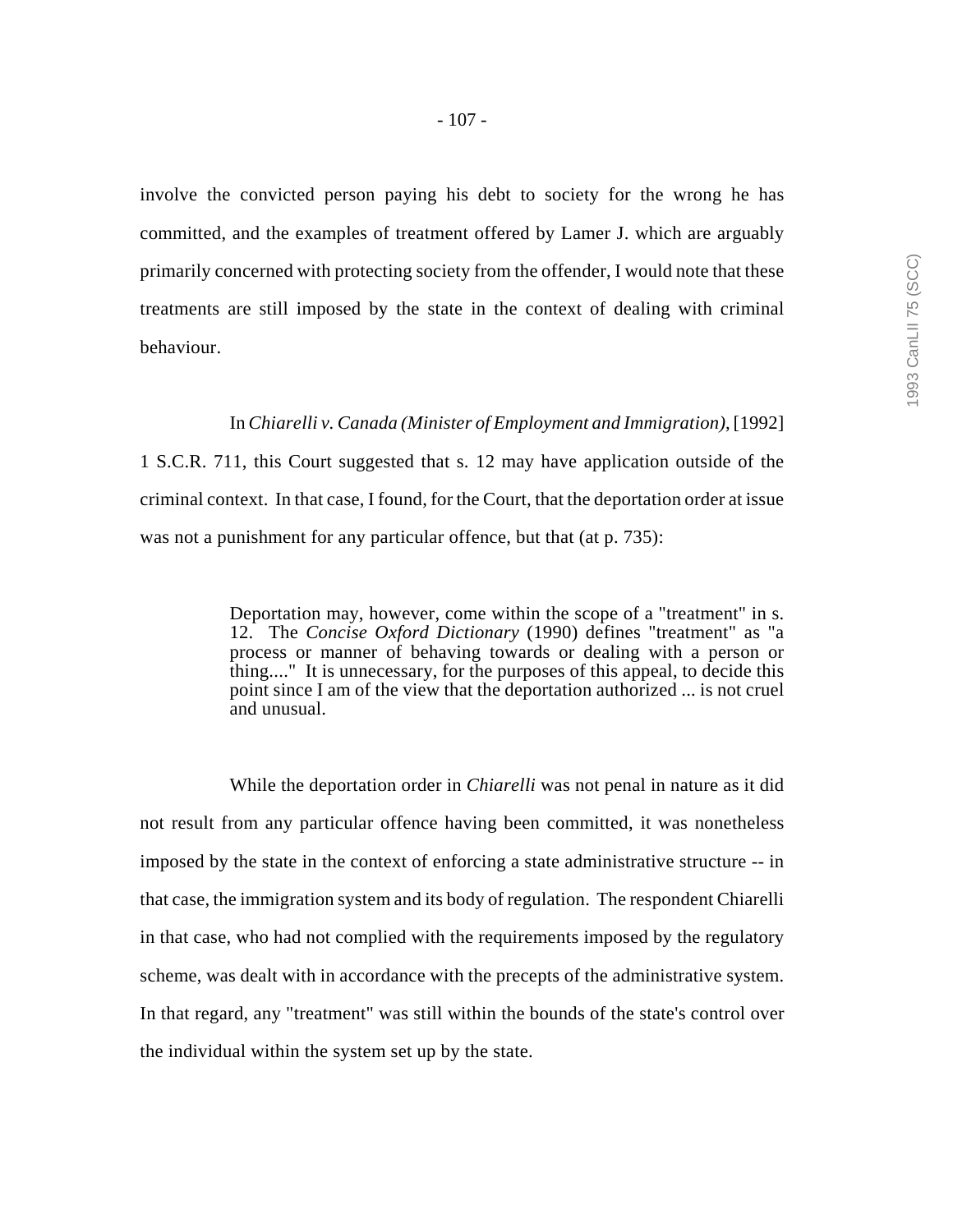Certain decisions of lower courts have held that "treatment" should be seen to have a much broader scope than "punishment". In *Soenen v. Director of Edmonton Remand Centre* (1983), 6 C.R.R. 368 (Alta. Q.B.), a case dealing with restrictions imposed on an accused in remand custody while awaiting trial, McDonald J. stated as follows, at p. 372:

> In my view the word "treatment" is not limited in its breadth by the word "punishment".... Moreover, the word "treatment" is a more general word than "punishment", and there is no apparent common denominator between the two which, even if the order of the words were reversed, could call the *ejusdem generis* rule into play.

Similarly, in *R. v. Blakeman* (1988), 48 C.R.R. 222 (Ont. H.C.), Watt J. held that, at a preliminary level, subjecting an ill individual to a trial may be cruel treatment. He commented as follows, at p. 239:

> "Treatment" connotes any conduct, action or behaviour towards another person. It is a word of more expansive or comprehensive import than is its disjunctive partner "punishment", in that it extends, or potentially so, to all forms of disability or disadvantage and not merely to those imposed as a penalty to ensure the application and enforcement of a rule of law.

Other actions outside the penal context which have been seen to constitute "treatment" for the purposes of s. 12 include strip searches (*Weatherall v. Canada (Attorney General)*, [1988] 1 F.C. 369 (T.D.), overturned on other grounds, [1989] 1 F.C. 18 (C.A.)), and medical care imposed without consent on mentally ill patients (*Howlett v. Karunaratne* (1988), 64 O.R. (2d) 418). But see *Re McTavish and Director, Child Welfare Act* (1986), 32 D.L.R. (4th) 394 (Alta. Q.B.), in which it was held that s. 12 "may even be restricted to penal or *quasi*-penal matters" (p. 409).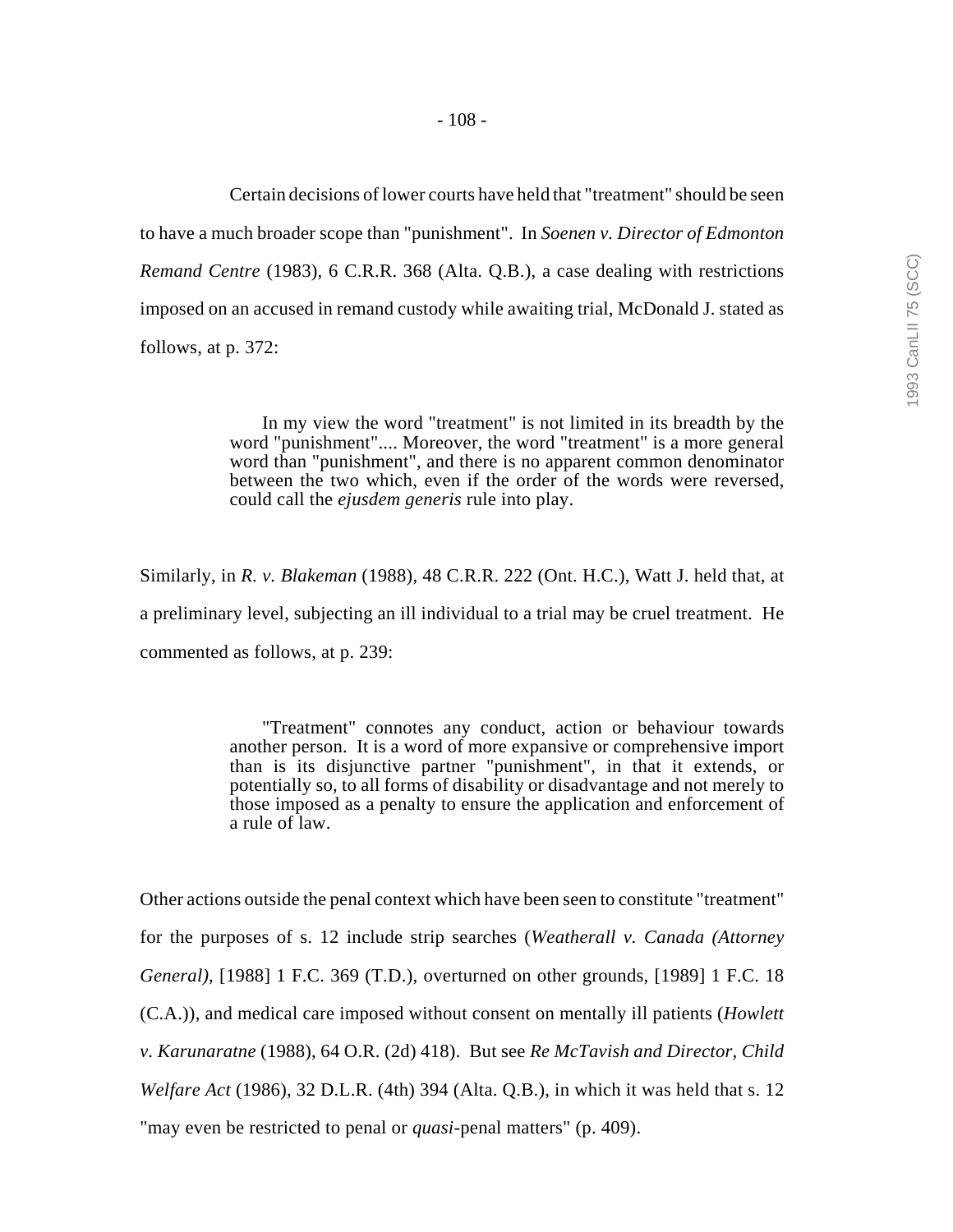For the purposes of the present analysis, I am prepared to assume that "treatment" within the meaning of s. 12 may include that imposed by the state in contexts other than that of a penal or quasi-penal nature. However, it is my view that a mere prohibition by the state on certain action, without more, cannot constitute "treatment" under s. 12. By this I should not be taken as deciding that only positive state actions can be considered to be treatment under s. 12; there may well be situations in which a prohibition on certain types of actions may be "treatment" as was suggested by Dickson J. of the New Brunswick Court of Queen's Bench in *Carlston v. New Brunswick (Solicitor General)* (1989), 43 C.R.R. 105, who was prepared to consider whether a complete ban on smoking in prisons would be "treatment" under s. 12. The distinction between that case and all of those referred to above, and the situation in the present appeal, however, is that in the cited cases the individual is in some way within the special administrative control of the state. In the present case, the appellant is simply subject to the edicts of the *Criminal Code*, as are all other individuals in society. The fact that, because of the personal situation in which she finds herself, a particular prohibition impacts upon her in a manner which causes her suffering does not subject her to "treatment" at the hands of the state. The starving person who is prohibited by threat of criminal sanction from "stealing a mouthful of bread" is likewise not subjected to "treatment" within the meaning of s. 12 by reason of the theft provisions of the *Code*, nor is the heroin addict who is prohibited from possessing heroin by the provisions of the *Narcotic Control Act*, R.S.C., 1985, c. N-1. There must be some more active state process in operation, involving an exercise of state control over the individual, in order for the state action in question, whether it be positive action, inaction or prohibition, to constitute "treatment" under s. 12. In my view, to hold that the criminal prohibition in s. 241(*b*), without the appellant being in any way subject to the state administrative or justice system, falls within the bounds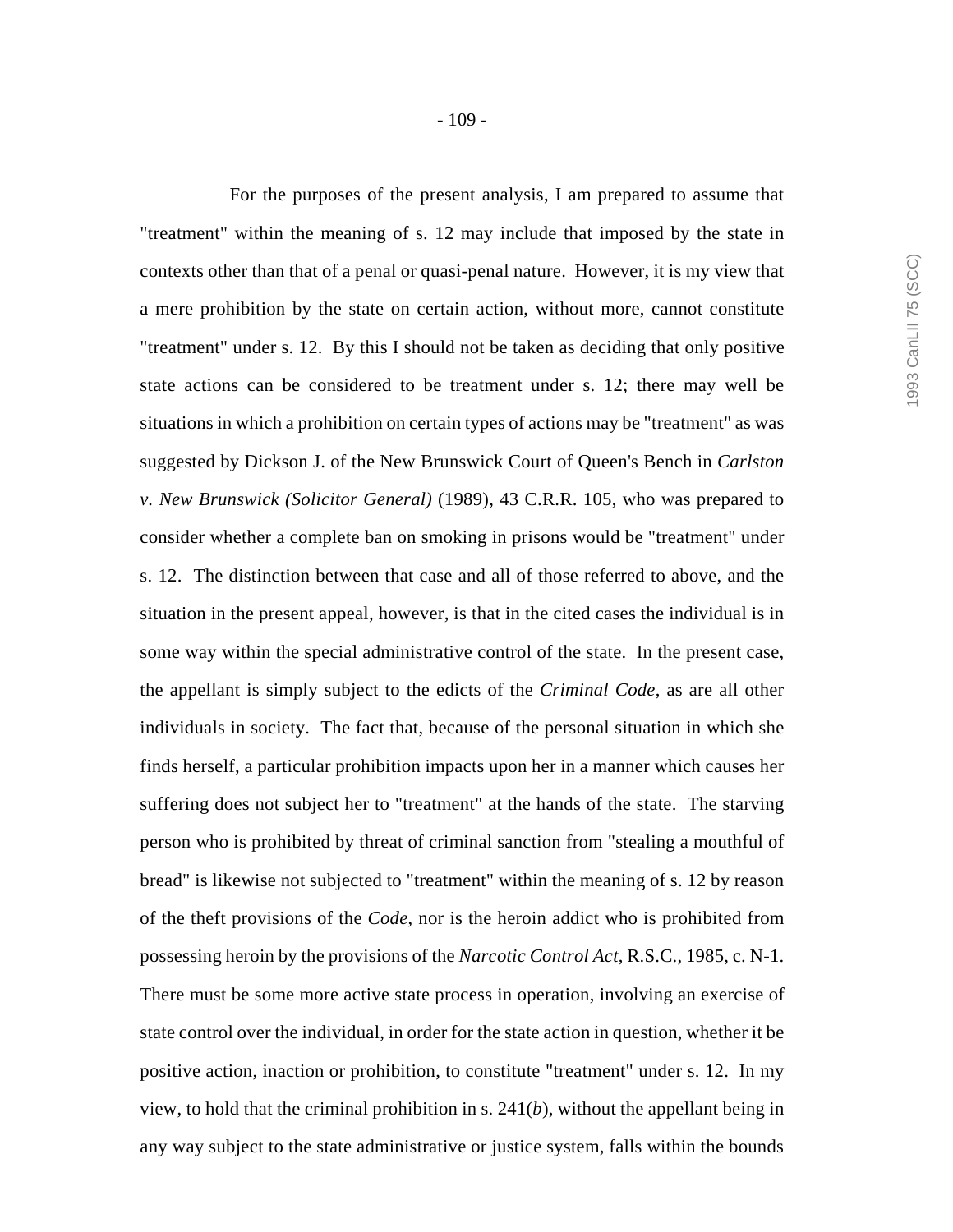of s. 12 stretches the ordinary meaning of being "subjected to ... treatment" by the state.

For these reasons, in my view s. 241(*b*) does not violate s. 12.

# III. Section 15

The Chief Justice concludes that disabled persons who are unable to commit suicide without assistance are discriminated against contrary to s. 15 in that they are deprived of a benefit or subjected to a burden by virtue of s. 241(*b*) of the *Criminal Code*. Two difficult and important issues arise with respect to this application of s. 15:

(1) whether a claim by the terminally ill who cannot commit suicide without assistance can be supported on the ground that s. 241(*b*) discriminates against all disabled persons who are unable to commit suicide without assistance;

(2) whether deprivation of the ability to choose suicide is a benefit or burden within the meaning of s. 15 of the *Charter*.

These issues would require the Court to make fundamental findings concerning the scope of s. 15. Since I am of the opinion that any infringement is clearly saved under s. 1 of the *Charter*, I prefer not to decide these issues in this case. They are better left to a case in which they are essential to its resolution. Rather, I will assume that s. 15 of the *Charter* is infringed and consider the application of s. 1.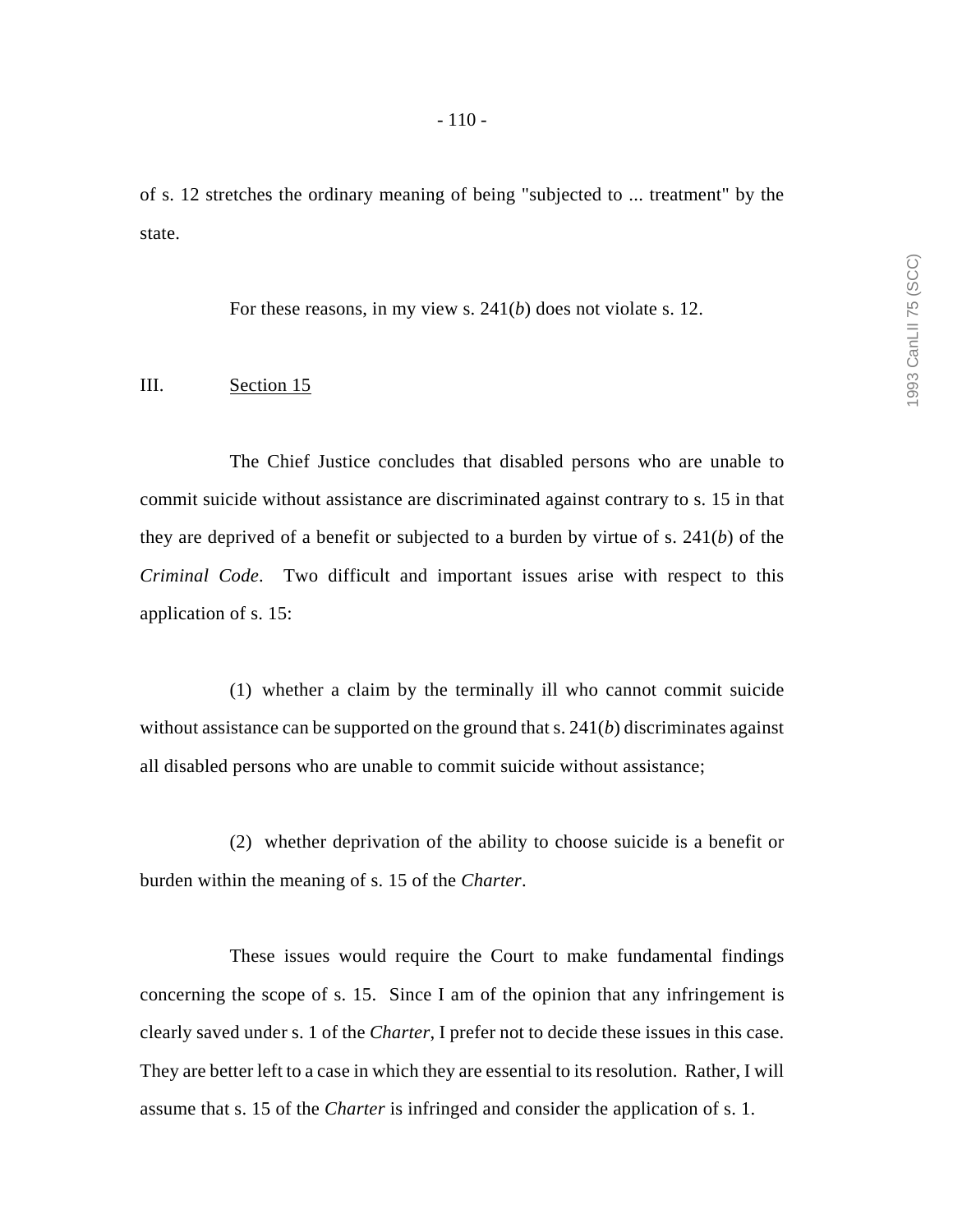# IV. Section 1

I agree with the Chief Justice that s. 241(*b*) has "a clearly pressing and substantial legislative objective" grounded in the respect for and the desire to protect human life, a fundamental *Charter* value. I elaborated on the purpose of s. 241(*b*) earlier in these reasons in my discussion of s. 7.

On the issue of proportionality, which is the second factor to be considered under s. 1, it could hardly be suggested that a prohibition on giving assistance to commit suicide is not rationally connected to the purpose of s. 241(*b*). The Chief Justice does not suggest otherwise. Section 241(*b*) protects all individuals against the control of others over their lives. To introduce an exception to this blanket protection for certain groups would create an inequality. As I have sought to demonstrate in my discussion of s. 7, this protection is grounded on a substantial consensus among western countries, medical organizations and our own Law Reform Commission that in order to effectively protect life and those who are vulnerable in society, a prohibition without exception on the giving of assistance to commit suicide is the best approach. Attempts to fine tune this approach by creating exceptions have been unsatisfactory and have tended to support the theory of the "slippery slope". The formulation of safeguards to prevent excesses has been unsatisfactory and has failed to allay fears that a relaxation of the clear standard set by the law will undermine the protection of life and will lead to abuses of the exception. The recent Working Paper of the Law Reform Commission, quoted above, bears repeating here:

> The probable reason why legislation has not made an exception for the terminally ill lies in the fear of the excesses or abuses to which liberalization of the existing law could lead. As in the case of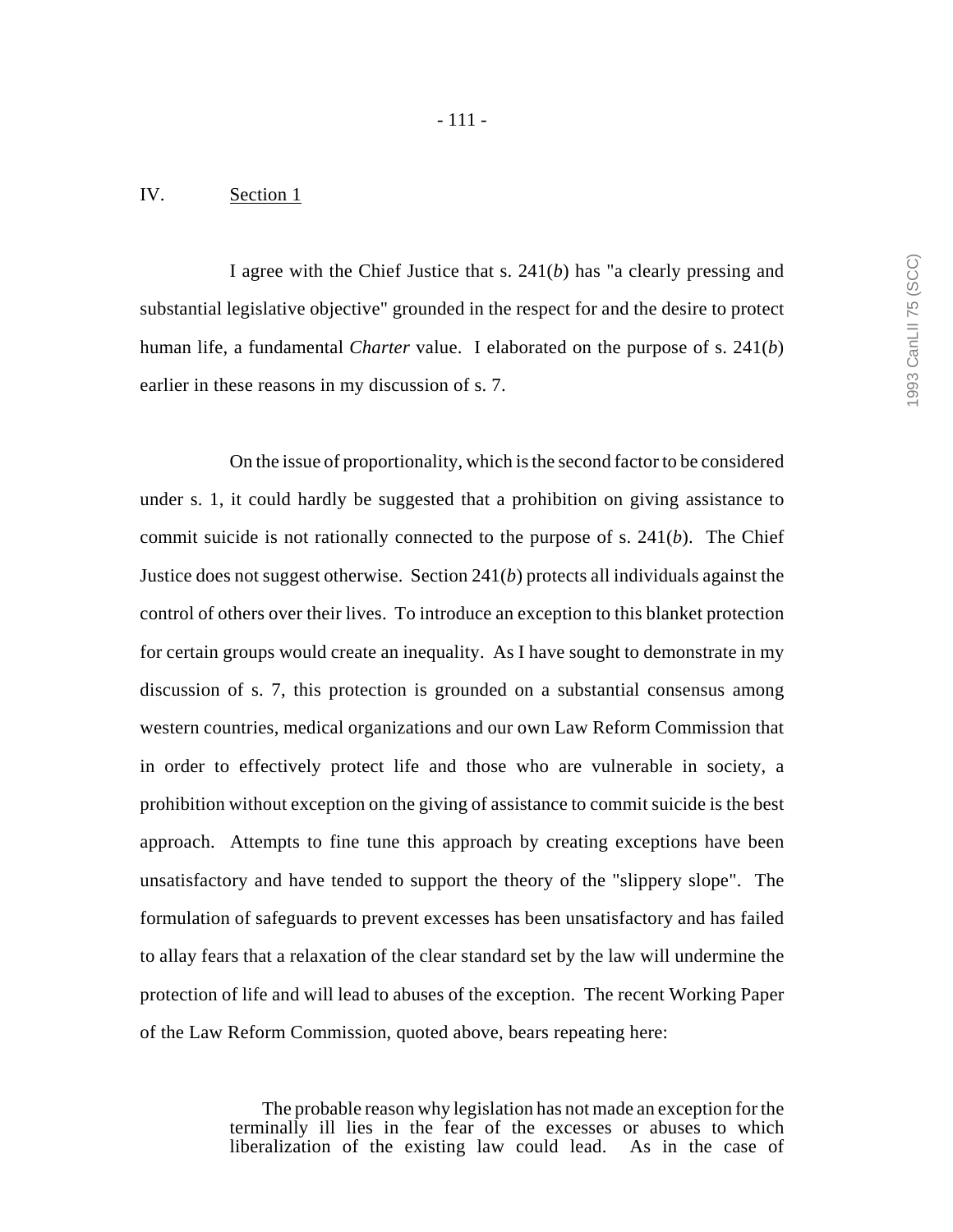"compassionate murder", decriminalization of aiding suicide would be based on the humanitarian nature of the motive leading the person to provide such aid, counsel or encouragement. As in the case of compassionate murder, moreover, the law may legitimately fear the difficulties involved in determining the true motivation of the person committing the act.

The foregoing is also the answer to the submission that the impugned legislation is overbroad. There is no halfway measure that could be relied upon with assurance to fully achieve the legislation's purpose; first, because the purpose extends to the protection of the life of the terminally ill. Part of this purpose, as I have explained above, is to discourage the terminally ill from choosing death over life. Secondly, even if the latter consideration can be stripped from the legislative purpose, we have no assurance that the exception can be made to limit the taking of life to those who are terminally ill and genuinely desire death.

I wholeheartedly agree with the Chief Justice that in dealing with this "contentious" and "morally laden" issue, Parliament must be accorded some flexibility. In these circumstances, the question to be answered is, to repeat the words of La Forest J., quoted by the Chief Justice, from *Tétreault-Gadoury v. Canada (Employment and Immigration Commission)*, [1991] 2 S.C.R. 22, at p. 44, whether the government can "show that it had a reasonable basis for concluding that it has complied with the requirement of minimal impairment". In light of the significant support for the type of legislation under attack in this case and the contentious and complex nature of the issues, I find that the government had a reasonable basis for concluding that it had complied with the requirement of minimum impairment. This satisfies this branch of the proportionality test and it is not the proper function of this Court to speculate as to whether other alternatives available to Parliament might have been preferable.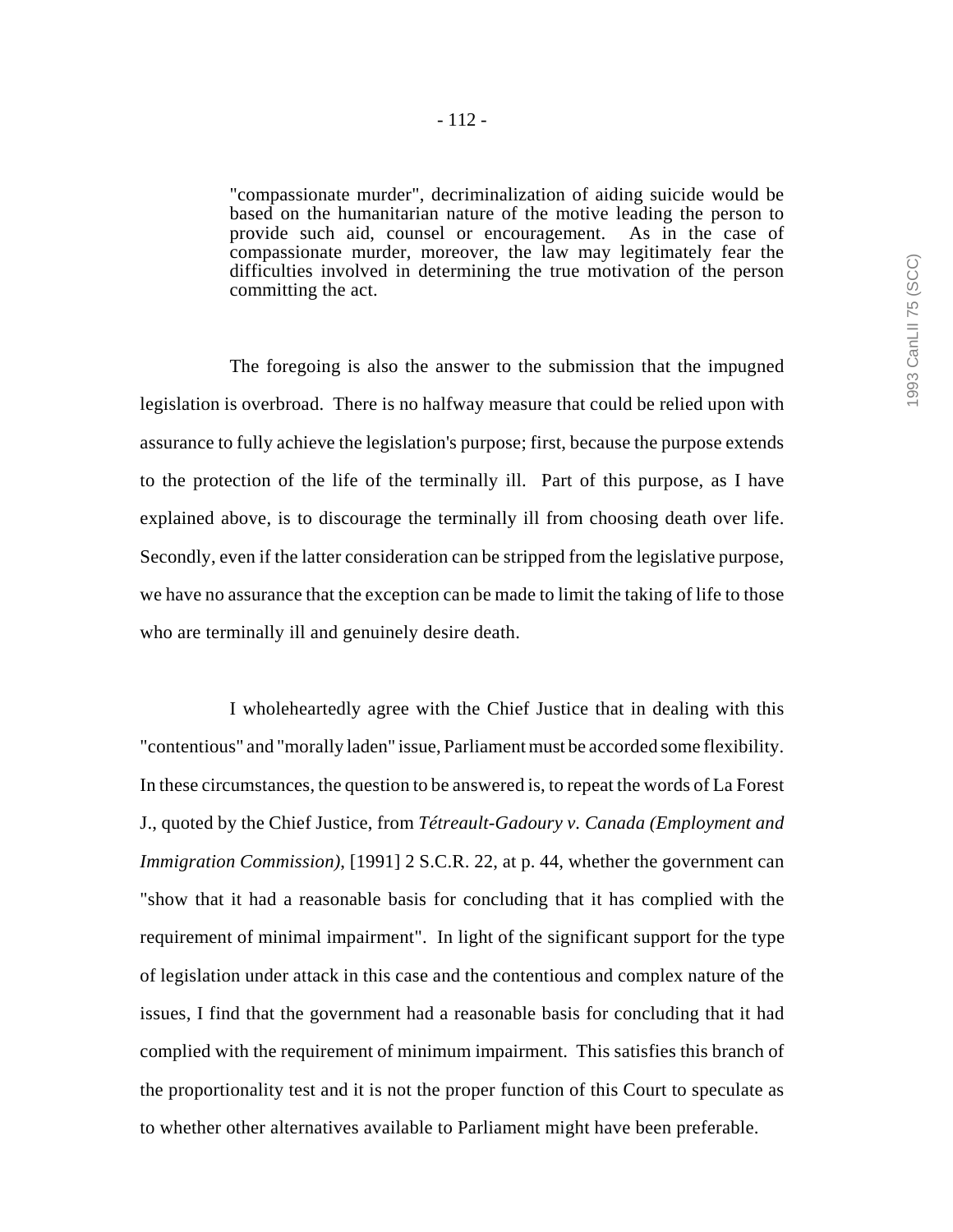It follows from the above that I am satisfied that the final aspect of the proportionality test, balance between the restriction and the government objective, is also met. I conclude, therefore, that any infringement of s. 15 is clearly justified under s. 1 of the *Charter*.

## V. Disposition

I agree with the sentiments expressed by the justices of the British Columbia Court of Appeal -- this case is an upsetting one from a personal perspective. I have the deepest sympathy for the appellant and her family, as I am sure do all of my colleagues, and I am aware that the denial of her application by this Court may prevent her from managing the manner of her death. I have, however, concluded that the prohibition occasioned by s. 241(*b*) is not contrary to the provisions of the *Charter*.

In the result, the appeal is dismissed, but without costs.

The constitutional questions are answered as follows:

1. Does s. 241(*b*) of the *Criminal Code* of Canada infringe or deny, in whole or in part, the rights and freedoms guaranteed by ss.  $7, 12$  and  $15(1)$  of the *Canadian Charter of Rights and Freedoms*?

Answer: No, except as to s. 15 in respect of which an infringement is assumed.

2. If so, is it justified by s. 1 of the *Canadian Charter of Rights and Freedoms* and therefore not inconsistent with the *Constitution Act, 1982*?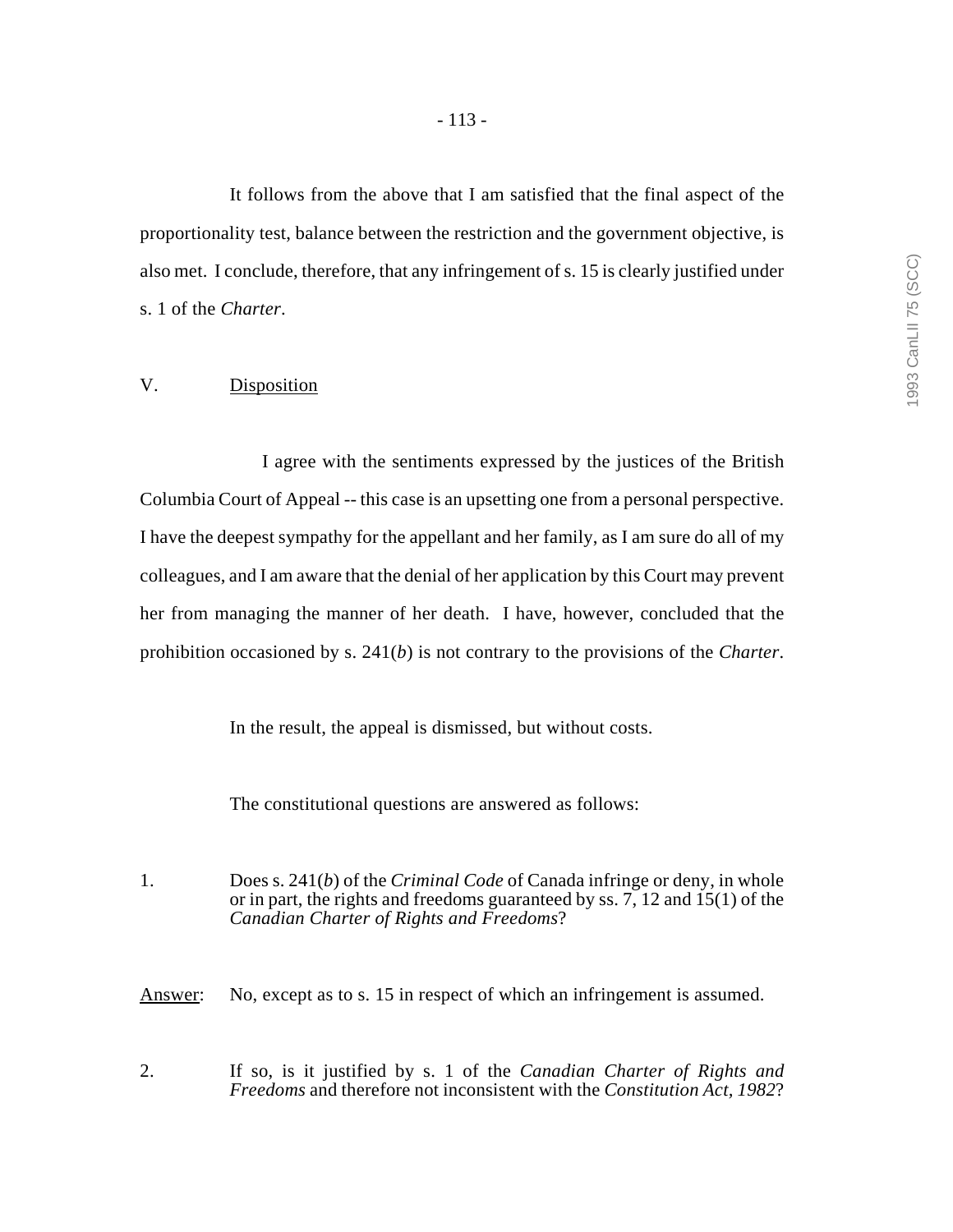Answer: As to ss. 7 and 12, no answer is required. As to s. 15, the answer is yes.

The reasons of L'Heureux-Dubé and McLachlin JJ. were delivered by

MCLACHLIN J. (dissenting) -- This case raises the question of whether a physically disabled patient may be precluded from obtaining medical assistance in committing suicide by reason of s. 241 of the *Criminal Code*, R.S.C., 1985, c. C-46, which provides:

**241.** Every one who

(*a*) counsels a person to commit suicide, or

(*b*) aids or abets a person to commit suicide,

whether suicide ensues or not, is guilty of an indictable offence and liable to imprisonment for a term not exceeding fourteen years.

Sue Rodriguez would like to live, but she is dying from an incurable disease (ALS) which will inevitably bring her death within a more or less short time. She is asking this Court to allow her to determine the time and manner of her death. To proceed to end her life at the contemplated time, she will need medical assistance. Section 241 of the *Criminal Code* renders a person who would provide assistance to such an act liable for criminal sanction.

I have read the reasons of the Chief Justice. Persuasive as they are, I am of the view that this is not at base a case about discrimination under s. 15 of the *Canadian Charter of Rights and Freedoms*, and that to treat it as such may deflect the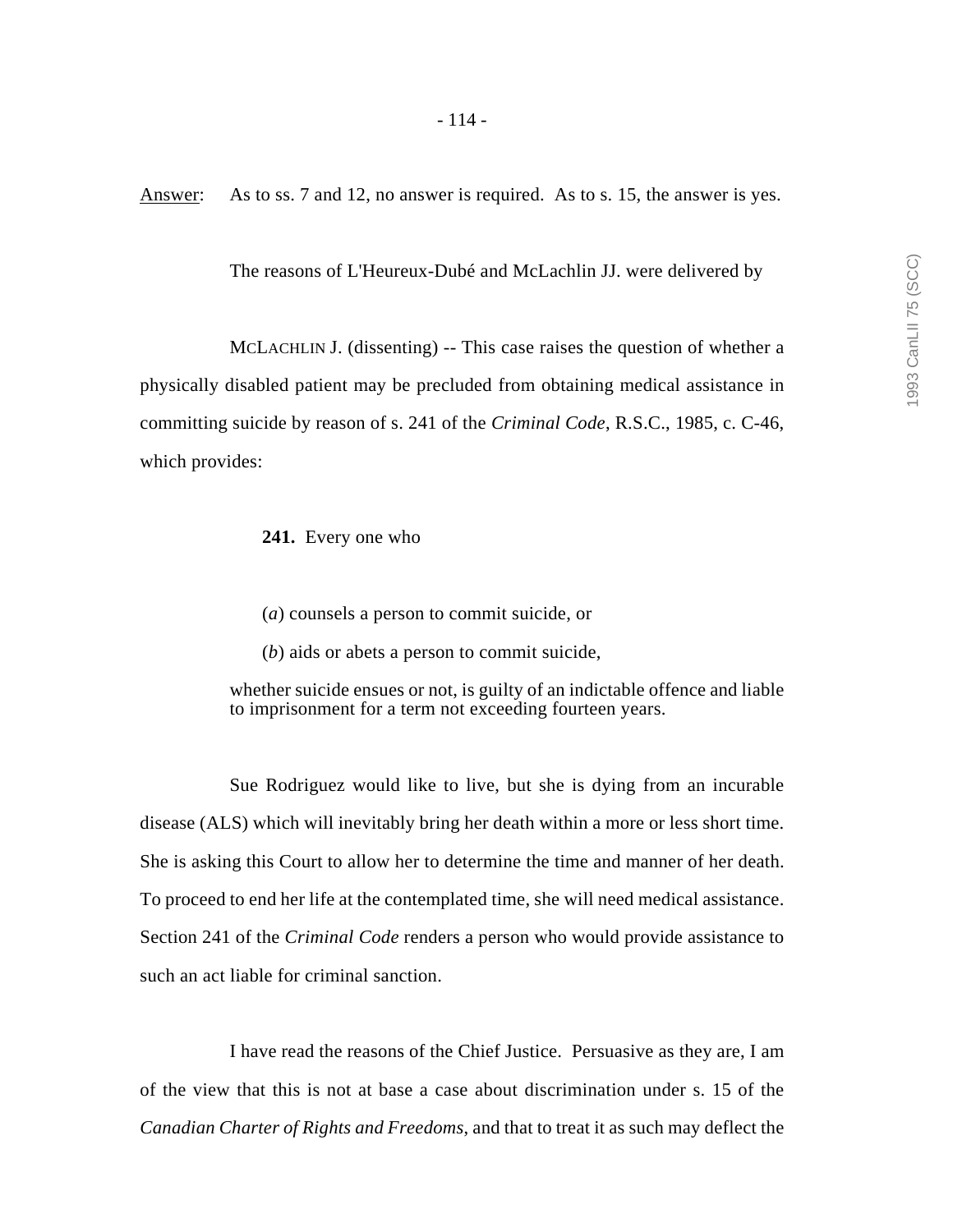equality jurisprudence from the true focus of s. 15 -- "to remedy or prevent discrimination against groups subject to stereotyping, historical disadvantage and political and social prejudice in Canadian society": *R. v. Swain*, [1991] 1 S.C.R. 933, at p. 992, *per* Lamer C.J. I see this rather as a case about the manner in which the state may limit the right of a person to make decisions about her body under s. 7 of the *Charter*. I prefer to base my analysis on that ground.

I have also had the benefit of reading the reasons of my colleague Sopinka J. I am in agreement with much that he says. We share the view that s. 241(*b*) infringes the right in s. 7 of the *Charter* to security of the person, a concept which encompasses the notions of dignity and the right to privacy. Sopinka J. concludes that this infringement is in accordance with the principles of fundamental justice, because the infringement is necessary to prevent deaths which may not truly be consented to. It is on this point that I part company with him. In my view, the denial to Sue Rodriguez of a choice available to others cannot be justified. The potential for abuse is amply guarded against by existing provisions in the *Criminal Code*, as supplemented by the condition of judicial authorization, and ultimately, it is hoped, revised legislation. I cannot agree that the failure of Parliament to address the problem of the terminally ill is determinative of this appeal. Nor do I agree that the fact that medically assisted suicide has not been widely accepted elsewhere bars Sue Rodriguez's claim. Since the advent of the *Charter*, this Court has been called upon to decide many issues which formerly lay fallow. If a law offends the *Charter*, this Court has no choice but to so declare.

In my view, the reasoning of the majority in *R. v. Morgentaler*, [1988] 1 S.C.R. 30, is dispositive of the issues on this appeal. In the present case, Parliament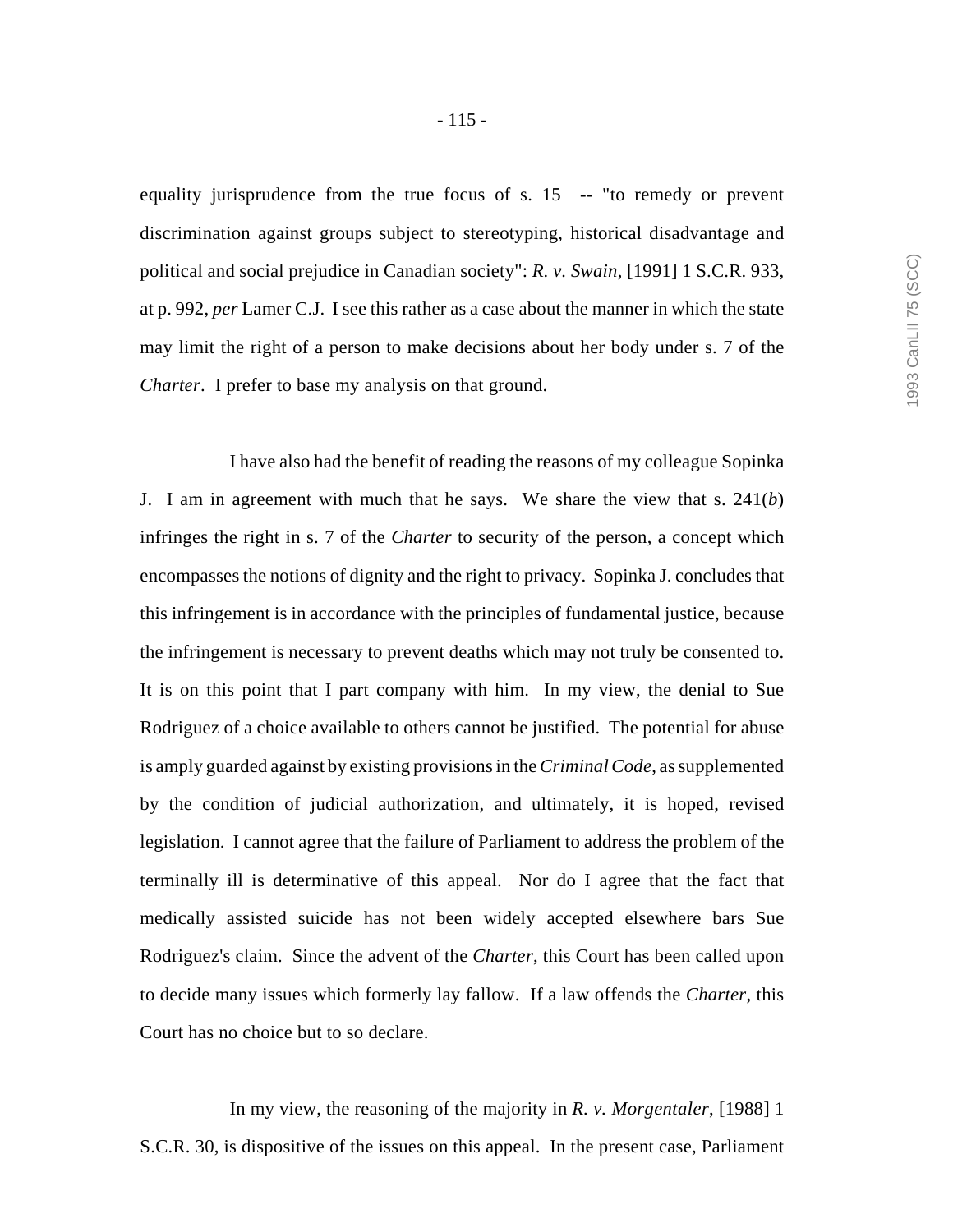has put into force a legislative scheme which does not bar suicide but criminalizes the act of assisting suicide. The effect of this is to deny to some people the choice of ending their lives solely because they are physically unable to do so. This deprives Sue Rodriguez of her security of the person (the right to make decisions concerning her own body, which affect only her own body) in a way that offends the principles of fundamental justice, thereby violating s. 7 of the *Charter.* The violation cannot be saved under s. 1. This is precisely the logic which led the majority of this Court to strike down the abortion provisions of the *Criminal Code* in *Morgentaler*. In that case, Parliament had set up a scheme authorizing therapeutic abortion. The effect of the provisions was in fact to deny or delay therapeutic abortions to some women. This was held to violate s. 7 because it deprived some women of the right to deal with their own bodies as they chose thereby infringing their security of the person, in a manner which did not comport with the principles of fundamental justice. Parliament could not advance an interest capable of justifying this arbitrary legislative scheme, and, accordingly, the law was not saved under s. 1 of the *Charter.*

#### Section 7 of the *Charter*

Section 7 of the *Charter* provides:

**7.** Everyone has the right to life, liberty and security of the person and the right not to be deprived thereof except in accordance with the principles of fundamental justice.

It is established that s. 7 of the *Charter* protects the right of each person to make decisions concerning his or her body: *Morgentaler*, *supra*. This flows from the fact that decisions about one's body involve "security of the person" which s. 7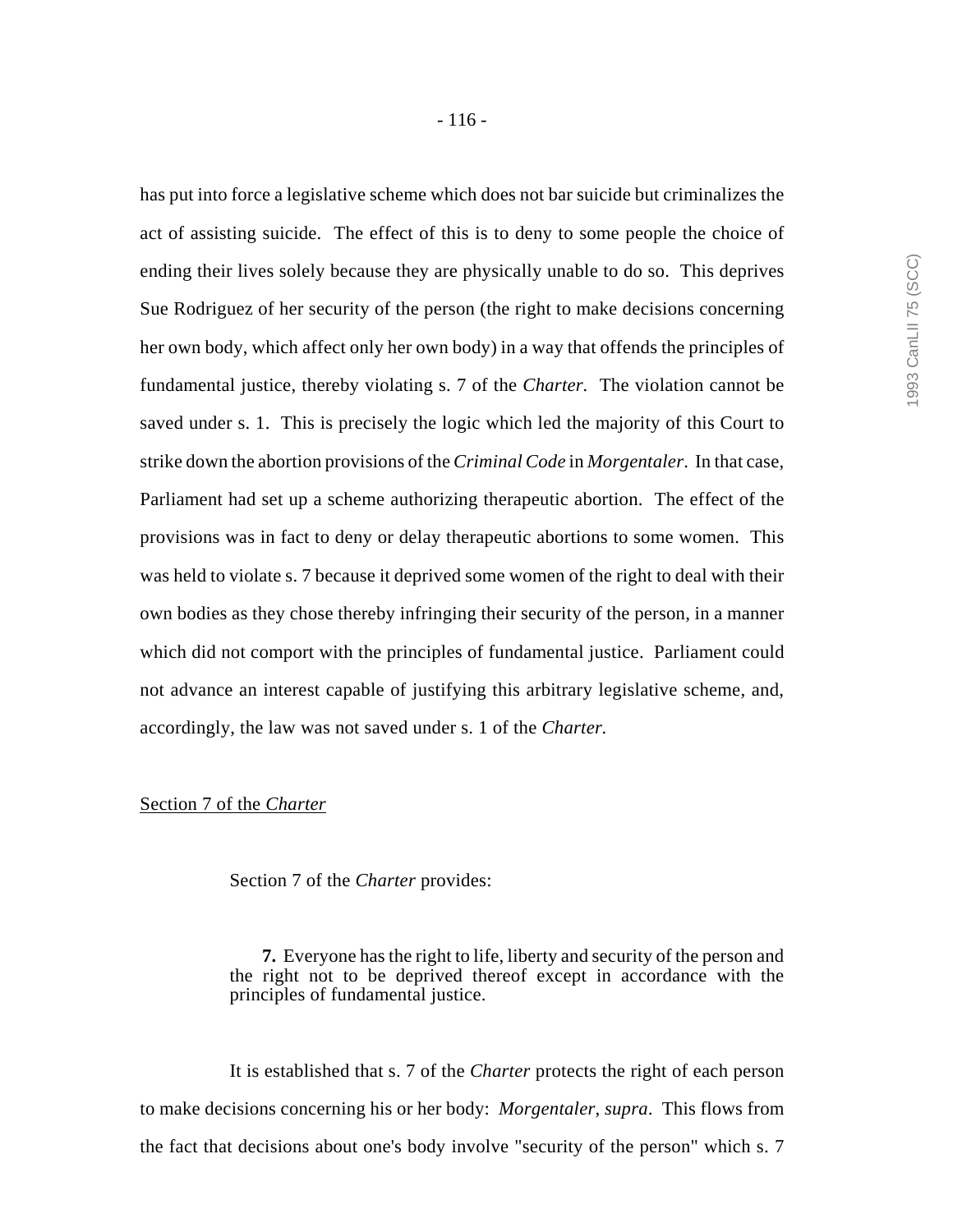safeguards against state interference which is not in accordance with the principles of fundamental justice. Security of the person has an element of personal autonomy, protecting the dignity and privacy of individuals with respect to decisions concerning their own body. It is part of the persona and dignity of the human being that he or she have the autonomy to decide what is best for his or her body. This is in accordance with the fact, alluded to by McEachern C.J.B.C. below, that "s. 7 was enacted for the purpose of ensuring human dignity and individual control, so long as it harms no one else": (1993), 76 B.C.L.R. (2d) 145, at p. 164.

#### As Wilson J. wrote in *Morgentaler*, *supra*, at p. 164:

The *Charter* is predicated on a particular conception of the place of the individual in society. An individual is not a totally independent entity disconnected from the society in which he or she lives. Neither, however, is the individual a mere cog in an impersonal machine in which his or her values, goals and aspirations are subordinated to those of the collectivity. The individual is a bit of both. The *Charter* reflects this reality by leaving a wide range of activities and decisions open to legitimate government control while at the same time placing limits on the proper scope of that control.

Section 7 of the *Charter* mandates that if the state limits what people do with their bodies, the state must do so in a way which does not violate the principles of fundamental justice: *Re B.C. Motor Vehicle Act*, [1985] 2 S.C.R. 486; *Reference re ss. 193 and 195.1(1)(c) of the Criminal Code (Man.)*, [1990] 1 S.C.R. 1123, at p. 1176, *per* Lamer J.; and E. Colvin, "Section Seven of the Canadian Charter of Rights and Freedoms" (1989), 68 *Can. Bar Rev.* 560. It requires the court to inquire into whether the manner in which the state has chosen to limit what one does with one's body violates the principles of fundamental justice. The question on this appeal is whether, having chosen to limit the right to do with one's body what one chooses by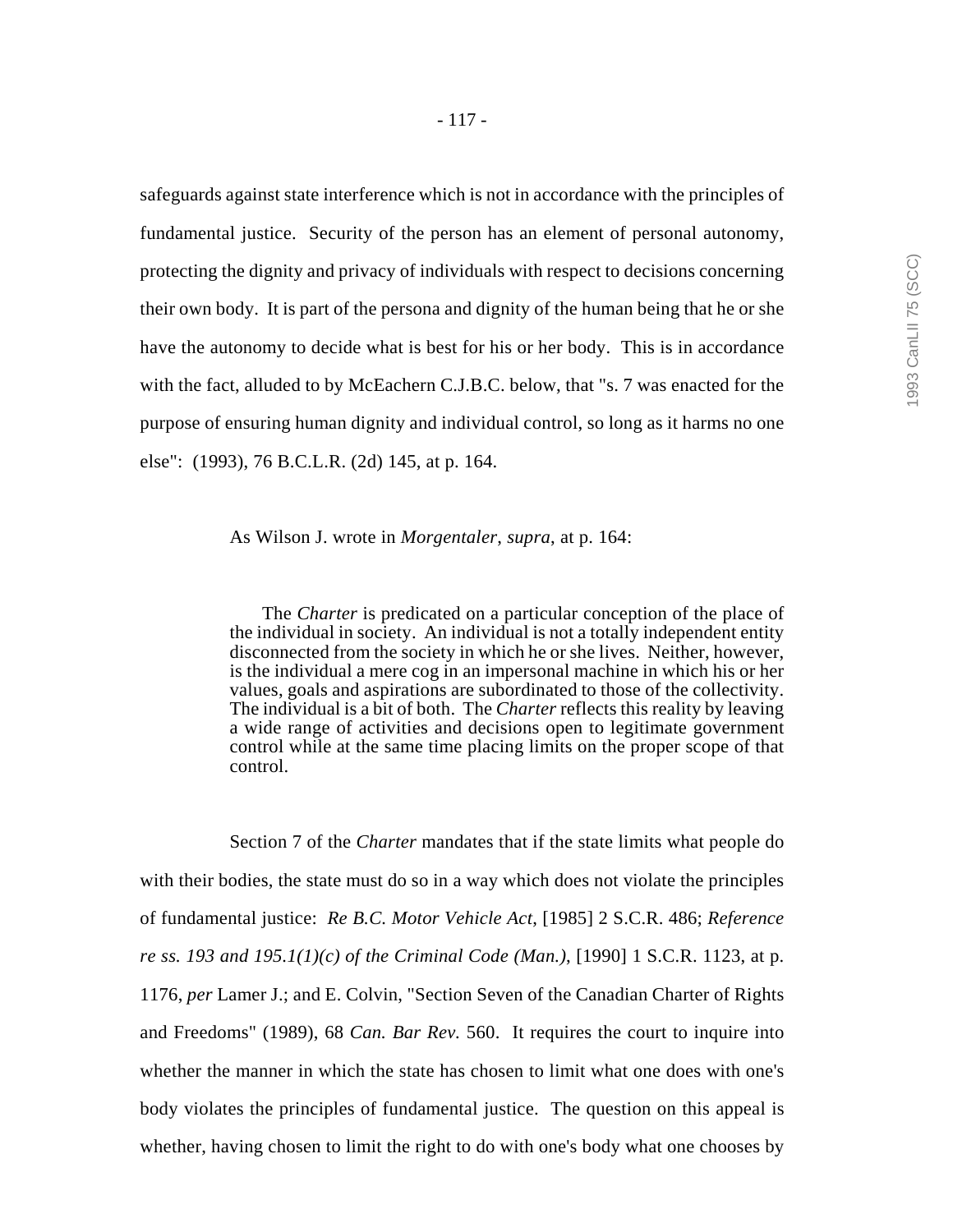s. 241(*b*) of the *Criminal Code*, Parliament has acted in a manner which comports with the principles of fundamental justice.

This brings us to the next question: what are the principles of fundamental justice? They are, we are told, the basic tenets of our legal system whose function is to ensure that state intrusions on life, liberty and security of the person are effected in a manner which comports with our historic, and evolving, notions of fairness and justice: *Re B.C. Motor Vehicle Act*, *supra*. Without defining the entire content of the phrase "principles of fundamental justice", it is sufficient for the purposes of this case to note that a legislative scheme which limits the right of a person to deal with her body as she chooses may violate the principles of fundamental justice under s. 7 of the *Charter* if the limit is arbitrary. A particular limit will be arbitrary if it bears no relation to, or is inconsistent with, the objective that lies behind the legislation. This was the foundation of the decision of the majority of this Court in *Morgentaler*, *supra*.

This brings us to the critical issue in the case. Does the fact that the legal regime which regulates suicide denies to Sue Rodriguez the right to commit suicide because of her physical incapacity, render the scheme arbitrary and hence in violation of s. 7? Under the scheme Parliament has set up, the physically able person is legally allowed to end his or her life; he or she cannot be criminally penalized for attempting or committing suicide. But the person who is physically unable to accomplish the act is not similarly allowed to end her life. This is the effect of s. 241(*b*) of the *Criminal Code*, which criminalizes the act of assisting a person to commit suicide and which may render the person who desires to commit suicide a conspirator to that crime. Assuming without deciding that Parliament **could** criminalize all suicides, whether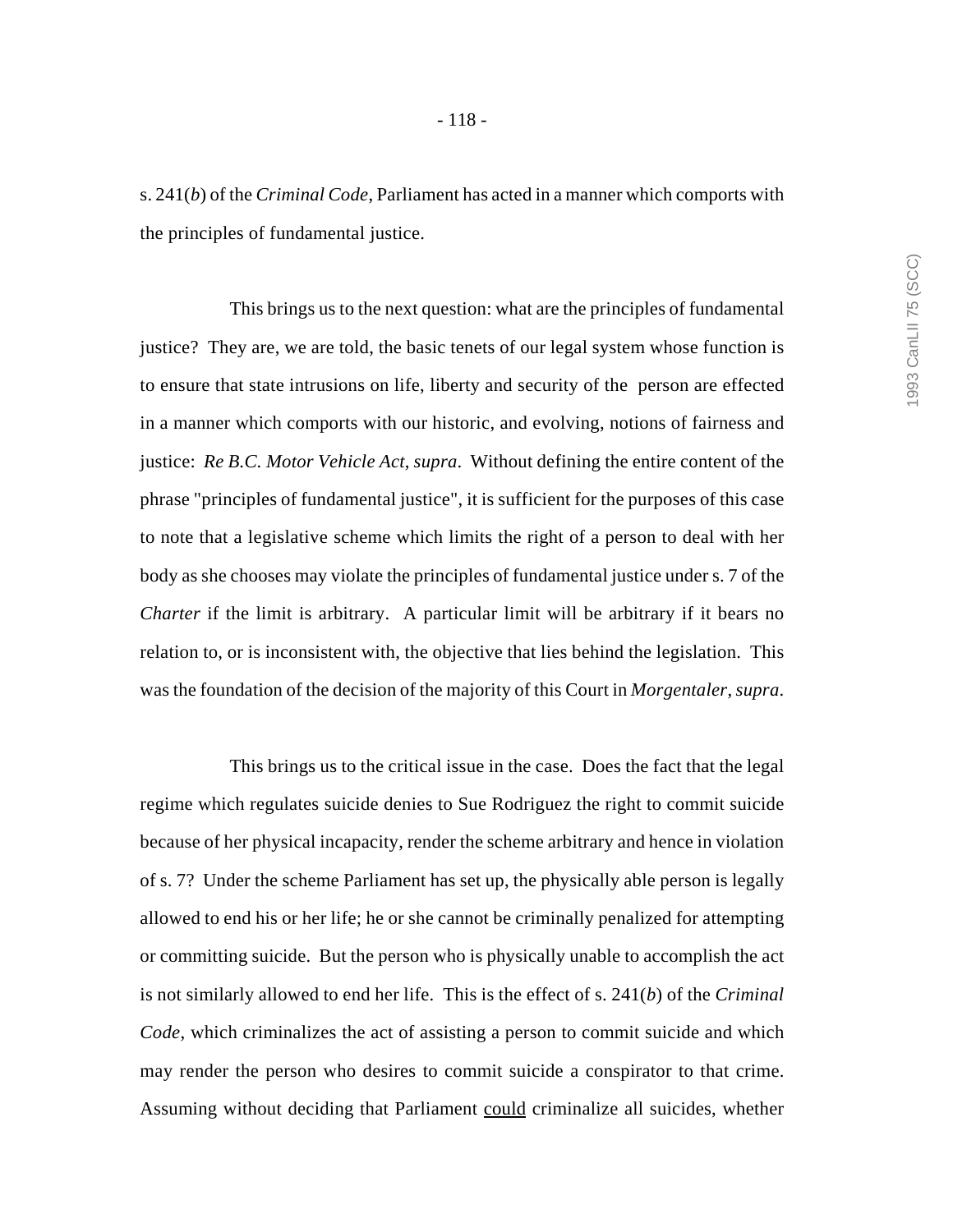assisted or not, does the fact that suicide is not criminal make the criminalization of all assistance in suicide arbitrary?

My colleague Sopinka J. has noted that the decriminalization of suicide reflects Parliament's decision that the matter is best left to sciences outside the law. He suggests that it does not reveal any consensus that the autonomy interest of those who wish to end their lives is paramount to a state interest in protecting life. I agree. But this conclusion begs the question. What is the difference between suicide and assisted suicide that justifies making the one lawful and the other a crime, that justifies allowing some this choice, while denying it to others?

The answer to this question depends on whether the denial to Sue Rodriguez of what is available to others can be justified. It is argued that the denial to Sue Rodriguez of the capacity to treat her body in a way available to the physically able is justified because to permit assisted suicide will open the doors, if not the floodgates, to the killing of disabled persons who may not truly consent to death. The argument is essentially this. There may be no reason on the facts of Sue Rodriguez's case for denying to her the choice to end her life, a choice that those physically able have available to them. Nevertheless, she must be denied that choice because of the danger that other people may wrongfully abuse the power they have over the weak and ill, and may end the lives of these persons against their consent. Thus, Sue Rodriguez is asked to bear the burden of the chance that other people in other situations may act criminally to kill others or improperly sway them to suicide. She is asked to serve as a scapegoat.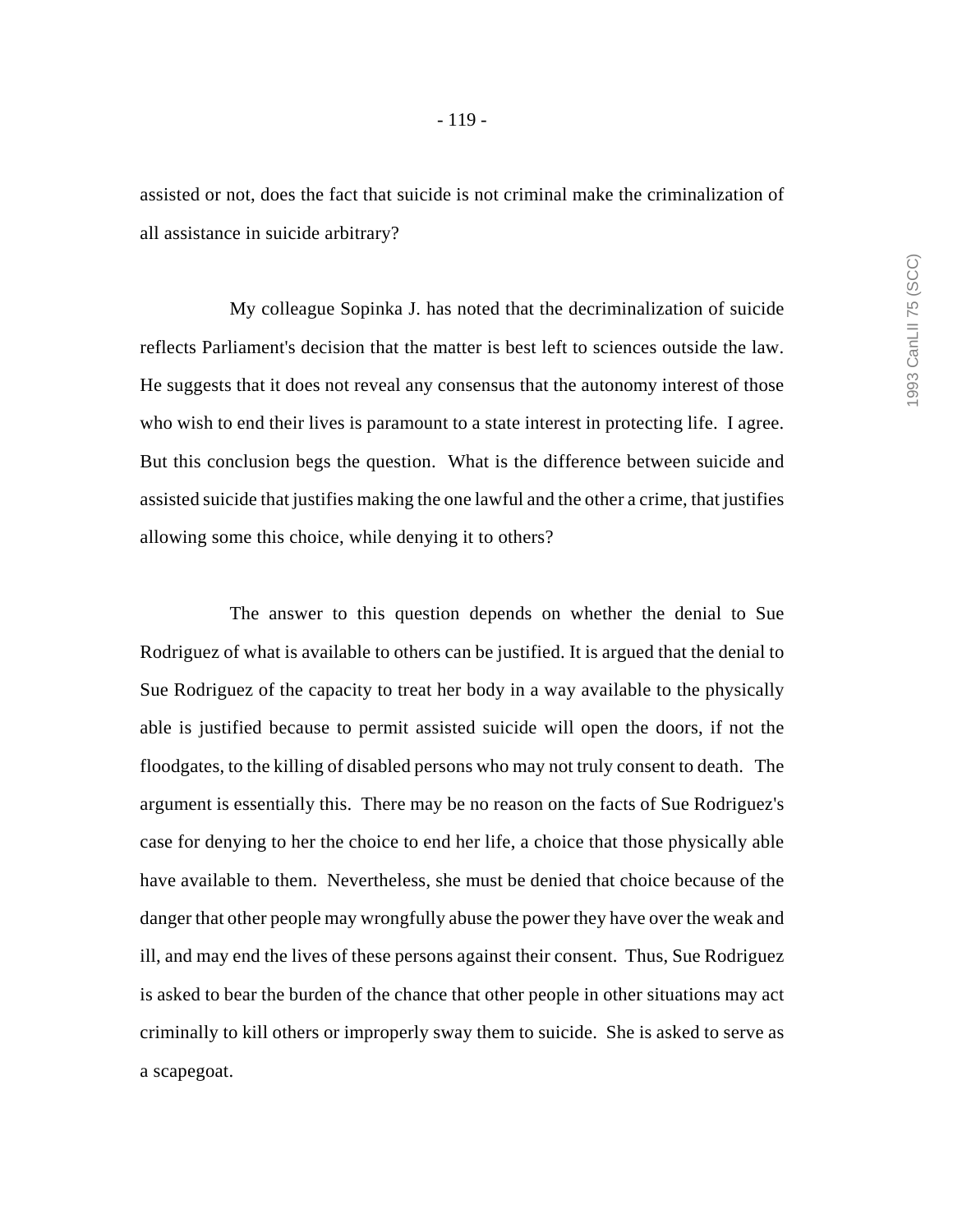The merits of this argument may fall for consideration at the next stage of the analysis, where the question is whether a limit imposed contrary to the principles of fundamental justice may nevertheless be saved under s. 1 of the *Charter* as a limit demonstrably justified in a free and democratic society. But they have no place in the s. 7 analysis that must be undertaken on this appeal. When one is considering whether a law breaches the principles of fundamental justice under s. 7 by reason of arbitrariness, the focus is on whether a legislative scheme infringes a particular person's protected interests in a way that cannot be justified having regard to the objective of this scheme. The principles of fundamental justice require that each person, considered individually, be treated fairly by the law. The fear that abuse may arise if an individual is permitted that which she is wrongly denied plays no part at this initial stage. In short, it does not accord with the principles of fundamental justice that Sue Rodriguez be disallowed what is available to others merely because it is possible that other people, at some other time, may suffer, not what she seeks, but an act of killing without true consent. As Lamer C.J. stated in *Swain*, *supra*, at p. 977:

> It is not appropriate for the state to thwart the exercise of the accused's right by attempting to bring societal interests into the principles of fundamental justice and to thereby limit an accused's s. 7 rights. Societal interests are to be dealt with under s. 1 of the *Charter*, where the Crown has the burden of proving that the impugned law is demonstrably justified in a free and democratic society. In other words, it is my view that any balancing of societal interests against the individual right guaranteed by s. 7 should take place within the confines of s. 1 of the *Charter.*

I add that it is not generally appropriate that the complainant be obliged to negate societal interests at the s. 7 stage, where the burden lies upon her, but that the matter be left for s. 1, where the burden lies on the state.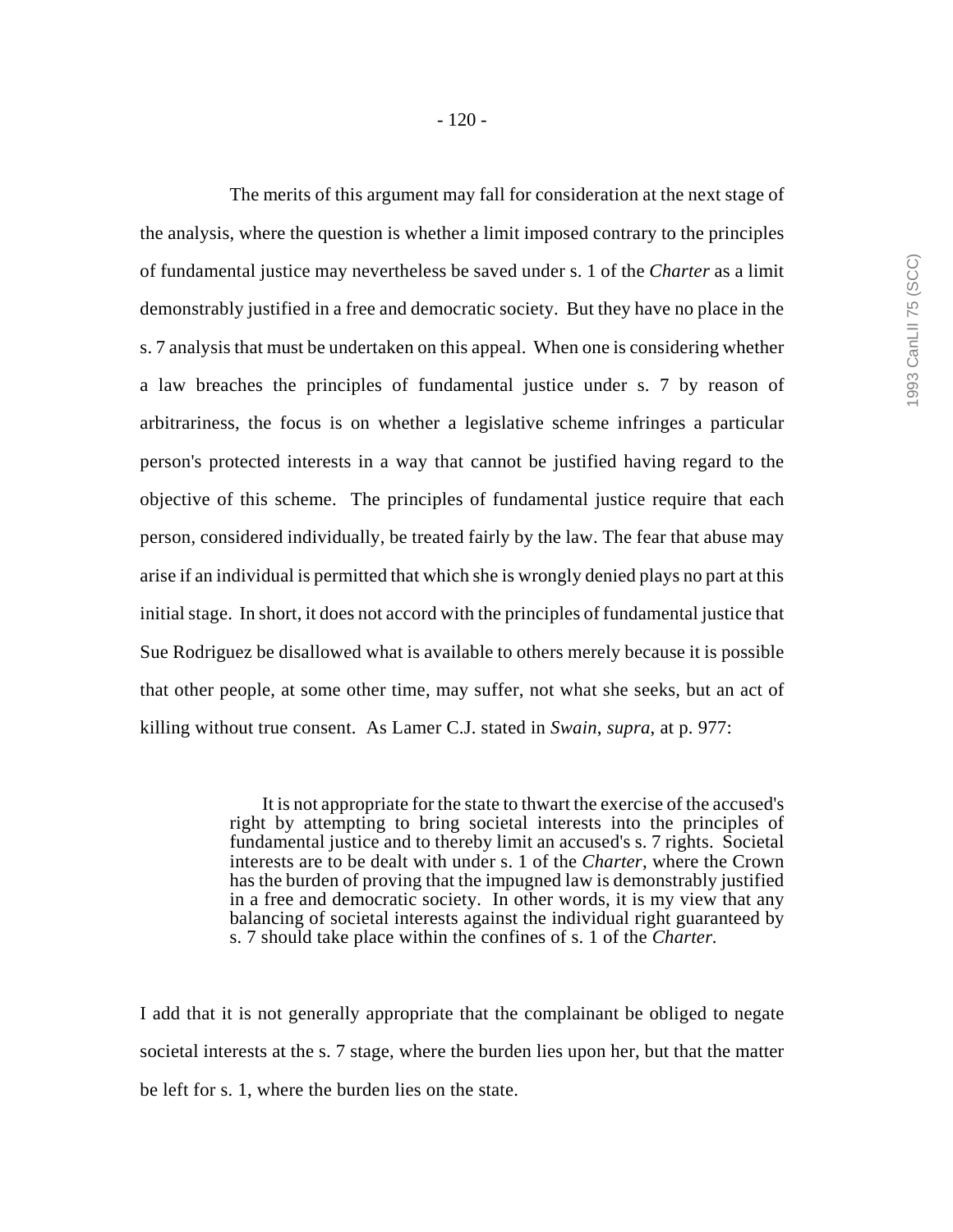As my colleague Sopinka J. notes, this Court has held that the principles of fundamental justice may in some cases reflect a balance between the interests of the individual and those of the state. This depends upon the character of the principle of fundamental justice at issue. Where, for instance, the Court is considering whether it accords with fundamental justice to permit the fingerprinting of a person who has been arrested but not yet convicted (*R. v. Beare*, [1988] 2 S.C.R. 387), or the propriety of a particular change in correctional law which has the effect of depriving a prisoner of a liberty interest (*Cunningham v. Canada*, [1993] 2 S.C.R. 143), it may be that the alleged principle will be comprehensible only if the state's interest is taken into account at the s. 7 stage. The *Charter* complainant may be called upon to bear the onus of showing that long-established or *prima facie* necessary practices do not accord with the principles of fundamental justice. The inquiry whether a legislative scheme is arbitrary raises different concerns. The state will always bear the burden of establishing the propriety of an arbitrary legislative scheme, once a complainant has shown it is arbitrary. It will do so at the s. 1 stage, where the state bears the onus, and where the public concerns which might save an arbitrary scheme are relevant. This is precisely the way the majority judgments in *Morgentaler* treated the issues that arose there; it is the way I think the Court should proceed in this case.

It is also argued that Sue Rodriguez must be denied the right to treat her body as others are permitted to do, because the state has an interest in absolutely forbidding anyone to help end the life of another. As my colleague Sopinka J. would have it: "... active participation by one individual in the death of another is intrinsically morally and legally wrong" (p. 601). The answer to this is that Parliament has not exhibited a consistent intention to criminalize acts which cause the death of another. Individuals are not subject to criminal penalty when their omissions cause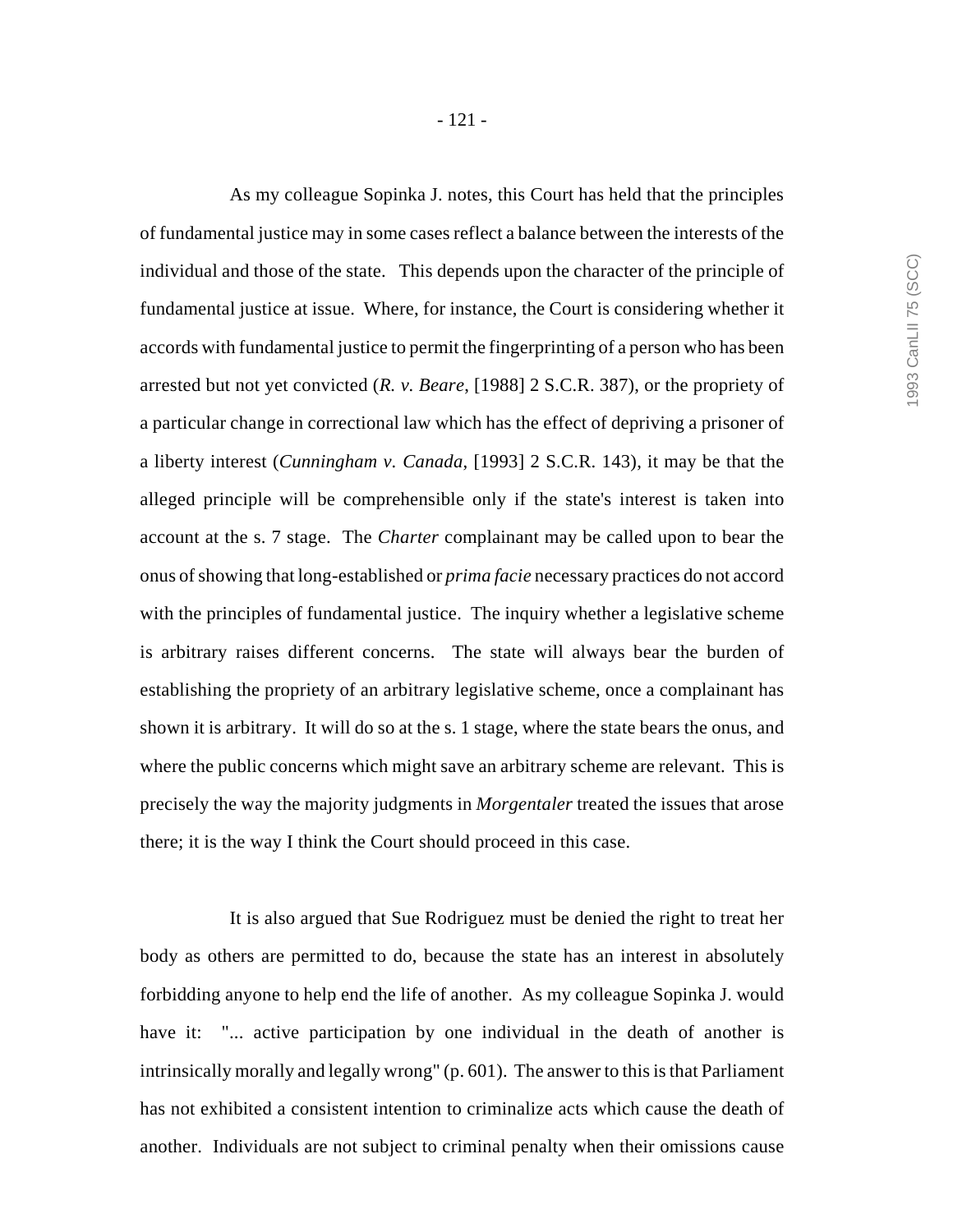the death of another. Those who are under a legal duty to provide the "necessaries of life" are not subject to criminal penalty where a breach of this duty causes death, if a lawful excuse is made out, for instance the consent of the party who dies, or incapacity to provide: see *Criminal Code*, s. 215. Again, killing in self-defence is not culpable. Thus there is no absolute rule that causing or assisting in the death of another is criminally wrong. Criminal culpability depends on the circumstances in which the death is brought about or assisted. The law has long recognized that if there is a valid justification for bringing about someone's death, the person who does so will not be held criminally responsible. In the case of Sue Rodriguez, there is arguably such a justification -- the justification of giving her the capacity to end her life which ablebodied people have as a matter of course, and the justification of her clear consent and desire to end her life at a time when, in her view, it makes no sense to continue living it. So the argument that the prohibition on assisted suicide is justified because the state has an interest in absolutely criminalizing any wilful act which contributes to the death of another is of no assistance.

This conclusion meets the contention that only passive assistance -- the withdrawal of support necessary to life -- should be permitted. If the justification for helping someone to end life is established, I cannot accept that it matters whether the act is "passive" -- the withdrawal of support necessary to sustain life -- or "active" - the provision of a means to permit a person of sound mind to choose to end his or her life with dignity.

Certain of the interveners raise the concern that the striking down of s. 241(*b*) might demean the value of life. But what value is there in life without the choice to do what one wants with one's life, one might counter. One's life includes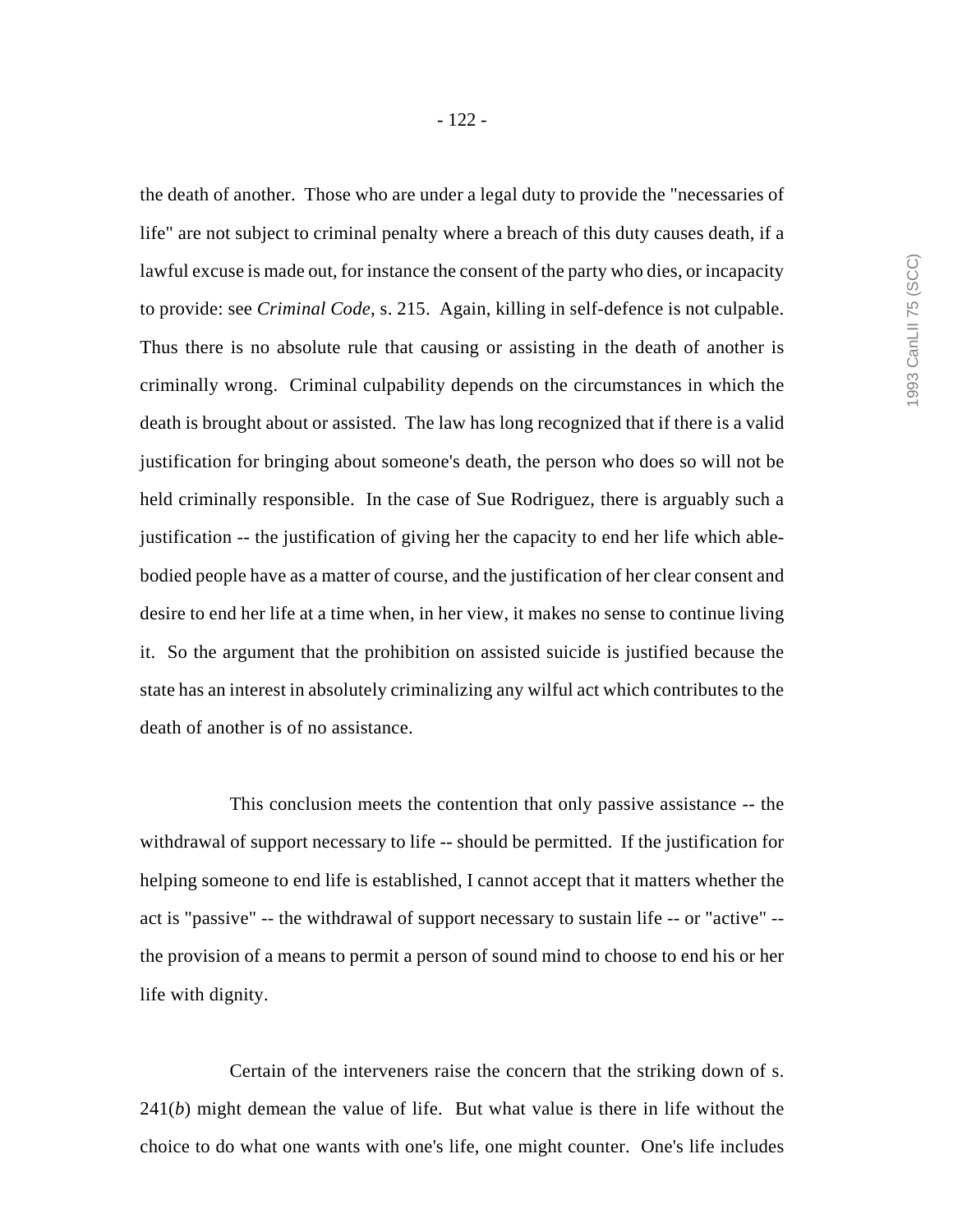one's death. Different people hold different views on life and on what devalues it. For some, the choice to end one's life with dignity is infinitely preferable to the inevitable pain and diminishment of a long, slow decline. Section 7 protects that choice against arbitrary state action which would remove it.

In summary, the law draws a distinction between suicide and assisted suicide. The latter is criminal, the former is not. The effect of the distinction is to prevent people like Sue Rodriguez from exercising the autonomy over their bodies available to other people. The distinction, to borrow the language of the Law Reform Commission of Canada, "is difficult to justify on grounds of logic alone": Working Paper 28, *Euthanasia, Aiding Suicide and Cessation of Treatment* (1982), at p. 53. In short, it is arbitrary. The objective that motivates the legislative scheme that Parliament has enacted to treat suicide is not reflected in its treatment of assisted suicide. It follows that the s.  $241(b)$  prohibition violates the fundamental principles of justice and that s. 7 is breached.

#### Section 1 of the *Charter*

A law which violates the principles of fundamental justice under s. 7 of the *Charter* may be saved under s. 1 of the *Charter* if the state proves that it is "reasonable ... [and] demonstrably justified in a free and democratic society".

The first thing which the state must show is that the law serves an objective important enough to outweigh the seriousness of the infringement of individual liberties. What then is the objective of the provision of the *Criminal Code* which criminalizes the act of assisting another to commit suicide? It cannot be the prevention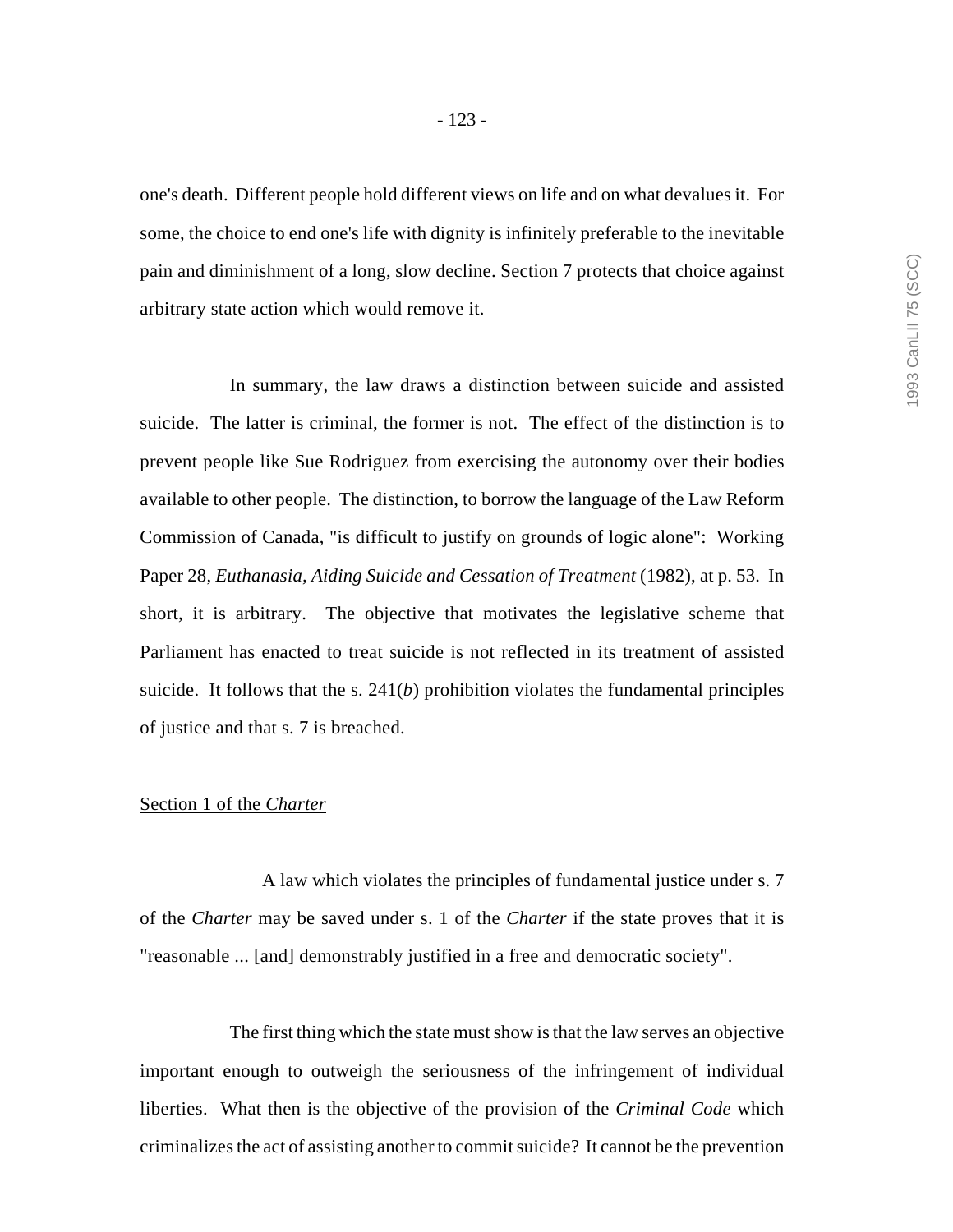of suicide, since Parliament has decriminalized suicide. It cannot be the prevention of the physical act of assisting in bringing about death, since, as discussed above, in many circumstances that act is not a crime. The true objective, it seems, is a practical one. It is the fear that if people are allowed to assist other people in committing suicide, the power will be abused in a way that may lead to the killing of those who have not truly and of their free will consented to death. It is this concern which my colleague Sopinka J. underscores in saying that the purpose of s. 241(*b*) is "the protection of the vulnerable who might be induced in moments of weakness to commit suicide" (p. 595).

This justification for s. 241(*b*) embraces two distinct concerns. The first is the fear that unless assisted suicide is prohibited, it will be used as cloak, not for suicide, but for murder. Viewed thus, the objective of the prohibition is not to prohibit what it purports to prohibit, namely assistance in suicide, but to prohibit another crime, murder or other forms of culpable homicide.

I entertain considerable doubt whether a law which infringes the principles of fundamental justice can be found to be reasonable and demonstrably justified on the sole ground that crimes other than those which it prohibits may become more frequent if it is not present. In Canada it is not clear that such a provision is necessary; there is a sufficient remedy in the offences of culpable homicide. Nevertheless, the fear cannot be dismissed cavalierly; there is some evidence from foreign jurisdictions indicating that legal codes which permit assisted suicide may be linked to cases of involuntary deaths of the aging and disabled.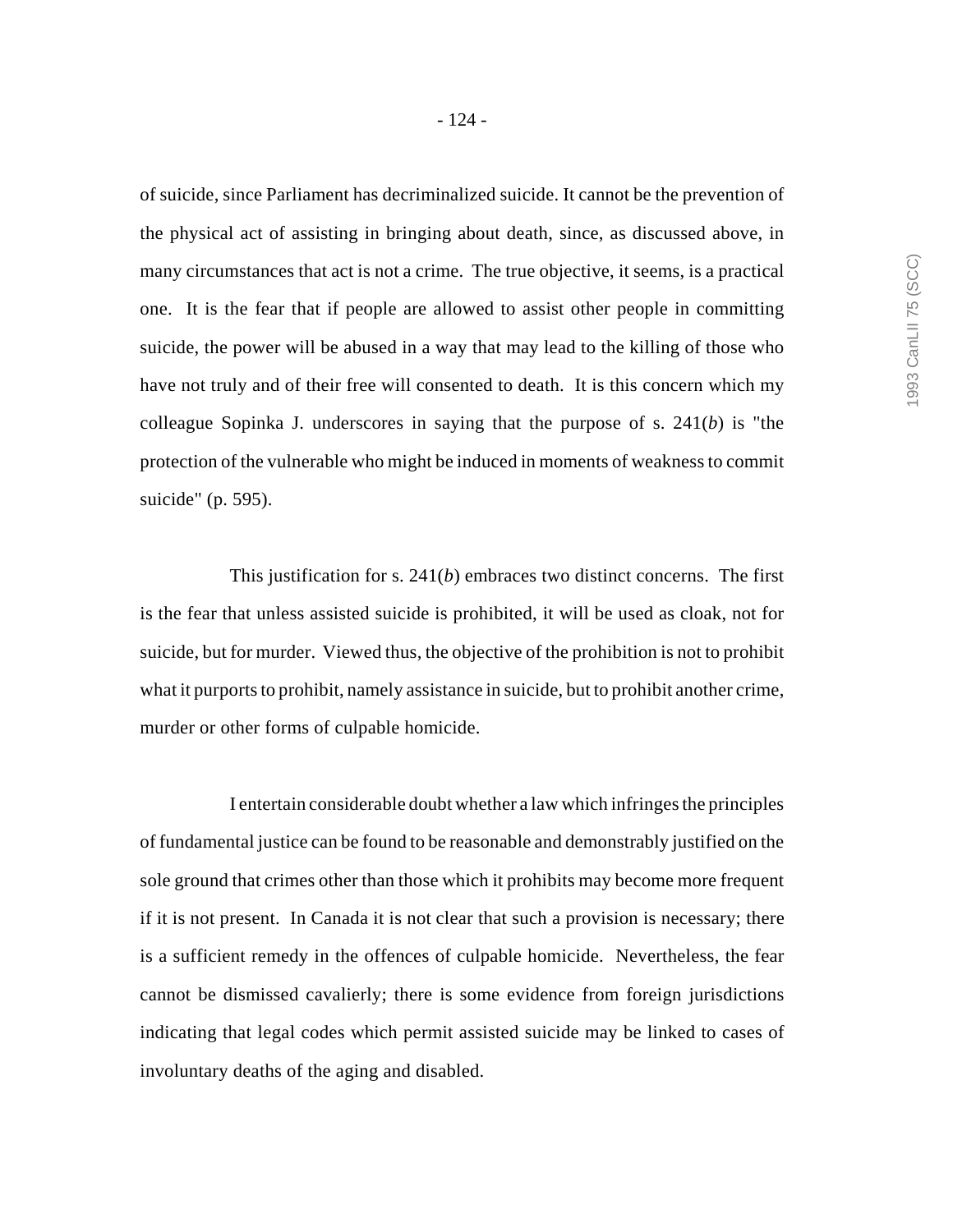The second concern is that even where consent to death is given, the consent may not in fact be voluntary. There is concern that individuals will, for example, consent while in the grips of transitory depression. There is also concern that the decision to end one's life may have been influenced by others. It is argued that to permit assisted suicide will permit people, some well intentioned, some malicious, to bring undue influence to bear on the vulnerable person, thereby provoking a suicide which would otherwise not have occurred.

The obvious response to this concern is that the same dangers are present in any suicide. People are led to commit suicide while in the throes of depression and it is not regarded as criminal conduct. Moreover, this appeal is concerned with s. 241(*b*) of the *Criminal Code*. Section 241(*a*), which prohibits counselling in suicide, remains in force even if it is found that s. 241(*b*) is unconstitutional. But bearing in mind the peculiar vulnerability of the physically disabled, it might be facile to leave the question there. The danger of transitory or improperly induced consent must be squarely faced.

The concern for deaths produced by outside influence or depression centre on the concept of consent. If a person of sound mind, fully aware of all relevant circumstances, comes to the decision to end her life at a certain point, as Sue Rodriguez has, it is difficult to argue that the criminal law should operate to prevent her, given that it does not so operate in the case of others throughout society. The fear is that a person who does not consent may be murdered, or that the consent of a vulnerable person may be improperly procured.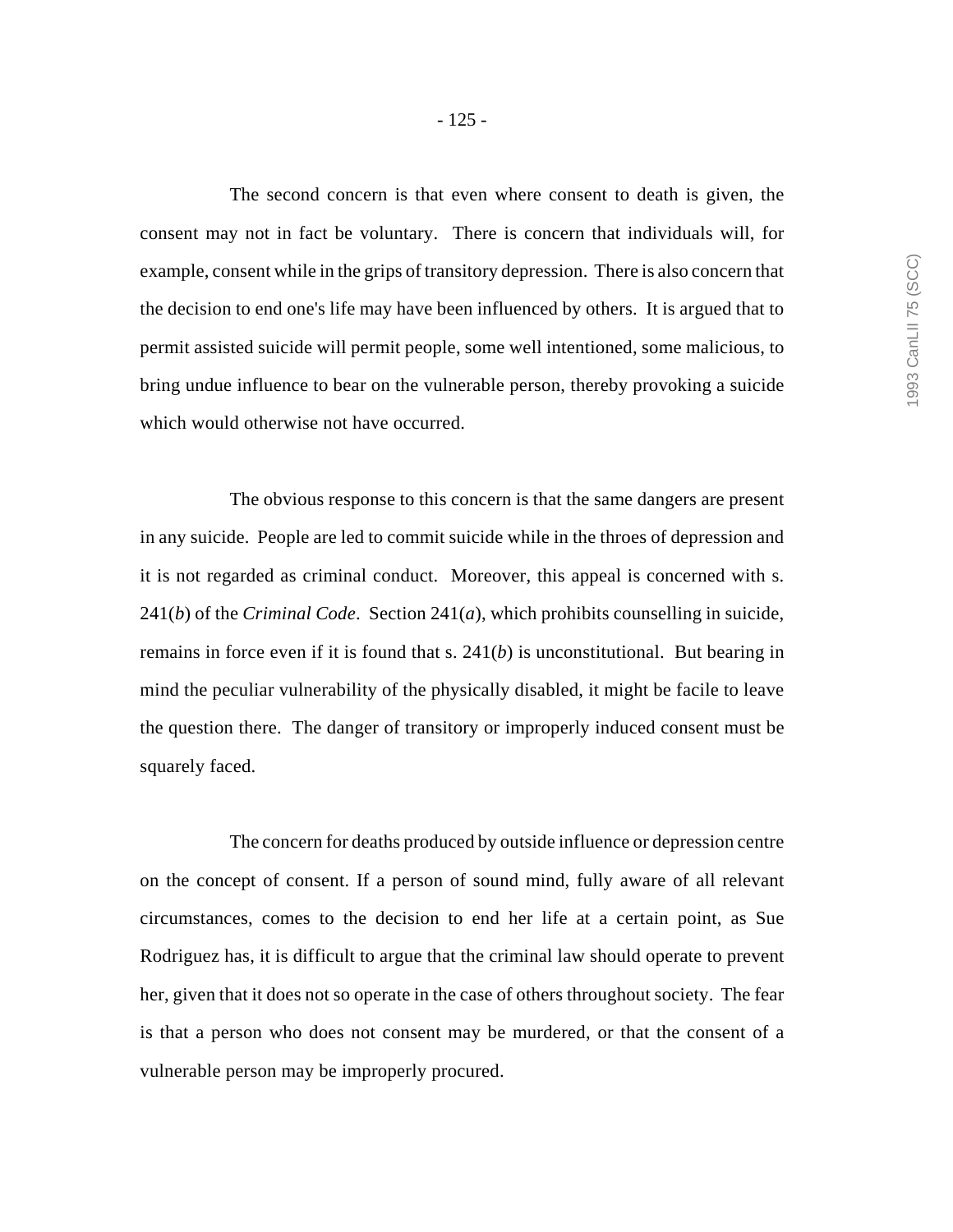Are these fears, real as they are, sufficient to override Sue Rodriguez's entitlement under s. 7 of the *Charter* to end her life in the manner and at the time of her choosing? If the absolute prohibition on assisted suicide were truly necessary to ensure that killings without consent or with improperly obtained consent did not occur, the answer might well be affirmative. If, on the other hand, the safeguards in the existing law, supplemented by directives such as those proposed by McEachern C.J. below are sufficient to meet the concerns about false consent, withholding from Sue Rodriguez the choice to end her life, which is enjoyed by able-bodied persons, is neither necessary nor justified.

In my view, the existing provisions in the *Criminal Code* go a considerable distance to meeting the concerns of lack of consent and improperly obtained consent. A person who causes the death of an ill or handicapped person without that person's consent can be prosecuted under the provisions for culpable homicide. The cause of death having been established, it will be for the person who administered the cause to establish that the death was really a suicide, to which the deceased consented. The existence of a criminal penalty for those unable to establish this should be sufficient to deter killings without consent or where consent is unclear. As noted above, counselling suicide would also remain a criminal offence under s. 241(*a*). Thus the bringing of undue influence upon a vulnerable person would remain prohibited.

These provisions may be supplemented, by way of a remedy on this appeal, by a further stipulation requiring court orders to permit the assistance of suicide in a particular case. The judge must be satisfied that the consent is freely given with a full appreciation of all the circumstances. This will ensure that only those who truly desire to bring their lives to an end obtain assistance. While this may be to ask more of Ms.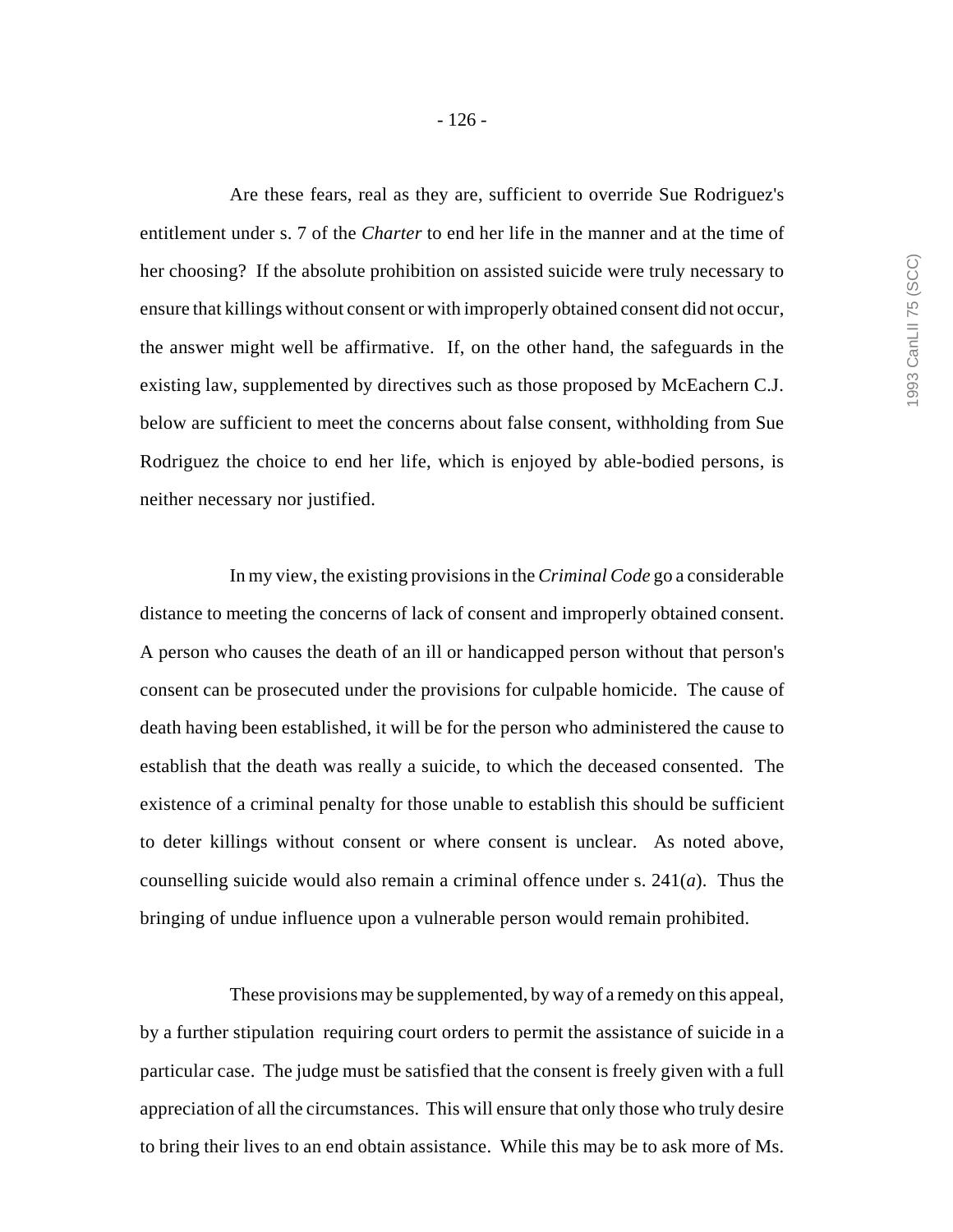Rodriguez than is asked of the physically able person who seeks to commit suicide, the additional precautions are arguably justified by the peculiar vulnerability of the person who is physically unable to take her own life.

I conclude that the infringement of s. 7 of the *Charter* by s. 241(*b*) has not been shown to be demonstrably justified under s. 1 of the *Charter*.

### The Respective Roles of Parliament and the Courts

It was strenuously argued that it was the role of Parliament to deal with assisted suicide and that the Court should not enter on the question. These arguments echo the views of the justices of the majority of the Court of Appeal below. Hollinrake J.A. stated: "it is my view in areas with public opinion at either extreme, and which involve basically philosophical and not legal considerations, it is proper that the matter be left in the hands of Parliament as historically has been the case" (p. 177). Proudfoot J.A. added: "On the material available to us, we are in no position to assess the consensus in Canada with respect to assisted suicide.... I would leave to Parliament the responsibility of taking the pulse of the nation" (p. 186).

Were the task before me that of taking the pulse of the nation, I too should quail, although as a matter of constitutional obligation, a court faced with a *Charter* breach may not enjoy the luxury of choosing what it will and will not decide. I do not, however, see this as the task which faces the Court in this case. We were not asked to second guess Parliament's objective of criminalizing the assistance of suicide. Our task was the much more modest one of determining whether, given the legislative scheme regulating suicide which Parliament has put in place, the denial to Sue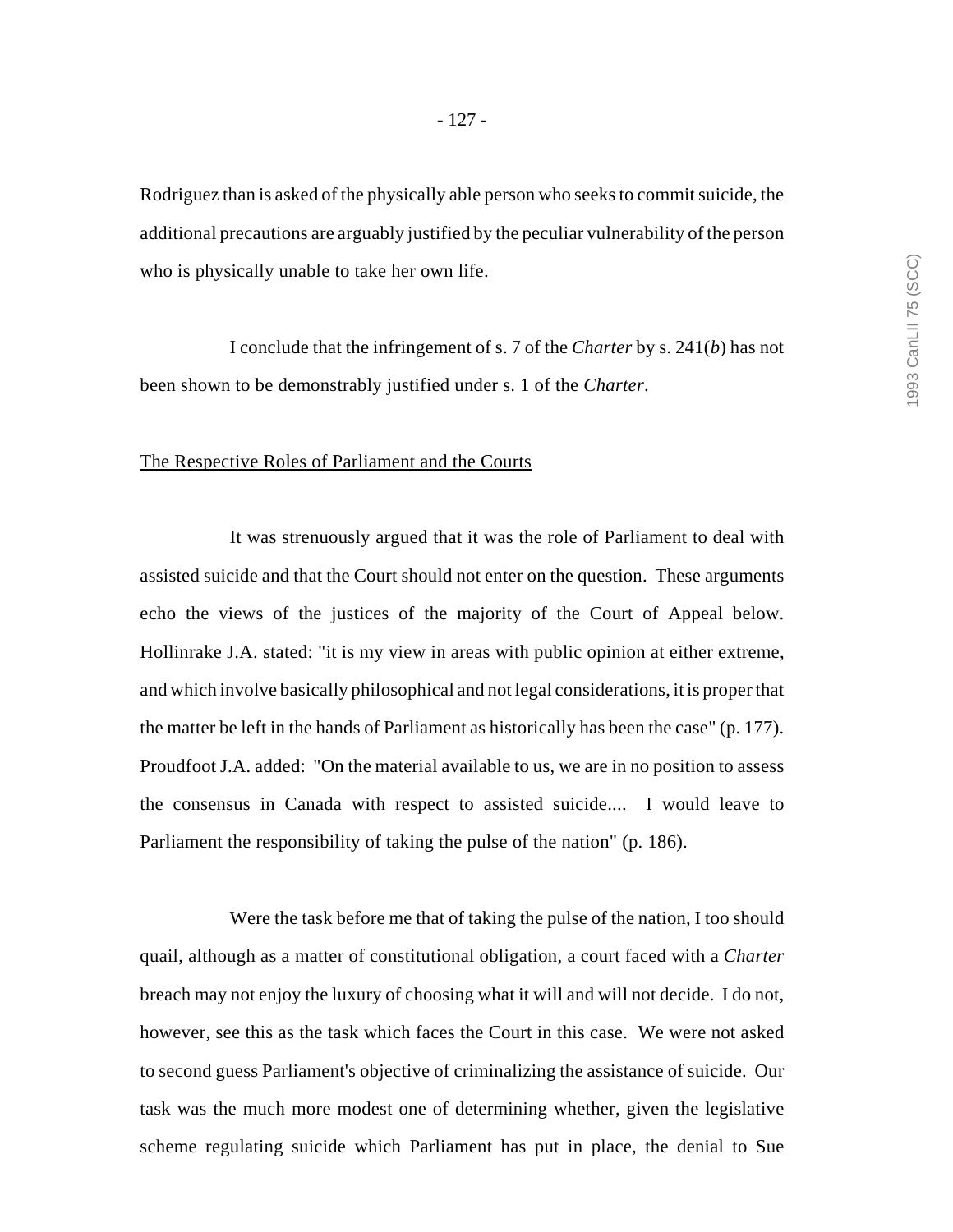Rodriguez of the ability to end her life is arbitrary and hence amounts to a limit on her security of the person which does not comport with the principles of fundamental justice. Parliament in fact has chosen to legislate on suicide. It has set up a scheme which makes suicide lawful, but which makes assisted suicide criminal. The only question is whether Parliament, having chosen to act in this sensitive area touching the autonomy of people over their bodies, has done so in a way which is fundamentally fair to all. The focus is not on why Parliament has acted, but on the way in which it has acted.

### Remedy

I concur generally in the remedy proposed by the Chief Justice in his reasons, although I am not convinced that some of the conditions laid down by his guidelines are essential. In the case at bar, where the plaintiff's own act will trigger death, it may not be necessary to ascertain the consent on a daily basis, nor to place a limit of 31 days on the certificate. What is required will vary from case to case. The essential in all cases is that the judge be satisfied that if and when the assisted suicide takes place, it will be with the full and free consent of the applicant. I would leave the final order to be made by the chambers judge, having regard to the guidelines suggested by McEachern C.J. below and the exigencies of the particular case.

I would answer the constitutional questions as proposed by the Chief Justice.

The following are the reasons delivered by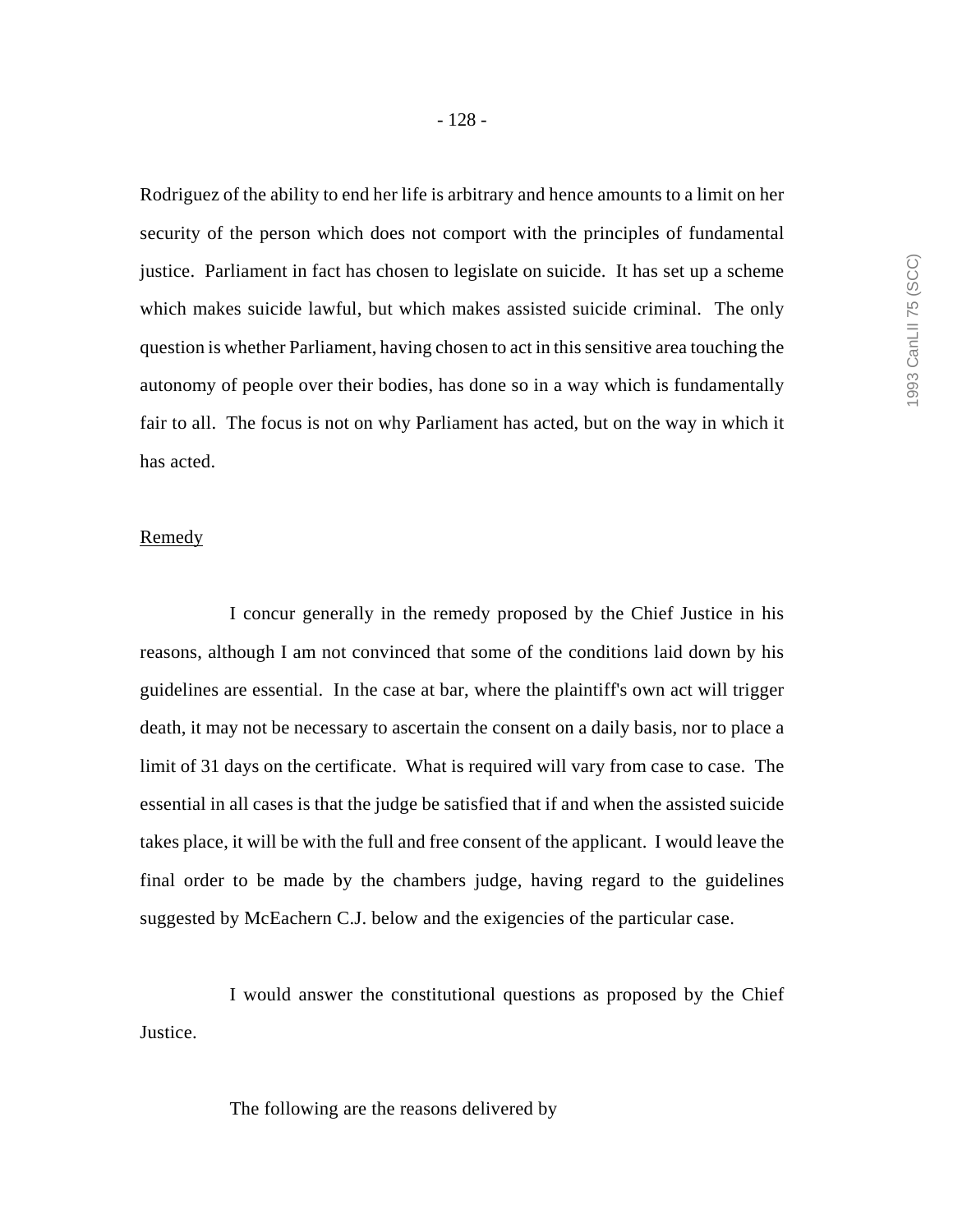CORY J. (dissenting) -- I have read the excellent reasons of the Chief Justice and Justices Sopinka and McLachlin. I am in agreement with the disposition of this appeal proposed by the Chief Justice, substantially for the reasons put forward both by the Chief Justice and McLachlin J. The bases for my conclusion can be briefly stated.

At the outset I would observe that all parties to this debate take the same basic position, namely that human life is fundamentally important to our democratic society. Those opposed to the relief sought by Sue Rodriguez seek to uphold the impugned provisions of the *Criminal Code* on the grounds that it assists society to preserve human life. Those supporting her position recognize the importance of preserving the essential dignity of human life, which includes the right of Sue Rodriguez to die with dignity.

Section 7 of the *Canadian Charter of Rights and Freedoms* has granted the constitutional right to Canadians to life, liberty and the security of the person. It is a provision which emphasizes the innate dignity of human existence. This Court in considering s. 7 of the *Charter* has frequently recognized the importance of human dignity in our society. See, for example, *Re B.C. Motor Vehicle Act*, [1985] 2 S.C.R. 486, at p. 512, and *R. v. Morgentaler*, [1988] 1 S.C.R. 30, at p. 166, *per* Wilson J.

The life of an individual must include dying. Dying is the final act in the drama of life. If, as I believe, dying is an integral part of living, then as a part of life it is entitled to the constitutional protection provided by s. 7. It follows that the right to die with dignity should be as well protected as is any other aspect of the right to life.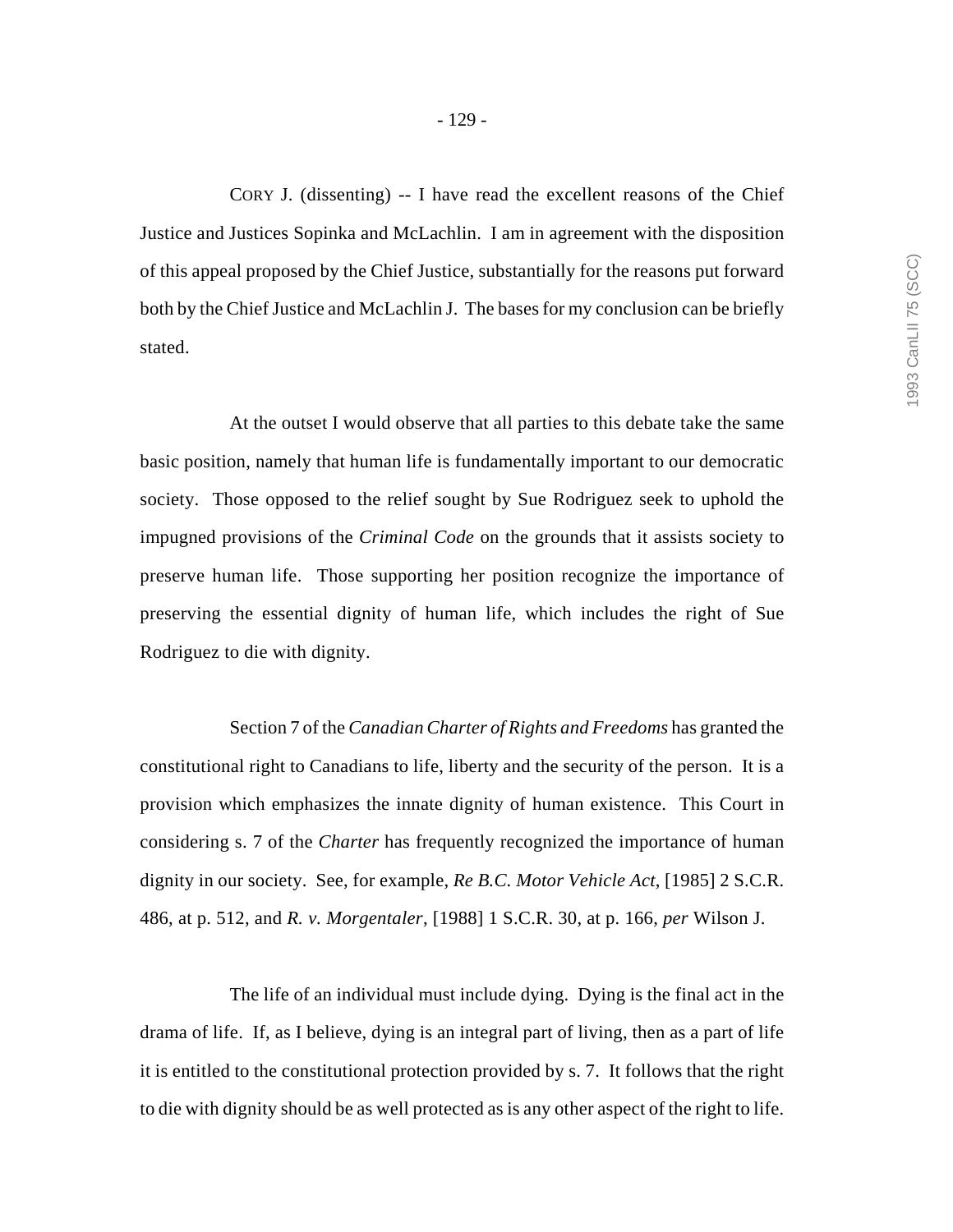State prohibitions that would force a dreadful, painful death on a rational but incapacitated terminally ill patient are an affront to human dignity.

In this regard it was conceded by those opposing this application that it was open to a patient of sound mind to refuse treatment even though that refusal would inevitably result in death. It follows that it is the right of those who are sound in mind to choose death with dignity rather than accepting life preserving treatment. The right of a patient to refuse treatment arising from the common law concept of bodily integrity was recently recognized by this Court in *Ciarlariello v. Schacter*, [1993] 2 S.C.R. 119.

I can see no difference between permitting a patient of sound mind to choose death with dignity by refusing treatment and permitting a patient of sound mind who is terminally ill to choose death with dignity by terminating life preserving treatment, even if, because of incapacity, that step has to be physically taken by another on her instructions. Nor can I see any reason for failing to extend that same permission so that a terminally ill patient facing death may put an end to her life through the intermediary of another, as suggested by Sue Rodriguez. The right to choose death is open to patients who are not physically handicapped. There is no reason for denying that choice to those that are. This choice for a terminally ill patient would be subject to conditions such as those suggested by the Chief Justice being in place and complied with by the applicant. With those conditions in place, s. 7 of the *Charter* can be applied to enable a court to grant the relief proposed by the Chief Justice. This will ensure that Sue Rodriguez, who has lived her life with such dignity and courage, may choose to end her life with that same courage and dignity.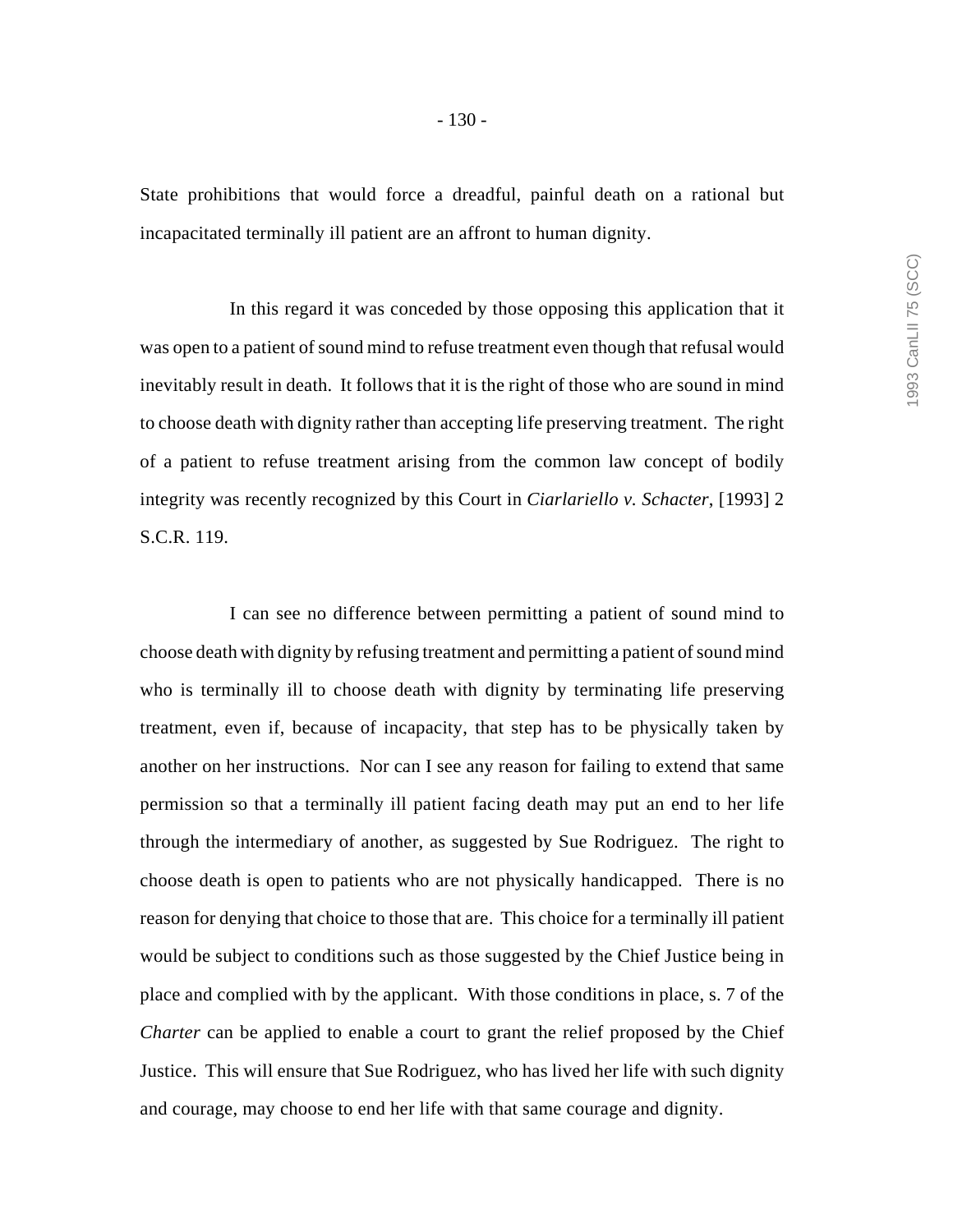As well, for the reasons so ably expressed by the Chief Justice, s. 15 can be applied to grant the same relief at least to handicapped terminally ill patients. It is significant that this Court when considering s. 15 of the *Charter* once again stressed the importance of respecting human life. See *Andrews v. Law Society of British Columbia*, [1989] 1 S.C.R. 143, at p. 171. I would therefore dispose of the appeal in the manner suggested by the Chief Justice.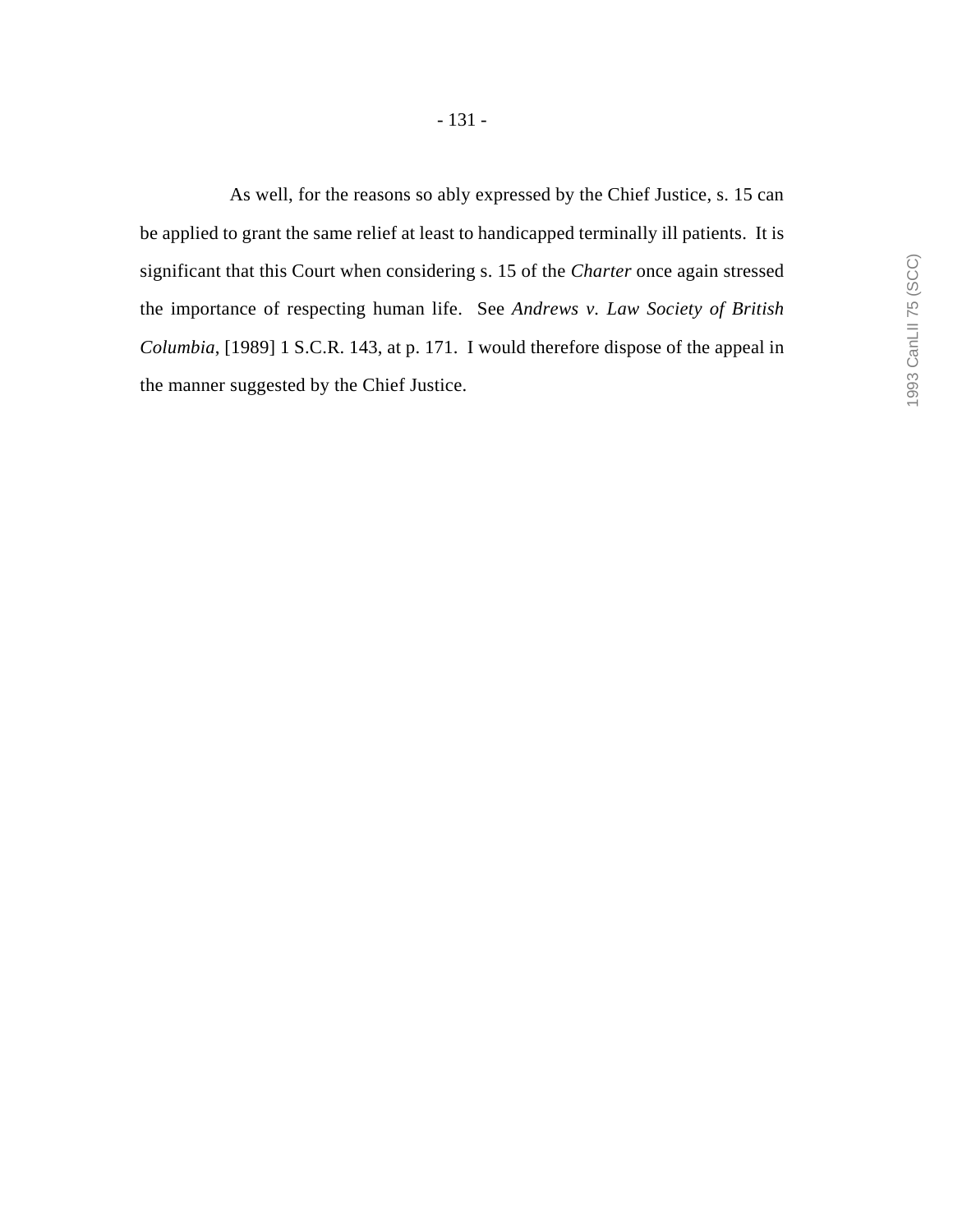*Solicitors for the appellant: Considine & Lawler, Victoria.*

*Solicitor for the respondent the Attorney General of Canada: John C. Tait, Ottawa.*

*Solicitor for the respondent the Attorney General of British Columbia: The Ministry of the Attorney General, Victoria.*

*Solicitor for the intervener British Columbia Coalition of People with Disabilities: Community Legal Assistance Society, Vancouver.*

*Solicitors for the intervener Dying with Dignity: Beard, Winter, Toronto.*

*Solicitors for the intervener Right to Die Society of Canada: Davies, Ward & Beck, Toronto.*

*Solicitors for the intervener COPOH: Anne M. Molloy and Janet L. Budgell, Toronto.*

*Solicitors for the interveners Pro-Life Society of British Columbia and Pacific Physicians for Life Society: Davis & Company, Vancouver.*

*Solicitors for the interveners Canadian Conference of Catholic Bishops and Evangelical Fellowship of Canada: Gowling, Strathy & Henderson, Ottawa.*